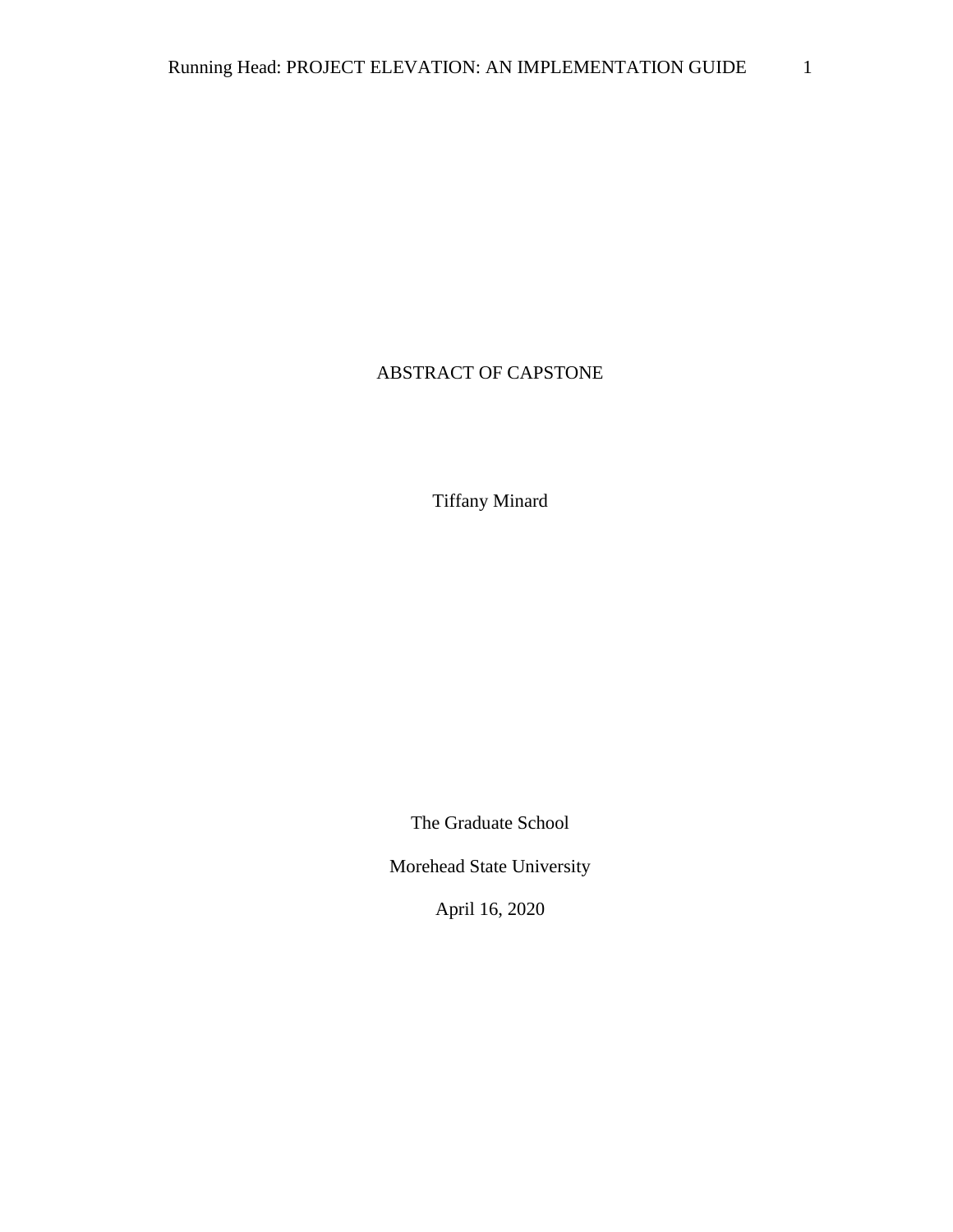## PROJECT ELEVATION: AN IMPLEMENTATION GUIDE FOR A STUDENT RETENTION PROGRAM

Abstract of Capstone \_\_\_\_\_\_\_\_\_\_\_\_\_\_\_\_\_\_\_\_\_\_\_\_\_\_\_\_\_\_\_\_\_

\_\_\_\_\_\_\_\_\_\_\_\_\_\_\_\_\_\_\_\_\_\_\_\_\_\_\_\_\_\_\_\_\_

A capstone submitted in partial fulfillment of the Requirements for the degree of Doctor of Education in the College of Education At Morehead State University

By

Tiffany S. Minard

Cincinnati, Ohio

Committee Chair: Lee Nabb, Associate Professor

Morehead, Kentucky

April 16, 2020

Copyright © Tiffany S. Minard, April 16, 2020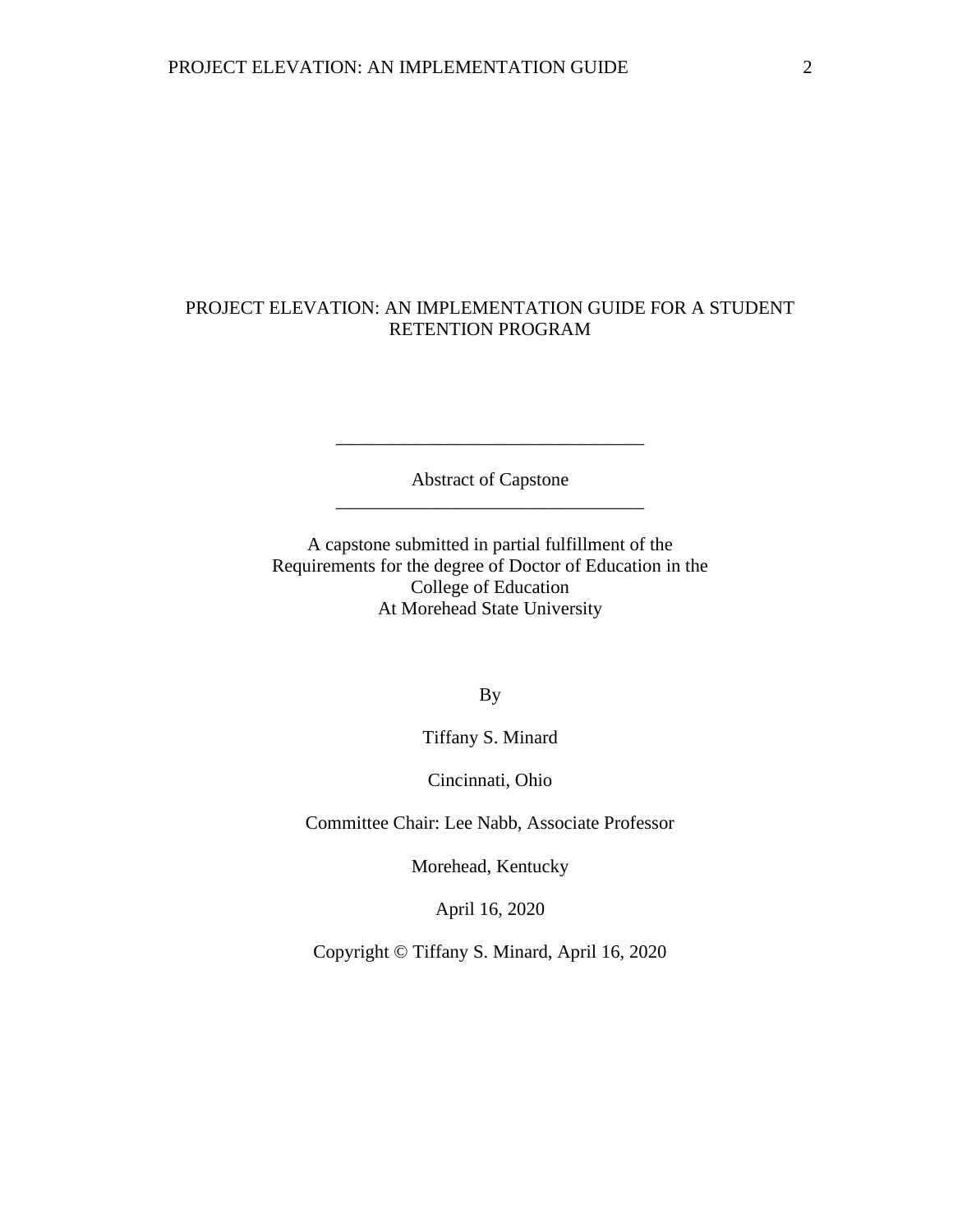### ABSTRACT OF CAPSTONE

## PROJECT ELEVATION: AN IMPLEMENTATION GUIDE FOR A STUDENT RETENTION PROGRAM

Financially challenged students with dependents face substantial hardships, which interfere with their academic success. Due to financial hardships, many students drop out of college. High dropout rates negatively impact student retention rates at higher education institutions. Research confirms that the majority of higher education institutions have retention programs, but these programs do not address student financial barriers, and student retention rates continue to decline. A review of the literature identifies why students drop out of college, reviews different types of retention programs, identifies strategies to increase student retention rates, and reviews recommended program development strategies. Based on the literature review findings, I implemented a financial support student retention program at Gateway Community and Technical College. I present a proposal to create a guide for implementing a financial student support retention program for higher education institutions.

KEYWORDS: retention, engagement, financial support, at-risk, case management

\_\_\_\_\_\_\_\_\_\_\_\_\_\_\_\_\_\_\_\_\_\_\_\_\_\_\_\_ Candidate Signature

\_\_\_\_\_\_\_\_\_\_\_\_\_\_\_\_\_\_\_\_\_\_\_\_\_\_\_\_ **Date**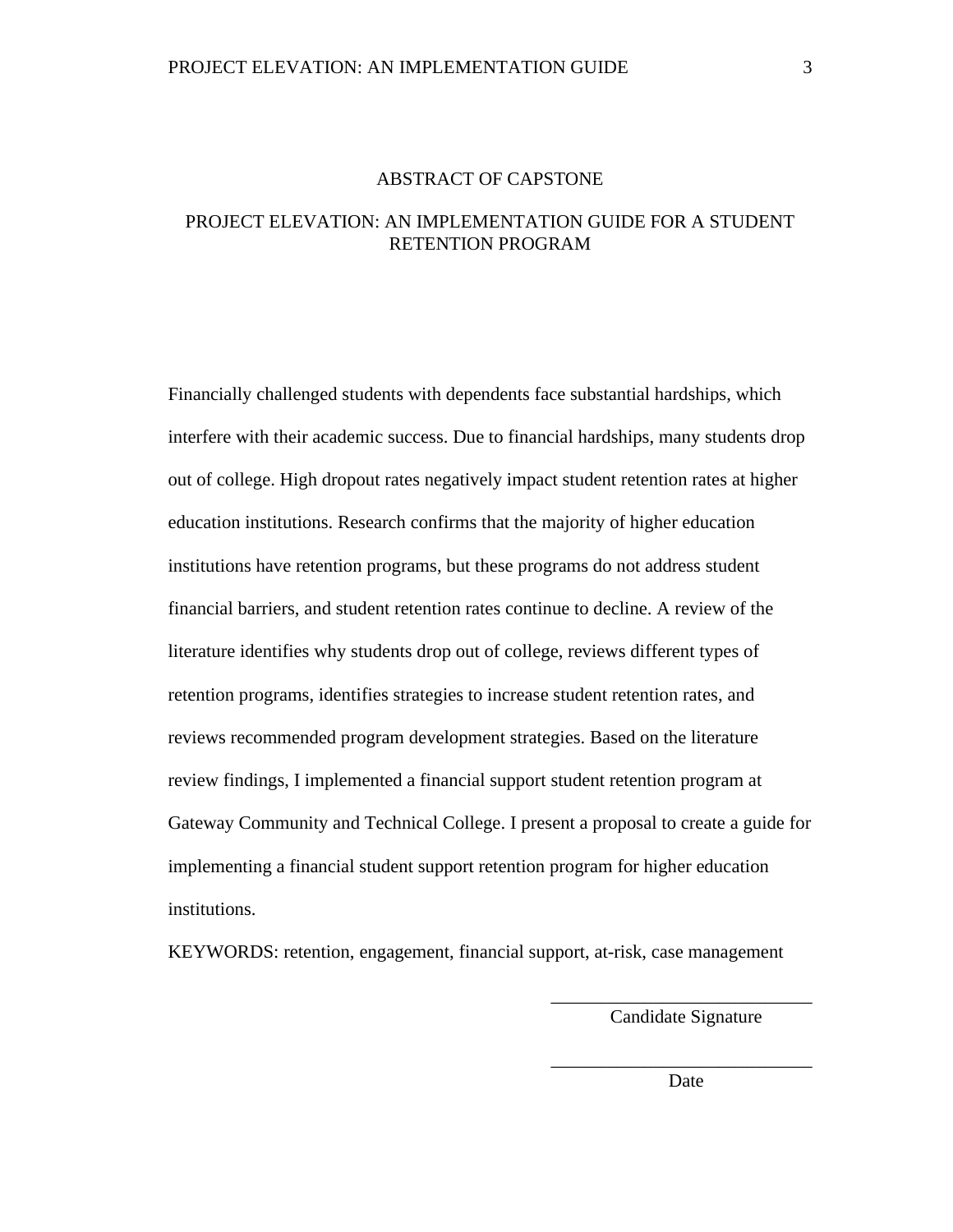## PROJECT ELEVATION: AN IMPLEMENTATION GUIDE FOR A STUDENT RETENTION AND ENGAGMENT PROGRAM

By

Tiffany Minard

Approved by

Daryl R. Privott, Ph.D. Committee Member Date

\_\_\_\_\_\_\_\_\_\_\_\_\_\_\_\_\_\_\_\_\_\_\_\_\_\_\_

\_\_\_\_\_\_\_\_\_\_\_\_\_\_\_\_\_\_\_\_\_\_\_\_\_\_\_

\_\_\_\_\_\_\_\_\_\_\_\_\_\_\_\_\_\_\_\_\_\_\_\_\_\_\_

\_\_\_\_\_\_\_\_\_\_\_\_\_\_\_\_\_\_\_\_\_\_\_\_\_\_\_

Adonis Bolden, Ph.D. Committee Member Date

Lee Nabb, J.D., Ph.D. Committee Chair Date

Timothy Simpson, Ph.D. Department Chair Date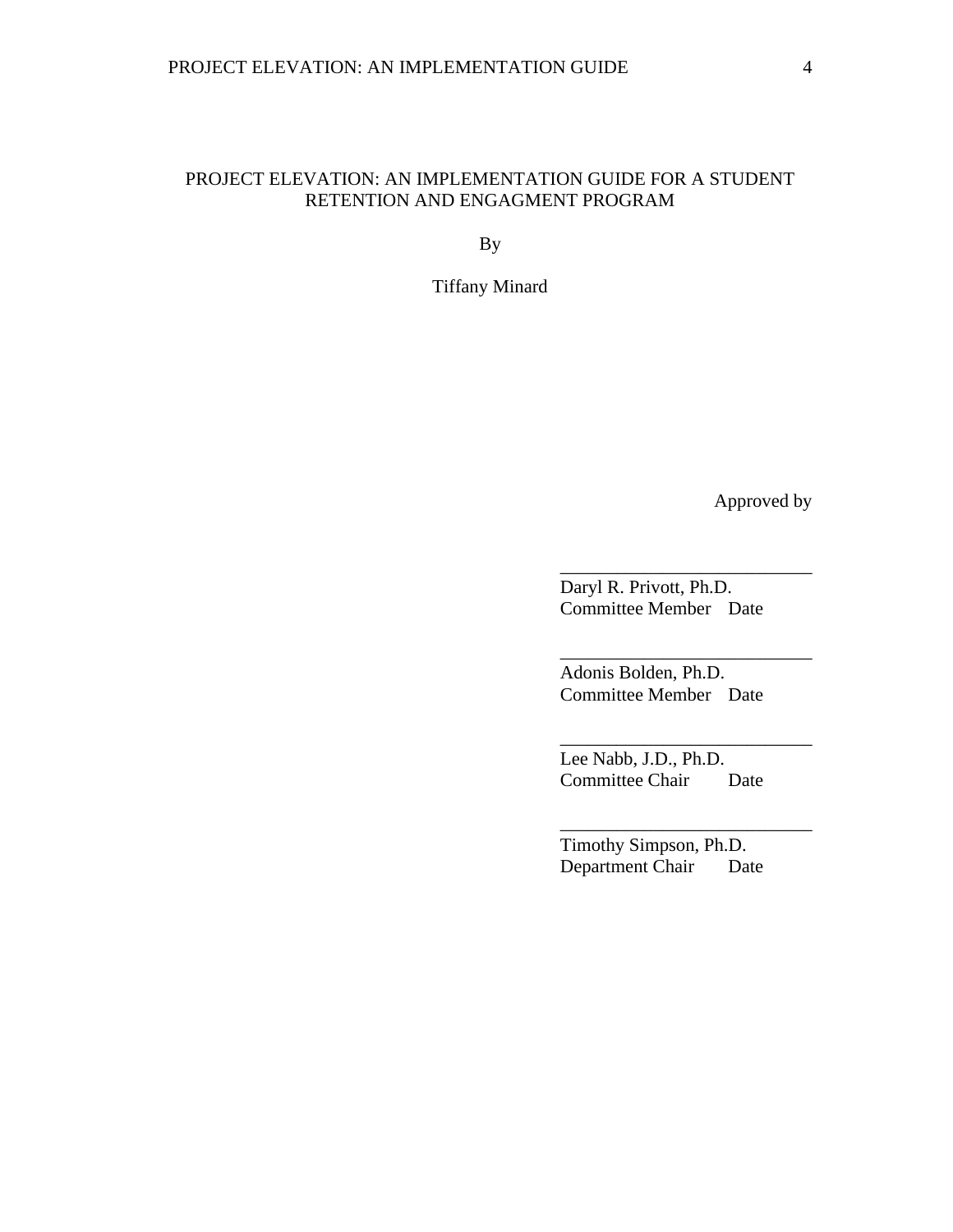## RULES FOR THE USE OF CAPSTONES

Unpublished capstones submitted for the Doctor's degree and deposited in the Morehead State University Library are as a rule open for inspection, but are to be used only with due regard to the rights of the authors. Bibliographical references may be noted, but quotations or summaries of parts may be published only with the permission of the author, and with the usual scholarly acknowledgments.

Extensive copying or publication of the capstone in whole or in part also requires the consent of the Dean of the Graduate School of Morehead State University.

A library that borrows this dissertation for use by its patrons is expected to secure the signature of each user.

| Name | Date |
|------|------|
|      |      |
|      |      |
|      |      |
|      |      |
|      |      |
|      |      |
|      |      |
|      |      |
|      |      |
|      |      |
|      |      |
|      |      |
|      |      |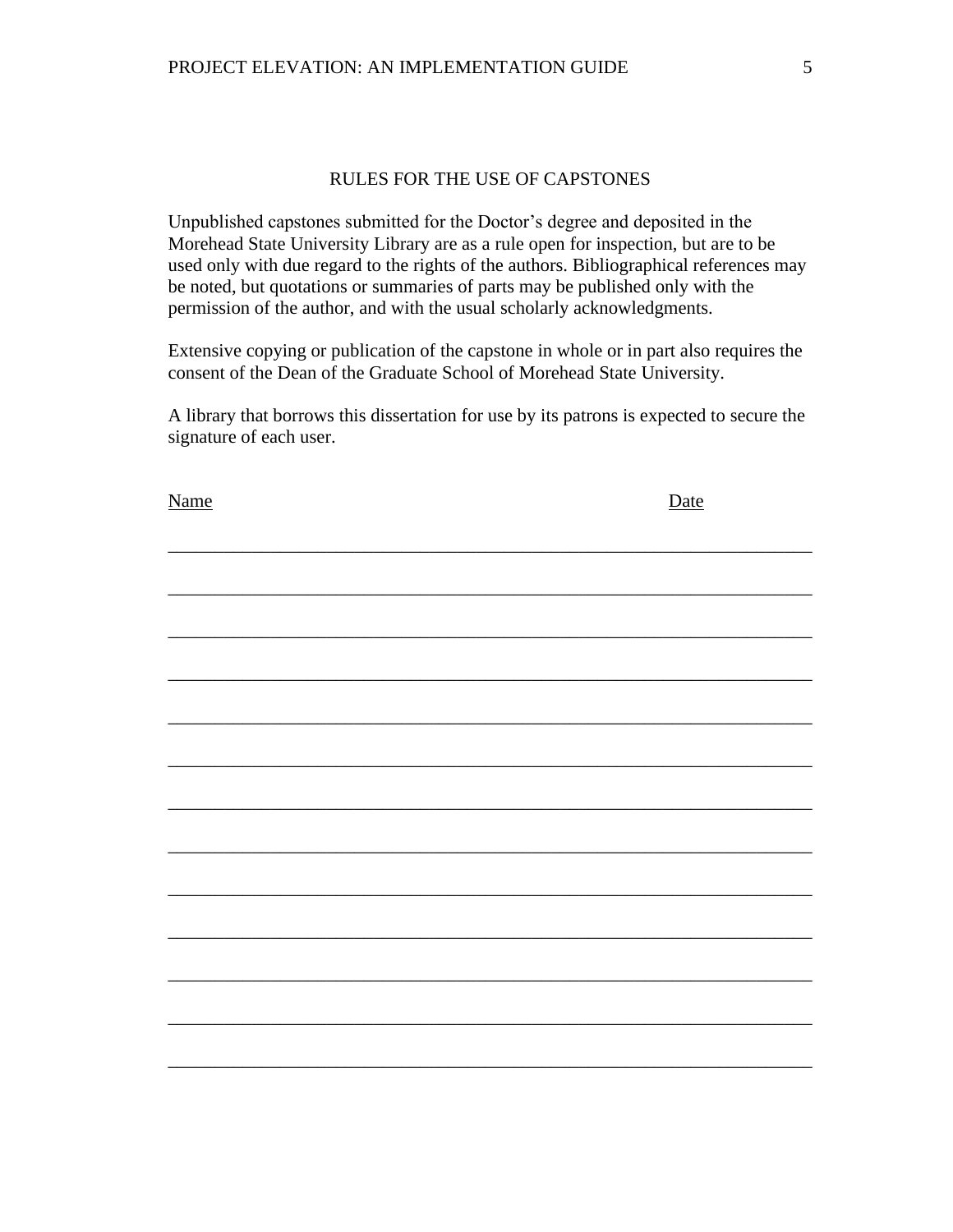# CAPSTONE

Tiffany S. Minard

The Graduate School

Morehead State University

April 16, 2020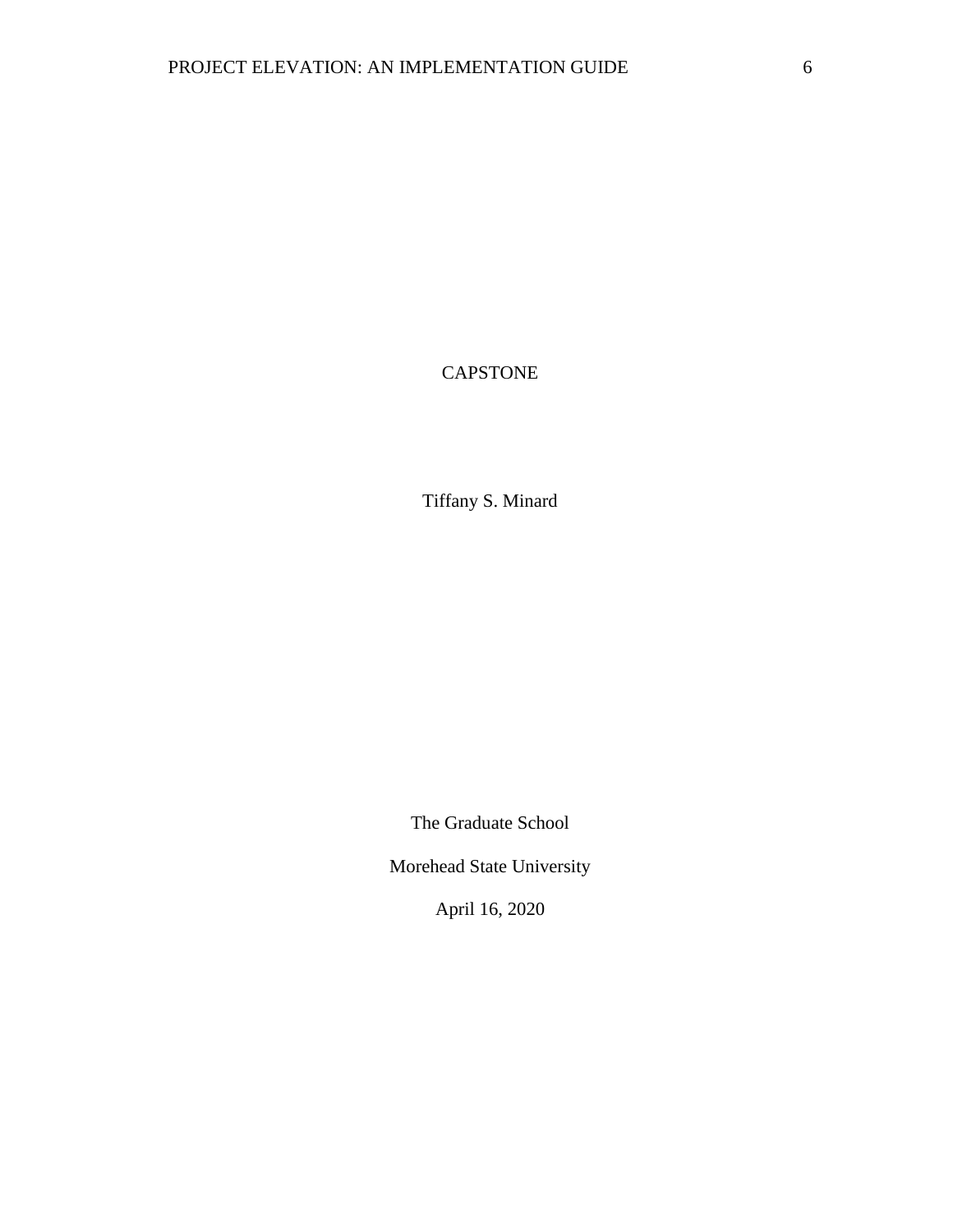## PROJECT ELEVATION: AN IMPLEMENTATION GUIDE FOR A STUDENT RETENTION PROGRAM

Capstone \_\_\_\_\_\_\_\_\_\_\_\_\_\_\_\_\_\_\_\_\_\_\_\_\_\_\_\_\_\_\_\_\_

\_\_\_\_\_\_\_\_\_\_\_\_\_\_\_\_\_\_\_\_\_\_\_\_\_\_\_\_\_\_\_\_\_

A capstone submitted in partial fulfillment of the Requirements for the degree of Doctor of Education in the College of Education At Morehead State University

By

Tiffany S. Minard

Mansfield, Ohio

Committee Chair: Lee W. Nabb, Associate Professor

Morehead, Kentucky

April 16, 2020

Copyright © Tiffany S. Minard, April 16, 2020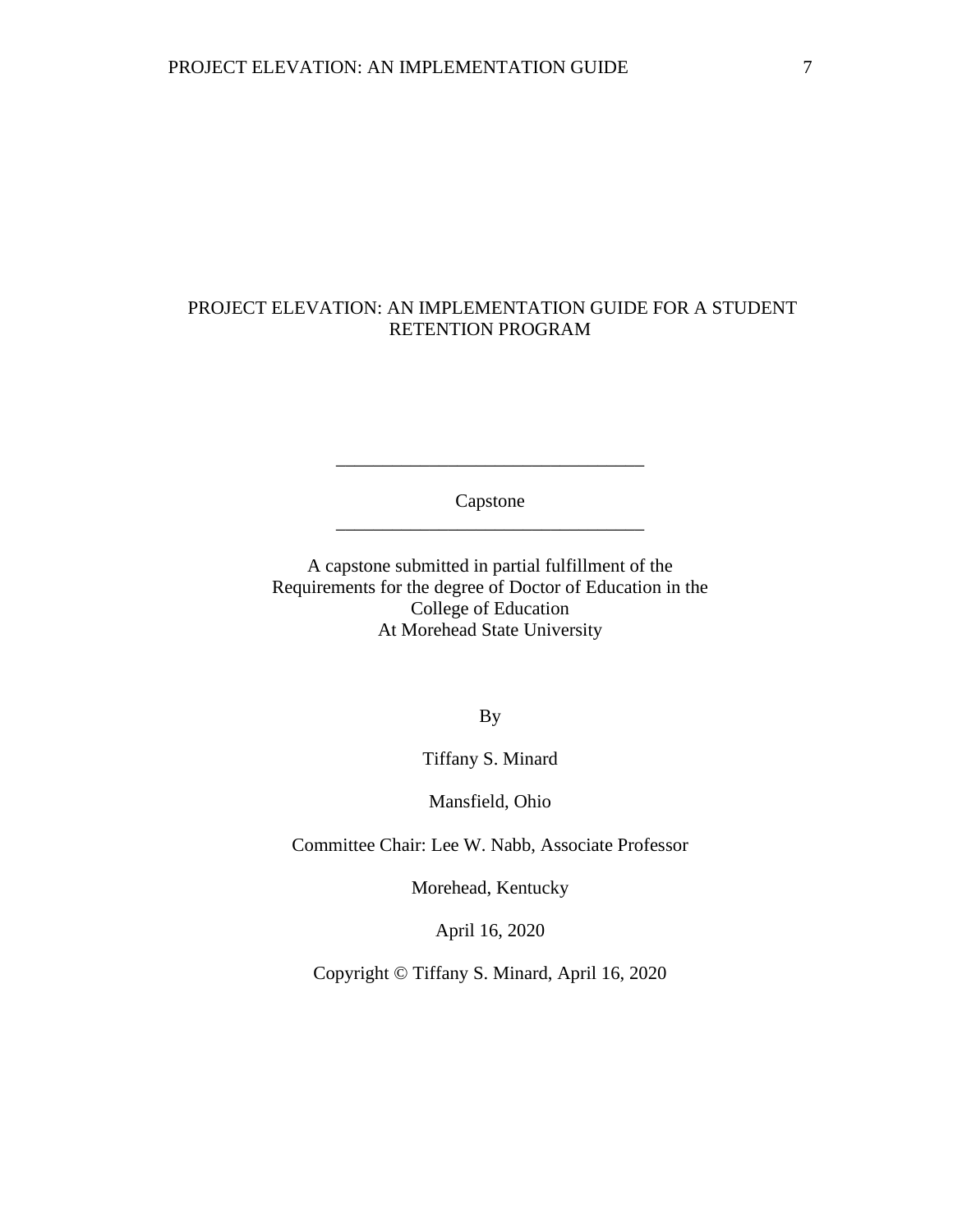ProQuest Number: 27956310

All rights reserved

INFORMATION TO ALL USERS The quality of this reproduction is dependent on the quality of the copy submitted.

In the unlikely event that the author did not send a complete manuscript and there are missing pages, these will be noted. Also, if material had to be removed, a note will indicate the deletion.



ProQuest 27956310

Published by ProQuest LLC (2020). Copyright of the Dissertation is held by the Author.

All Rights Reserved. This work is protected against unauthorized copying under Title 17, United States Code Microform Edition © ProQuest LLC.

> ProQuest LLC 789 East Eisenhower Parkway P.O. Box 1346 Ann Arbor, MI 48106 - 1346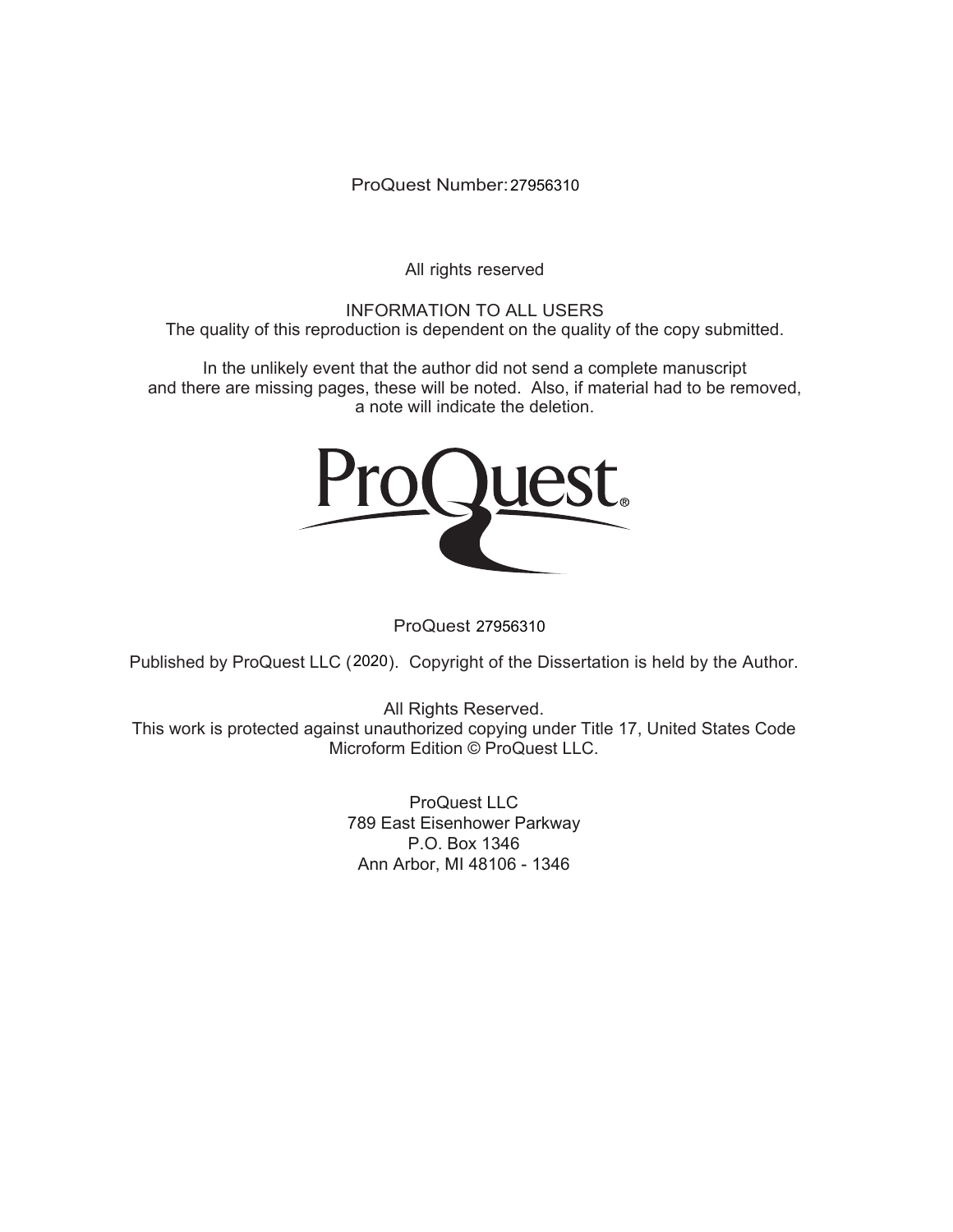### DEDICATION

I thank God for giving me the strength, knowledge, and determination to complete this capstone. I dedicate this capstone to my parents and siblings for supporting me in my efforts to complete my doctorate program. They have been my backbone all of my life, and I greatly appreciate them. My parents have always encouraged me to never give up, they have served as great role models, and they inspire me to keep moving forward. My two sisters have always been there to give me advice and empower me to be the best version of myself. I would also like to dedicate this capstone to all the staff who work in student development services at higher education institutions.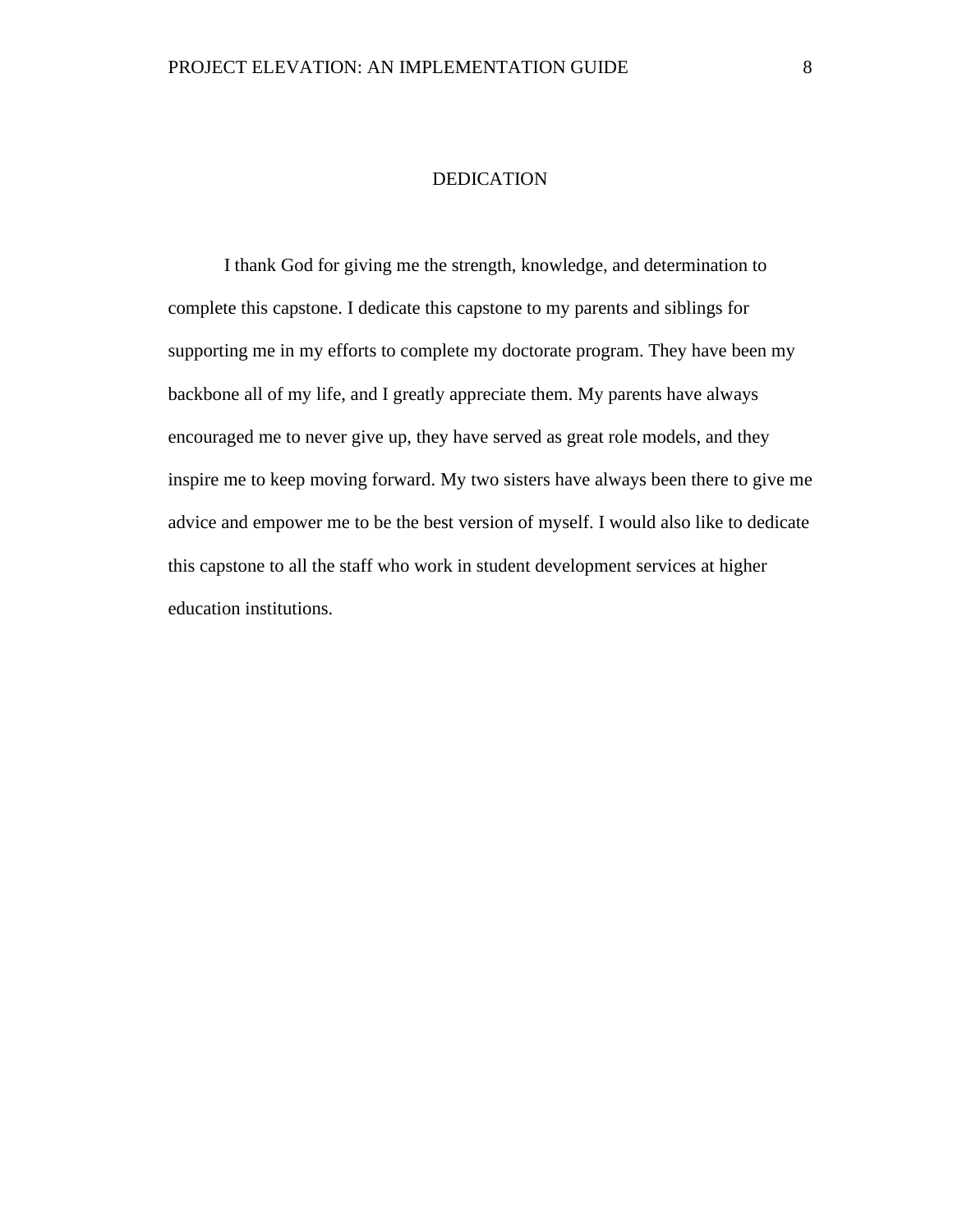### ACKNOWLEDGEMENTS

First, I would like to thank each person who served on my committee. I thank Dr. Lee Nabb for chairing my committee and for directing me throughout my capstone process. He was generous with his time and patience. In addition to being the chair of my committee, Dr. Nabb was a great professor and I believe his classes prepared me for the doctoral examination and defense process. I thank Dr. Daryl Privott for giving me different perspectives to take into account and for providing feedback for my proposal that helped me proceed to the next steps of the doctoral program. I would also like to thank Dr. Adonis Bolden, who has been a lifetime mentor and friend. He always leads by example and tries to help others as much as he can. Dr. Bolden has led the way for so many others who wish to follow in his footsteps. I am grateful that he was a member of my committee. I would also like to thank Dr. John Curry, a former professor at Morehead State University. He challenged me in his classes, but never gave up on me. Although he transitioned to a different university before I defended my capstone, I still thank him for pushing me during the time he was at Morehead State University.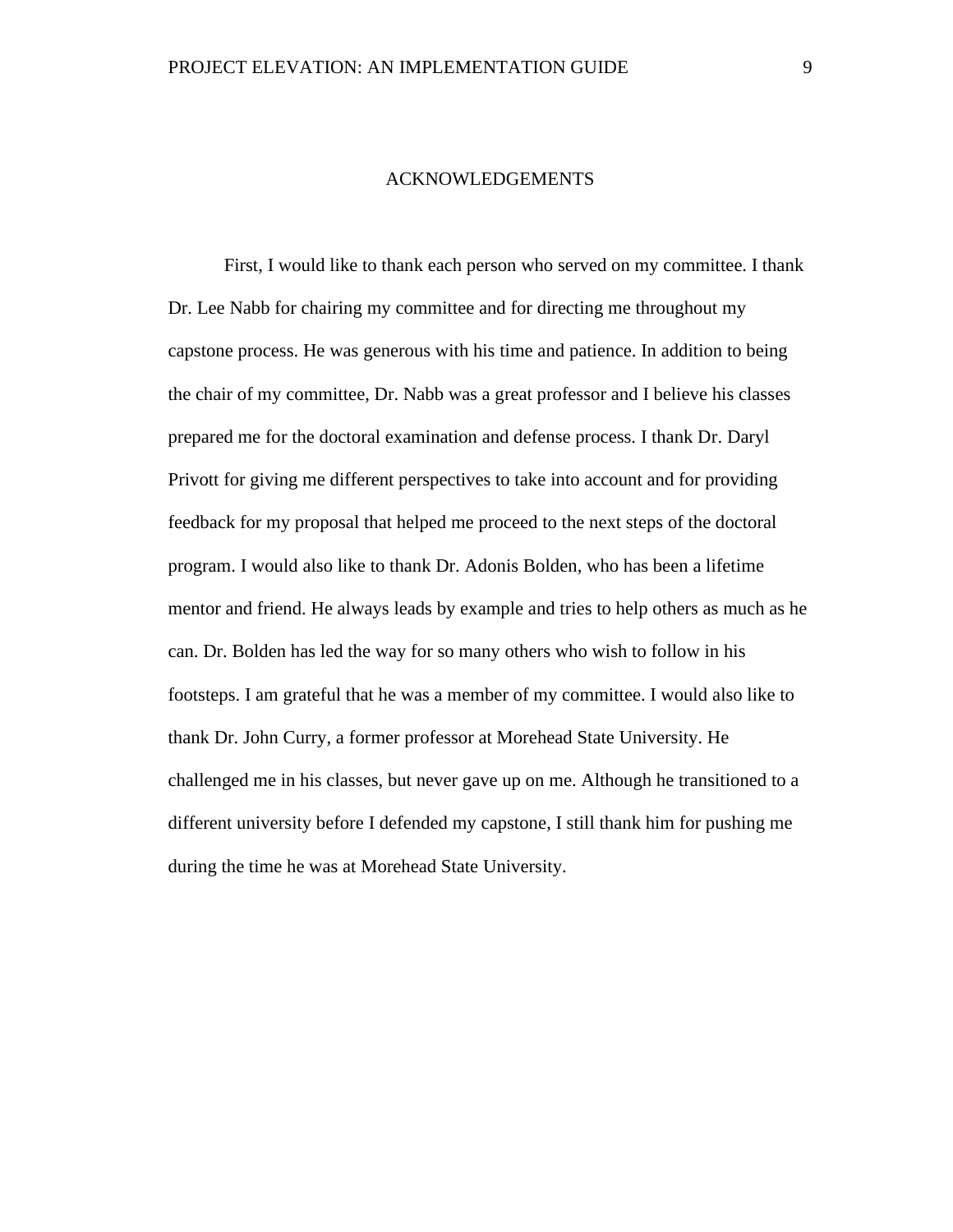# TABLE OF CONTENTS

| Page                                                      |
|-----------------------------------------------------------|
|                                                           |
|                                                           |
|                                                           |
|                                                           |
|                                                           |
|                                                           |
|                                                           |
|                                                           |
|                                                           |
|                                                           |
|                                                           |
|                                                           |
|                                                           |
|                                                           |
|                                                           |
|                                                           |
|                                                           |
| Why Were This Capstone and Related Strategies Selected?51 |
|                                                           |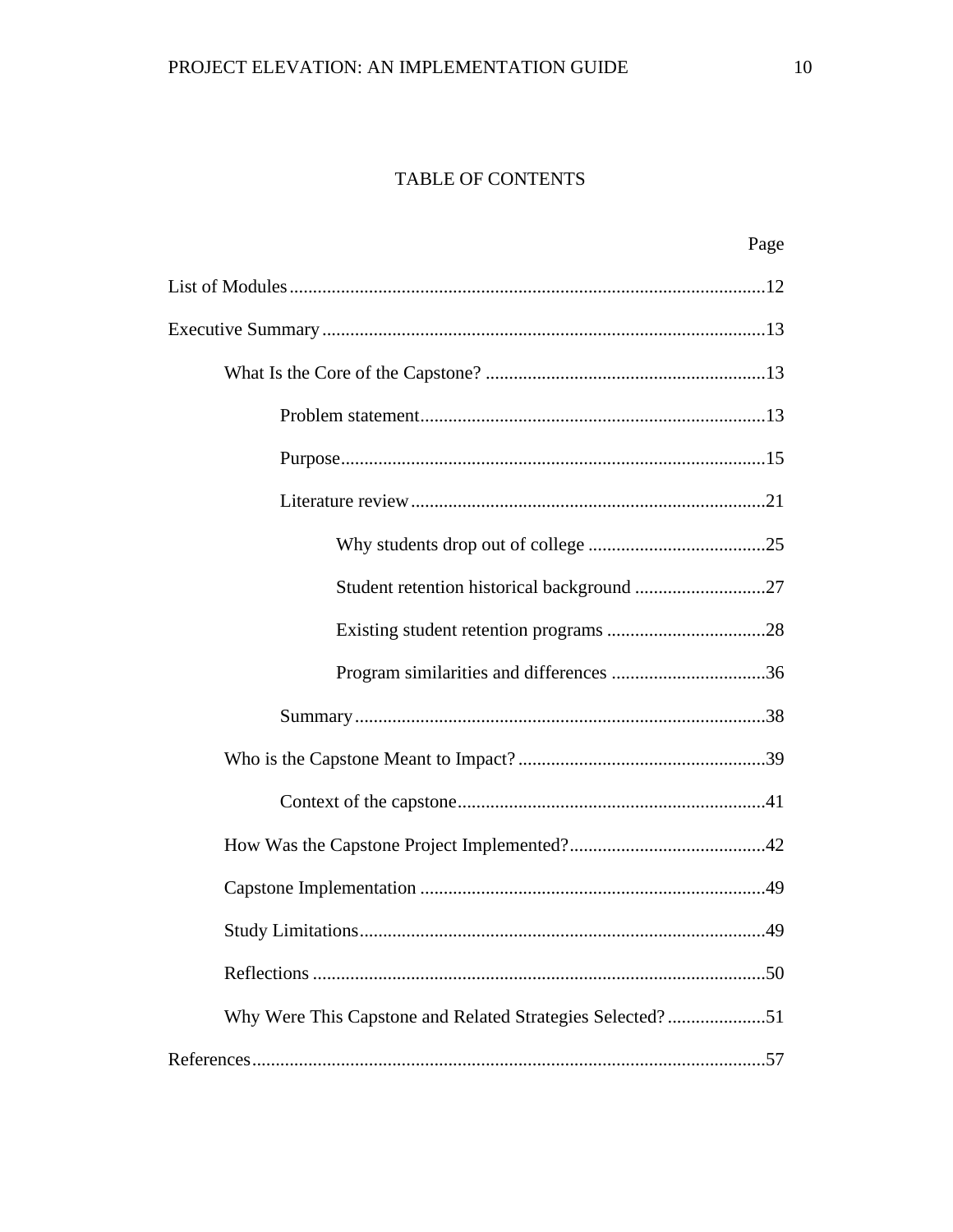| Project Elevation: A Student Engagement Program Implementation Guide65 |  |
|------------------------------------------------------------------------|--|
|                                                                        |  |
|                                                                        |  |
|                                                                        |  |
|                                                                        |  |
|                                                                        |  |
|                                                                        |  |
|                                                                        |  |
|                                                                        |  |
|                                                                        |  |
|                                                                        |  |
|                                                                        |  |
|                                                                        |  |
|                                                                        |  |
|                                                                        |  |
|                                                                        |  |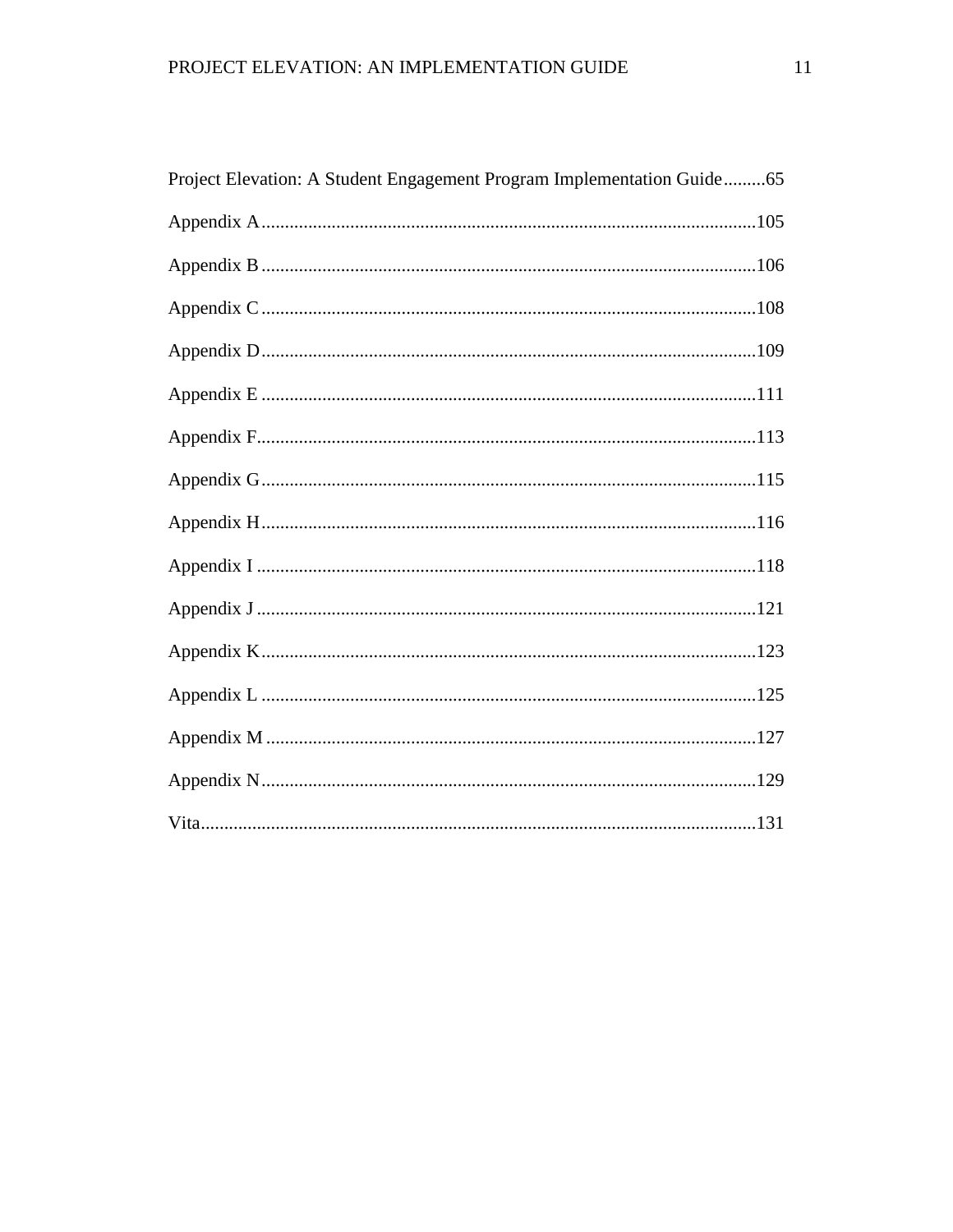# LIST OF MODULES

<span id="page-12-0"></span>

| Module 1: Introduction to Program and Establishment of Internal |  |
|-----------------------------------------------------------------|--|
|                                                                 |  |
|                                                                 |  |
|                                                                 |  |
|                                                                 |  |
|                                                                 |  |
|                                                                 |  |
|                                                                 |  |
|                                                                 |  |
|                                                                 |  |

Page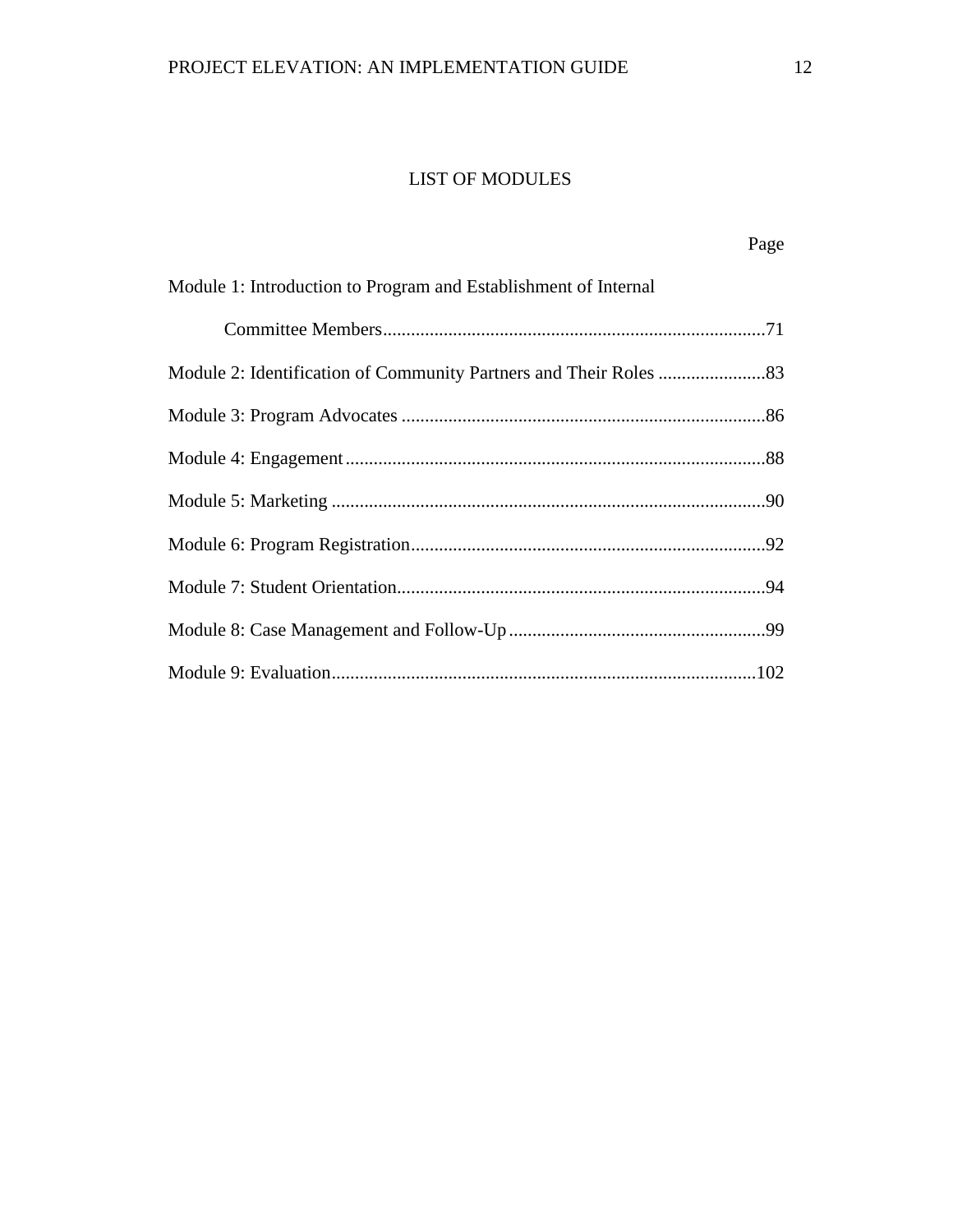#### **Executive Summary**

#### <span id="page-13-1"></span><span id="page-13-0"></span>**What Is the Core of the Capstone?**

Higher education has been an accepted form of continued education and professional development for years. Education requirements are increasing in the workforce and forcing adults to pursue higher education. Adult learners' goal is to complete certificates or diplomas in their desired fields. However, today's college students face many burdens while attending college. Students' academic success can be negatively influenced by their nonacademic struggles. The review of literature shows financial challenges as the leading nonacademic struggle adult learners face (Zhang, 2013). There are many retention programs implemented in higher education. However, the review of the literature indicates that retention programs do not address students' individual financial needs effectively (Wu, 2015).

For the capstone, I developed an implementation guide for a financial support retention program called Project Elevation. Project Elevation was implemented at Gateway Community and Technical College. I created a guide for other institutions to implement Project Elevation. The guide includes, but is not limited to, an overview of the program, the mission, engagement strategies, target populations, primary program goals, suggested partnerships, program structure, and strategic meeting agendas for planning.

<span id="page-13-2"></span>**Problem statement.** Many higher education institutions have a difficult time retaining adult learners. Not retaining students negatively impacts the financial stability of institutions (Mitchell & King, 2018). Gateway Community and Technical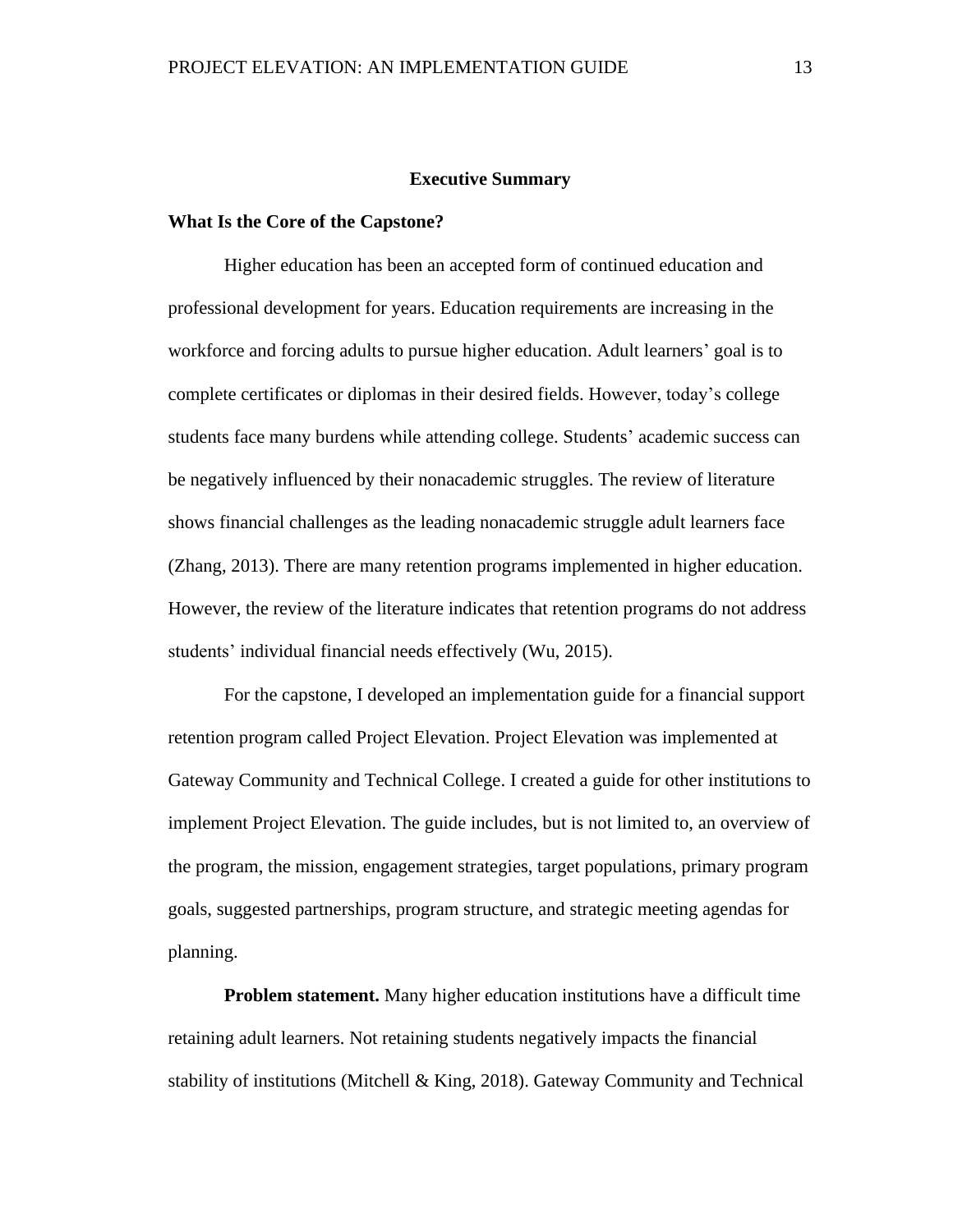College reported the college was suffering from low student retention rates. The college has a high number of students who are considered nontraditional (Duke-Benfield & Saunders, 2016). Nontraditional students are those students who did not attend college right after high school, working students, and students who have children (Duke-Benfield & Saunders, 2016). Nontraditional students are often labeled at risk of not completing college credentials due to nonacademic barriers, such as poor finances. Researchers have found that nonacademic barriers affect students' grades more than academic barriers (Braxton, Hirschy, & McClendon, 2011). Duke-Benfield and Saunder (2016) noted that most of the students enrolled at Gateway are considered low-income.

Gateway needed a retention program to address and eliminate students' financial barriers. Bonet and Walters (2016) found that college students' financial barriers included childcare, housing, and food insecurity. Students often turn to student loans to help pay bills and for other financial needs while in school. Student financial aid was embedded in institutions to help students pay for college. Grant funding use to be offered in larger dollar amounts. Grants are considered government funding that students do not have to pay back. Students who received grants were motivated to complete their college degree. However, over the years, grant funding has decreased, and college students are forced to take out student loans (Chen & Hossler, 2017).

Students need financial funding outside of student loans. Research has indicated that student loan debt affects students' academic success and students stress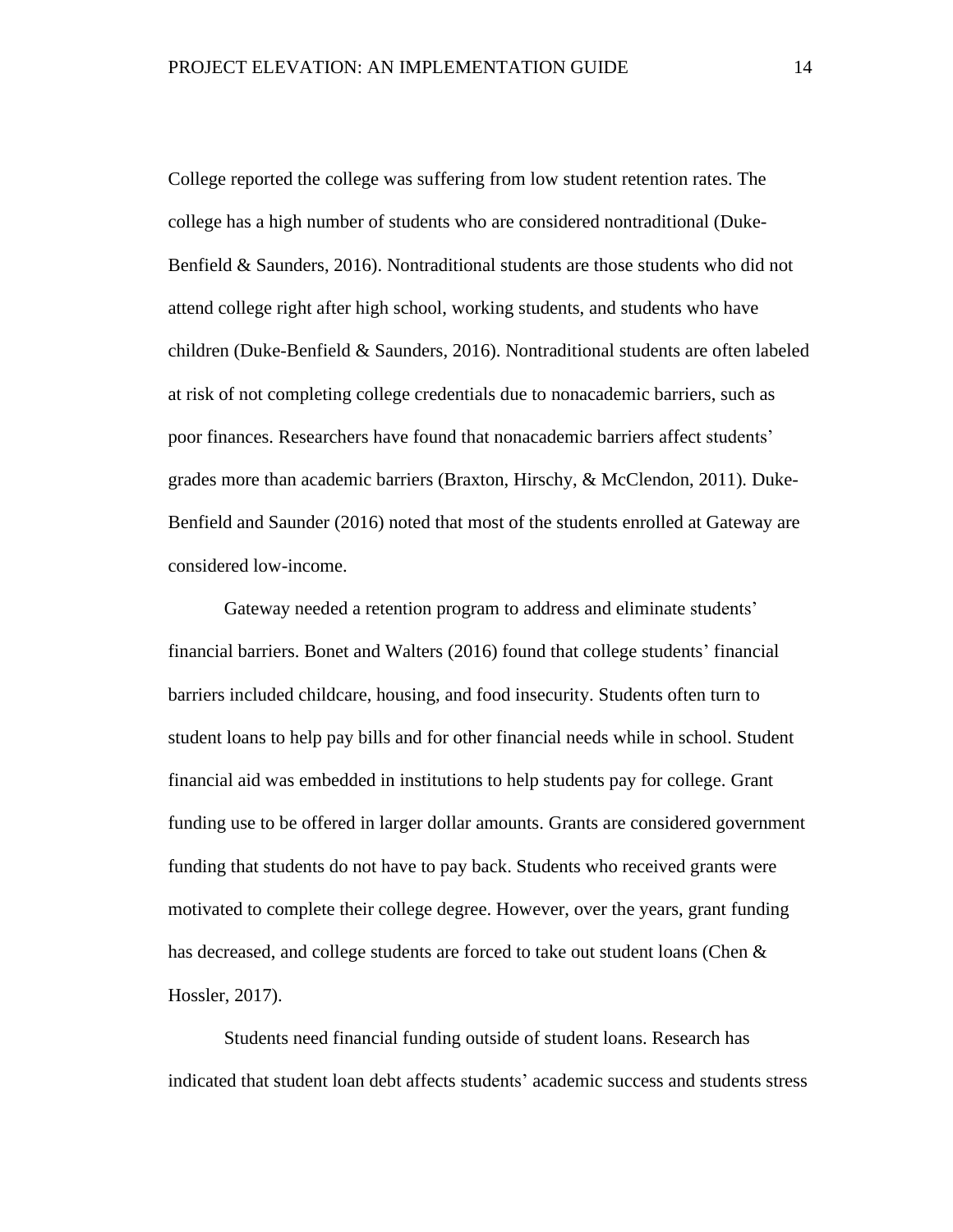about not being able to pay off their student loan debt. The stress of student loan debt causes students to have less focus on their academics, and the lack of focus is reflected in their test scores and homework assignments. Eventually, students drop out of school with no motivation to complete credentials (Zhang, 2013). Researchers have recommended that college campuses implement on-campus financial support retention programs. Researchers reported that implementing such programs minimizes students' financial stressors and helps retain students (Britt, Cumbie,  $\&$ Bell, 2013).

According to Mitchell and King (2018), student development services is the central location for retention programs. Students are often referred to student development services when they need nonacademic financial resources. Student development services are the least supported sector at higher education institutions (Reynolds, 2011). Staff who work for development services are left with little to no resources to implement retention programs. Mitchell and King (2018) stated that higher education institutions have not mastered implementation of strategic retention programs. Program development is an essential part of student development services. Staff and administrators who work in student development services need program development knowledge, which contributes to the ability of institutions to keep students in school until they graduate.

<span id="page-15-0"></span>**Purpose**. Counseling staff at Gateway often work with students who need housing, food, and childcare resources. The common denominator between these students was their financial challenges. Duke-Benfield and Saunders (2016) noted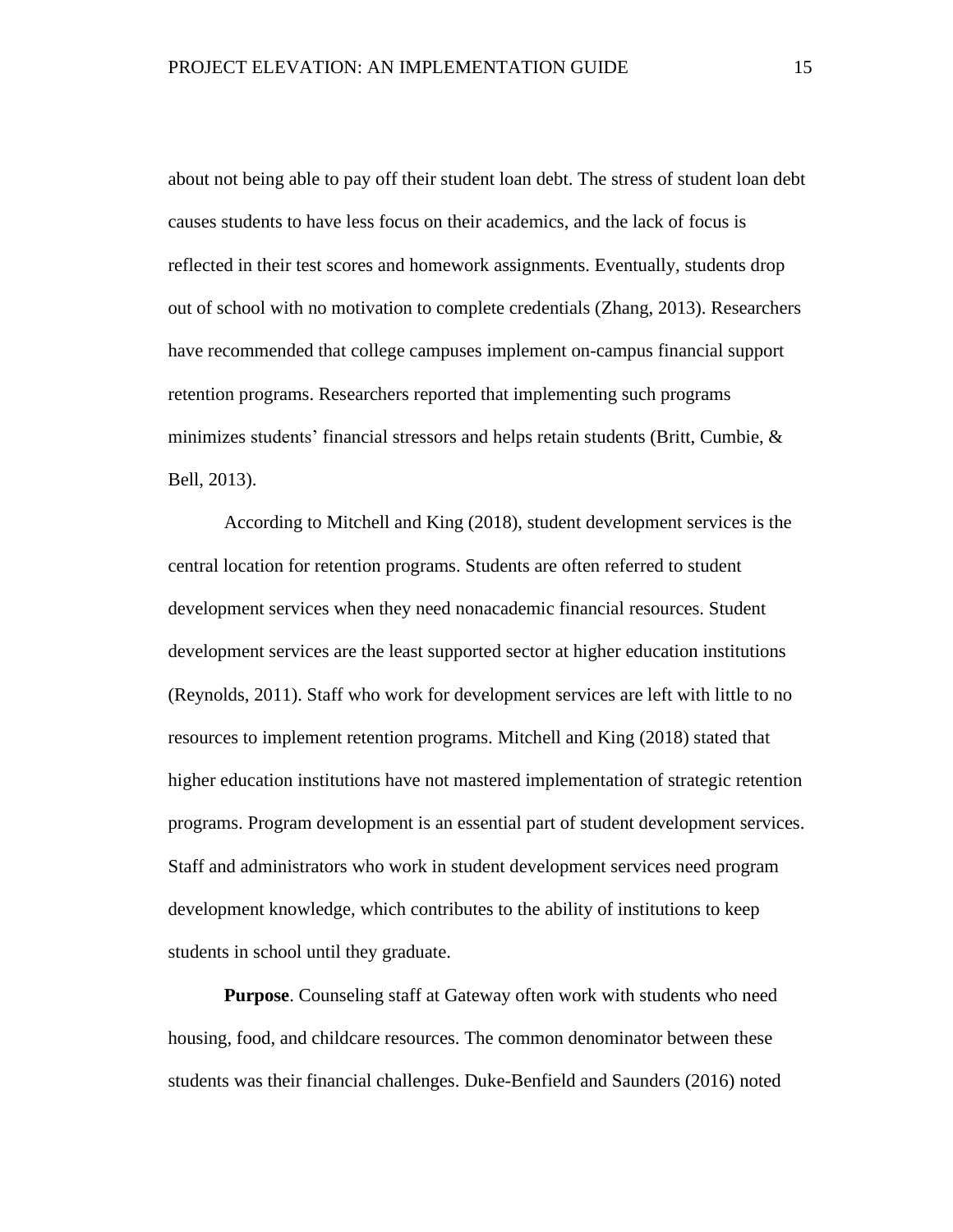that college students who are considered low-income take out over \$16,833 a year to pay for college. The money they take out for tuition does not cover their living expenses. Counseling staff noticed the impact that students' finances had on their academic success. Students were dropping out of classes frequently due to their lack of financial resources. According to Katrevich and Aruguete (2017), a lack of funds intensifies students' stress levels. Increased stress levels take away students' ability to successfully complete classes.

Half of the students who had financial barriers showed great money management skills. They paid their bills on time and spent their money wisely. However, they did not have much money left over to pay for other living expenses. Duke-Benfield and Saunders (2016) mentioned that students who depended on childcare were not able to pay their childcare bills. This resulted in these students missing classes. Many of these students also had to access the counseling department's food resources to feed their families. Other students showed poor money management skills. They had money at some point but were irresponsible with their spending. They neglected to pay their bills and needed additional assistance. A large majority of these students also dropped out of school due their financial stressors (Duke-Benfield & Saunders, 2016).

In 2011, Gateway's counseling department implemented a student success emergency fund program. The program was implemented to help fill the gaps in students' financial needs. The program allowed students to access loans up to \$150.00. Funds from the loan could be used for utility bills, transportation, housing,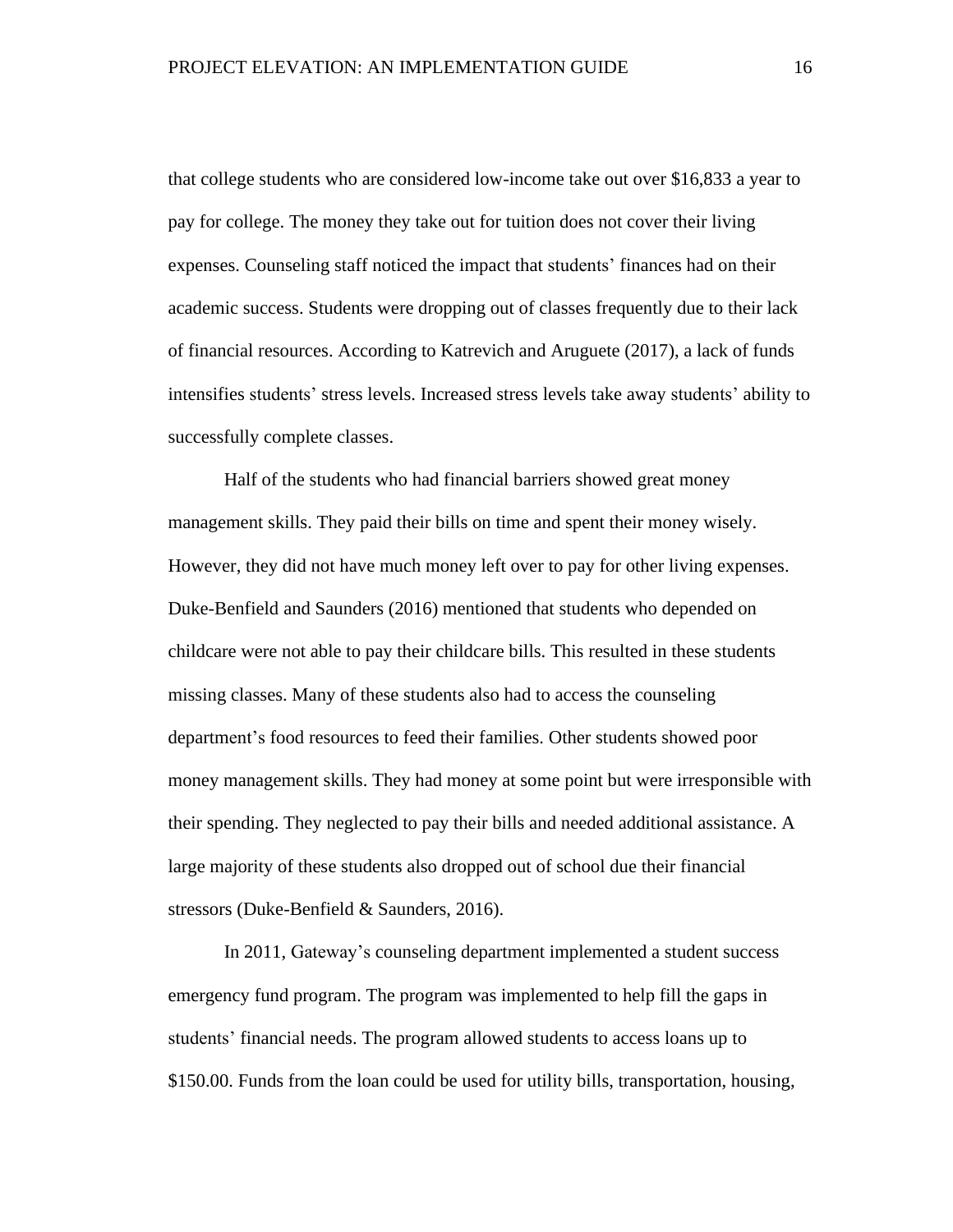school, or mental health services. Basically, the funds address the nonacademic financial barriers that students face daily. Students are required to pay loans back by the time they graduate from the college. Students can set up payment plans to make payment arrangements. However, students are encouraged to pay the funds back when they receive their financial aid refund check. Students do not directly receive money from the college to pay their bills. The college's foundation department makes all payments. This helps the college ensure students spend the funds appropriately. The student success emergency fund application references this intent to ensure funds go directly to companies for payment.

To be considered for emergency funds, students must be enrolled in at least one academic credit hour, have completed at least one semester at Gateway Community and Technical College, and have a 2.0 grade point average. Faculty or staff can refer students to the program. Referrals are sent to counseling staff through an online referral system or by emailing counseling staff directly. In addition, students can request to complete the application by contacting the counseling staff. Students must complete an application process to be considered for funding. The approval process can take up to 72 business hours. However, it typically only takes one day. For the application process, students must do the following:

• Complete an online application stating why the student needs funds, how the student can prevent the need for emergency funds in the future, and how the student plans to pay the funds back.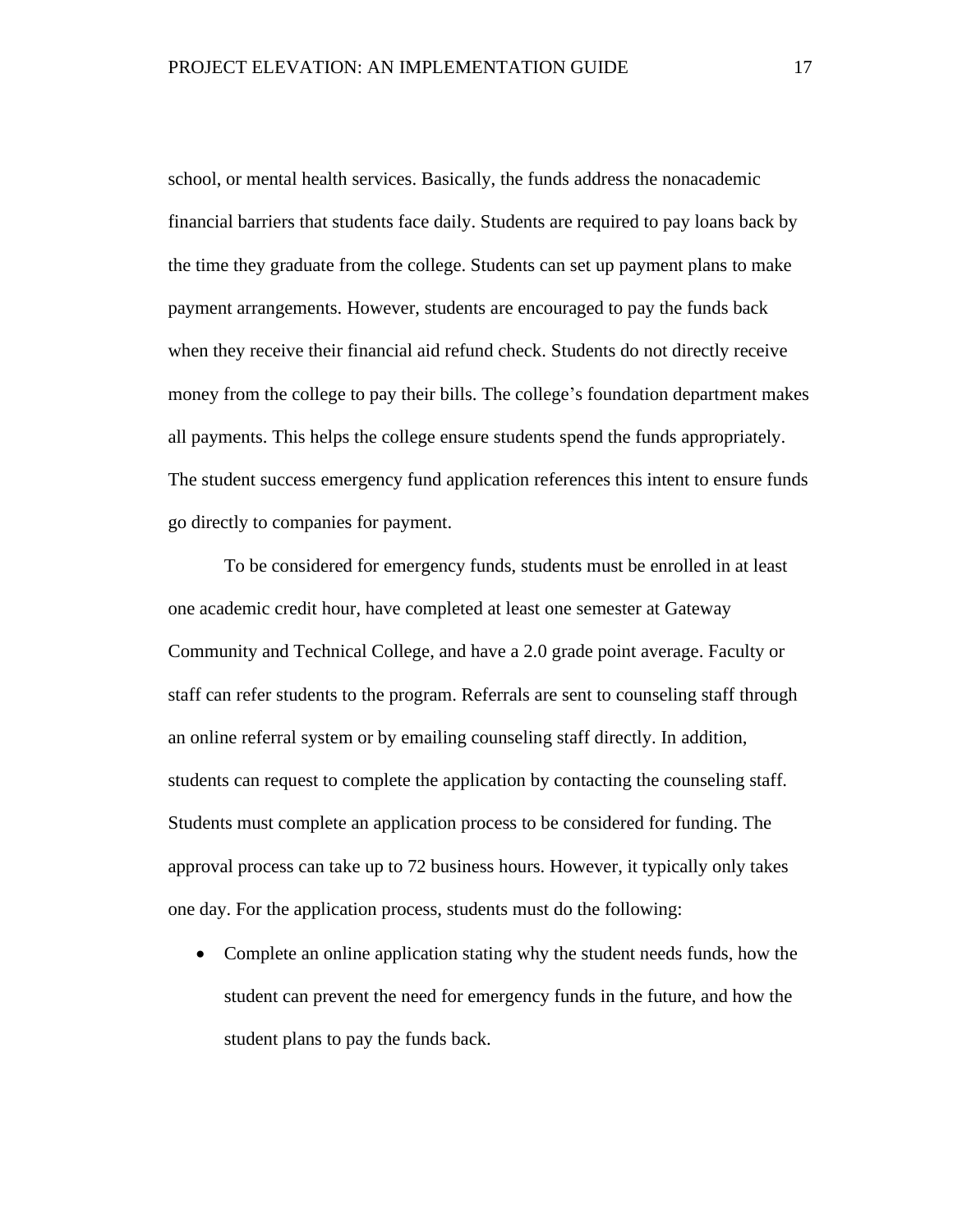- Upload an attachment of the billing statement that needs to be paid.
- Sign an authorization of release of information form. The release form allows counseling staff to verify the student's information and gives Gateway Community and Technical College permission to contact vendors and make payments on behalf of the student.
- Complete an online financial literacy course called Cash Course. Cash Course teaches the student how to better manage money, plan for emergencies, and outlines strategies for saving money. The online course takes one hour to complete and assesses the student's spending habits ("CashCourse," 2018).

After the application is completed, two counseling staff and the student success coach review students' documented needs in their application. Student's needs must meet the student emergency fund qualifications. The emergency fund's qualified needs include housing needs, transportation needs, medical care, childcare, or food insecurity. After reviewing the applications, staff approve or reject students' requests and contact them by phone and email. Applications are rejected if students do not meet the student emergency fund qualifications and if students do not complete the application process.

The student emergency fund financially helped 75 students in 2016 and 57 students in 2017. However, there are some limitations to the program. First, the fund is extremely underfunded and does not fulfill the majority of students' financial needs. For example, students can access the emergency fund to pay their electric bills.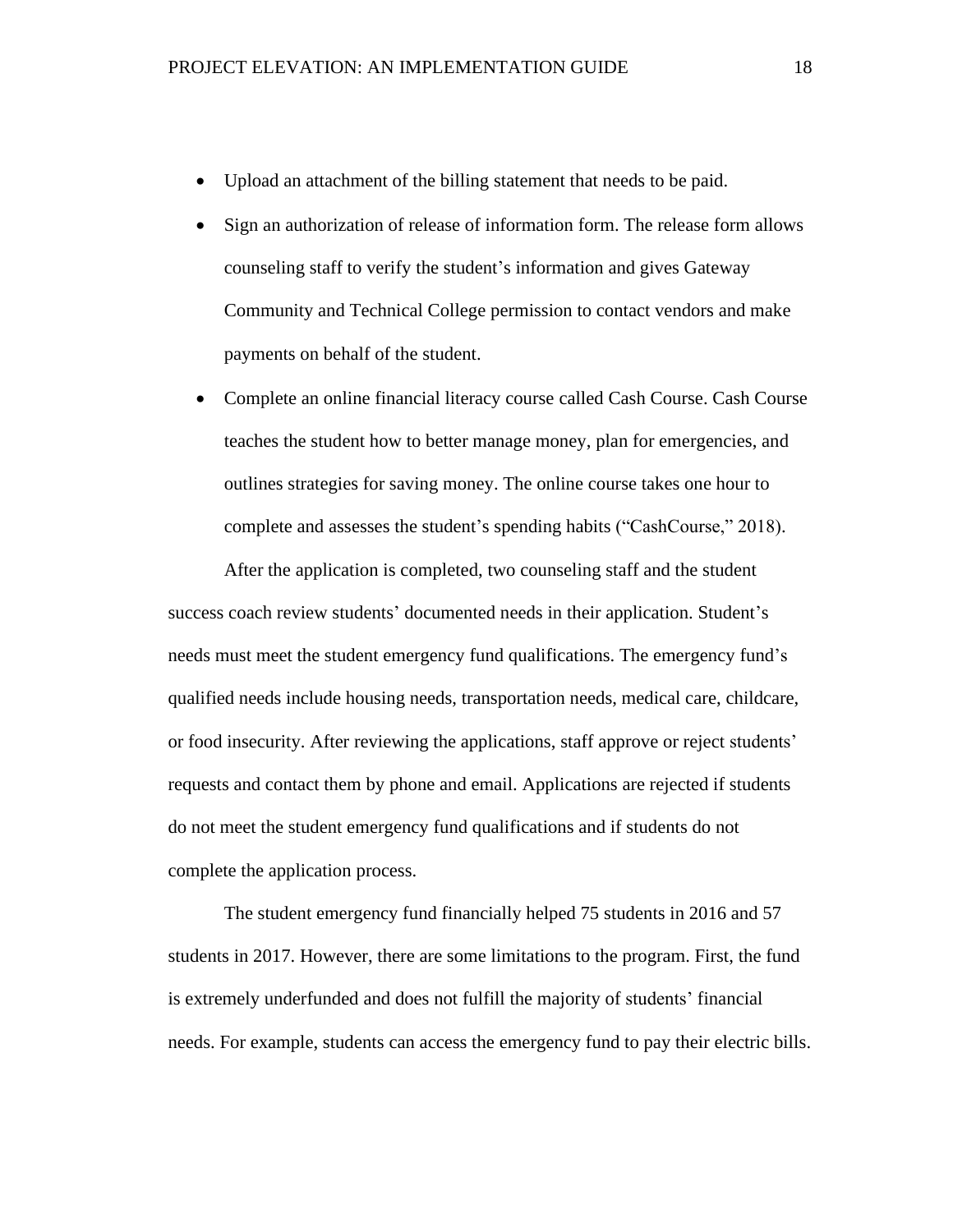If the bill is \$250, the emergency fund can only pay \$150 of the balance. This leaves the student with \$100 more to pay on the bill. If a student owes more than \$150, Gateway Community and Technical College requires the student to pay the portion of the bill exceeding \$150 first. If the student cannot pay that portion of the bill, Gateway Community and Technical College cannot make a payment on behalf of the student. This policy is in place to eliminate partial payments. According to Hassler, Meyer, and Seldin (1963), partial payments have late payment consequences and result in people paying more than the initial balance due amounts. Partial payments also still affect people's credit ratings.

The counseling department houses the student resource program. Students are referred to student resources for help with financial barriers. The student resource program helps students find community resources that can possibly assist with bill payments. The program also has peer mentors who provide case management services. The peer mentors are federal work-study students and they report to the student success coach. The student success coach provides peer mentors with extensive training for the position. Peer mentors are trained to assess students' needs and refer them to appropriate resources. Peer mentors refer students mainly to government-funded agencies with limited capital available to the community. Often, students are not able to use the community resources due to agencies' lack of funding.

Second, the funds are loans, and loans are not the best means for financial resolution for students. According to Tran, Mintert, Llamas, and Lam (2018), loan debt causes mental decline among students. The more money they owe, the less they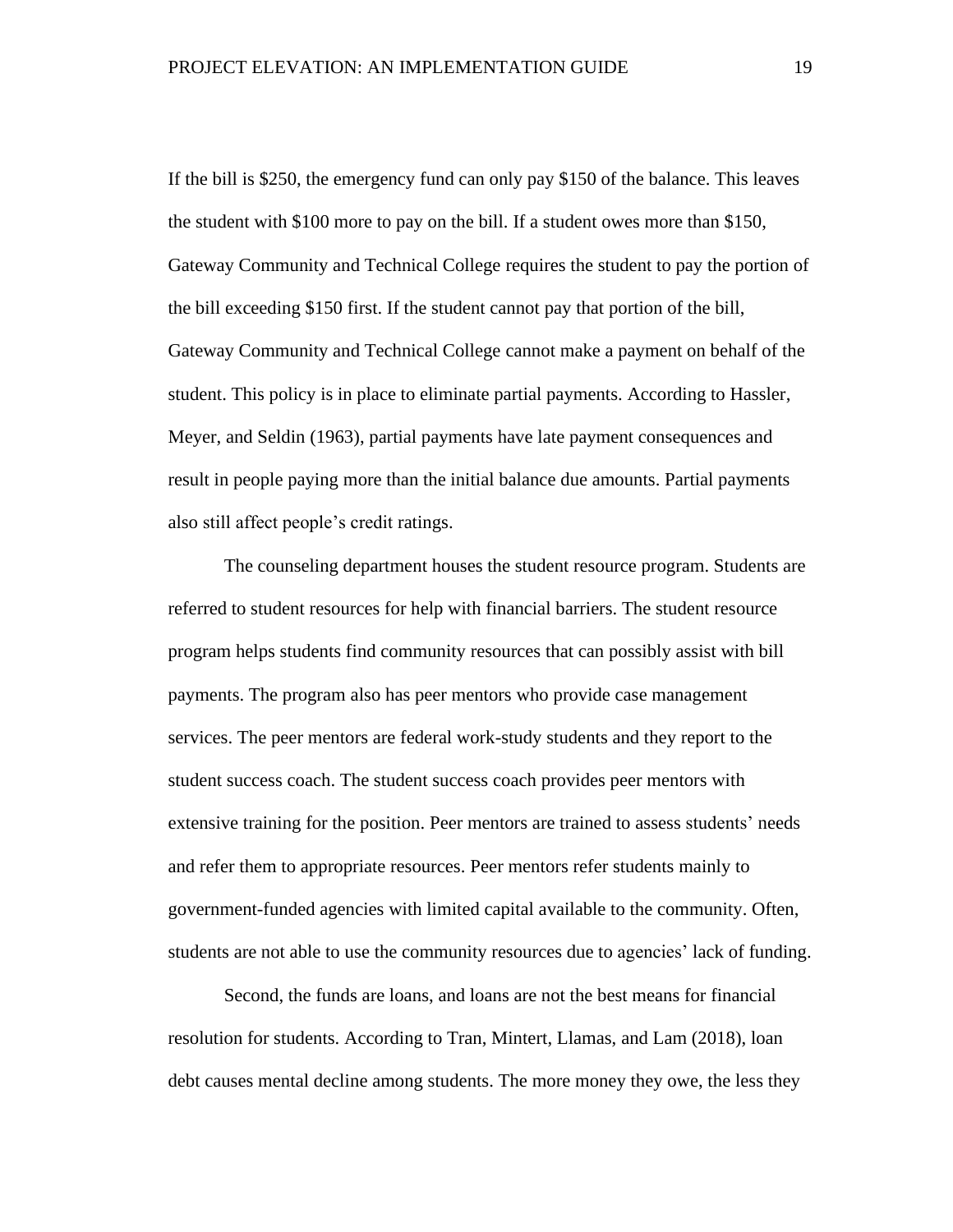are able to focus. The researchers noted that adults with student loans experience the highest amount of stress due to financial debt compared to other adults. The student emergency fund requires students to pay the loan back while they are in school. Wu (2015) found that some students must make payments on their student loans while they are attending school. Therefore, students at Gateway Community and Technical College who access the student emergency fund have two loans they are required to pay back while in school. According to Solis and Ferguson (2017), students fear they will never be financially stable enough to pay their loans back. The student emergency fund is another financial debt that hangs over students' head.

Third, the online financial literacy course does not provide peer-to-peer interaction or interaction with a facilitator. Seyedian and Yi (2011) indicated that financial literacy for college students is more important now than ever before. Due to the increase in college tuition, students are depending on credit cards and loans without understanding the financial consequences. In person, financial literacy workshops give students the education needed to make better money management decisions. Students need an opportunity to ask a financial advisor questions and get feedback on their progress. Student learning is influenced by peer-to-peer engagement, which increases students' motivation.

Due to these limitations, I wanted to implement a program to address students' financial gaps related to housing, transportation, childcare, and food insecurity. Therefore, I implemented a program called Project Elevation. The goal of the program was to offer an on-campus financial retention program that provided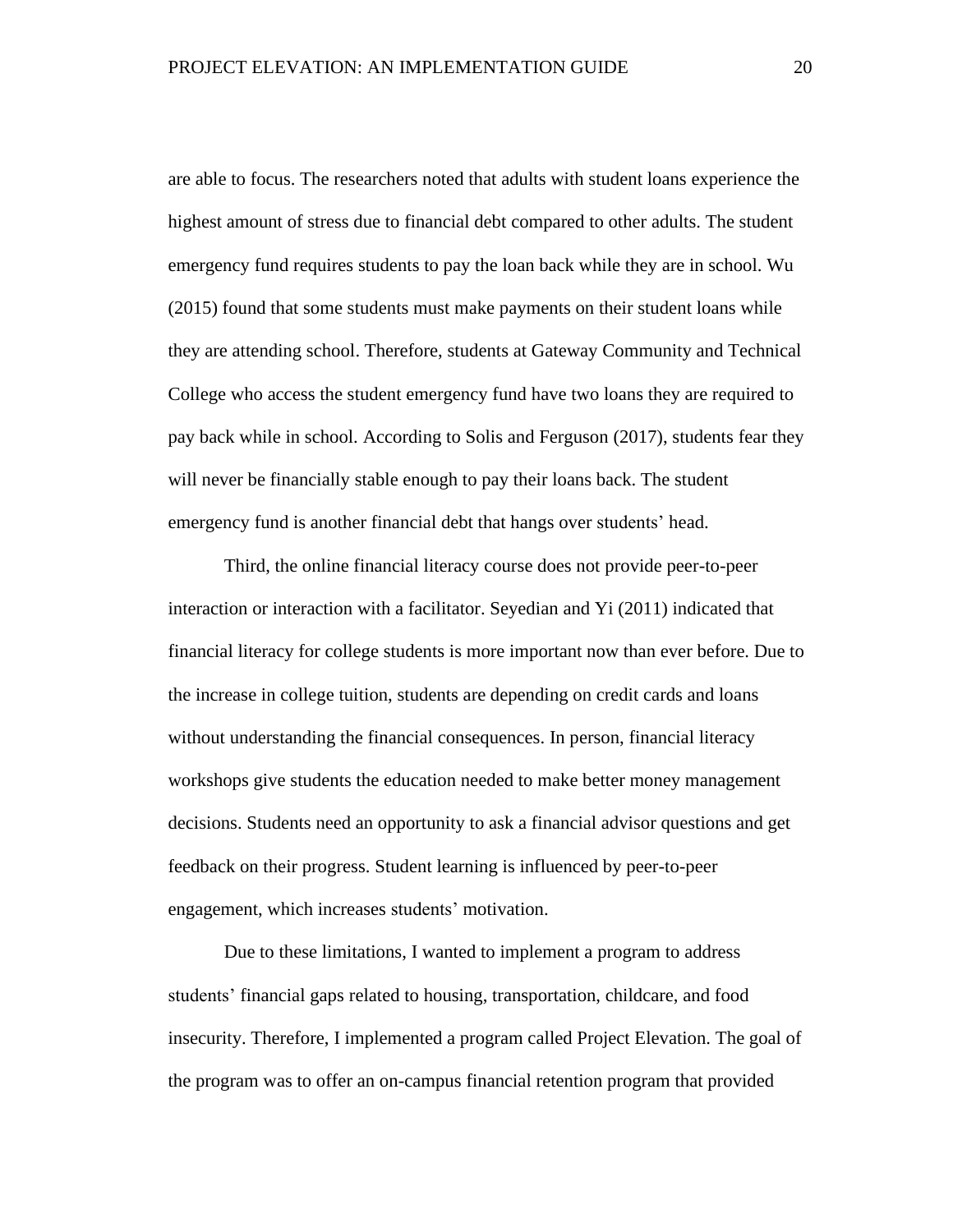students with funding for their financial needs, financial literacy, financial coaching, and financial resources. Project Elevation was designed to support Gateway Community and Technical College's efforts to retain students because retention rates are higher for students who receive financial support and resources than for students who do not receive financial support and resources (Britt et al., 2013). To examine this statement, the following questions were considered: (1) can connecting students to financial resources increase student retention? and (2) what nonacademic financial support services are needed on college campuses?

<span id="page-21-0"></span>**Literature review.** Student retention has become a leading concern for higher education institutions. Student retention is defined as the consistency of students registering for school, attending classes, completing classes with passing grades, and receiving credentials such as diplomas or certificates (Eitzen, Kinney & Grillo, 2016). According to Wilson et al. (2016), student retention rates continue to decrease rapidly and improving them is not an easy task. Low retention rates negatively affect higher education institutions. High student retention rates keep schools afloat since retention affects the financial stability of schools. The top sources of income for institutions are tuition and campus fees. Higher education institutions face financial hardship when they do not retain students (Solis & Ferguson, 2017).

Mitchell and King (2018) concluded that "enrollment is code for revenue. It describes the full range of admission and financial aid that define an institution's ability to put students in their seats. If enrollment is code for revenue, then student life is code for retention" (p. 37). Student life is a value added to students' college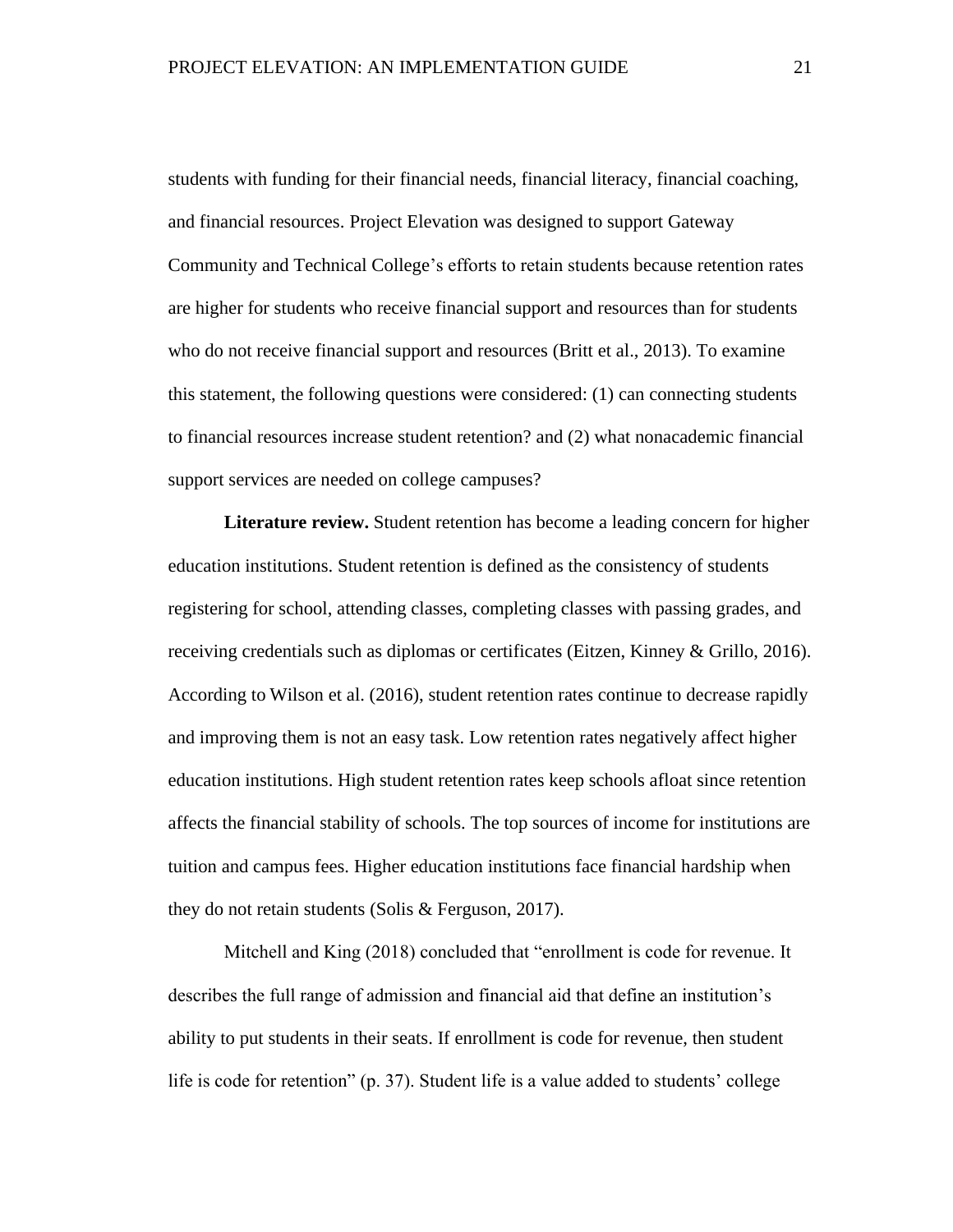experiences. Often, students will stay in school when they are pleased with their student life experiences. Student satisfaction levels increase motivation, performance, and retention. Institutions are responsible for offering quality services, which leads to student satisfaction (Sasso & DeVitis, 2015). However, institutions struggle with identifying strategies that satisfy students' needs, and this causes students to drop out of school (Wilson el al., 2016).

Caffarella (2002) indicated that knowing the targeted population's needs is essential to implementing programs. Knowing the population being served is a way to tailor services that can minimize their needs. Institutions should conduct student needs assessments to determine necessary services for retention (Vella, 2000). According to Caffarella and Daffron (2013), needs assessments help program developers identify student issues. Program developers should never assume they know what students need. Students need services that can resolve their barriers. Without identifying the needs of students, program developers will continue to fail to address the issues at hand.

Caffarella and Daffron (2013) noted several steps that need to be taken when creating a needs assessment. First, developers need to create questions that will capture the needs of students. Brainstorming ideas with other professionals helps with gathering information about questions to ask. Second, developers must consider the target population and determine how much time students will have available to participate in assessments. This step helps identify what type of assessment tool to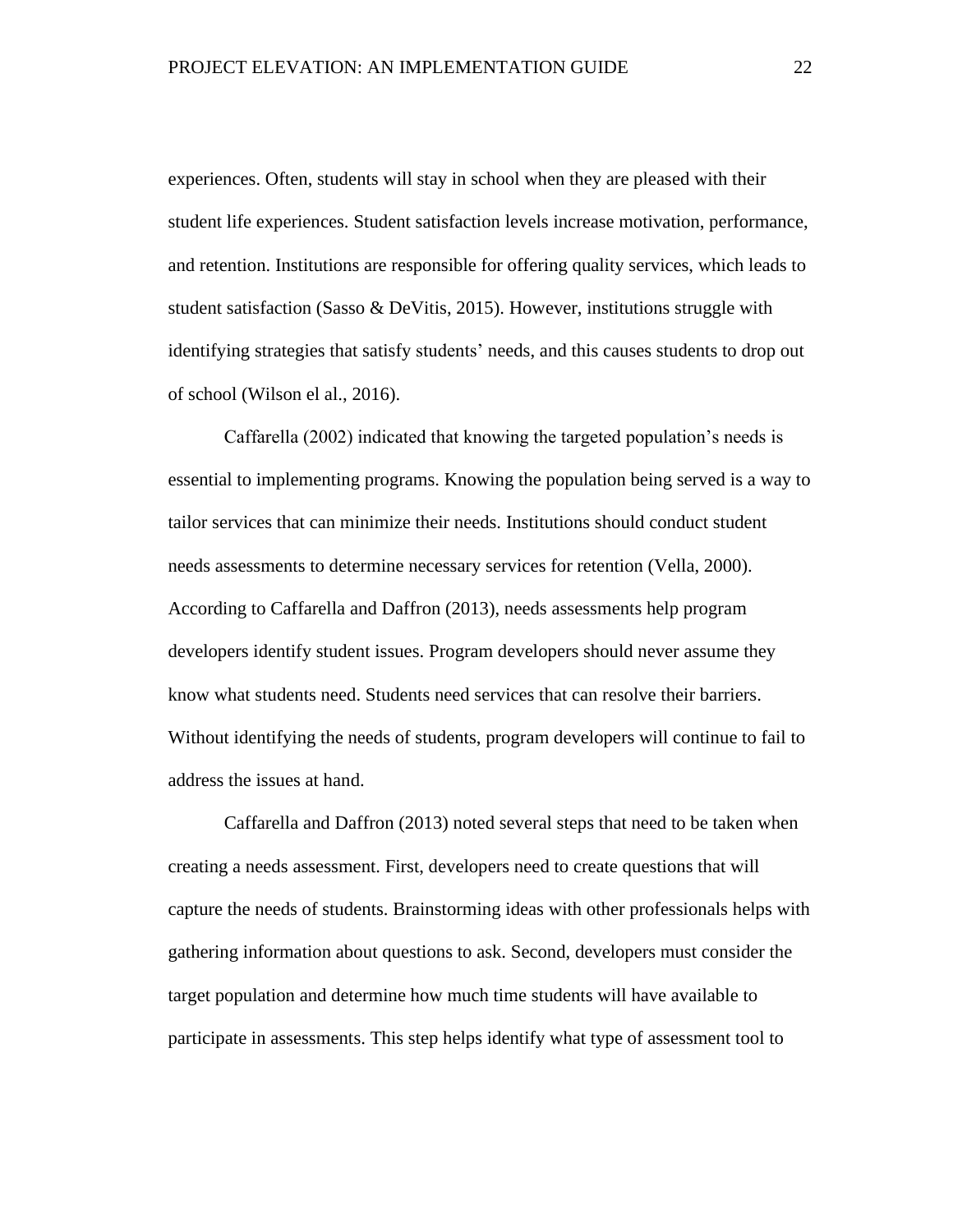use. The most common tools used for assessments are questionnaires, observations, individual interviews, and group interviews.

The information collected, time available, and population will help developers determine which tool is best to collect data. Third, developers need to consider whether other staff members need to be involved in the assessment process and what their roles will be. For example, some institutions have a knowledge management department. Staff who work in this department analyze and sort assessment results and conduct analysis summaries. At least one staff person from the knowledge management department would need to collect data and evaluate the results (Mohamad, Manning, & Tatnall, 2012). After conducting a needs assessment, program developers should be able to identify goals they need to accomplish. The goals are responses to the barriers that the analysis indicated are top concerns. However, one individual should not address students' needs or implement a program solo (Caffarella & Daffron, 2013).

According to Fogler and LeBlanc (2014), in addition to working with other staff during the assessment process, developers should also work with a team to implement programs. They should identify key players such as community partners, professors from different programs, and staff from different departments. Key players are people who play significant roles in students' success or people who have knowledge in areas that will benefit programs. People with different educational backgrounds and experiences bring different perspectives to problem solving, which is an essential component of building effective teams (Fogler & LeBlanc, 2014).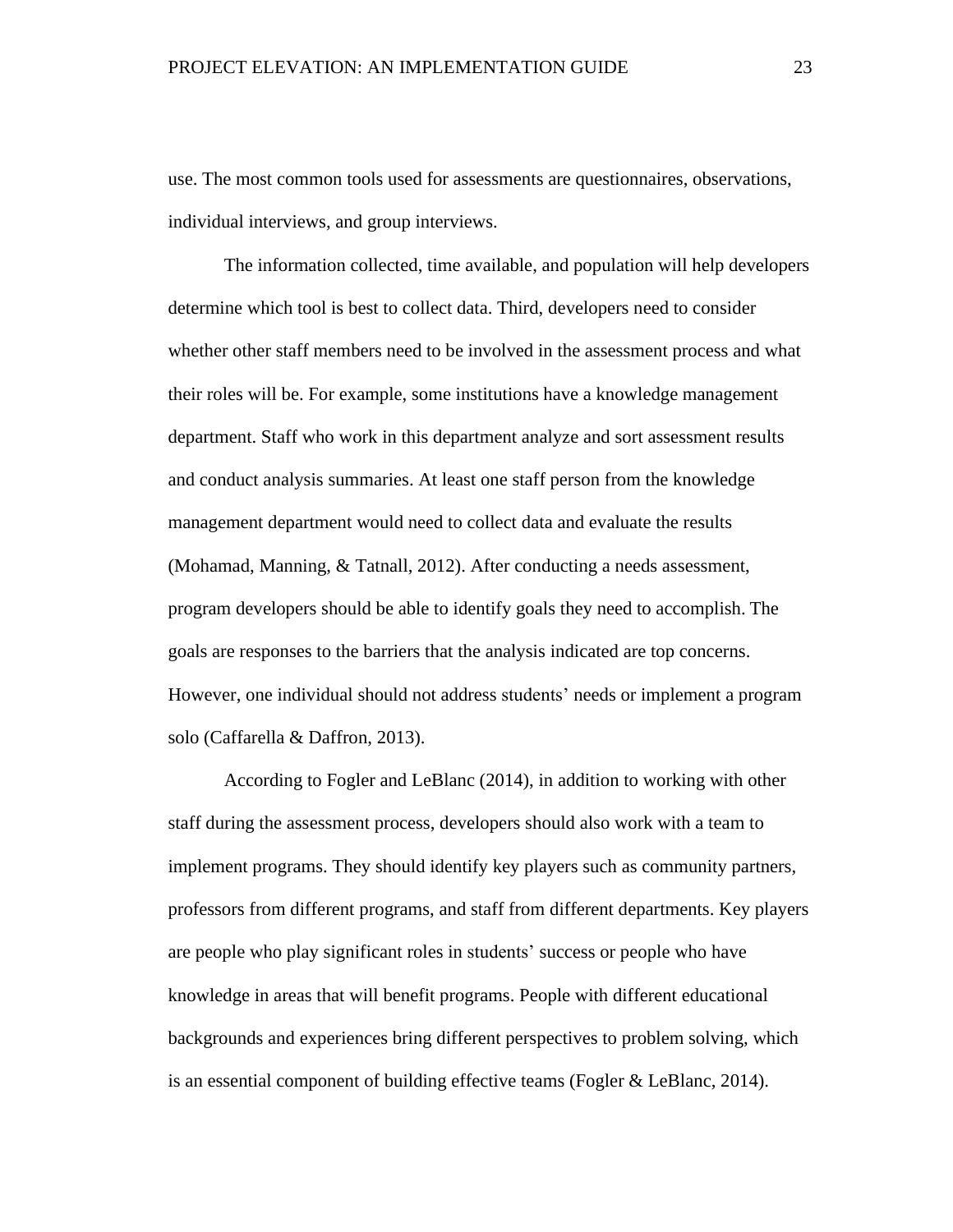According to Caffarella and Daffron (2013), teams in higher education are often called advisory committees. To build an effective committee, program developers should allow time for team members to build relationships with each other. Relationship building helps teams with open communication, and members tend to feel comfortable offering suggestions. For program development, advisory committees are charged with the responsibility of developing the program goals, identifying the target population, determining the direction and structure of the program, and approving the content of the program.

Morrow and Ackermann (2012) noted that, in general, fewer students return to school and more students are not completing academic credentials. They found that colleges have been unsuccessful in identifying the exact reasons why students drop out of school. Researchers have found that earlier studies based on retention focused on academics only. Administrators did not consider nonacademic barriers as potential threats to student retention (Forsman, Linder, Moll, Fraser, & Anderson, 2014).

According to Harrell and Reglin (2018), institutions used to put more focus on academic support because academic structure was seen as the only reason for high dropout rates. Institutions made changes to improve academics by advancing tutoring services, improving program curricula, and revamping library services. However, students continued to drop out of school at high rates. Within the last decade, institutional administrators found that students drop out of school for both academic and nonacademic issues, and they were not considering all the factors that caused students to drop out of school.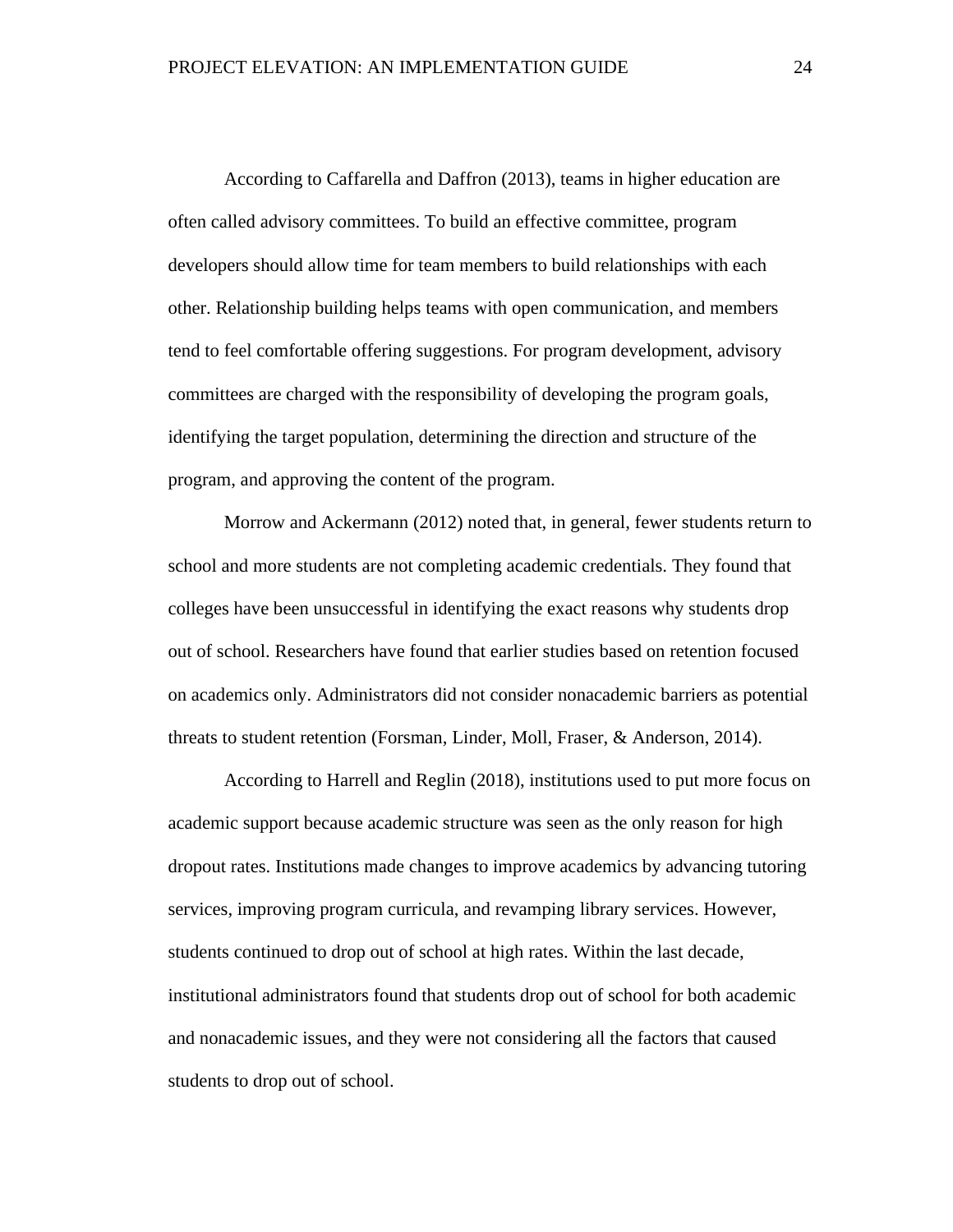<span id="page-25-0"></span>*Why students drop out of college.* Heublein's (2014) review of the literature indicated that many studies examine why students drop out of college and do not complete credentials. Although some studies consider the student dropout rates of all students, the majority of the studies reference adult learners as the primary focus. Adult learners face many different challenges that interfere with their academic success. Some of their challenges include lack of support from others, lack of flexibility in their schedules, and financial challenges. Most adult learners are considered nontraditional students: adults who have been out of grade school for years, adults who have dependents in their homes, and adults who work for a living. Nontraditional students often face more nonacademic barriers due to their everyday life demands.

Sullivan and Pagano (2012) found that nontraditional students lack support. Nontraditional students struggle with finding others in their personal lives who understand college demands, and these students feel isolated during their college journey as a result. If students do not have connections to their schools, they have a difficult time building relationships to gain support. When students feel supported by peers, faculty, and staff, they are motivated to stay in school (Barouch-Gilbert, 2016).

Building support systems on campus is a form of student engagement. Student engagement includes getting students involved in the resources, activities, social gatherings, support networks, and services that institutions have to offer (Eitzen, Kinney & Grillo, 2016). Lack of engagement affects student retention, which is one of the reasons why nontraditional students drop out of school. Another challenge for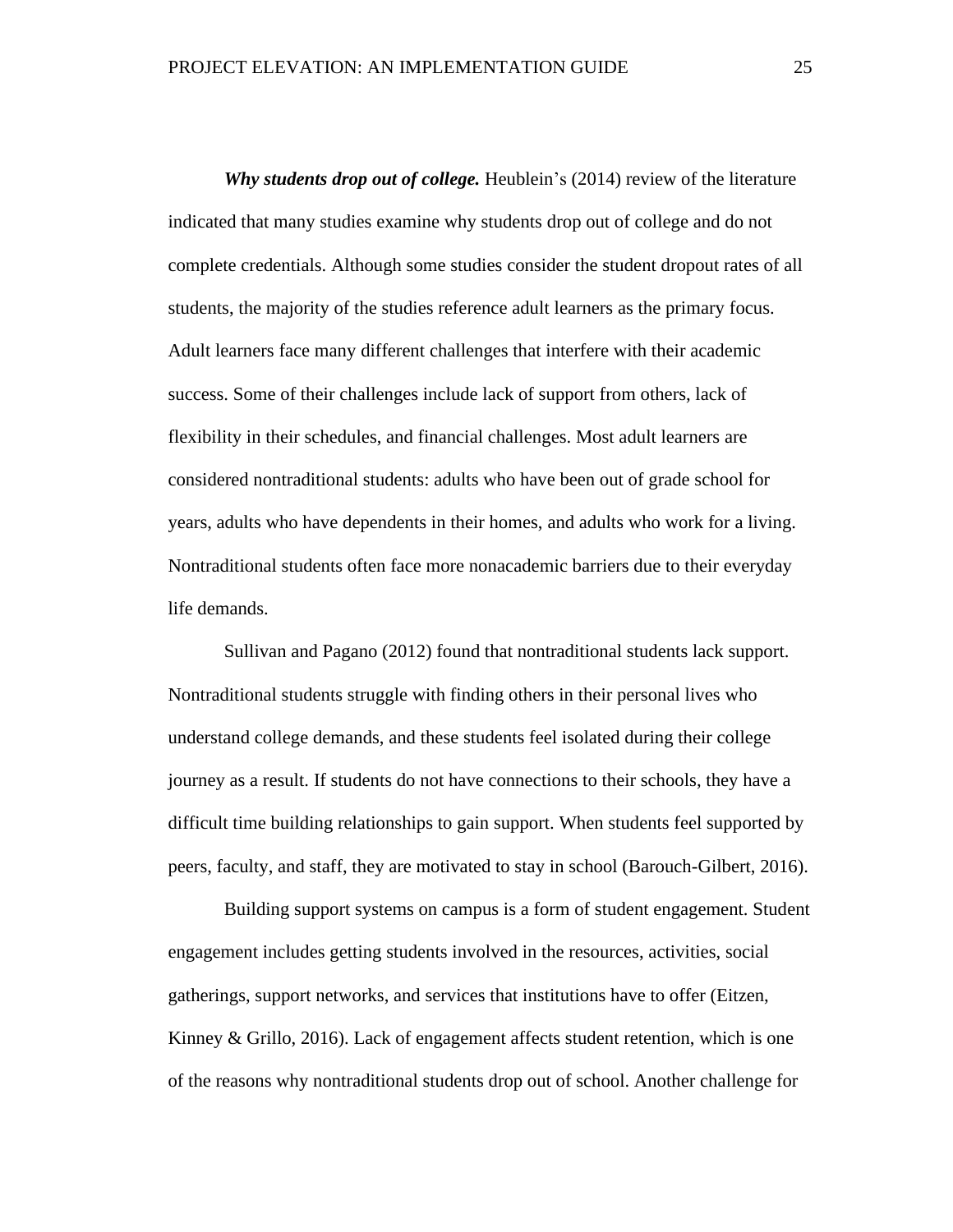nontraditional students in building support systems is that they usually live off campus. When students live off campus, it lessens their time and ability to connect with people and make new friends (Sasso & DeVitis, 2015).

Nontraditional college students have demanding schedules due to their many responsibilities. Aside from school, they have other obligations that take priority. Students with children have to deal with the responsibilities of parenting. They have to attend parent-teacher conferences and their children's afterschool activities, help their children with their homework, and go to their children's doctors' appointments (Rosario et al., 2014). Moreover, they have to take care of their homes by cleaning, washing clothes, and cooking for their families. Those who work have to maintain weekly work schedules and work required hours. Both job demands and home life interfere with students' school schedules and limit the time available to complete homework assignments (Lee & Matusovich, 2016).

In addition, some colleges do not offer courses during evening hours, causing students to miss classes due to work or miss work due to classes (Oreški, Hajdin,  $\&$ Kliček, 2016). Hovdhaugen et al. (2013) noted that interference with school ultimately causes students to drop out of school. They also found that students at some institutions do not feel their institutions make the effort to keep them enrolled in school. They found this plays a factor in students' feelings that they are forced to drop out of school without receiving credentials.

Nontraditional students face financial challenges due to expenses such as childcare, food, transportation, housing, and utility bills. Solis and Ferguson (2017)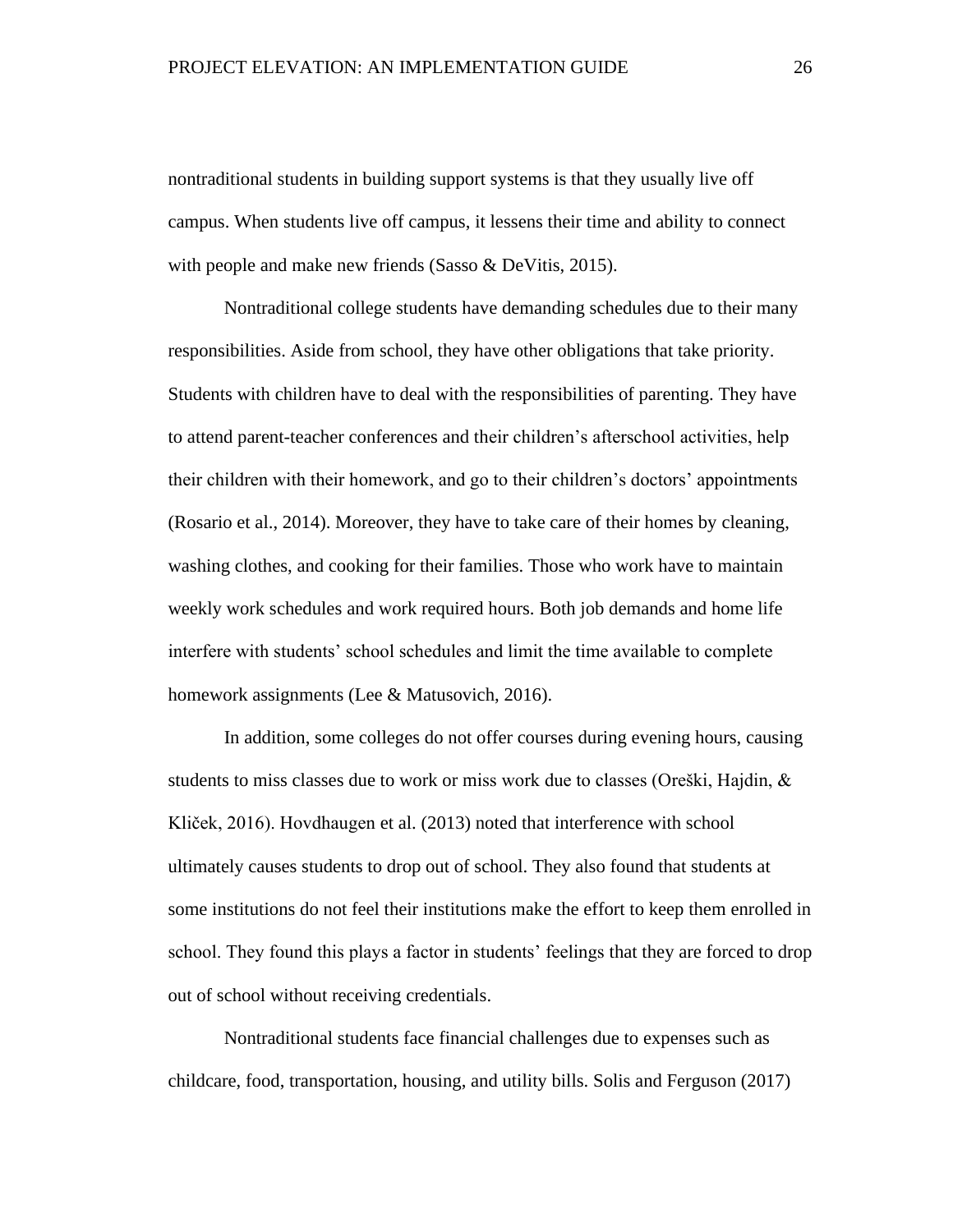identified finances as the leading cause of student dropout. Financial challenges are often due to students not making enough money to cover their everyday living expenses or not spending their money responsibly (Britt et al., 2013). Zhang (2013) found that when students cannot pay for their everyday living expenses, such as childcare, they are not able to attend classes, which causes them to drop out. Haiyang and Volpe (2002) found that financial literacy for students is important because many college students lack financial management skills, and students often take out additional student loans for pleasure activities such as vacations. Students who have nonacademic financial barriers often display irresponsible financial behaviors (Britt et al., 2013, p. 178). Research indicates that student loan debt affects the lifestyle choices and academic success of students. Student loan debt affects their lifestyle choices because it creates a barrier to financial resources, and people with student loans face challenges in obtaining financing for home and car loans (Zhang, 2013). Students' academics suffer because they worry about paying their loans back. College administrators recognize finances as a stress factor in students' lives. They believe retention programs for financial barriers would benefit students (Sages, Britt, & Cumbie, 2013).

<span id="page-27-0"></span>*Student retention historical background.* To fully understand the impact retention has on student success, identifying the most profound retention strategies used historically is important. Studies have identified the student integration model and the student attrition model as the most impactful strategies to increase student success (Cabrera & Castaneda, 1992). According to Forsman et al. (2014), the work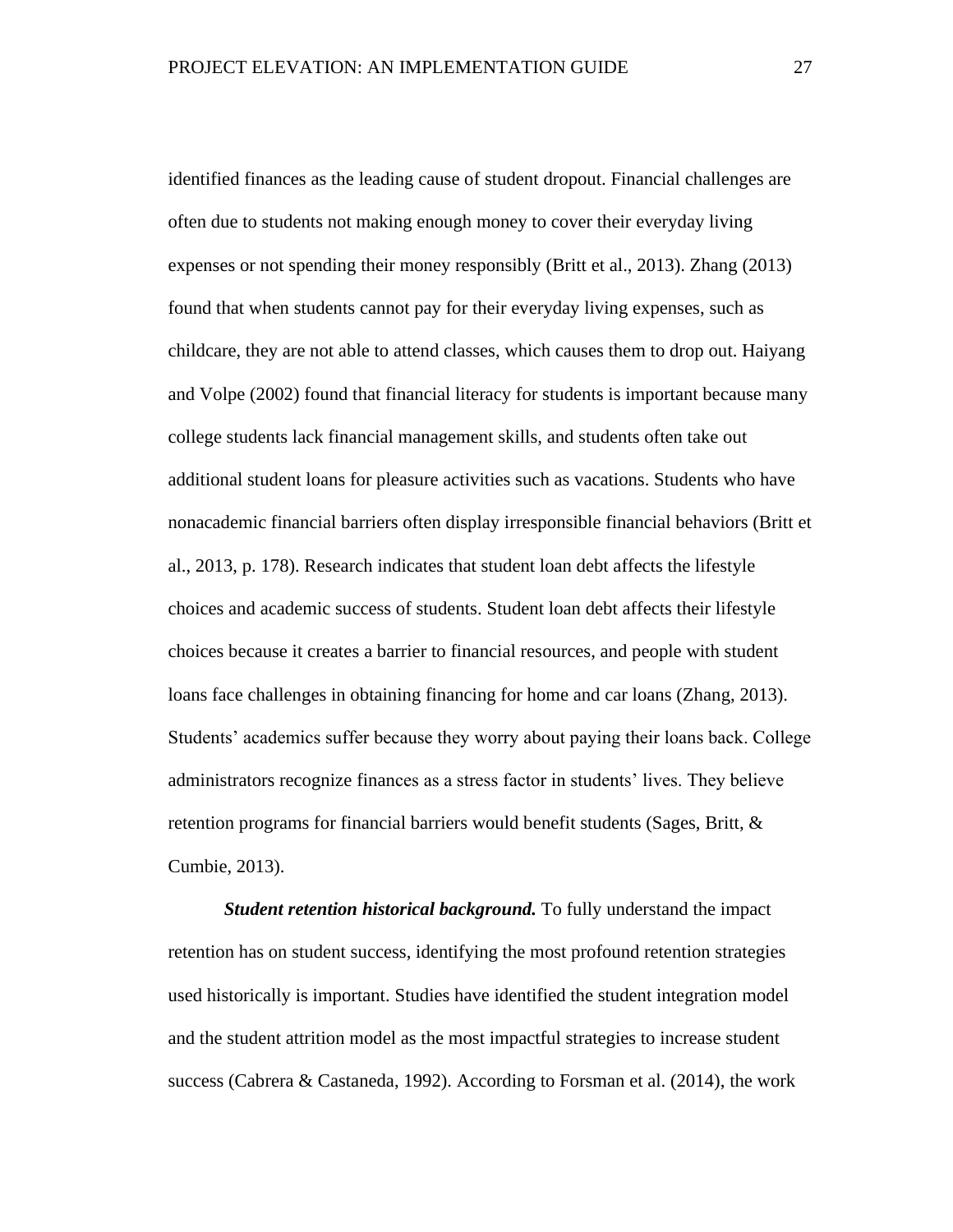of Spady (1970) addressed integration from a social standpoint and suggested that students should experience social connections. Social connections are considered a form of social support, which includes interactions with peers, faculty, staff, and the campus community (Sullivan & Pagano, 2012). The attrition model, developed by Bean (1980), addressed nonacademic barriers that interfere with students' success. Nonacademic barriers include childcare issues, finances, housing, and other factors not associated with school. Research to identify whether external factors or institutional factors affect student retention has indicated that many student retention issues are due to external factors (Bonet & Walters, 2016; Tinto, 1997).

<span id="page-28-0"></span>*Existing student retention programs.* According to Katrevich and Aruguete (2017), some institutions have recognized that schools need more retention programs. The researchers noted that external factors are significant elements that need to be addressed in retention programs. A review of programs will identify retention program strategies that were used to improve student retention in higher education. In addition, the retention strategies used in these different programs address the reasons why students drop out of school. When reviewing programs that have been implemented in the past, what has already been done to address students' barriers is important to note.

Sullivan and Pagano (2012) created a case study based on Alaska Pacific University's student retention program called the Rural Alaska Native Adult Distance Education Program (RANA). The program helped rural Alaska Native students build social connections. The program required students to attend short in-person meetings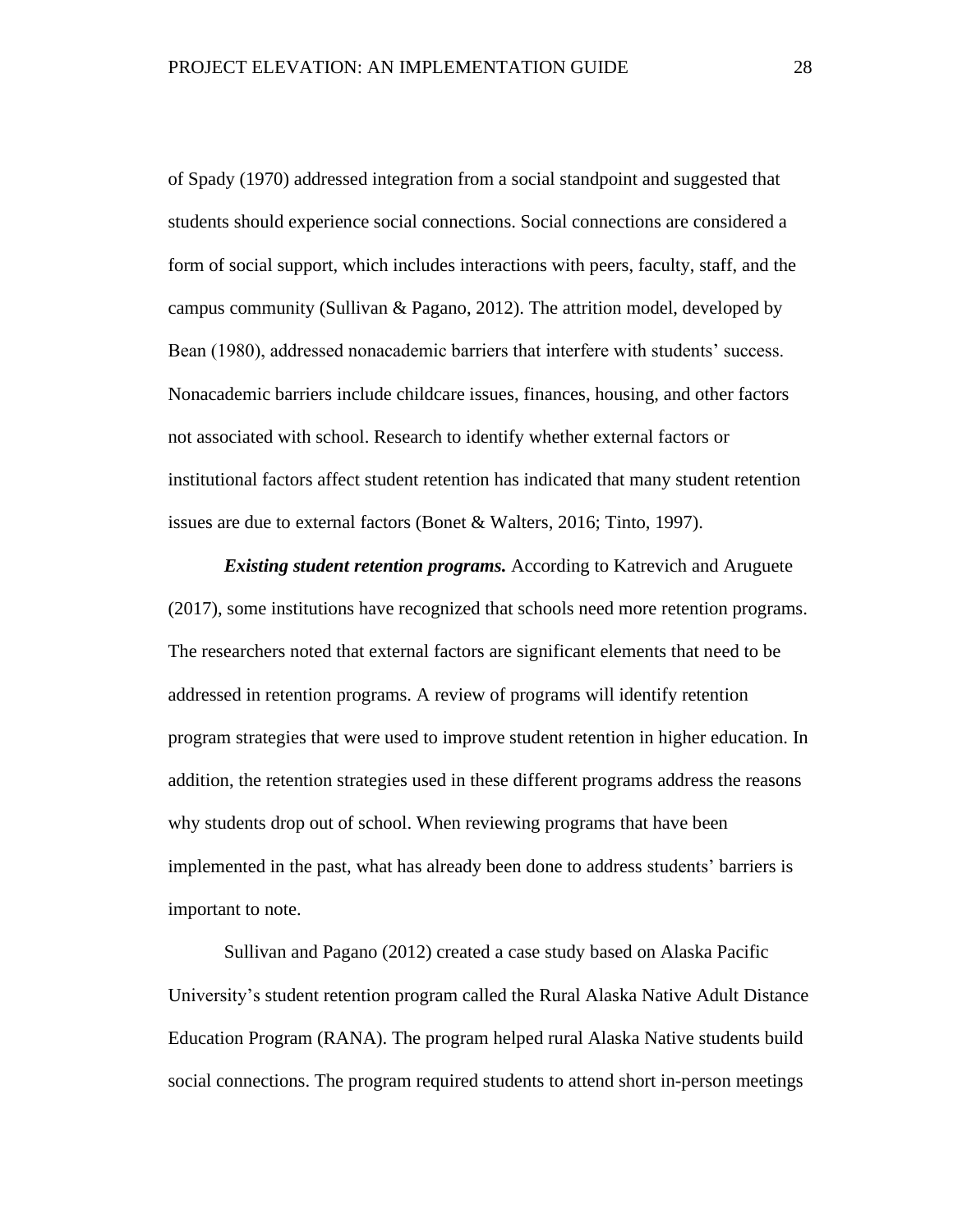to increase peer-to-peer relationships (Sullivan & Pagano, 2012). Building connections at school is an essential component of student life. Students who build social connections with their peers increase their support system (Jamelske, 2009). Fontaine (2014) reported that socialization for students helped them gain a sense of belonging on their college campuses and helped them feel supported. According to Heublein (2014), students need social connections to their college campuses, including to faculty, staff, and peers. This type of support increases students' academic success, despite the challenges they may face, and increases students' abilities to get guidance, since they have opportunities to build relationships with trusting groups of friends, professors, staff, and administrators who understand their struggles (Masika & Jones, 2016).

Online communication has been another strategy to help RANA students build social connections. Students were required to participate in online engagement activities weekly to help them build peer-to-peer relationshippeers, and faculty-tostudent relationships. Engagement was encouraged by using a discussion board format (Sullivan & Pagano, 2012). This approach has been shown to increase student retention (Jamelske, 2009). Students need to receive ongoing online communication from peers; staff, and professors to keep them engaged with the campus community (De Freitas et al., 2015). In order to be successful, the online engagement component must provide students with strategic online teaching, learning, and support tools. According to Travers (2016), professors, staff, and administrators need to have prompt responses to students' questions and provide prompt feedback to improve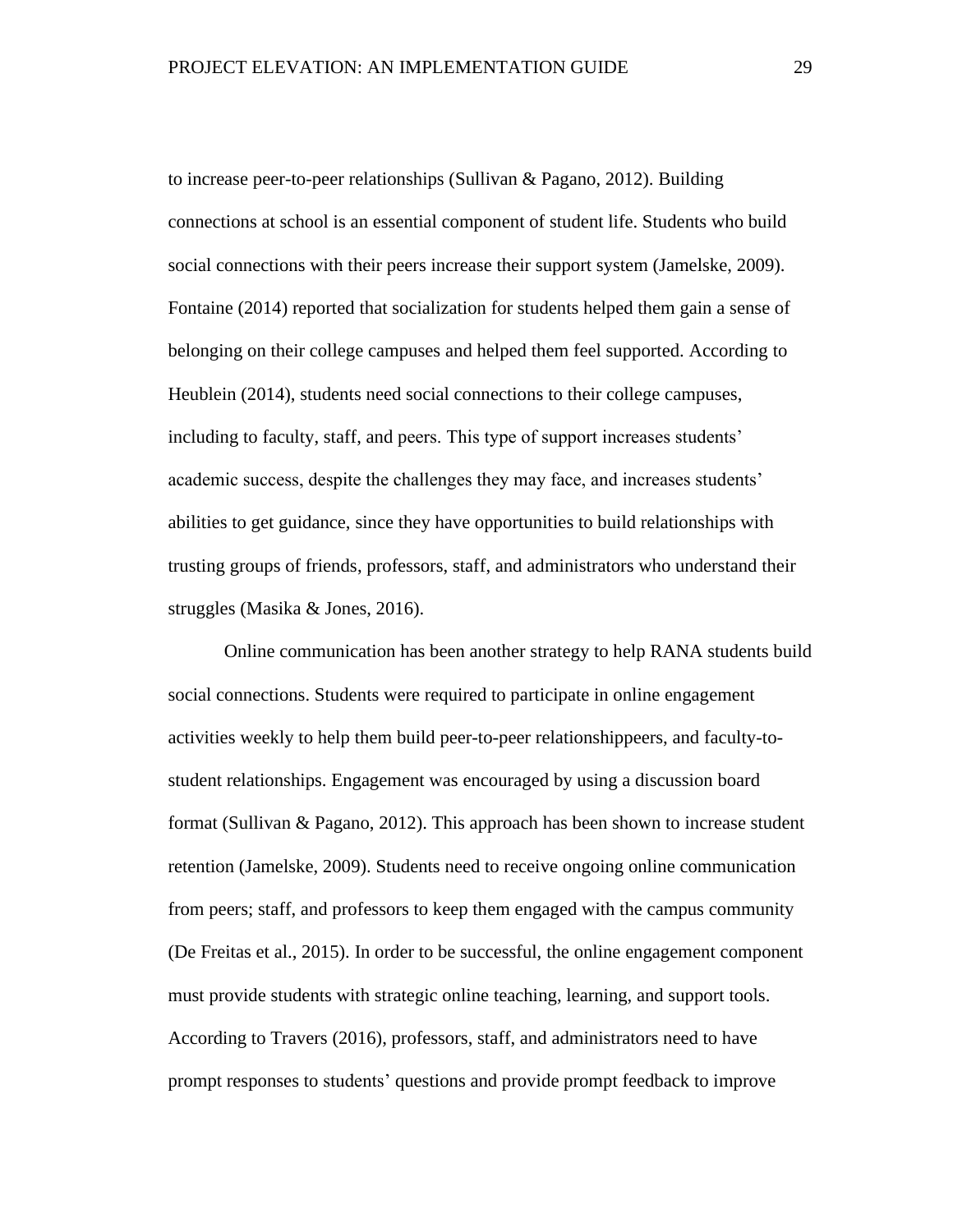retention. Lack of prompt responses results in students not getting the direction they need to be successful. In addition, helping students learn effective time management skills is an essential strategy that helps with retention. Students who have good time management have a sense of empowerment and feel they have control over their lives.

In addition to social connections, Alaska Pacific University adjusted its programs to fit students' schedules by offering flexible class scheduling. Students were aware of course offerings two years in advance. Sullivan and Pagano (2012) reported that the university offering flexible course schedules resulted in better student attendance. This adjustment allowed students to overcome their nonacademic barriers by planning in advance. For example, students were able to make necessary arrangements for childcare. Programs that help students to address their nonacademic barriers show that the institutions care about their students' success (Mitchell  $\&$  King, 2018). Implementing flexible scheduling and helping students connect with their peers increased the university's student retention rates. The student retention rates increased because the institution was willing to assist their students in balancing school and their personal lives (Ferrell & DeCrane, 2016).

According to Caffarella and Daffron (2013), marketing campaigns are a key component to advertising. Campaigns should be conducted for all programs. Program developers have to determine the form of marketing that works best for their targeted population. Different forms of marketing include social media, printed materials, and word-of-mouth communications. Emphasis on marketing is even more important for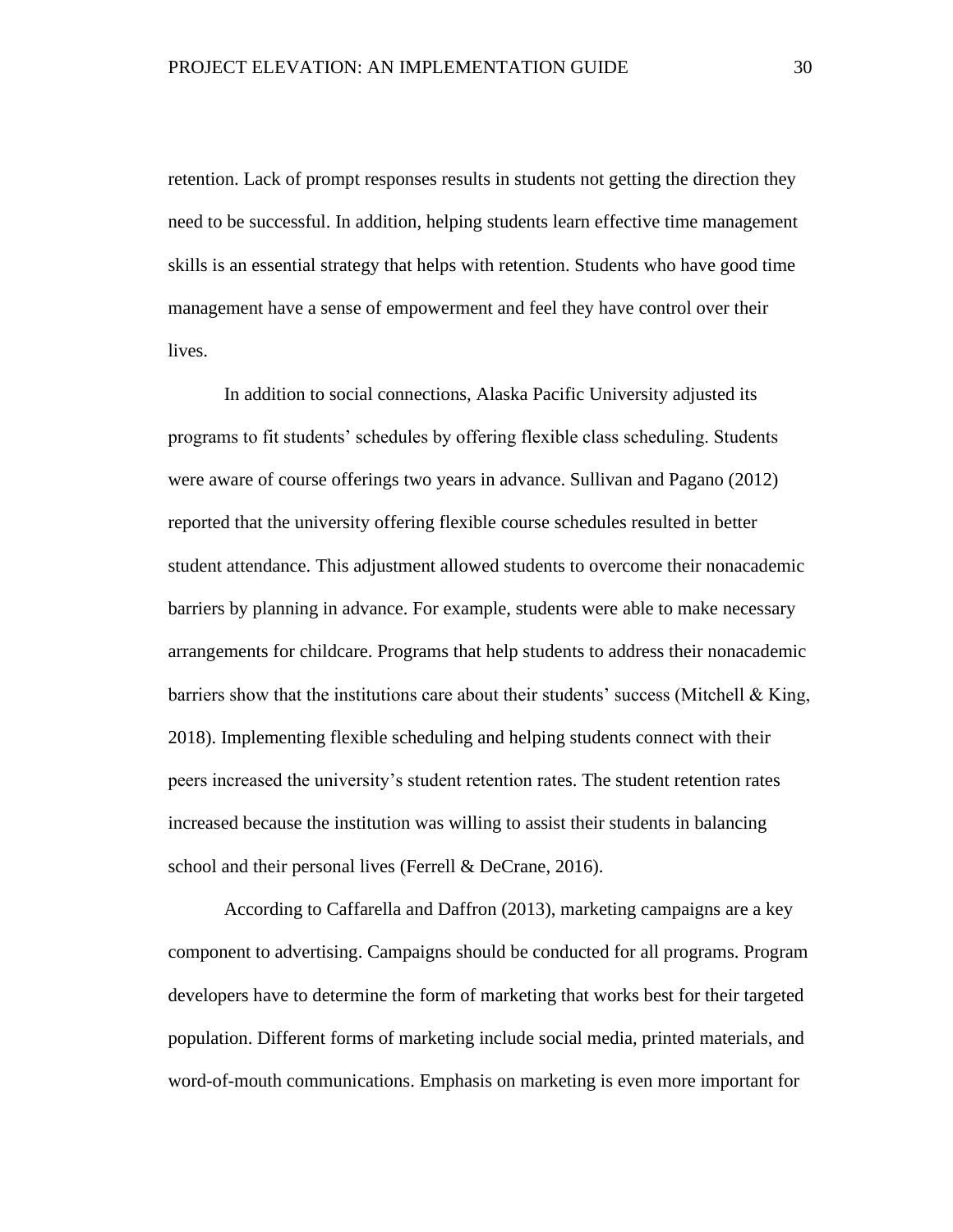programs that are voluntary and do not require students to participate. Nontraditional students often report that finding additional time to participate in programs is hard (Lee & Matusovich, 2016). They typically do not volunteer unless programs accommodate their nontraditional needs. Programs must promote their services proactively to grasp students' attention (Rosario et al., 2014). For successful student recruitment, understanding the target audience and identifying where they are likely to see marketing materials are essential (Caffarella, 2002).

Sullivan and Pagano (2012) noted that recruitment for the RANA program was difficult. Program developers commonly struggle with recruiting students for their programs. Program developers often lack knowledge of successful strategies to get students to participate in student retention programs (Sasso & DeVitis, 2015). The RANA program started with only 15 participants. They decided to include program recruitment as part of the university's admissions department initiative. Moreover, "recruitment efforts expanded to involve more RANA promotion at events and forums within a fifty-mile radius of Anchorage, advertising placements on radio stations and markets located on the highway" (Sullivan & Pagano, 2012, p. 26).

Sullivan and Pagano's (2012) RANA study assisted students with retention services and support. Researchers have found that implementing an online component to retention programs assists students in feeling connected to the campus community (Torres-Díaz, Duart, Gómez-Alvaro, & Marin-Gutiérrez, 2016). According to Sullivan and Pagano (2012), online engagement such as a discussion board and ongoing communications with peers, campus staff, and professors made the program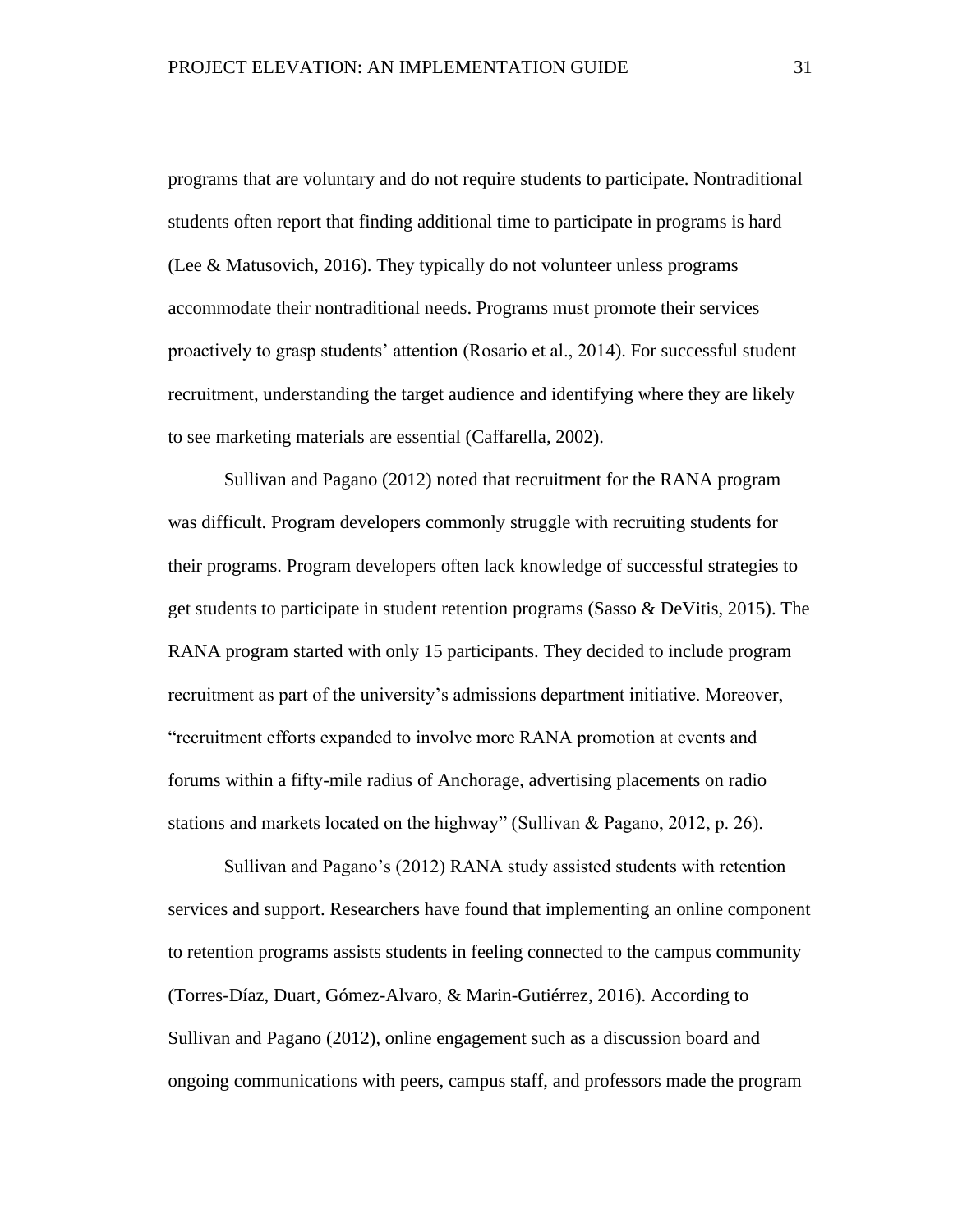successful, and providing students with a two-year course schedule was beneficial for nontraditional students. Still, the research had some weaknesses. The researchers failed to discuss how the program's success was measured, and they did not outline the steps they took to collect data. The program also faced some enrollment challenges. However, the program staff was able to identify recruitment errors and implemented an additional student recruitment plan (Sullivan & Pagan, 2012).

Jacobs (2016) investigated a pre-semester student retention program for students in the nursing program at a community college. The purpose of this study was to assess whether students benefited from receiving information about their school prior to classes starting. This included information regarding support services, student life, college expectations, and college success. Pre-semester workshops provided students with a grounded foundation to succeed in college. Students who were more aware of support services, academic expectations, study skills, and other student success tips tended to be more successful (Thomas, 2011). Students' first year in college is one of the most significant periods in their education, and engaging students before school starts helps them prepare for college life. Making the transition from not attending to attending college is a noteworthy step that needs attention. Jacobs (2016) indicated that students who have been out of school for a while are likely to have nonacademic barriers that need attention as soon as possible to prevent them from dropping out. The sooner nonacademic barriers are addressed the higher students' chances are to be successful in school.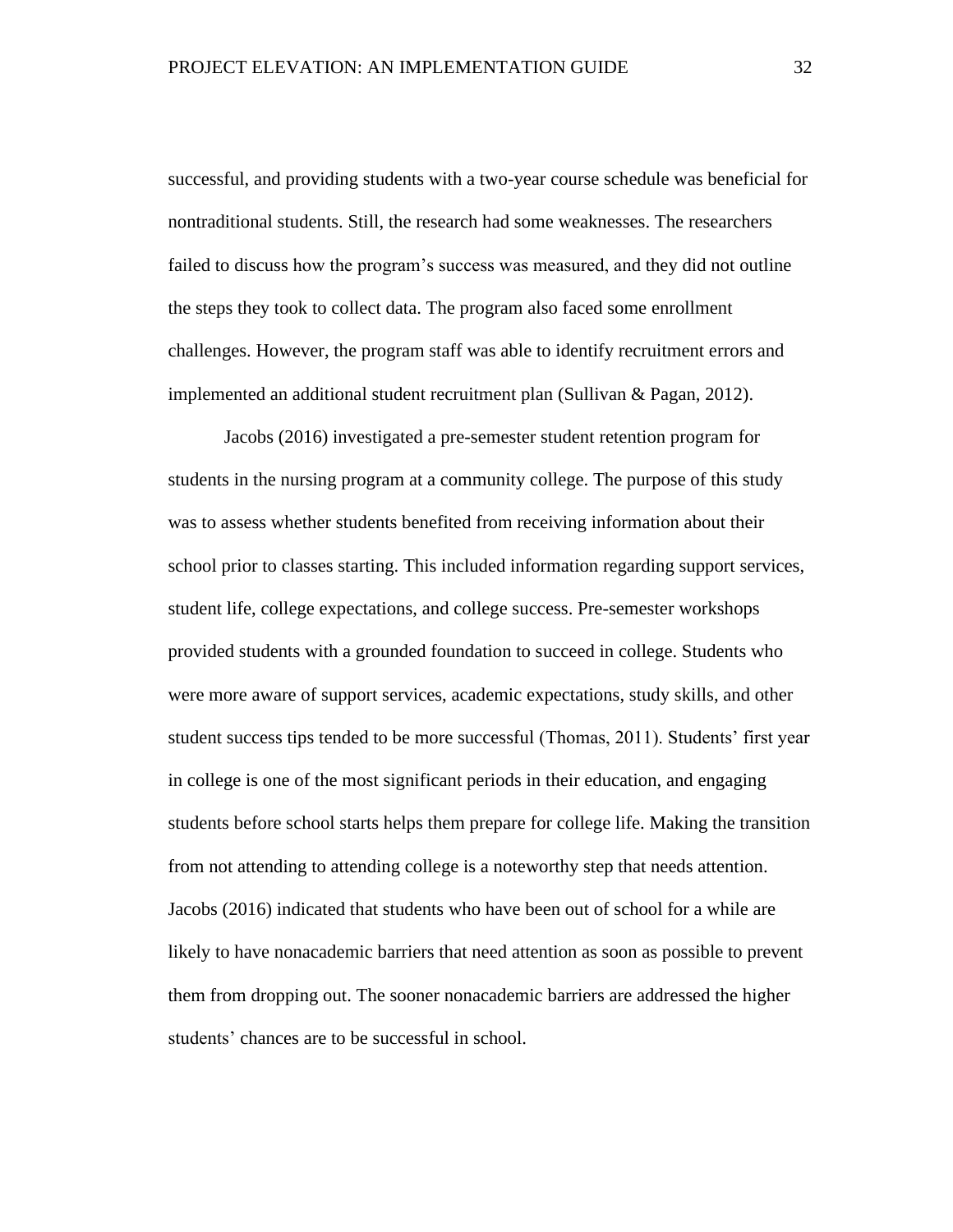Therefore, assisting students with minimizing their nonacademic barriers helps them have a smooth transition into college and increases student retention rates (Wilson et al., 2016). Similar to Sullivan and Pagano (2012), Jacobs (2016) focused on students building relationships with faculty, staff, and peers. According to Collings, Swanson, and Watkins (2014), retention programs need to include peer-topeer interactions to keep students engaged. The support of faculty and staff improves the quality of students' academic experience. Peer mentors help students by boosting their self-esteem and confidence, and students increase their social connections when they have high confidence. Jacobs (2016) assessed whether the confidence levels of students had an impact on their academic success. The findings indicated that students confident in their abilities have higher academic success rates. Another study noted that high levels of self-efficacy enables students to overcome negative feelings because self-efficacy gives students a high tolerance for difficulties (Marghitan, Gavrila, & Tulbure, 2017).

Research has shown that nontraditional students benefit from campus engagement within the first few weeks after classes start. Capturing students within the first few weeks of school has increased students' ability to graduate (Wilson et al., 2016). Therefore, students are more likely to be successful the sooner they are able to gain exposure to their institution, learn about the campus community and make connections, meet the faculty, and understand the resources available to them. Orientations and pre-semester workshops should include interactive activities to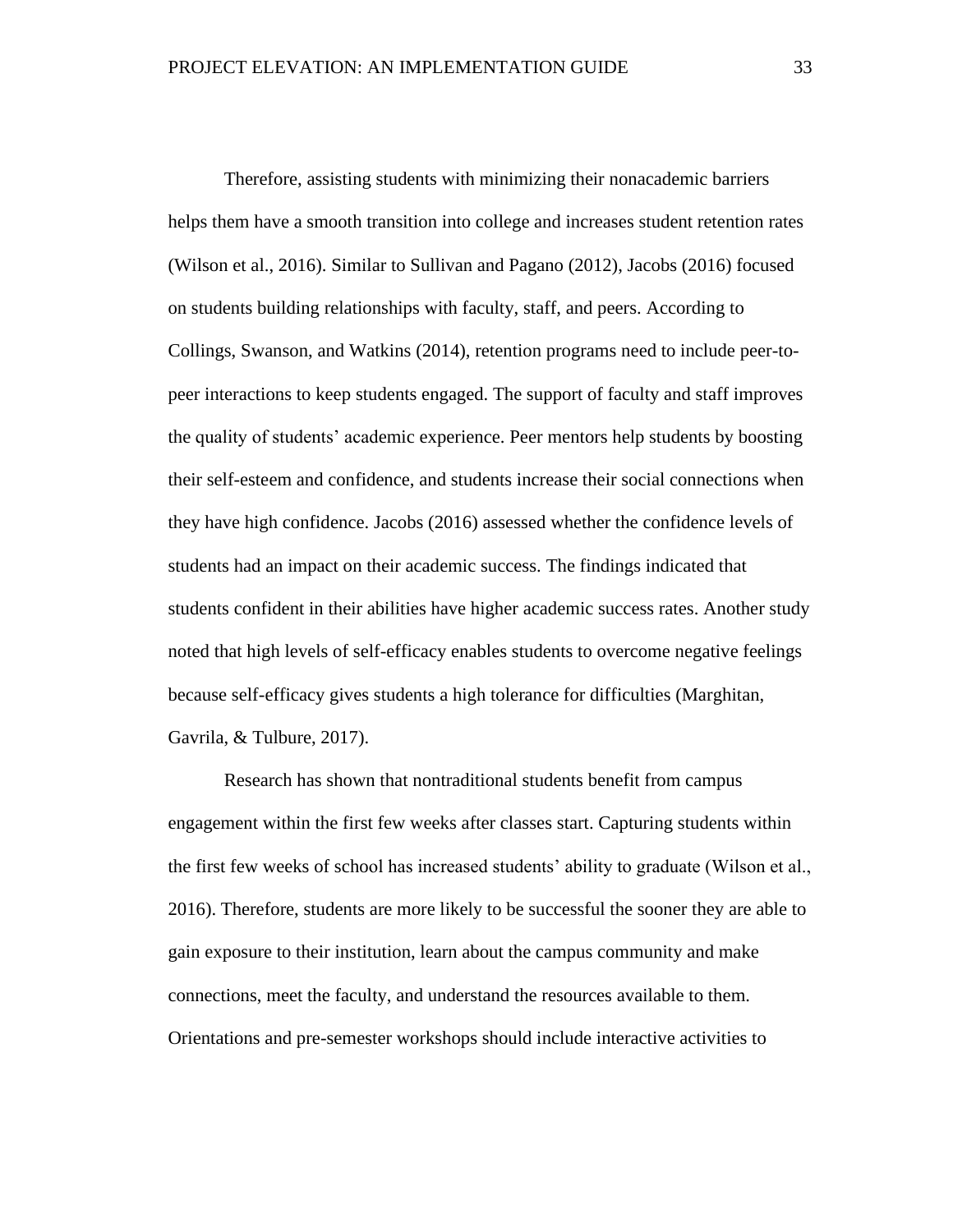familiarize students with academic expectations and the curriculum (Shankar, Karki, Thapa, & Singh, 2012).

Bonet and Walters (2016) implemented a student retention and engagement program at a community college. They created the program to better serve students enrolled in developmental courses. Developmental courses are for students whose academic work does not meet college-level work standards. Often students who have been out of school for a while lack the ability to perform college-level work and need to take basic writing, English, and math courses to prepare them for college-level work. One component of the support the program offered to students included learning communities.

Learning communities involve putting students in small groups with peers who have common academic and personal needs. Learning communities increased students' abilities to establish profound connections with their peers, and giving students time to become acquainted helped establish a learning environment. Building friendships encouraged students to engage with each other, and they were able to motivate each other to attend classes. Learning communities help students develop their interpersonal skills by building friendships (Fontaine, 2014, p. 95). According to Bonet and Walters (2016), learning communities better prepare students, which is evident in students' engagement in their courses. They are more eager to attend classes due to their peer relationships, and they are able to build better relationships with faculty. Moreover, the retention rate each semester is higher, and students are more likely to graduate on time.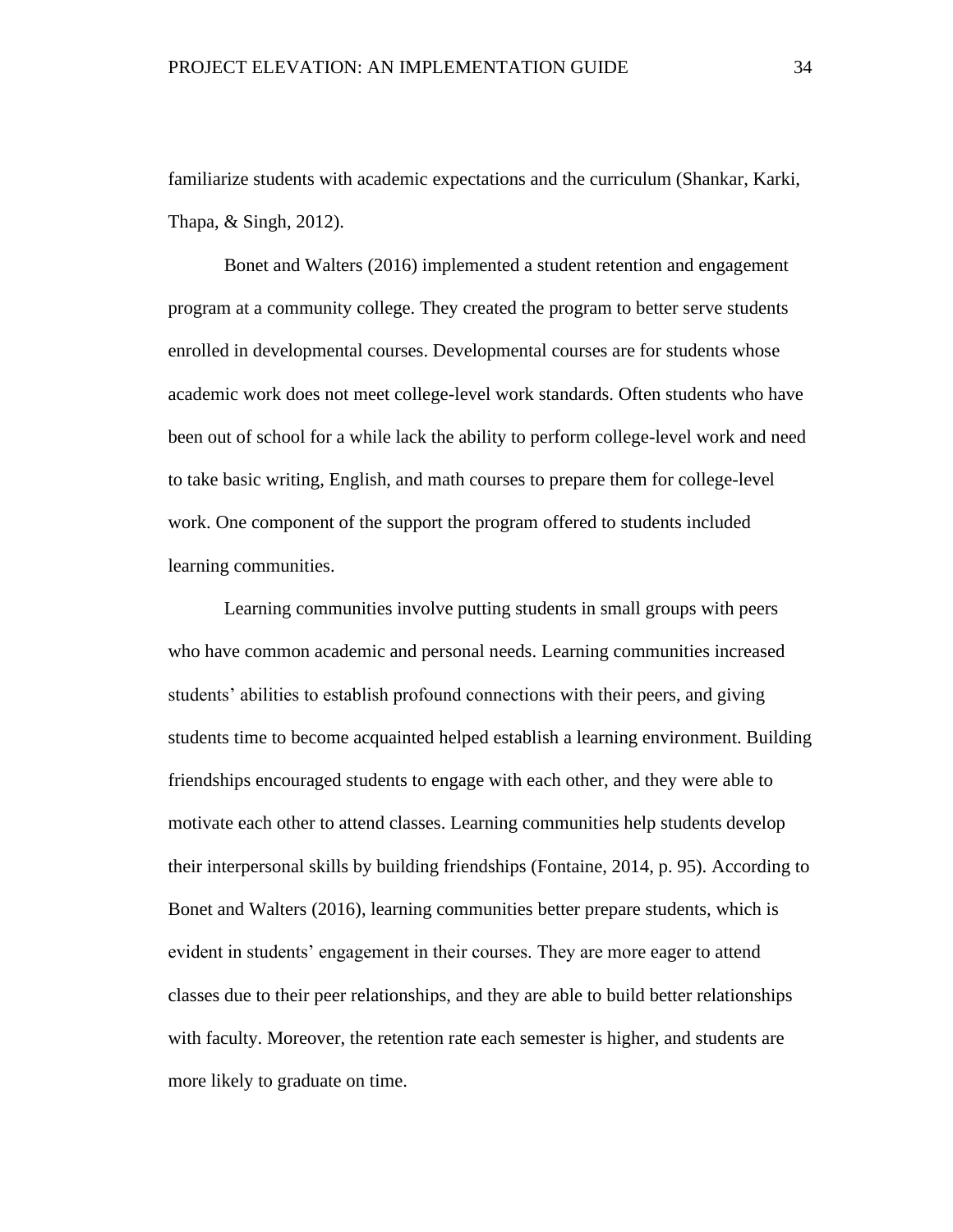Bonet and Walters' (2016) retention and engagement program also provided support services to address students' financial and personal challenges. The researchers relied on prior research studies to identify the barriers students face. Based on the findings, students were given free bus tokens for public transportation as the increase in fuel prices affected students' ability to travel to campus to attend classes. Transportation barriers cause students stress and worry about their abilities to complete their academic requirements, and eliminating these barriers gives students better opportunities to attend classes (Sages et al., 2013). Bonet and Walters (2016) also gave students free books for their courses to help them better prepare for course requirements. However, difficulties in paying for their books appeared to be a nonacademic concern and not an academic concern. Students in this study were considered low-income and did not have the financial means to pay for their books.

Bonet and Walters' (2016) study consisted of 247 students. They found that students in learning communities are more likely to stay in school. Students also have higher grades due to the wraparound support they receive from peers, faculty, and staff. The researchers reported the program was successful due to the different approaches implemented, such as financial support, counseling services, and social connections and because the college retained students in the cohorts. Although the study was successful, there were some limitations. Researchers attempted to collect surveys from students and faculty, but they were not always successful in collecting surveys from participants. The researchers fell short in collecting data from all participants due to a lack of student participation. They were not able to collect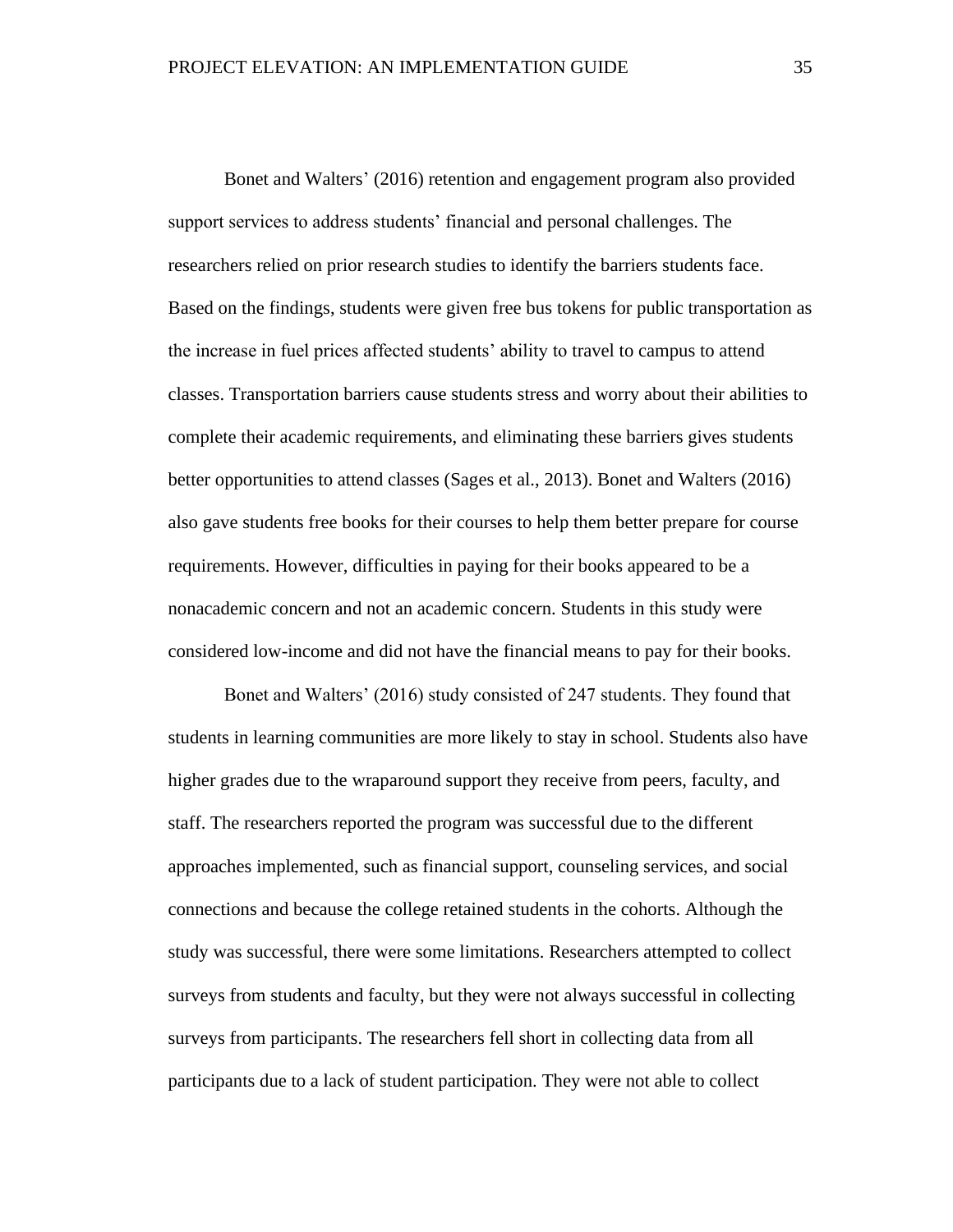additional data in a follow-up survey because students submitted their surveys too late and the researchers were not able to incorporate participants' feedback into the study. In addition, the researchers provided students with resources for public transportation and books, but they did not conduct an in-depth assessment to identify more important barriers, such as housing needs and food insecurity.

*Program similarities and differences.* All three programs addressed the nonacademic barriers that hinder adult learners. Research has shown that students lacking support is listed as one of the reasons retention rates suffer. Helping students build connections to their campus communities was a common element of all three programs (Fontaine, 2014). Sullivan and Pagano (2012) helped students build a connection to their campus by implementing online communication. Faculty, staff, and peers were able to engage in activities and learning experiences together. The researchers also used in-person meetings to build peer relationships. Jacobs (2016) concluded that students should build connections to their campus community prior to school starting. His strategy of creating pre-semester workshops gave students an opportunity to learn about campus life and services offered and to get to know the people around them. Bonet and Walters (2016) used learning communities to help students build peer relationships and connections to their campus communities.

Another commonality is that researchers implemented two of the programs at community colleges. Bonet and Walters (2016) noted that community college students face more nonacademic barriers compared to four-year university students. Jacobs (2016) found that community college students' first semesters are the most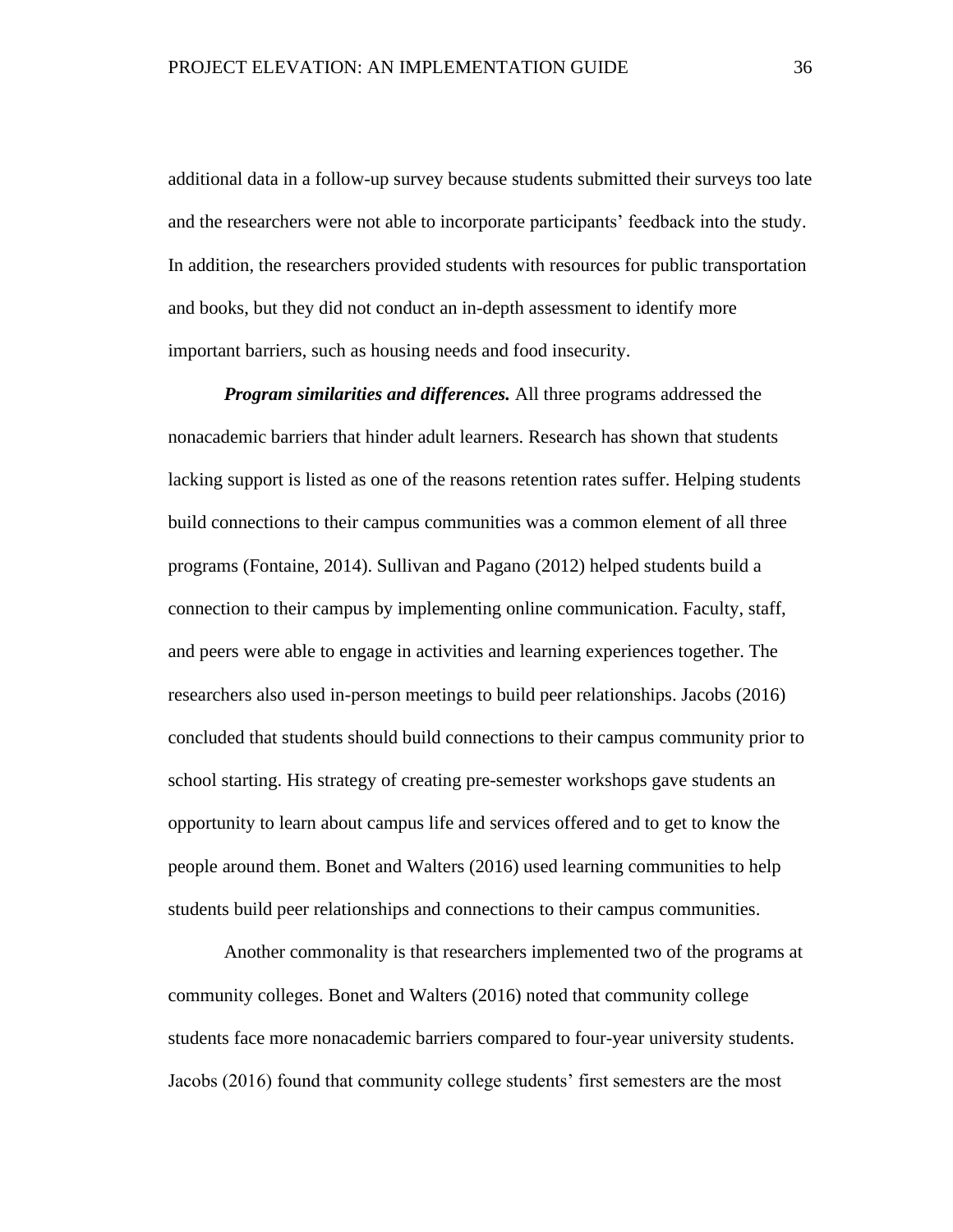vital. His program helped students to gain more information about their school and to understand campus life. Similar to Bonet and Walters (2016), Jacobs (2016) indicated community college students need additional interventions to help them succeed. Both of these programs were successful in implementing nonacademic interventions at the colleges.

Each program addressed different elements to resolve student retention issues. Sullivan and Pagano's (2012) program addressed retention barriers by including flexible course scheduling. The study indicated that adult learners have a difficult time balancing their academic and personal lives. The RANA program's flexible scheduling allowed students to attend classes, go to work, and take care of their home life. Student retention rates increased due to the school's implementation of a twoyear advance course schedule. All of the retention programs included ways to improve students' connections to their campus. However, the RANA program is the only one that offered online communication. The online communication gave students, faculty, and staff an opportunity to engage with each other off campus. They were able to build a support network by incorporating online activities and the ability to learn from each other remotely.

Bonet and Walters (2016) included a component in their program that the other studies did not: financial support for students. They provided tokens to students for public transportation and free books for their classes. The researchers failed to conduct additional research to determine what other financial barriers their students faced. Research shows that college students often do not have positive money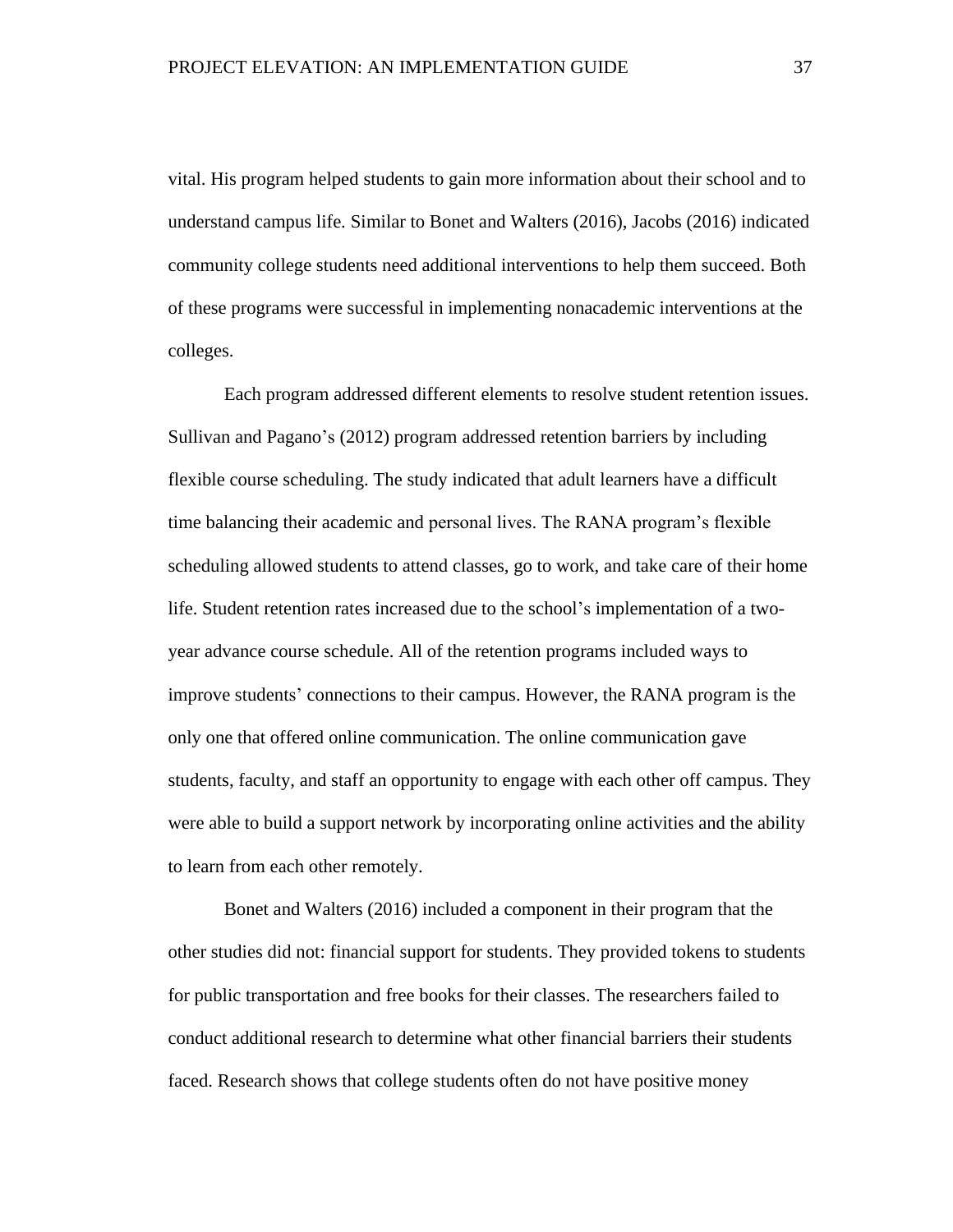management skills and do not make enough money to sustain their everyday living expenses (Sages et al., 2013). However, this study did not address these matters.

Jacobs (2016) used a different approach by providing students with program information prior to attending classes or at the beginning of students' first semesters. The pre-semester orientation helped increase student retention by helping students become familiar with their institution. The orientation included information sessions to enhance students' connection with the campus community. Students had the opportunity to learn about campus life, study skills, and the college's expectations. In addition, the study examined students' confidence levels and the impact confidence had on students' success.

**Summary.** Based on the programs reviewed, retention programs are currently in place for flexible scheduling, to help students build connections to their campus communities, and for minimum financial support. However, student financial challenges are a leading cause of student dropout. Research shows that students stress over money, and financial barriers negatively affect their academic success. Students often do not have the funds to pay for daily expenses such as childcare, housing, and, transportation. Moreover, students often exhibit poor money management skills, which keeps them from paying their bills. Sages et al. (2013) indicated that college students would benefit from financial therapy.

Financial therapy should address students' money management and saving skills and provide in-depth resources for areas where they lack financial stability. A review of the literature indicates a lack of retention programs that address students'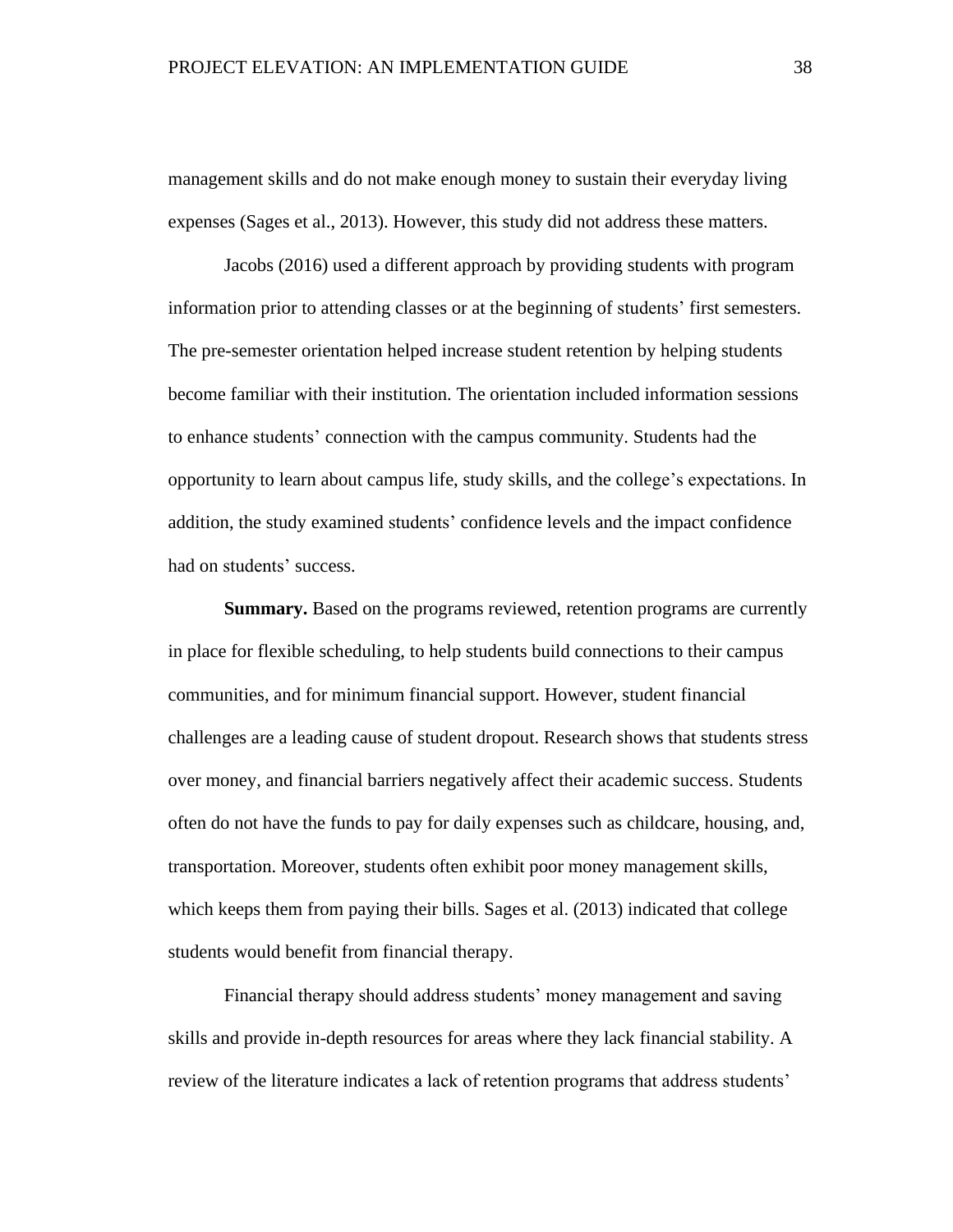individual financial challenges and provide resources to help educate and support students around financial issues. Moreover, there is a lack of guidance for student development staff about how to develop and provide these resources. Due to these gaps in services, higher education institutions need student retention programs to support students by providing them with financial literacy resources and other financial resources and a guide to help staff implement these programs to increase student retention.

## **Who is the Capstone Meant to Impact?**

Project Elevation was designed to help students attending Gateway Community and Technical College. The population targeted was financially challenged students who had dependents in their home. The term *financially challenged* refers to students who could not afford their everyday living expenses, such as housing needs, transportation, childcare, utility bills, and food. Many of these students faced issues like evictions and utility shutoffs. This population was the target group due to the high level of financial barriers. The term *dependent* refers to at least one additional person living in the household with a student. Dependents include parents who are expecting a child, significant others, children, elderly family members, adult children in college, disabled adult children, and roommates.

Project Elevation was marketed to students in Gateway Community and Technical College's Ready to Work program. Ready to Work is grant funded and strives to help low-income parents. According to Person, Pavetti, and Max (2008), the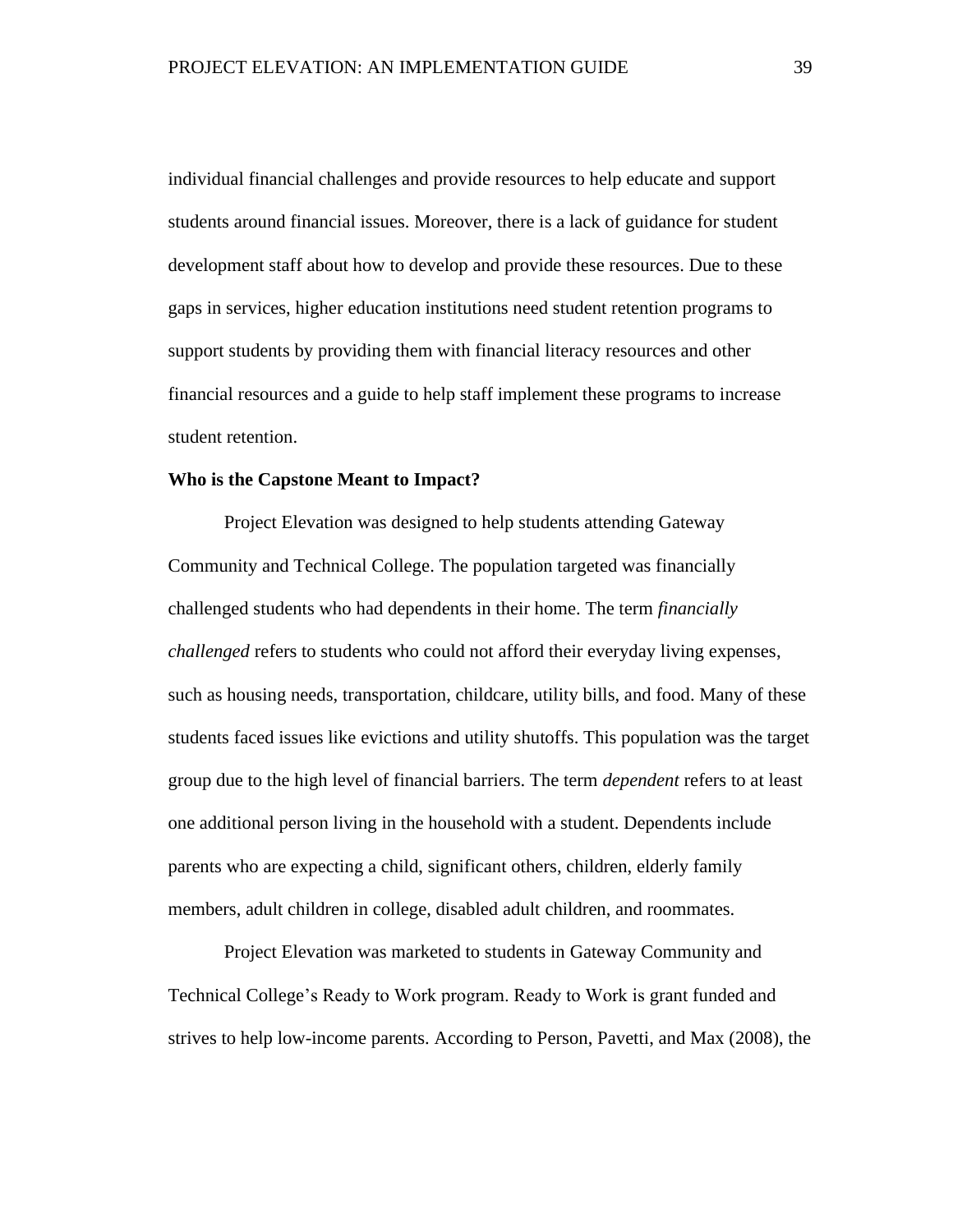program consists of several different elements. First, the program coordinates with the Temporary Assistance for Needy Families (TANF) Program.

TANF is a government-funded program to help students register for government benefits such as food stamps and health insurance. For food benefits, students are given a certain amount in food stamps per month. Often, the food stamps do not last students the entire month. These students frequently visited the on-campus food pantry for additional food assistance. Second, the program assists students with finding employment. Students can only work 20 hours a week. The limited hours students can work means they are not earning enough to cover expenses such as car repairs, gas, and diapers.

A researcher found that students' median yearly income was \$16,686 (Porter, 2018). Third, participants must have custody of at least one child who lives in the home. This prerequisite corresponded with the Project Elevation's requirement that participants must have a dependent in the home. Fourth, Ready to Work is obligated to provide students with additional resources, such as financial support and lowincome housing, to fill the gaps in government assistance (Person et al., 2008).

Project Elevation was implemented at a community Gateway Community and Technical College, where students did not live on campus. The targeted student population were all residents at a local subsidized housing program. Students were referred for the subsidized housing through Ready to Work. The housing program was established by a public housing agency called Neighborhood Foundation and a non-profit organization called Brighton Center. The housing program was developed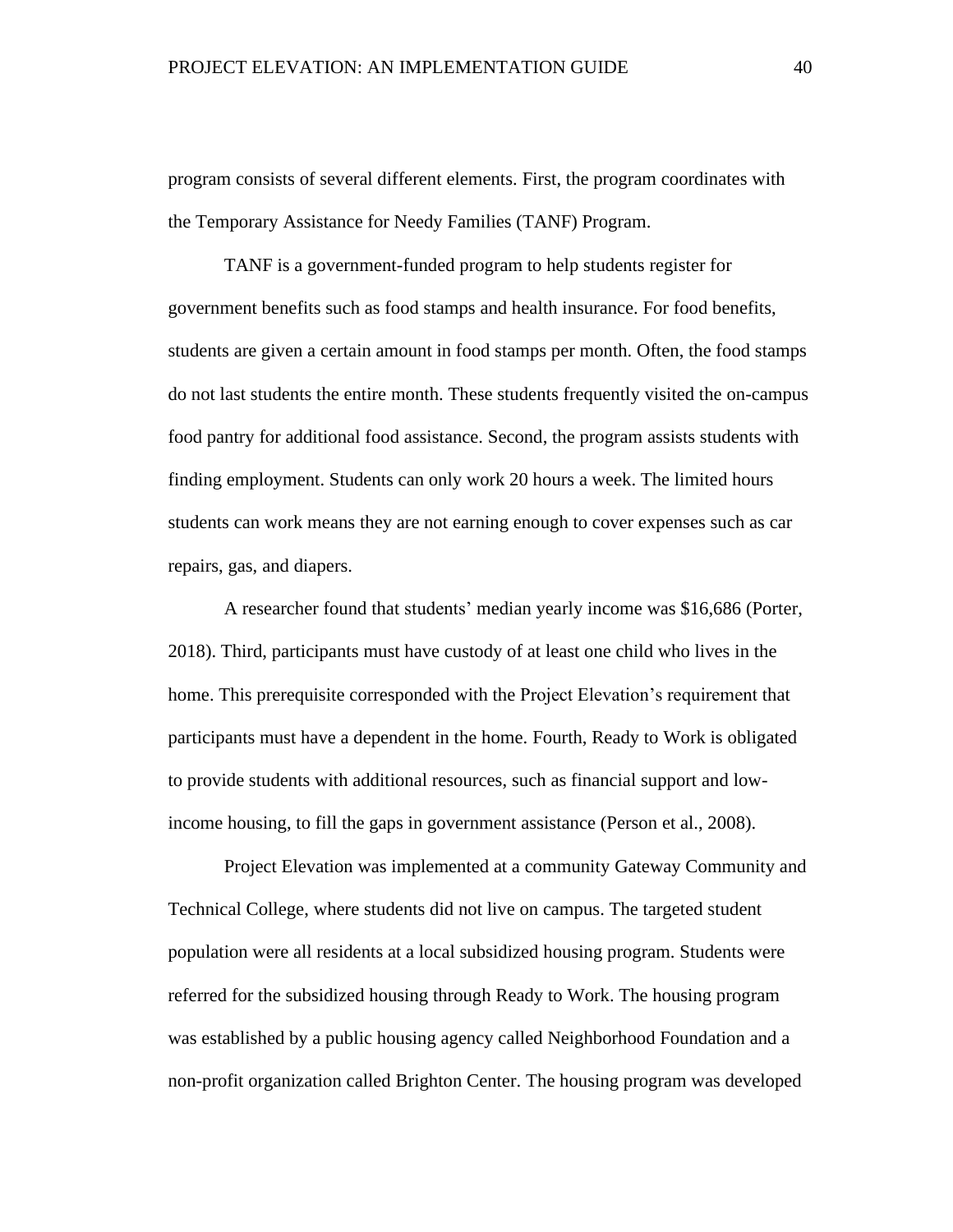to offer financial support to students pursuing degrees from higher education institutions. Students were assigned to two- and three-bedroom apartments at no cost. The only requirement was that they to stay in school and pay their utility bills (Porter, 2018).

The capstone project was designed to help guide student development services staff. Student development staff members are responsible for offering effective retention services to students. Students feel comfortable approaching staff members due to their role in the college setting (Reynolds, 2011). Historically, the role of staff member has been focused on the well-being of students. However, researchers have noted that all staff do not possess the skills needed to offer the most beneficial retention services, and staff would benefit from training and program development guidance (Hevel, 2016).

The need for program development guidance is due to lack of direction and support from administrators. In addition, staff spend a significant amount of time defending the importance of and advocating for the need for their services. Unfortunately, student development services are not a priority in higher education, although the services and staff are key to student retention (Mitchell  $&$  King, 2018).

**Context of the capstone.** Project Elevation was implemented at Gateway Community and Technical College. Northern Kentucky is located near Cincinnati, Ohio, and is often considered part of the Cincinnati metropolitan area. Due to Gateway Community and Technical College's location, adults from surrounding counties attend the institution, including Boone, Campbell, Grant, Kenton, and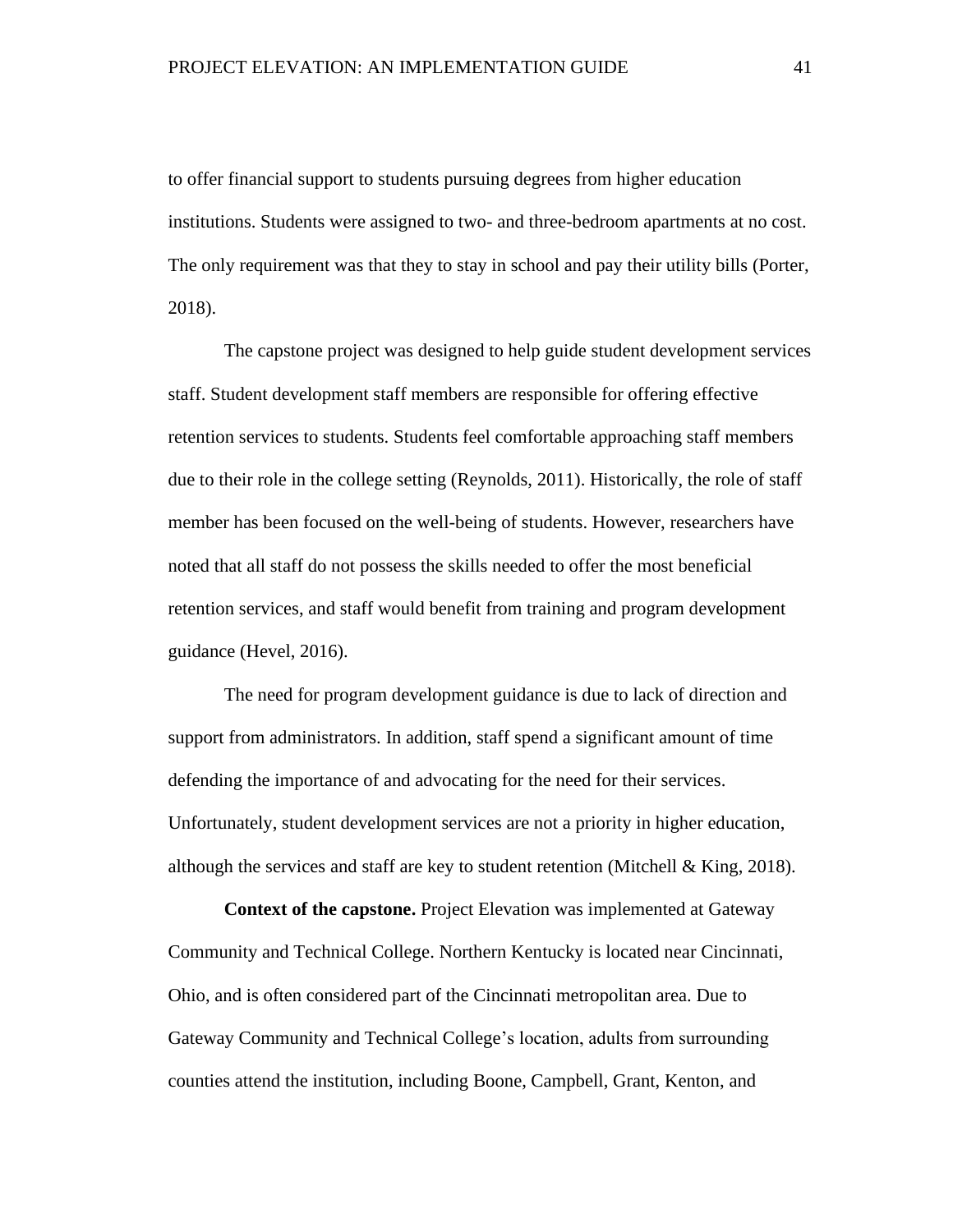Pendleton counties. Each of these counties makes up a significant part of the region's population (Porter, 2018). Gateway Community and Technical College has three different campus. One campus is in Boone county. Another campus is in Edgewood, Kentucky, which is in Kenton County.

The newest campus is in Covington, Kentucky, which is in Kenton County. Academic programs are divided and housed at different campuses. For example, the nursing program is located at the Edgewood campus and the business program is located at the Boone campus. Students only attend the campus where their program is housed for their core classes. For electives and prerequisite courses, students can attend any of the three campuses.

Project Elevation was available to students at each campus. Project Elevation offered services in different settings, such as classrooms, meeting rooms, group rooms, training rooms, and conference rooms. These locations provided comfortable and appropriate spaces needed to facilitate the program for note taking and group activities. Each room setting included chairs, desk and tables, at least one computer for presenters, and a projector.

### **How Was the Capstone Project Implemented?**

I started the implementation process by conducting a needs assessment. I conducted the needs assessment by distributing a nonacademic barrier survey to all current students and all incoming students, which they completed at orientation. The survey results revealed that the majority of the students were struggling financially. Students reported they needed assistance with childcare, housing, transportation, and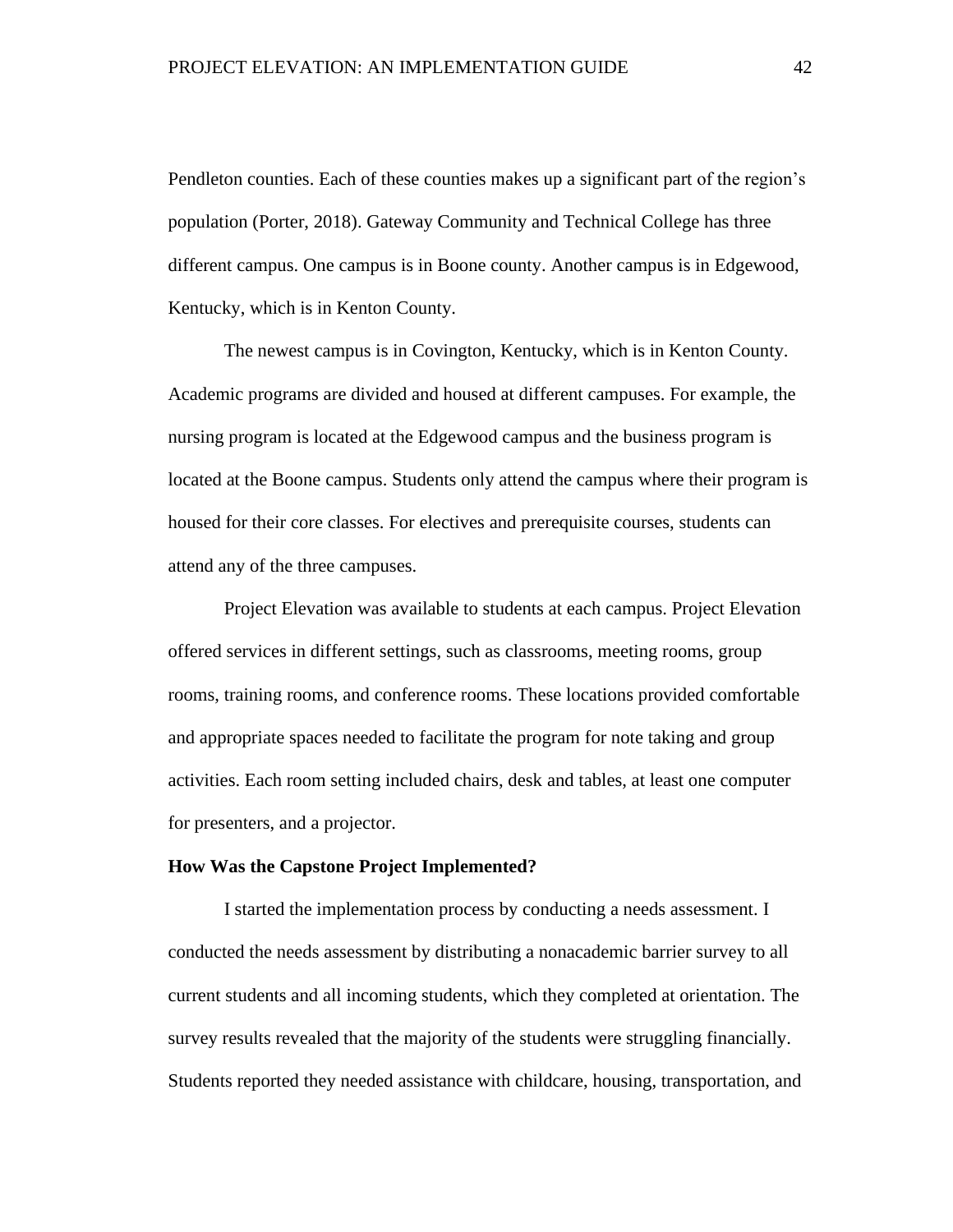food. To gain a clearer understanding for next steps, I developed an outline to identify how the program registration process should be conducted and who would need to be a part of the registration process. The outline started with the student application process, when students complete the online applications. The outline included the following:

Accepted students (after the applications are completed):

- The administrator (counseling staff) assigns each qualified student to a case manager.
- The case manager (peer mentor) contacts the student.
- The case manager informs the student that the student's application for the program was accepted.
- The case manager introduces themselves and informs the student about the role of the case manager.
- The case manager informs the student about the required student orientation (date, time, and location).
- The case manager follows up with the student via email and provides orientation information (date, time, and location).

Not accepted students (after the applications are completed):

- The administrator (counseling staff) assigns the student to a case manager.
- The case manager contacts the student who did not qualify for the program.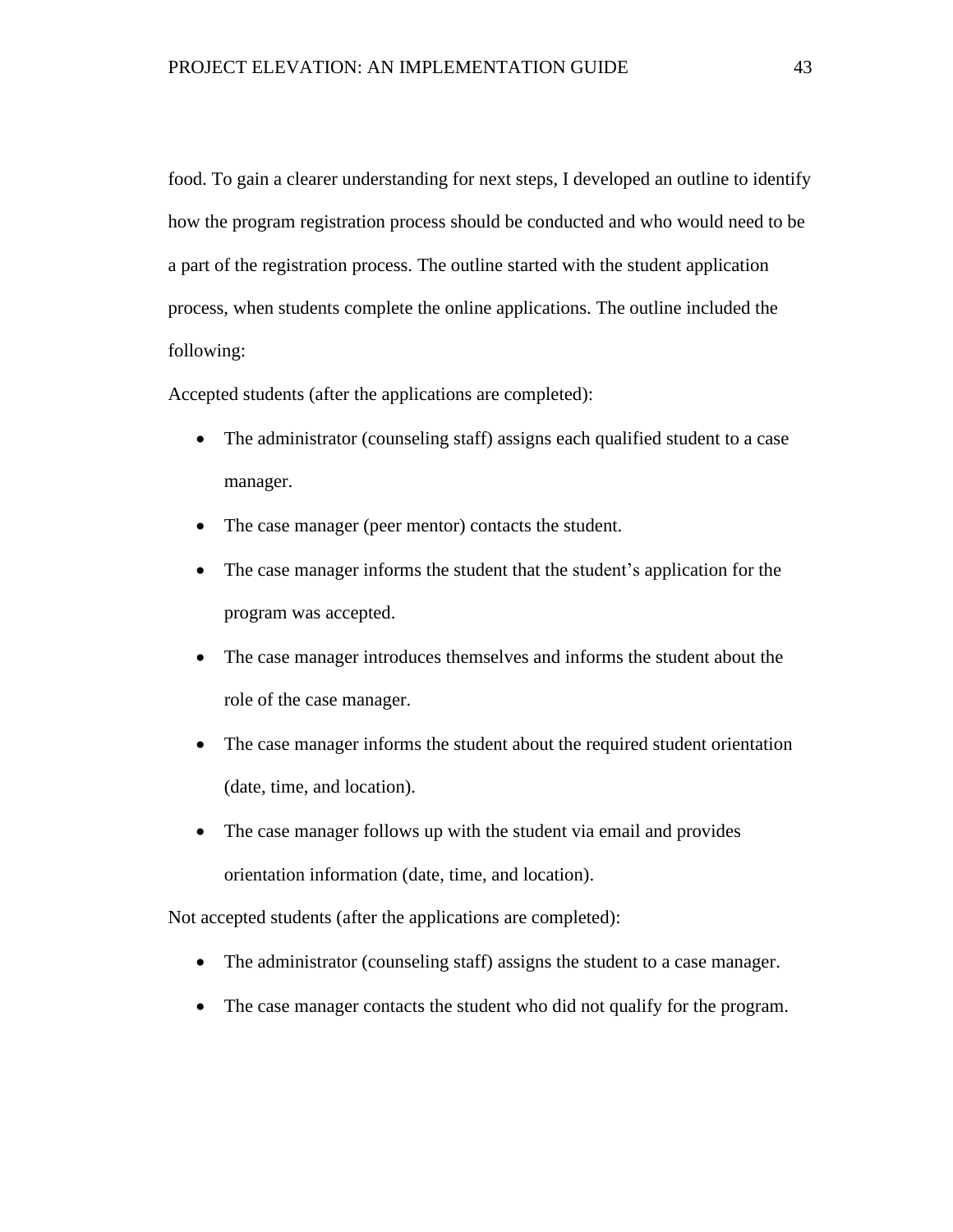- The case manager informs the student that the student's application was not accepted.
- The case manager provides the student with some information about why the student's application was not accepted.
- The case manager provides the student with financial resources that the student can still access.
- The case manager provides the student with the online resource directory information for additional resources.

Critical thinking played a significant role in implementing the program. The program application was online and identified what resources students needed and who qualified for the program. The questions ensured the application captured the correct information. The questions on the application included the following:

- 1. What is your (the student's) name?
- 2. Do you have a dependent in your home?
- 3. Can you commit to this program for two years and meet once a month?
- 4. At which campus do you prefer to meet?
- 5. What are your financial goals?
- 6. What other resources do you need?

To ensure I successfully implemented the program, I invited key people to be part of a program committee. I selected individuals based on their key role in students' success (Fogler & LeBlanc, 2014). Counseling staff and the student success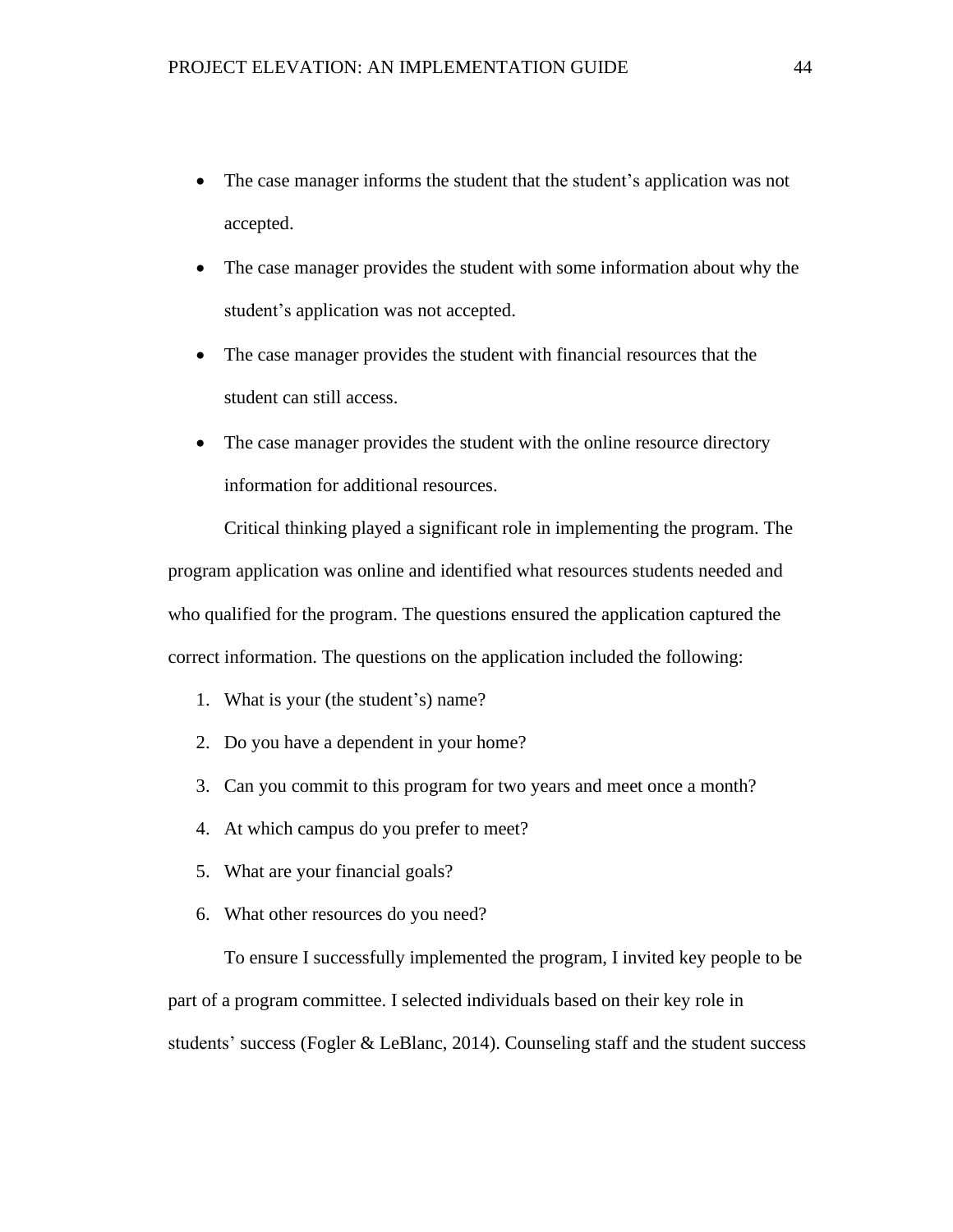coach who oversees the student resource program were the initial committee members. At the first team meeting, I informed members about the purpose of the program and how the program would benefit students and impact the college (Fogler & LeBlanc, 2014). The committee meetings took place biweekly for four months and once a month for four months.

I created a meeting agenda to keep the team on task for every meeting. The agendas included topics for discussion, meeting objectives, and next steps. Counseling staff and the student success coach identified additional stakeholders to include in future meetings. The stakeholders included representatives from the Ready to Work Program, the foundation department, the marketing department, career services, and Project Aspire (TRIO); academic deans; the vice president of student development; peer mentors; and the program funder. The program funder was a community agency that was financially supported by United Way and fundraising.

The committee members identified key factors that needed to be incorporated in the program such as case management, resource referrals, financial literacy workshops, and related issues, including how much money students would receive. I provided committee members with information and materials that I created in advance. I gave the program structure outline, the student application, and information about the funder's program requirements to the team.

The funder's requirements were that the student must have a dependent in the home, commit to the program for two years, attend a monthly group meeting with peers and a quarterly individual case management meeting with a financial case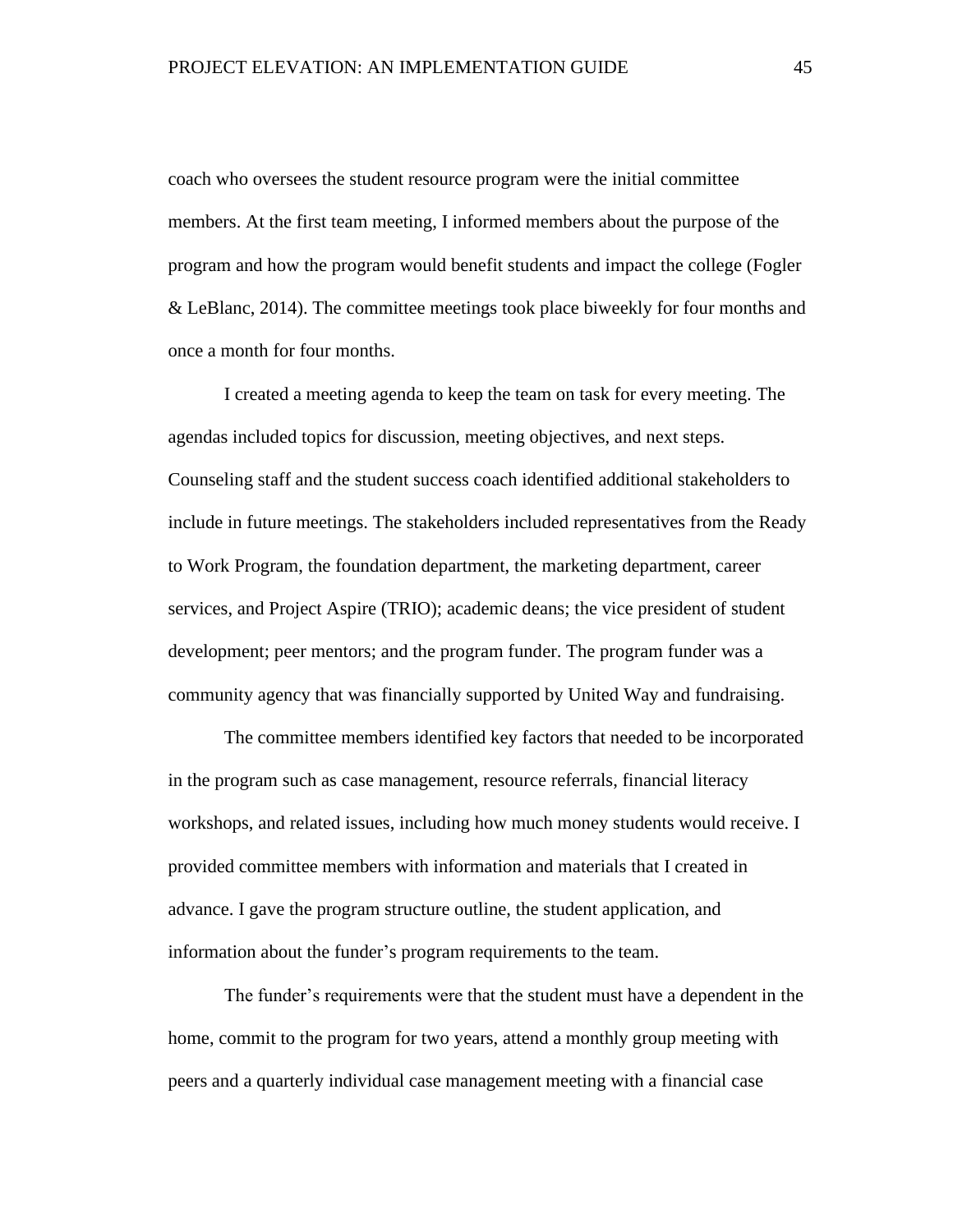manager, and track financial progress using an online journal. The committee determined that the quarterly financial case management meetings would be facilitated by the funder's financial case management staff. During these meetings, case managers reviewed students' online journal entries, gave feedback on progress, offered suggestions on budgeting, and provided guidance to help students reach their financial goals. The financial case managers facilitated the monthly group meetings. The meetings were an opportunity for group members to offer each other suggestions, discuss their current goals, and build a support system. Upon successful completion of these requirements, students received \$1,250 at the end of the year, for two years. Although students received their funding at the end of each year, they were able to access the funds for everyday living expenses. However, students needed approval from the financial case managers to access funds and to determine how much money they could access.

Even though the funder had program requirements, I included additional program requirements that were applicable to the institution setting. These requirements were that students must attend at least two workshops each semester and complete a mid-semester and end-semester needs assessments. The student workshops covered topics related to financial management, building credit, first-time homeownership guidance and resources, and loan default education. The counseling staff and I scheduled presentations by community partners specializing in various financial literacy topics. We implemented the mid-semester and end-semester needs assessments so that we could provide case management services and give students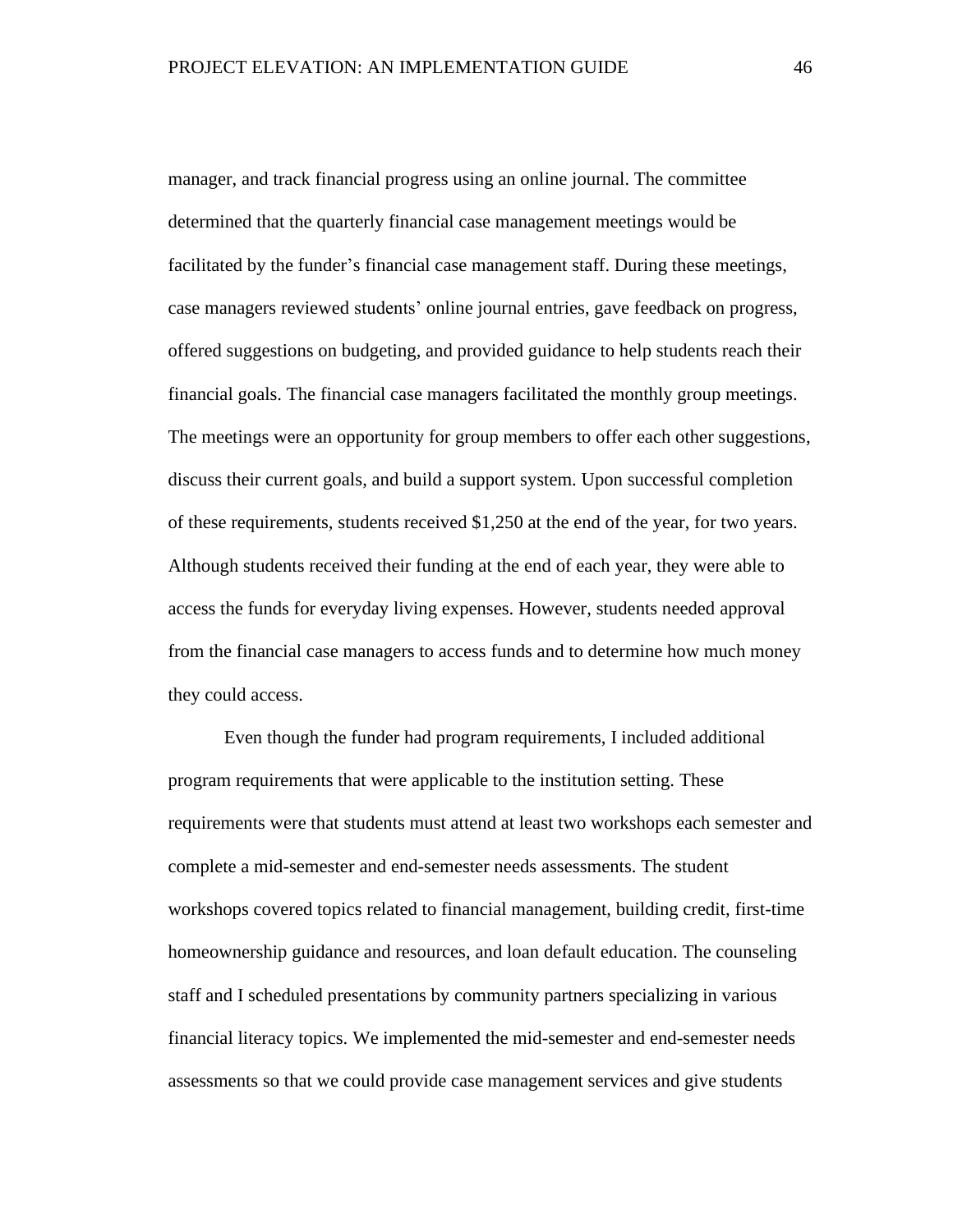referrals to other resources. Resource referrals are community support services that can assist students with childcare vouchers, housing support, food assistance, transportation assistance, and employment-related support.

The committee members decided to offer the required monthly meeting and workshops on Fridays. They made this decision because Gateway Community and Technical College does not offer classes on Fridays. The Ready to Work staff also communicated with students' employers. The employers agreed to give students permission to attend the meetings and workshops. Due to these accommodations, students' schedules were open, and they were able to participate in the program.

Next, the committee worked with the marketing department. The marketing department created a program flyer, a promotional email, and television advertisements to run on televisions at each campus. Ready to Work staff informed all of their students during meetings and by email about the program. I sent the Ready to Work students an additional email inviting them to an information session.

I conducted the information session. The session was created to provide students with details about the program, the benefits of the program, and program requirements. During the information session, I gave students a tour of the counseling department's website. I showed students the program's online application link located on the counseling department's website, and I encouraged students to complete the online application and apply to the program.

After students submitted the applications, the team followed the program registration process. Thirty students were accepted into the program. Students were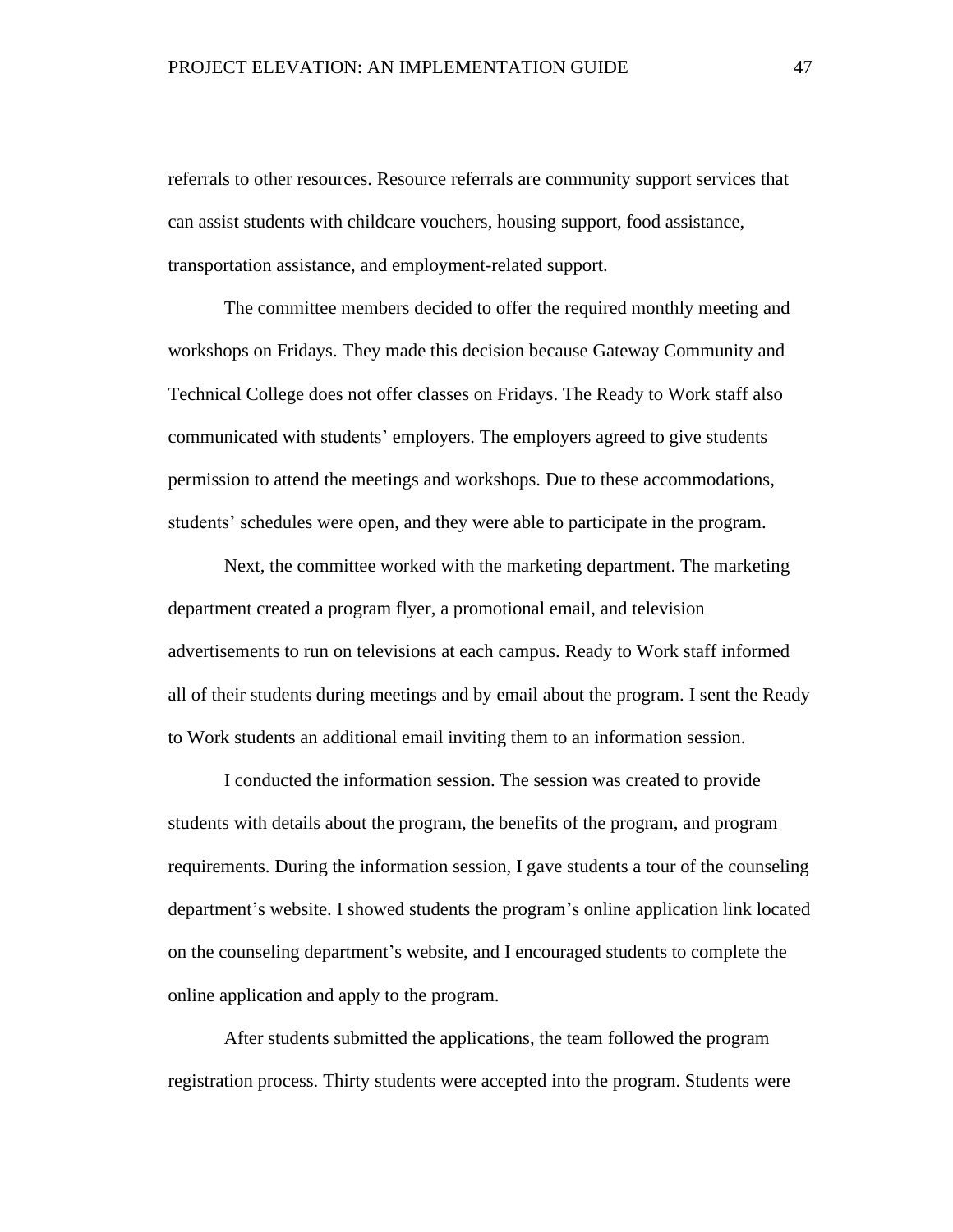contacted by their assigned case managers. The case managers scheduled students for a required program orientation and followed up with students via email with orientation information and their contact information.

The funder and I presented at the orientation. We gave students a program overview refresher. The refresher presentation reviewed the program requirements and the program structure. I provided students with a program folder, which included a flyer with a list of and information about the upcoming workshops. The folder also had a program handout that included the program goals, purpose, and requirements and staff contact information. We informed students about who they should report to for the different program requirements. For example, questions regarding funds, monthly financial meetings, and journals would be directed to the financial case manager.

Questions regarding workshops and needed resources would be directed to the peer mentor case managers. Students introduced themselves to the group, and we introduced students to the peer mentor case managers and led an ice breaker activity. The ice breaker used was called Person BINGO, and it assisted students in finding peers who had common interests. Students were able to engage in group discussions to further get acquainted. After students formed their groups, they came up with set dates and times for their group monthly meetings. Students were able to start the program the following month.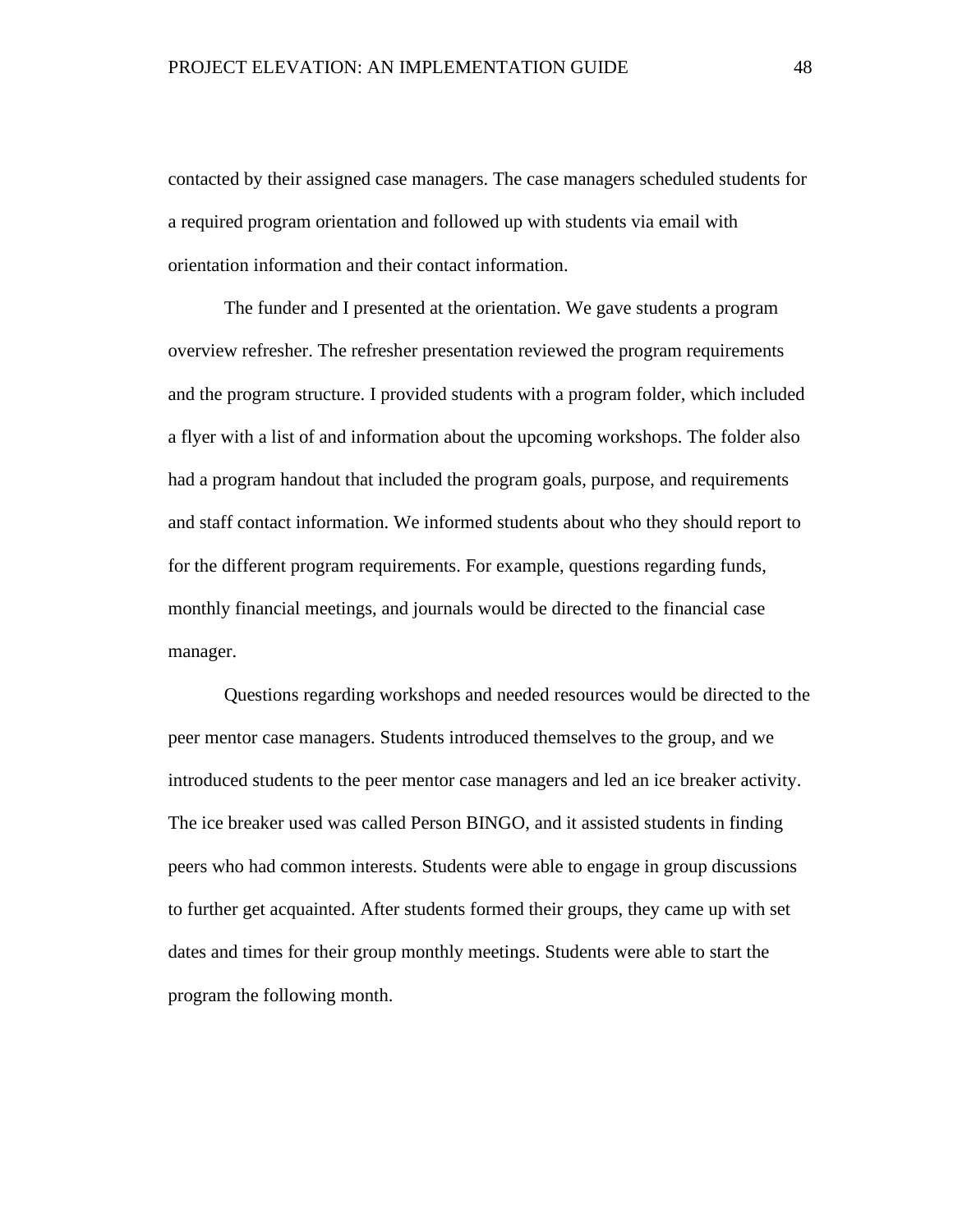## **Capstone Implementation**

The capstone was implemented in October 2018 (fall semester). This was because the committee wanted to give students enough time to adjust to the new semester. Starting the program in October also gave committee members additional time to coordinate the information sessions and orientation. In addition, the October start date gave the marketing department plenty of time to promote the program. Marketing for the program started in August 2018, which gave students a two-month time frame to apply. The implementation guide was created between August 2019 and March 2020.

## **Study Limitations**

There were three limitations to the program. First, the program has not been completed. Therefore, a thorough program evaluation cannot be conducted to provide a conclusion. Second, funding for the program was provided by an outside source. External funding limited Gateway Community and Technical College's ability to have full decision making such as program qualifications and what the funds can assist students with. Third, the program was only open to students with dependents living in their home. Students without dependents living in their home could not access funds or support, although many of them expressed interest and reported nonacademic financial barriers.

In addition, the implementation guide presents some limitations. Colleges and universities will have to specifically reflect on their student population. The guide was created in an open format for institutions to have flexibility in their program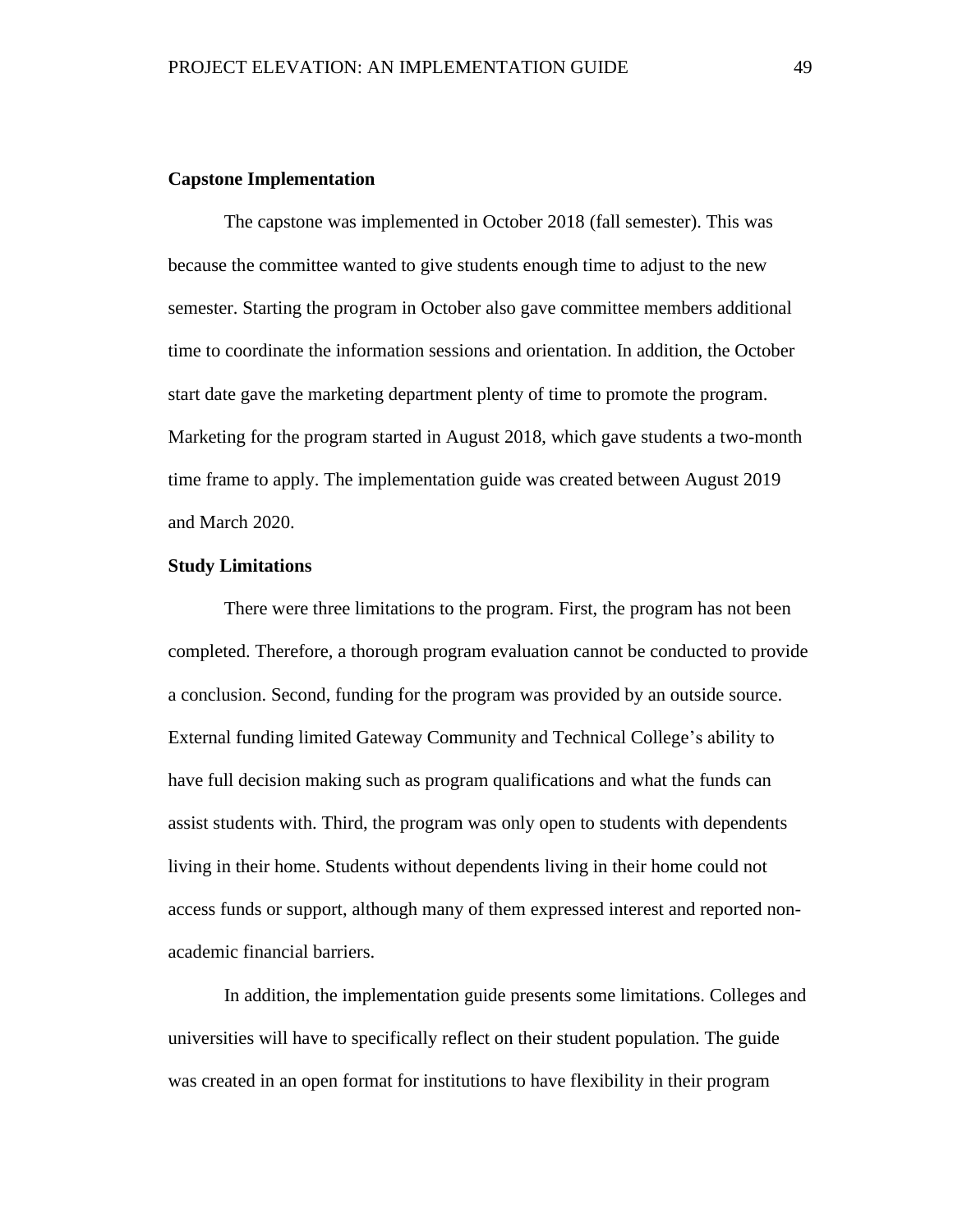structure. This is considered a limitation because some institutions may experience barriers that are different from the barriers Gateway experienced. With this limitation in mind, institutions may need additional time to identify student's needs and the best program structure for their student population.

# **Reflections**

From creating the capstone, I have learned many processes involved with developing and implementing a program. Focusing on the overall structure of the program and determining the best procedures for an at-risk population was challenging. The most perplexing component was the fact that a program like Project Elevation has never existed in higher education before. Therefore, every portion of the program was modified organically for Gateway Community and Technical College students. I learned the importance of including individuals from all areas of the college and external partners. The amount of feedback that was provided impacted the program significantly. The luncheon that was held for internal and external partners was a great way to obtain feedback all at once.

The students who participated in the program were able to receive assistance with paying their bills and other barriers. It is rewarding to hear students express how they feel stable and have more control over the barriers they once faced. Not only were students able to gain financial stability, but they also gained financial literacy. The financial literacy components seemed to provide students with a skill they would be able to use for a lifetime. Another aspect of the program I enjoyed was finding resources to bring on campus that would help students save money, build a savings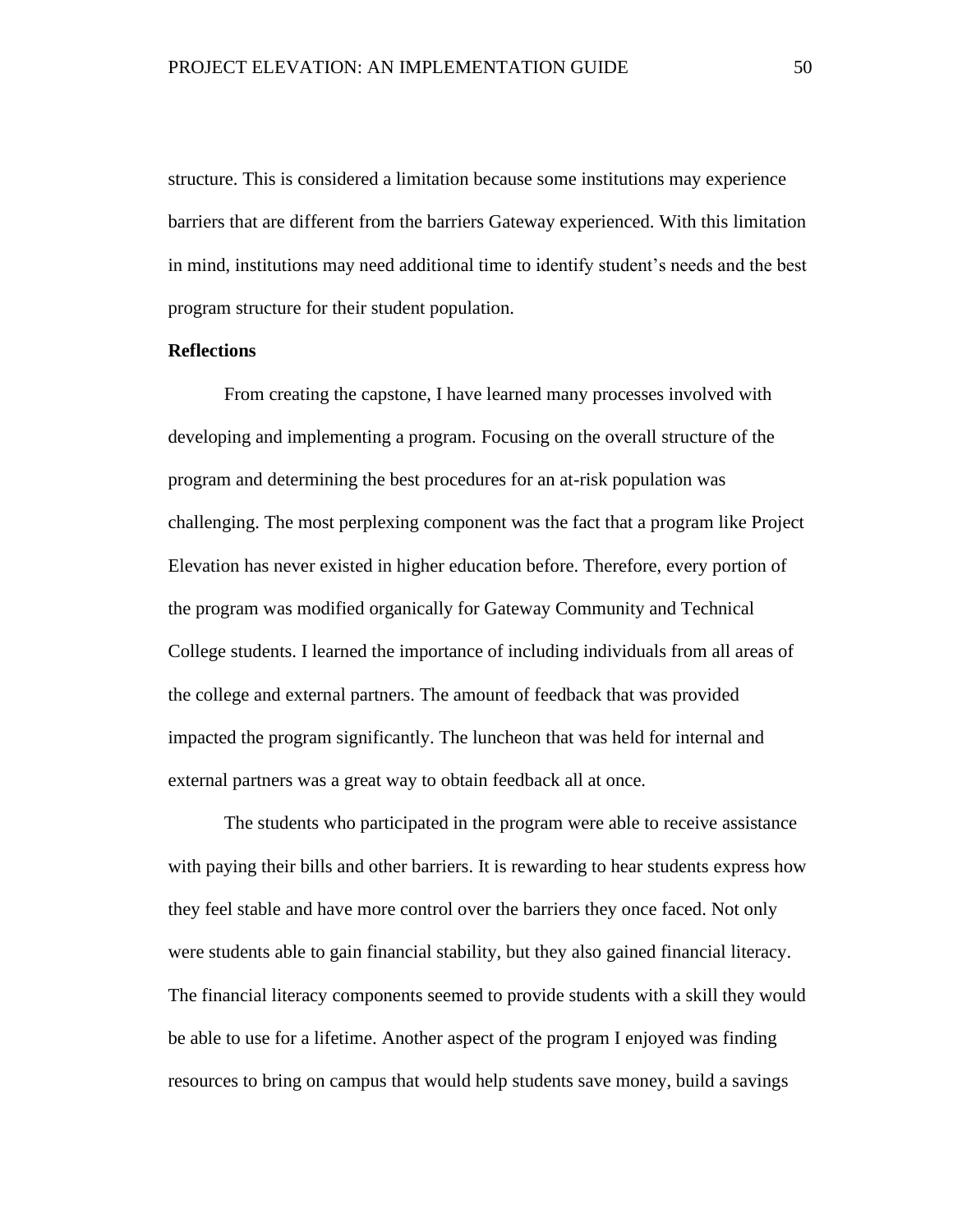account, plan to buy a home, and plan for financial emergencies. Students appeared to feel more confident in themselves and more motivated academically.

While creating the implementation guide, I often reflected on my experience in implementing the Project Elevation program. Creating the program first helped me identify the steps for each module in the implementation guide. I created handouts and diagrams for the implementation guide to help other institutions with organization, brainstorming, and structure.

If I had to do the guide over, I would include different versions of each handout. I think having different versions of each handout would make the guide more user friendly.

## **Why Were This Capstone and Related Strategies Selected?**

During the program implementation process, the committee members and I lacked guidance when developing and implementing Project Elevation. A financial support student retention program like Project Elevation had not previously existed in higher education. Without a guide or a similar program to review, the committee found it hard to get the program up and running. Due to this lack of guidance, I wanted to create a guide for other student development staff members to use, and this is the core of the capstone project. Therefore, I proposed a capstone project to create a guide for implementing a student retention financial support program.

To implement the program, we used different strategies to ensure the program was organized and structured. I included these same strategies in the program implementation guide. Related strategies to implement the program were based on the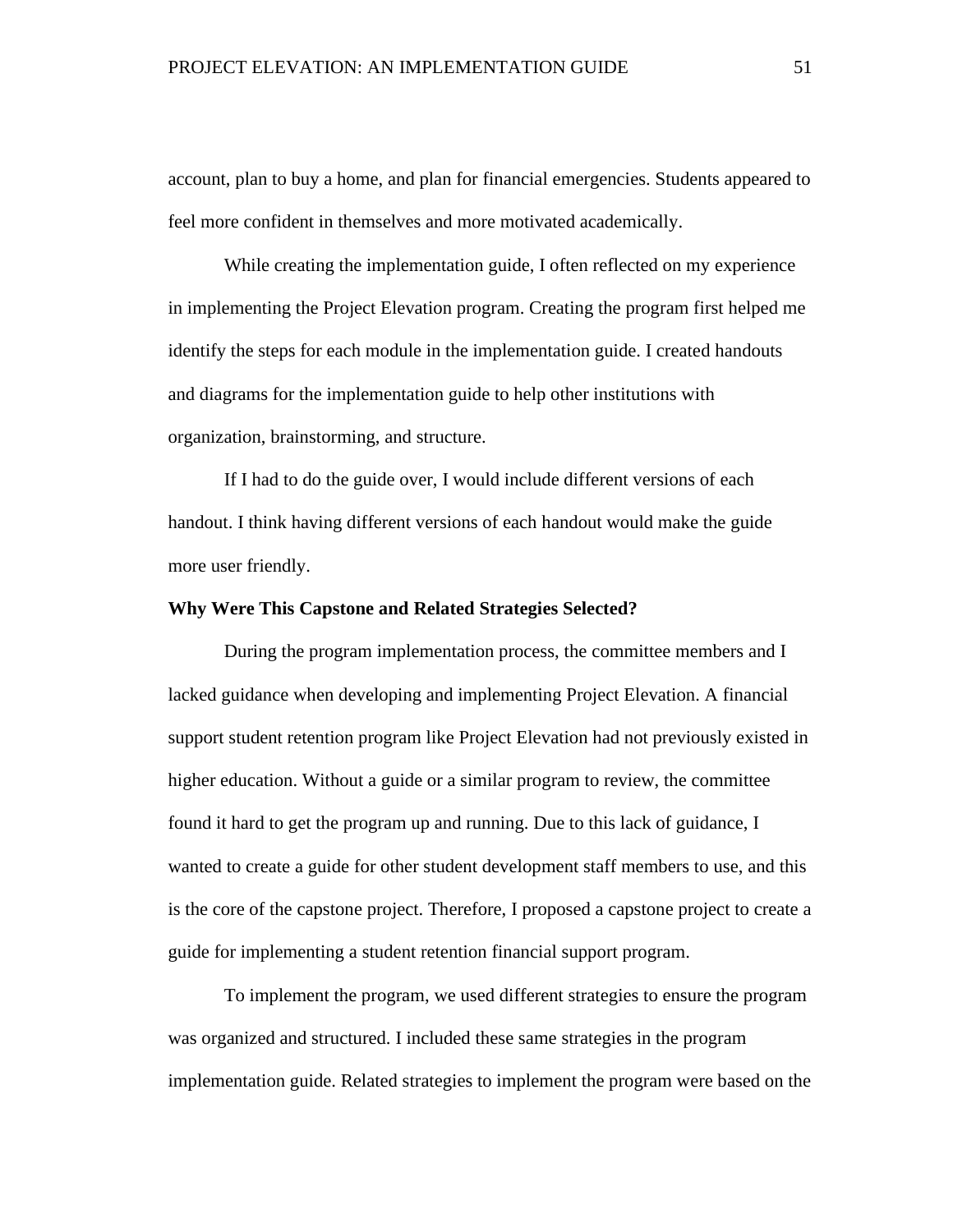# literature review findings and Caffarella and Daffron's (2013) book, *Planning Programs for Adult Learners: A Practical Guide*, heavily influenced these strategies.

The first strategy selected was a needs assessment. To understand what a needs assessment is, the term *needs* must be clarified. Needs refers to student barriers students and the lack of services colleges offer to resolve or minimize these barriers. A needs assessment is a tool used to identify the needs and prioritize them in the order of their severity (Rothwell & Kazanas, 2008). The needs assessment helped in the creation of a program tailored to reduce students' most prevalent barriers. Another assessment tool I used was the application. I developed the application to help identify interested students and each applicant's individualized financial barriers. Identifying students' individual barriers provided insight into which referrals and services could address students' issues.

Working with a team of stakeholders was another strategy. I wanted to ensure that the program had a support system of individuals who played a significant part in students' success. According to Caffarella and Daffron (2013), "when implementing programs at colleges, it is important to gain support from various departments, organizations and community groups (such as specific business and industries), and other potential participants themselves" (p. 107). Based on this recommendation, students who were also peer mentors were a part of the implementation process to give their perspectives from students' point of view.

Individuals from various programs and departments at the college were also participants in committee meetings. This helped the team members gain different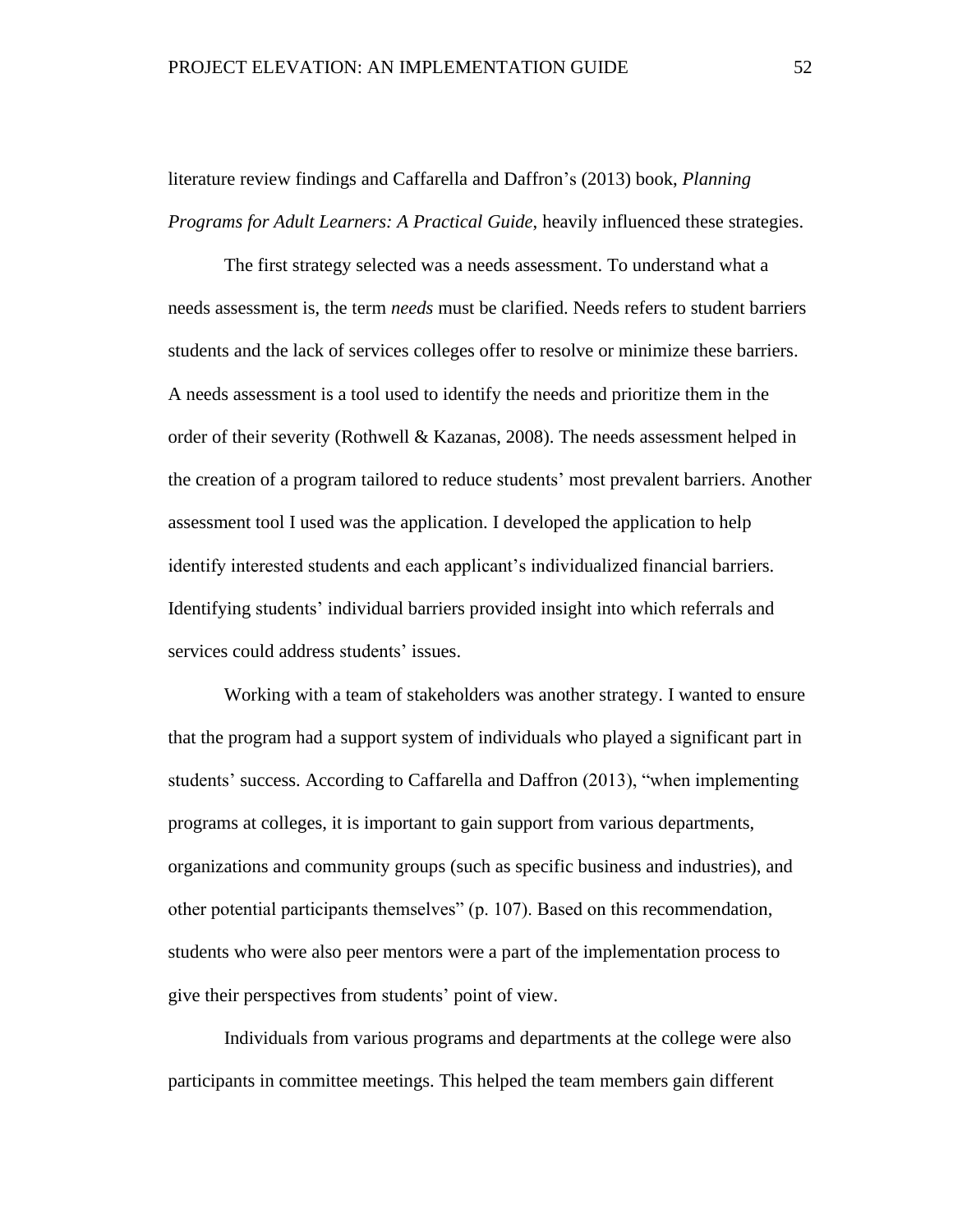perspectives, which Caffarella and Daffron (2013) recommended. Furthermore, community partners played a significant role by offering workshops on various financial topics. Community partners facilitated the workshops due to their expertise in financial management skills. According to Fogler and LeBlanc (2014), collaborating with stakeholders who have the knowledge and skills to better serve the targeted population is the best approach.

A structured foundation for the program was a key component. I strategically set up several essential elements to offer the best learning environment for students, including organizing monthly financial workshops, putting students in small cohorts, and offering the program on Fridays. I wanted students to participate in monthly financial workshops, so they could receive additional financial literacy. According to Caffarella and Daffron (2013), workshops are "intensive group activities that emphasize the development of skills and competencies in a defined content area.

An emphasis is placed on participants being able to use what they learned and apply them in real life situations" (p. 263). The workshops were focused on topics that would help students make good financial decisions and stop poor financial behaviors. Britt et al. (2013) indicated that students need guidance about changing their poor financial behaviors.

Bonet and Walters (2016) reported that a review of the literature shows that students learn best when they learn from and support each other. Students in small cohorts was a way to help them build relationships with their peers. Peer mentors assisted students in building their cohorts by facilitating an ice breaker. According to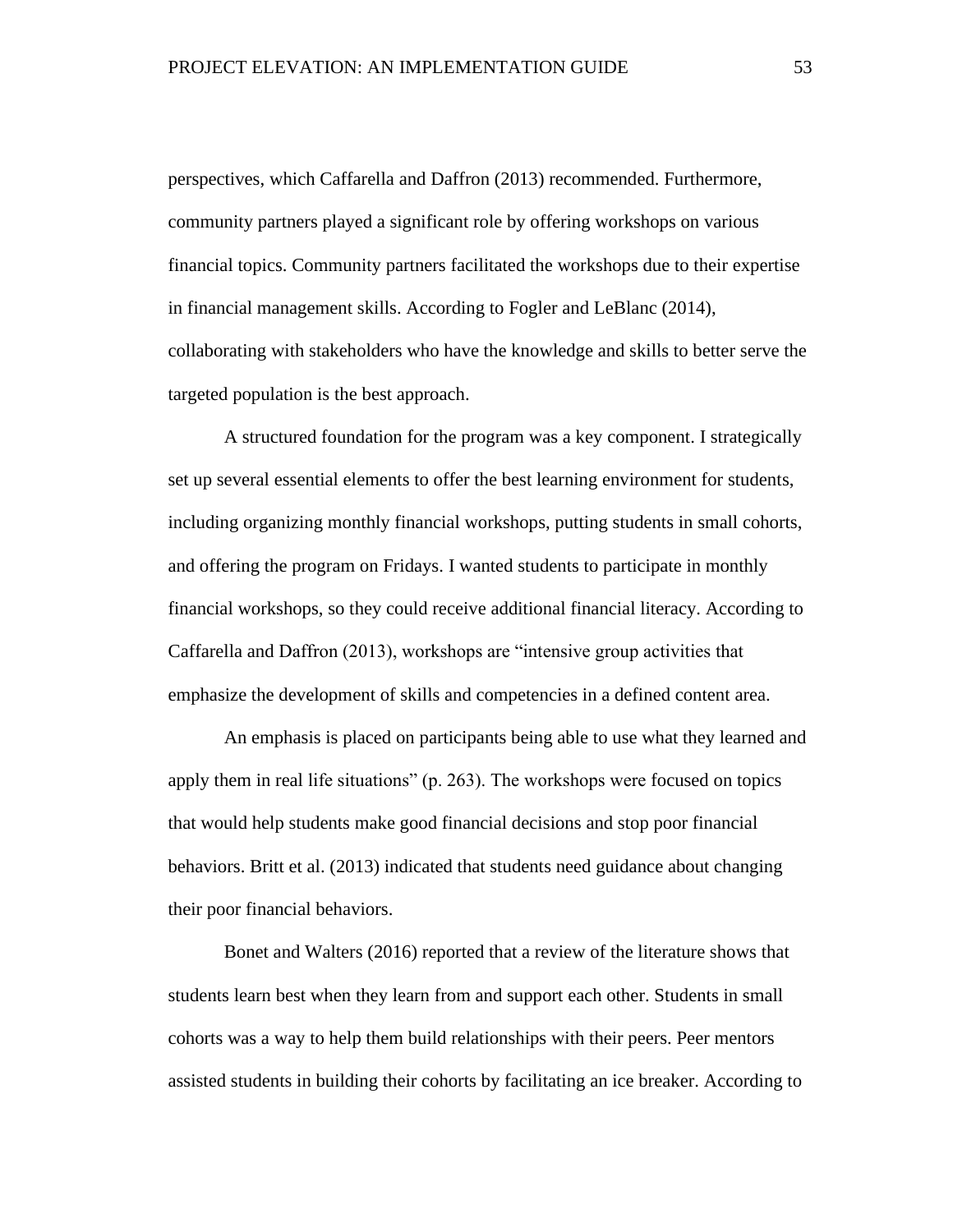Eitington (2002), ice breakers help participants feel comfortable communicating with others and ease them into the program. Due to students' ability to build relationships with each other, they were able to offer each other budgeting tips and encourage each other to keep working toward their financial goals.

Last, offering the program on Fridays was the best day for the targeted student population to meet. Caffarella and Daffron (2013) noted that, "in finalizing the dates for the program, developers take care that the dates and times chosen fit into the participants personal or job schedules, and they understand the consequences for expecting participants to take off work" (p. 267). The committee members took this recommendation into consideration by picking a day that classes were not offered and by working with students' employers to have their hours arranged to allow attendance at workshops and meetings.

Marketing is a key component in getting targeted populations interested in programs. The marketing department team was intentional in the marketing delivery. The team marketed the program in several different ways. Email notifications, printed materials, and television advertisements were posted on television displays at each campus. Caffarella and Daffron (2013) suggested that all marketing materials include the same information and look the same. Although the marketing team used different platforms to promote the program, each message had the same information and theme.

Following this format made the message consistent and easy to understand. Although social media was not a platform the team used to market Project Elevation,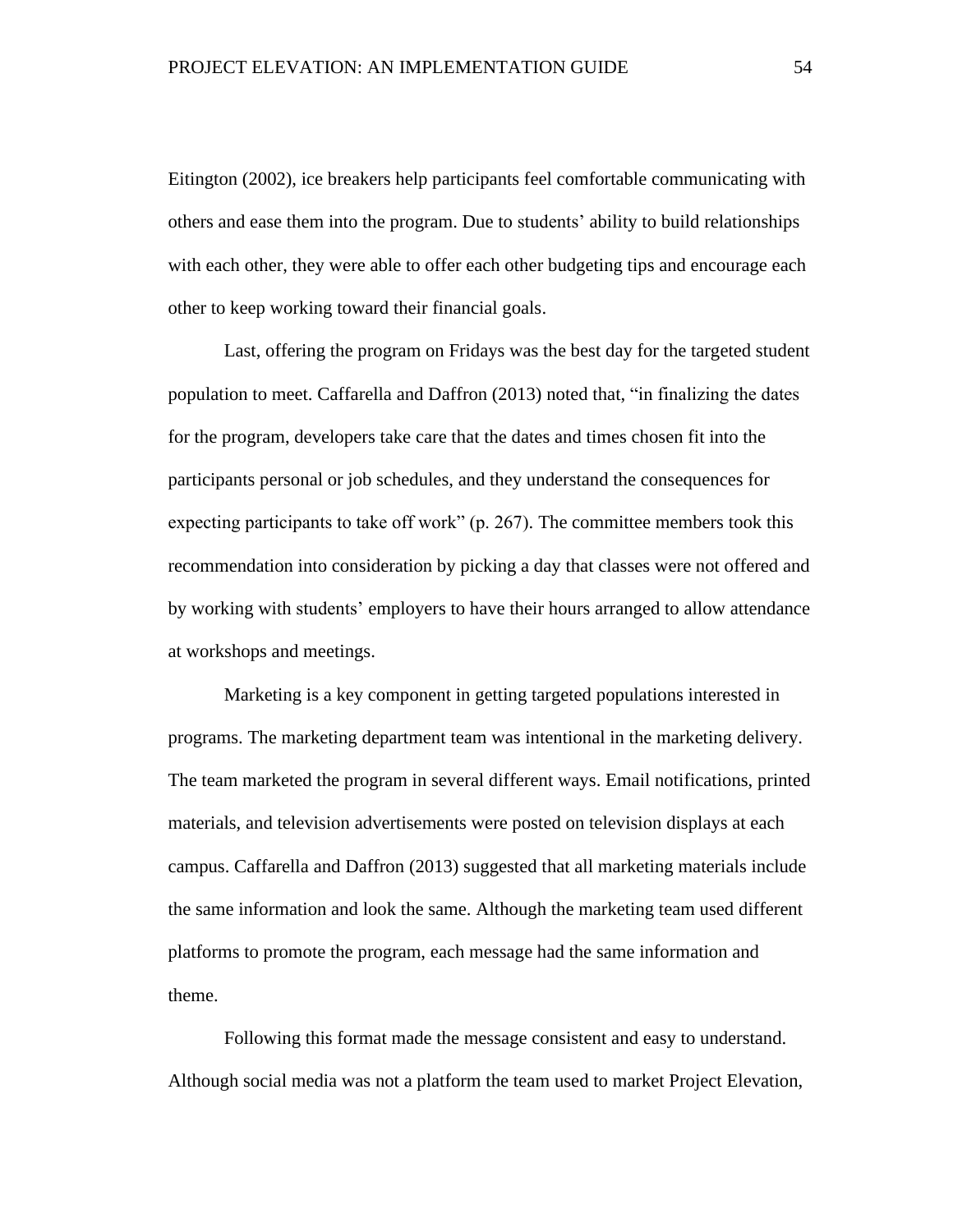the implementation guide will include it as a recommended strategy. The committee members decided not to advertise on social media because the program already had direct contact with the targeted population since the students were Ready to Work participants. The implementation committee included the Ready to Work staff, and this ensured the students would receive the marketing materials at the Ready to Work meetings. However, social media is a popular method to advertise to students attending higher education institutions. According to Caffarella and Daffron (2013), program developers should focus on the social media outlets that their student population is more likely to use.

I invited participants to an information session, and the program required participants to attend an orientation session. Both sessions were structured based on the Jacobs (2016) program. This study focused on offering students information about their school and programs prior to classes starting, which increased Gateway Community and Technical College's student retention rates. Similarly, I offered the information session and orientation prior to the program starting. The information session provided students with information regarding program eligibility for the program, reviewed next steps to apply for the program, and detailed the program requirements. I offered the orientation to give students more in-depth information about topics such as who they would work with and report to and the workshop offerings.

Due to my experience implementing the Project Elevation program, I applied the strategies used from the program to create the implementation guide. For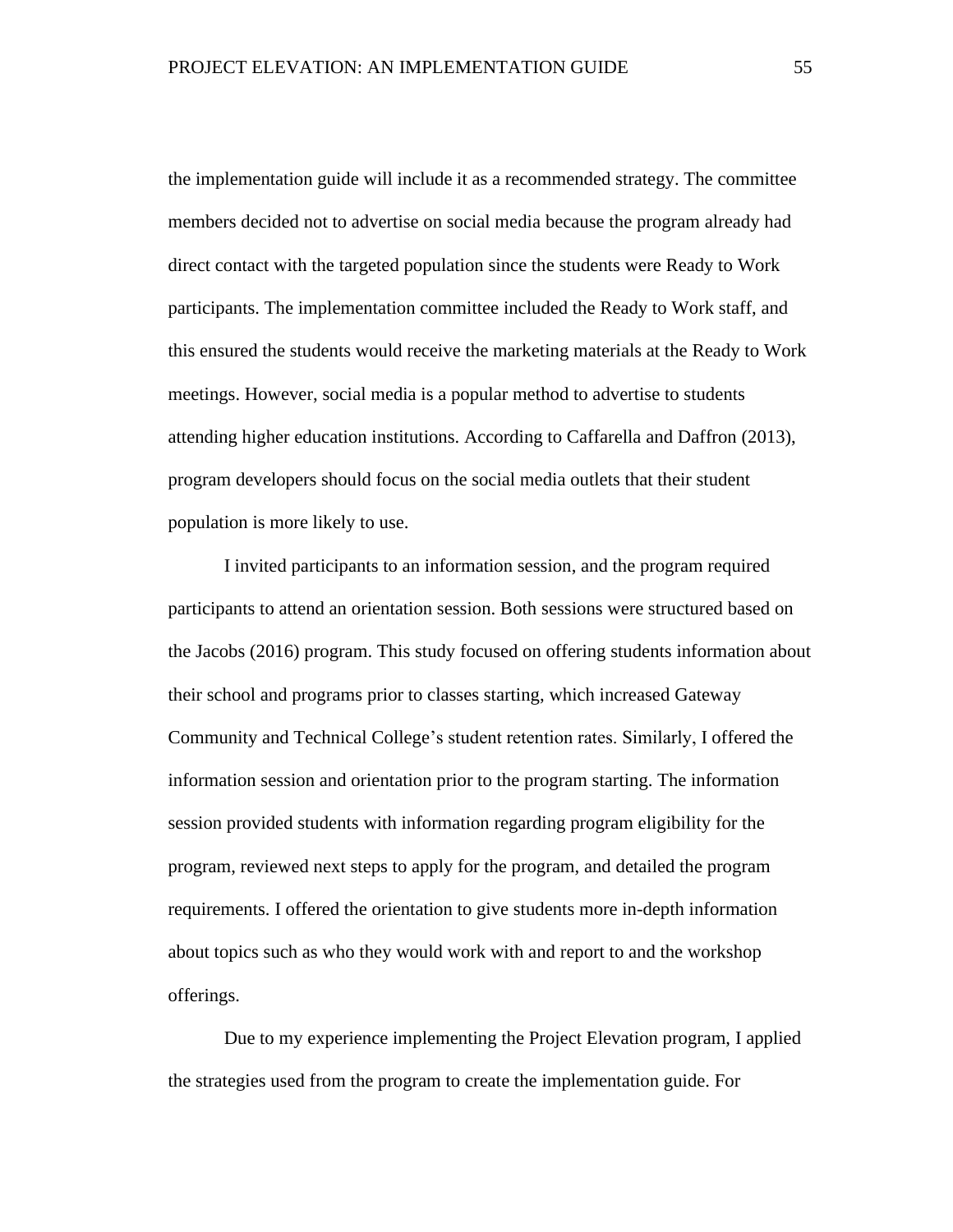example, the program included individuals from different departments at Gateway to be a part of the program's committee. In the guide, I suggested for at least one person from significant departments within institutions to participate in their committee. As mentioned previously, having different people with different professional backgrounds provide different perspectives. Having different perspectives increases the success of a program (Caffarella & Daffron, 2013).

Breaking down the guide into modules is a component I thought would help make the process easier. I wanted to prevent program committees from becoming overwhelmed due to the different aspects of the guide. Breaking each step down into modules give committees time to reflect on how they want their program structured. In addition, committees need adequate time to implement appropriate processes and procedures for their student population (Fogler & LeBlanc, 2014). The modules provide an overview and ideas on how an institution's program can function.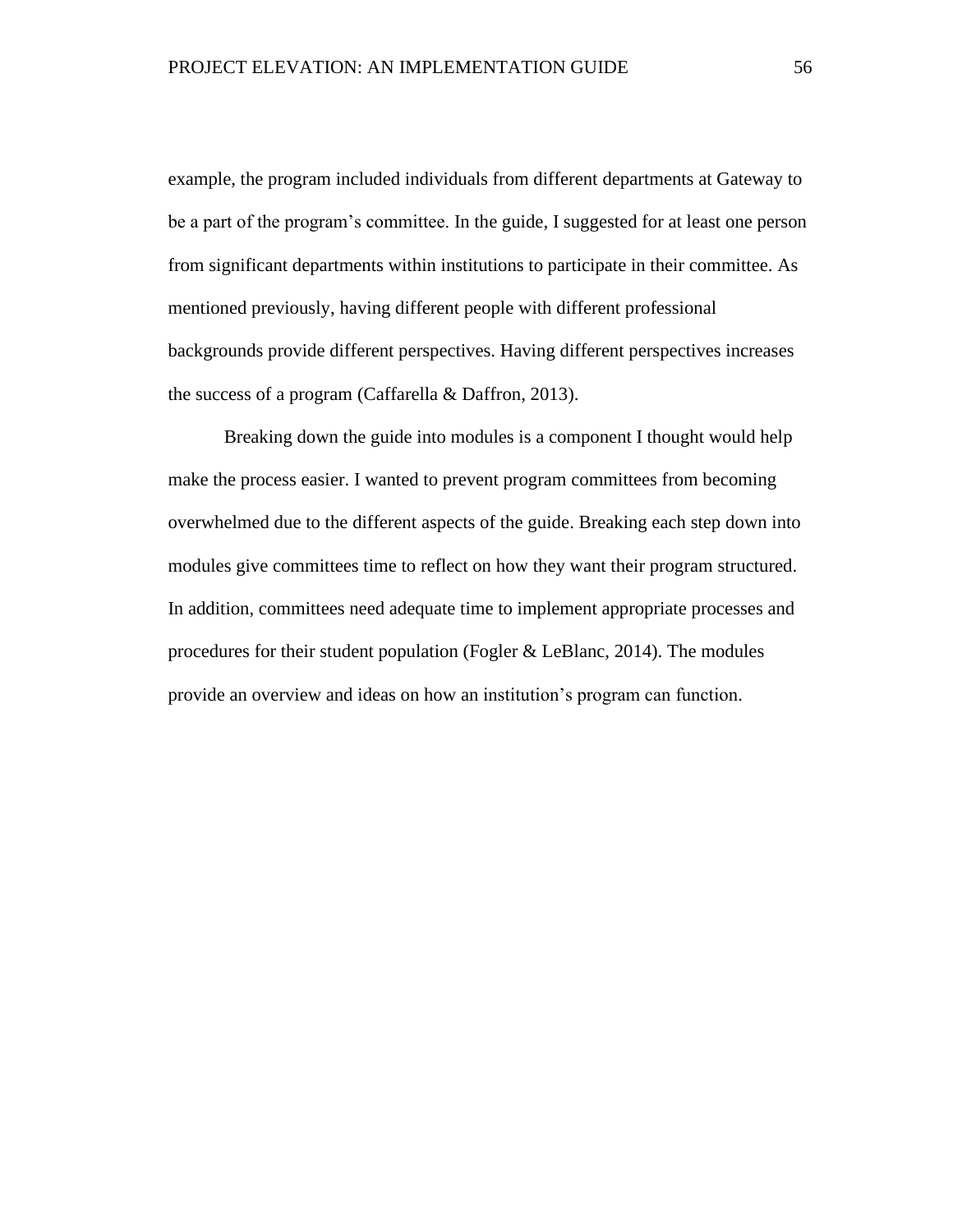#### References

- Ashby, A. (2004). Monitoring student retention in the open university: Definition, measurement, interpretation oand action. *Open Learning, 19*(1), 65-77.
- Barouch-Gilbert, A. (2016). Academic probation: Student experiences and selfefficacy enhancement. *Journal of Ethnographic & Qualitative Research, 10*(3), 153-164.
- Bonet, G., & Walters, B. R. (2016). High impact practices: Student engagement and retention. *College Student Journal, 50*(2), 224-235.
- Braxton, J., Hirschy, A., & McClendon, S. (2011). *Understanding and reducing college student departure: Hshe-Eric Higher Education Report*. San Francisco, CA. Jossey-Bass.
- Britt, S., Cumbie, J. A., & Bell, M. M. (2013). The influence of locus of control on student financial behavior. *College Student Journal, 47*(1), 178-184.
- Cabrera, A., & Castaneda, M. (1992). The convergence between two theories of college persistence. *Journal of Higher Education, 63*(2), 143-164.
- Caffarella, R. S. (2002). *Planning programs for adult learners* (Second edition). San Francisco, CA: Jossey Bass.
- Caffarella, R. S., & Daffron, S. R. (2013). *Planning programs for adult learners: A practical guide* (Third edition). San Francisco, CA: Jossey-Bass.
- Chen, J., & Hossler, D. (2017). The effects of financial aid on college success of twoyear beginning nontraditional students. *Research in Higher Education, 58*(1), 40-76. doi:10.1007/s11162-016-9416-0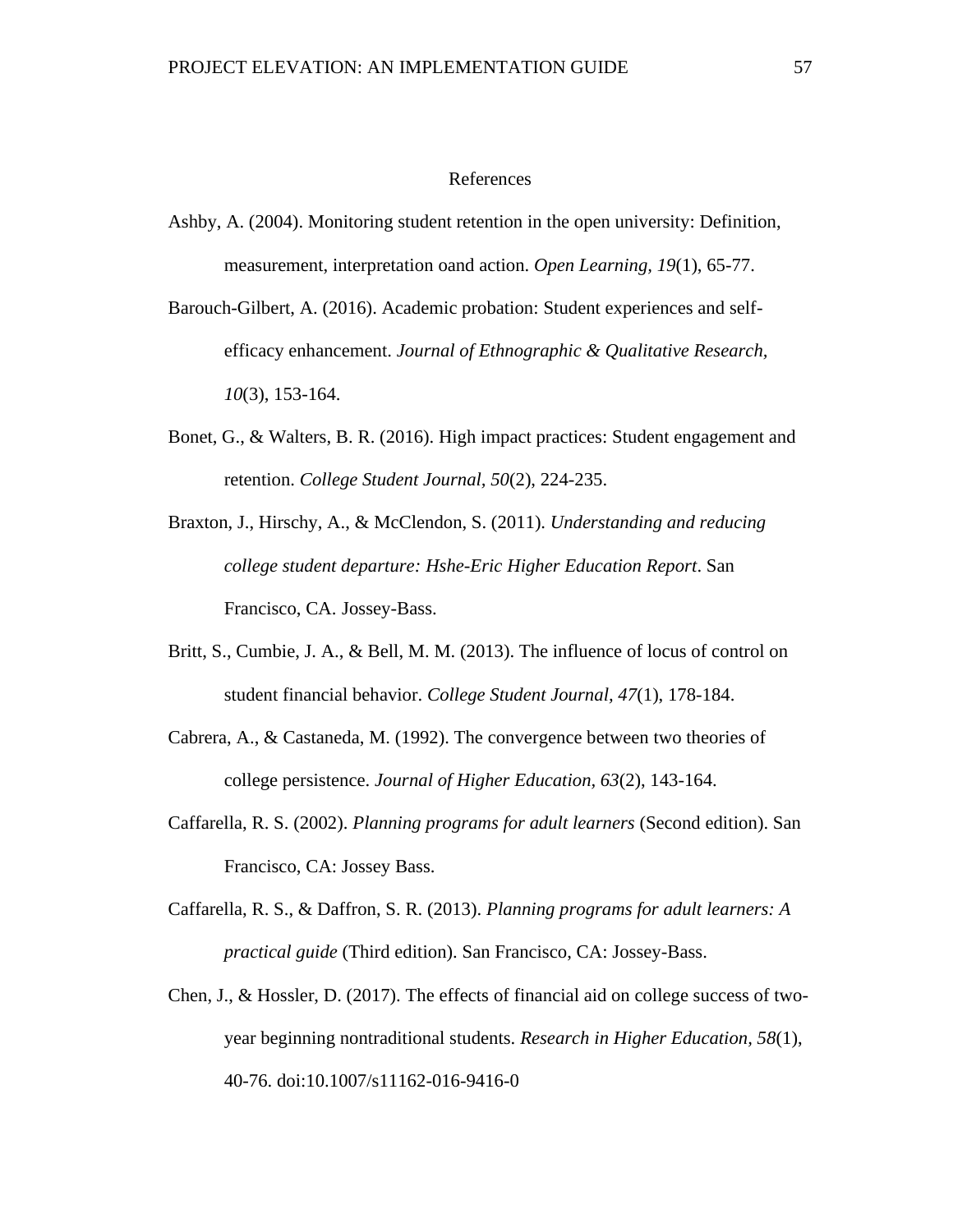- Collings, R., Swanson, V., & Watkins, R. (2014). The impact of peer mentoring on levels of student wellbeing, integration and retention: A controlled comparative evaluation of residential students in UK higher education. *Higher Education, 68*(6), 927-942. doi:10.1007/s10734-014-9752-y
- De Freitas, S., Gibson, D., Du Plessis, C., Halloran, P., Williams, E., Ambrose, M., & Arnab, S. (2015). Foundations of dynamic learning analytics: Using university student data to increase retention. *British Journal of Educational Technology, 46*(6), 1175-1188. doi:10.1111/bjet.12212
- Eitington, J. E. (2002). *The winning trainer: Winning ways to involve people in learning*. New York, NY: Routledge.
- Eitzen, A. M., Kinney, M. A., & Grillo, K. J. (2016). Changing the praxis of retention in higher education: A plan to teach all learners. *Change*, *48*(6), 58-66. https://doi-org.msu.idm.oclc.org/10.1080/00091383.2016.1247584
- Ferrell, D. K., & DeCrane, S. K. (2016). S.O.S. (students' optimal success): A model for institutional action to support minority nursing students. *Journal of Cultural Diversity, 23*(2), 39-45.
- Fogler, H., & LeBlanc, S. (2014). *Strategies for creative problem solving* (3rd ed.). Boston, MA: Prentice Hall.
- Fontaine, K. (2014). Effects of a retention intervention program for associate degree nursing students. Nursing education perspectives. *National League for Nursing, 35*(2), 94-99. doi:10.5480/12-815.1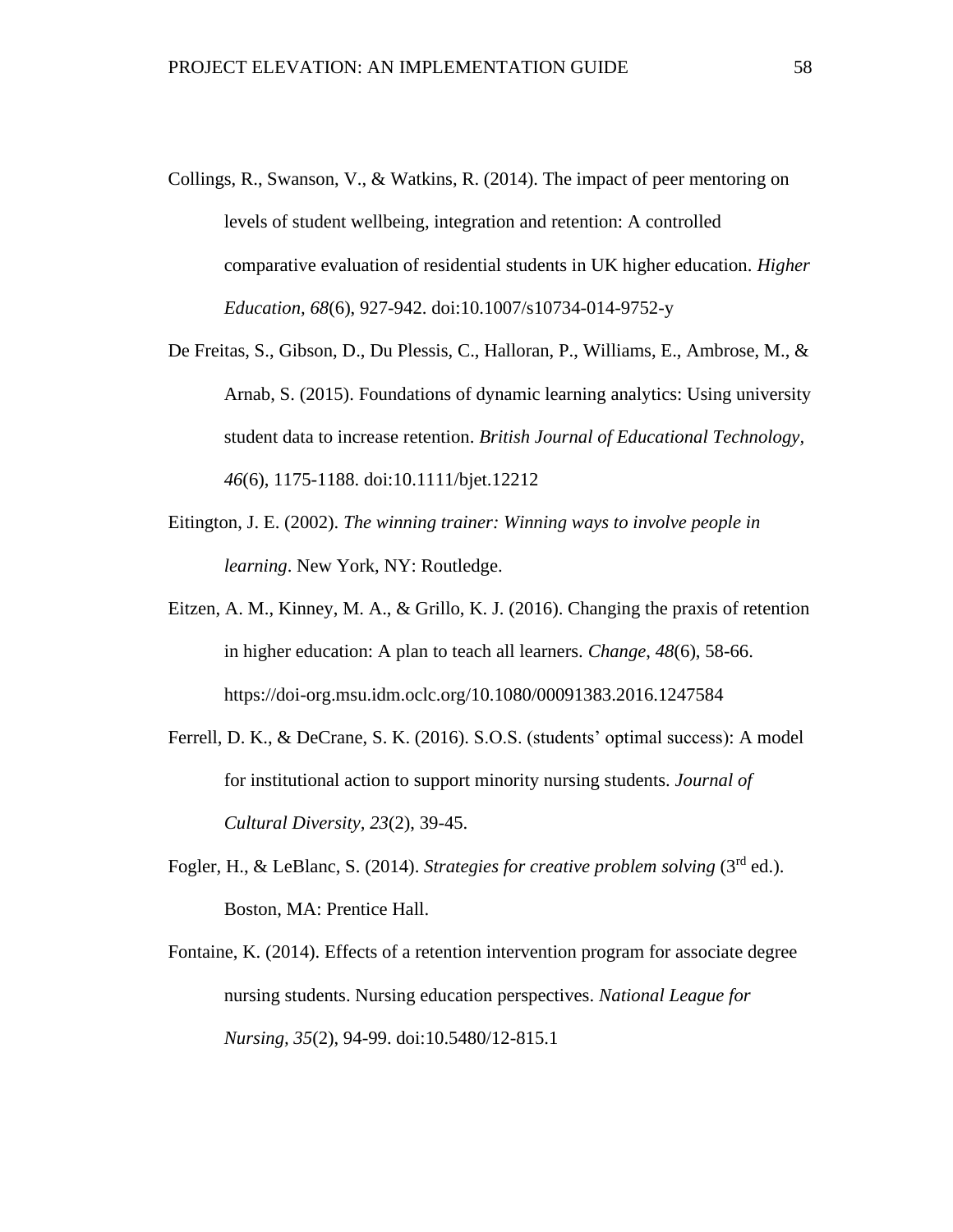- Forsman, J., Linder, C., Moll, R., Fraser, D., & Anderson, S. (2014). A new approach to modeling student retention through an application of complexity thinking. *Studies in Higher Education, 39*(1), 68–86. doi:10.1080/03075079.2011.643298
- Haiyang, C., & Volpe, R. P. (2002). Gender differences in personal financial literacy among college students. *Financial Services Review, 11*(3), 289-307.
- Harrell, J. C., & Reglin, G. (2018). Evaluation of a community college's nursing faculty advising program relative to students' satisfaction and retention. *College Student Journal, 52*(1), 33-48.
- Hassler, H. W., Myers, J. H., & Seldin, M. (1963). Payment history as a predictor of credit risk. *Journal of Applied Psychology, 47*(6), 383-385. Retrieved from https://doi-org.msu.idm.oclc.org/10.1037/h0044308
- Heublein, U. (2014). Student drop-out from German higher education institutions. *European Journal of Education, 49*(4), 497-513. doi:10.1111/ejed.12097
- Hevel, M. (2016). Toward a history of student affairs: A synthesis of research, 1996- 2015. *Journal of College Student Development, 57*(7), 844–862.
- Hovdhaugen, E., Frølich, N., & Aamodt, P. O. (2013). Informing institutional management: Institutional strategies and student retention. *European Journal of Education*, *48*(1), 165-177. doi:10.1111/ejed.12002
- Jacobs, S. (2016). Pre-semester workshops and student nurse retention. *College Student Journal, 50*(2), 153-158.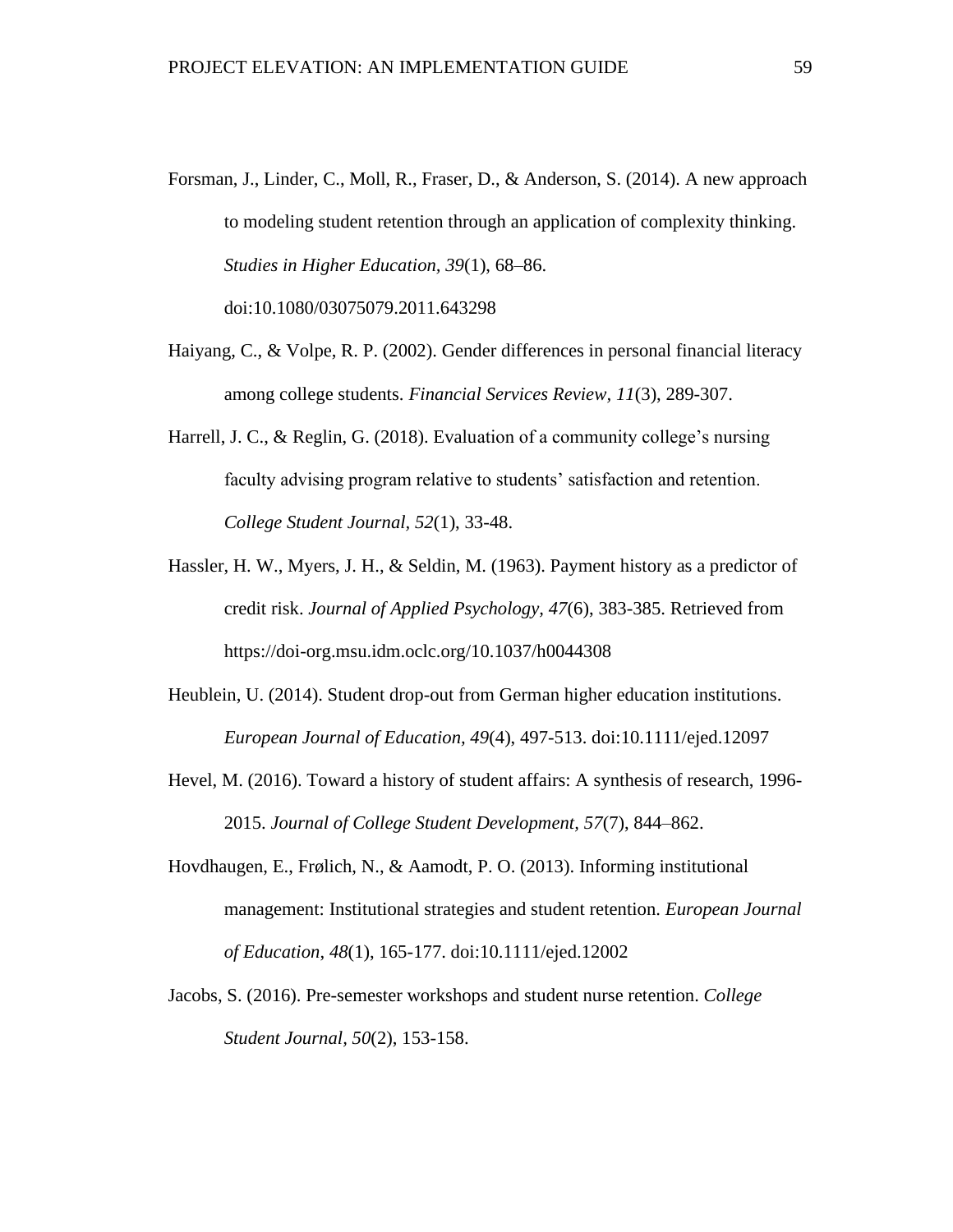- Jamelske, E. (2009). Measuring the impact of a university first-year experience program on student GPA and retention. *Higher Education, 57*(3), 373-391. doi:10.1007/s10734-008-9161-1
- Katrevich, A. V., & Aruguete, M. S. (2017). Recognizing challenges and predicting success in first-generation university students. *Journal of Stem Education: Innovations & Research, 18*(2), 40-44.
- Lee, W. C., & Matusovich, H. M. (2016). A model of co-curricular support for undergraduate engineering students. *Journal of Engineering Education, 105*(3), 406-430. doi:10.1002/jee.20123
- Marghitan, A., Gavrila, C., & Tulbure, C. (2017). Study regarding self-efficacy, selfesteem and learning success in a group of students. *Research Journal of Agricultural Science, 49*(3), 30-33.

Masika, R., & Jones, J. (2016). Building student belonging and engagement: Insights into higher education students' experiences of participating and learning together. *Teaching in Higher Education, 21*(2), 138-150. doi:10.1080/13562517.2015.1122585

- Mitchell. B. C., & King, W. J. (2018). *How to run a college: A practical guide for trustees, faculty, administrators, and policymakers.* Baltimore, MD: Johns Hopkins University Press.
- Mohamad R., Manning K., & Tatnall A. (2013). Knowledge Management in University Administration in Malaysia. In: Passey D., Breiter A., Visscher A. (eds) Next Generation of Information Technology in Educational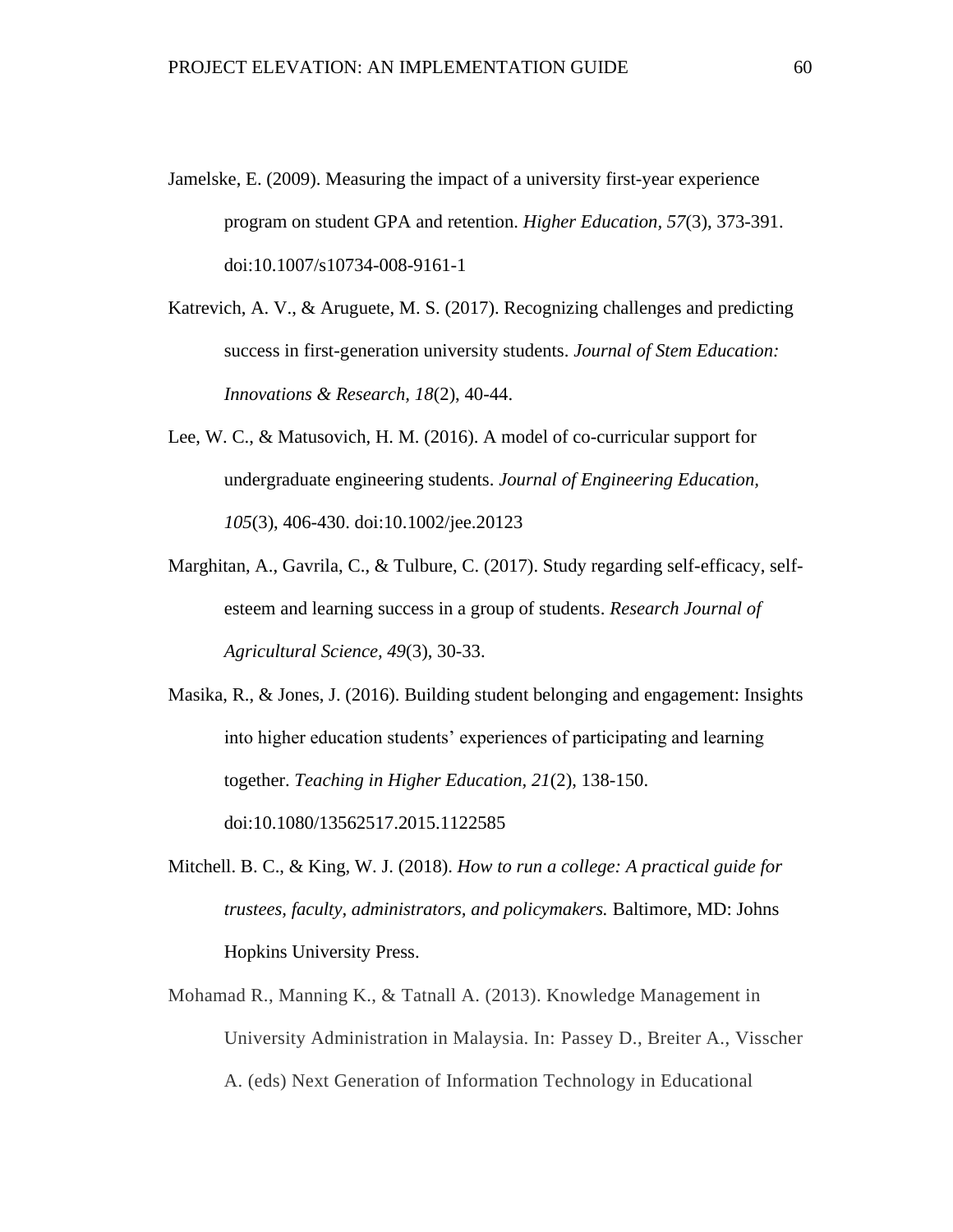Management. ITEM 2012. IFIP Advances in Information and

Communication Technology, vol 400. Springer, Berlin, Heidelberg.

- Morrow, J. A., & Ackermann, M. E. (2012). Intervention to persist and retention of first-year students: The importance of motivation and sense of belonging. *College Student Journal, 46*(3), 483-491.
- Oreški, D., Hajdin, G., & Kliček, B. (2016). Role of personal factors in academic success and drop-out of IT students: Evidence from students and alumni. *TEM Journal, 5*(3), 371-378. doi:10.18421/TEM53-18
- Person, A., Pavetti, L., & Max, J. (2008). *Providing paid employment opportunities for TANF participants engaged in vocational education programs: Examples from Denver, Colorado; Kentucky; and California*. St. Louis: Federal Reserve Bank of St Louis. Retrieved from https://msu.idm.oclc.org/login?url=https:// search.proquest.com/docview/1698795422?accountid=12553
- Porter, M. (2018). *A case study of the Northern Kentucky Scholar House* (Master's thesis). Retrieved from ProQuest Dissertations & Theses Global. (Order No. 11005295).
- Reynolds, A. L. (2011). Helping competencies of student affairs professionals: A Delphi study. *Journal of College Student Development 52*(3), 362-369.
- Rosario, P., Pereira, A., Carlos Nunez, J., Cunha, J., Fuentes, S., Polydoro, S., & Fernández, E. (2014). An explanatory model of the intention to continue studying among nontraditional university students. *Psicothema, 26*(1), 84-90. doi:10.7334/psicothema2013.176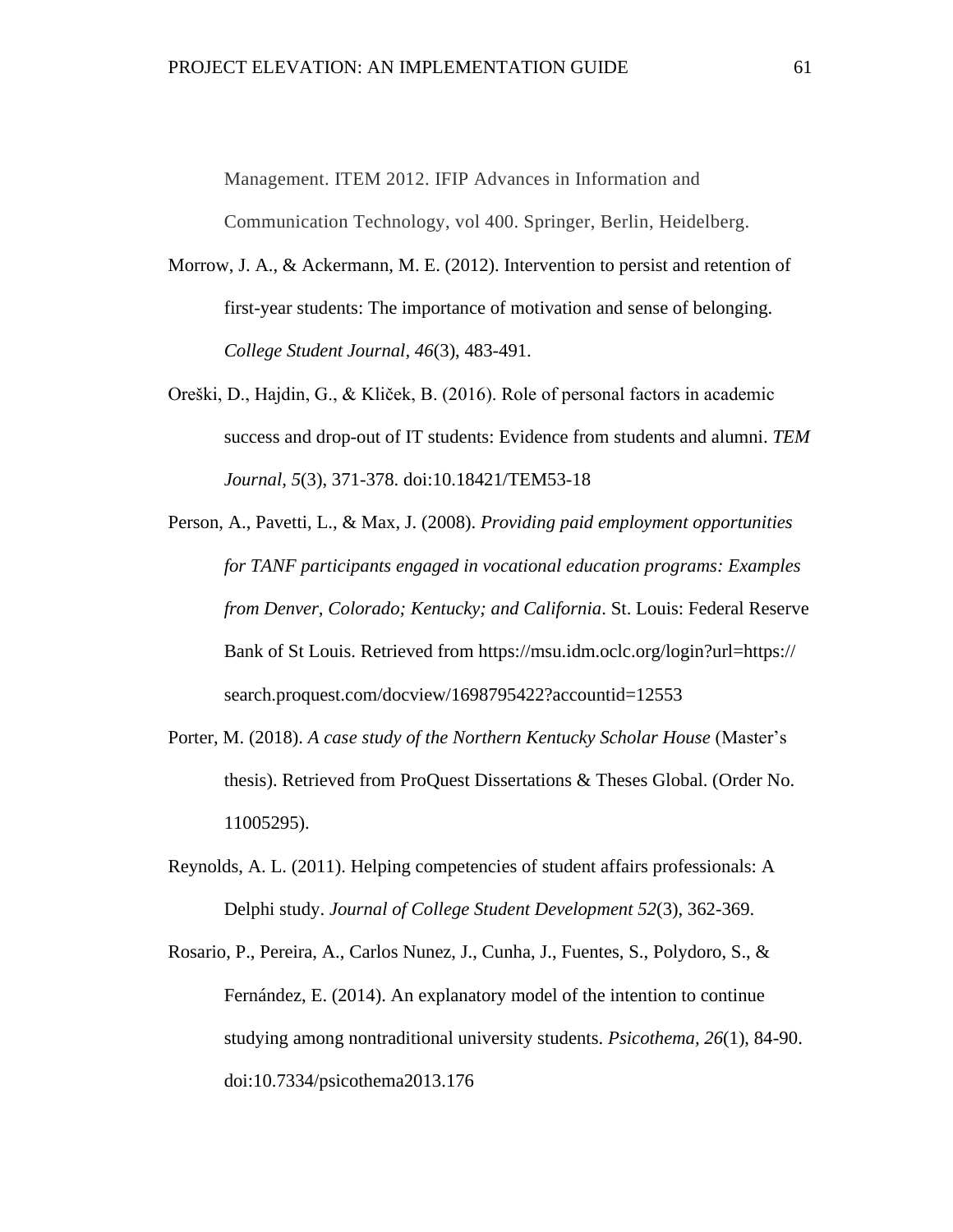- Rothwell, W. J., & Kazanas, H.C. (2008). *Mastering the instructional design process: A systematic approach*. San Francisco, CA: Pfeiffer.
- Sages, R. A., Britt, S. L., & Cumbie, J. A. (2013). The correlation between anxiety and money management. *College Student Journal, 47*(1), 1-11.
- Sasso, P. A., & Devitis, J. L. (2015). *Today's college students: A reader.* New York, NY: Peter Lang.
- Seyedian, M., & Yi, T. D. (2011). Improving financial literacy of college students: A cross-sectional analysis. *College Student Journal*, *45*(1), 177-189. Retrieved from http://search.ebscohost.com.msu.idm.oclc.org/login.aspx?direct=true& db=mlf&AN=EIS59618817&site=ehost-live
- Shankar, P. R., Karki, B. S., Thapa, T. P., & Singh, N. (2012). Orientation program for first year undergraduate medical students: Knowledge, attitudes and perceptions. *Education in Medicine Journal, 4*(1), e57-e63. doi:10.5959/eimj.v4i1.10
- Solis, O., & Ferguson, R. (2017). The relationship of student loan and credit card debt on financial satisfaction of college students. *College Student Journal, 51*(3), 329-336.
- Sullivan, E. B., & Pagano, R. V. (2012). Relevant adult programs, resilient students, and retention-driven administration. *New Directions for Higher Education, 2012*(159), 21-–29. doi:10.1002/he.20023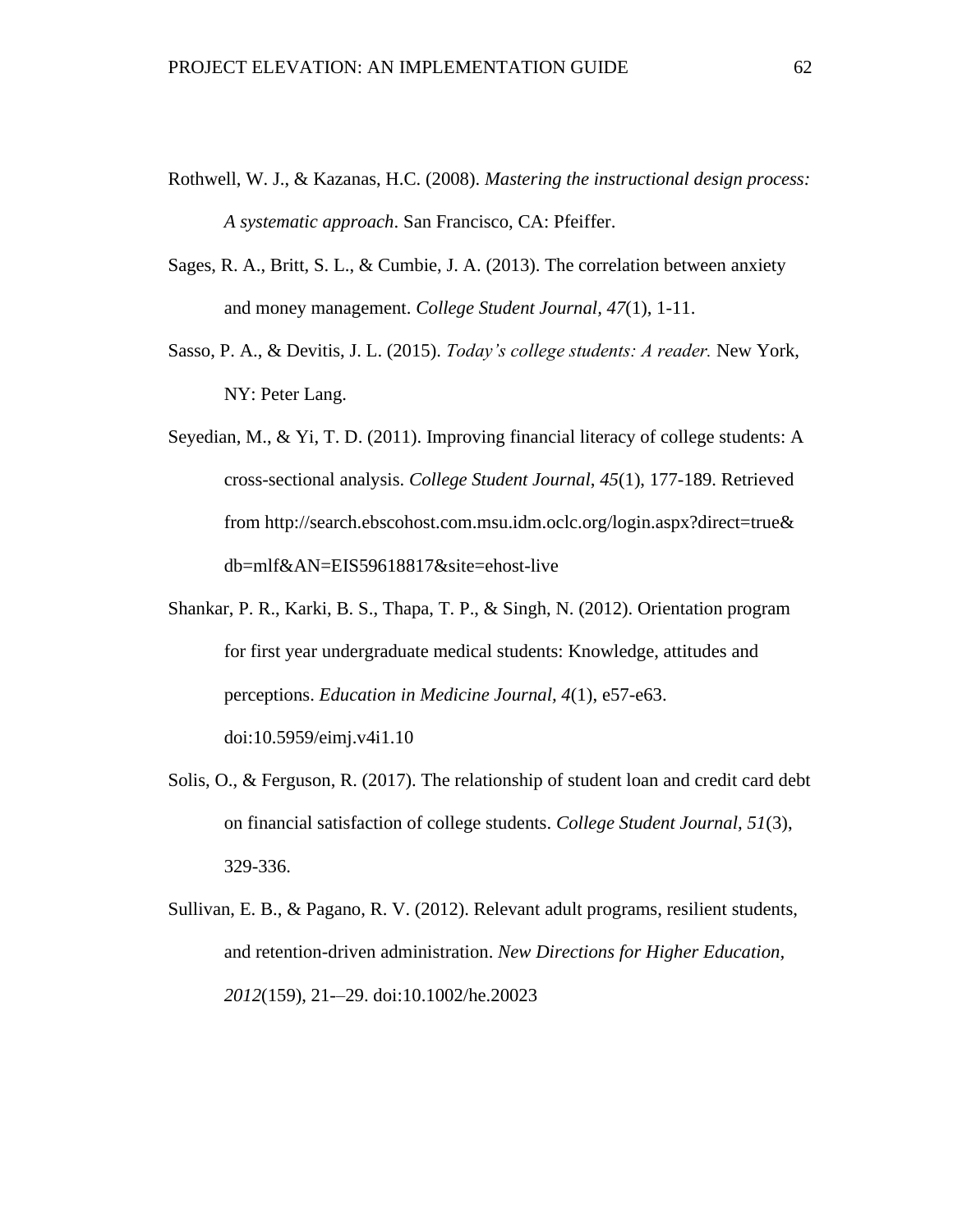- Thomas, L. (2011). Do pre-entry interventions such as 'Aimhigher' impact on student retention and success? A review of the literature. *Higher Education Quarterly, 65*(3), 230-250. doi:10.1111/j.1468-2273.2010.00481.x
- Torres-Díaz, J., Duart, J. M., Gómez-Alvarado, H., Marín-Gutiérrez, I., & Segarra-Faggioni, V. (2016). Internet use and academic success in university students. *Comunicar, 24*(48), 61-69. doi:10.3916/C48-2016-06
- Tran, A. G. T. T., Mintert, J. S., Llamas, J. D., & Lam, C. K. (2018). At what costs? Student loan debt, debt stress, and racially/ethnically diverse college students' perceived health. *Cultural Diversity and Ethnic Minority Psychology*, *24*(4), 459-469. doi: 10.1037/cdp0000207
- Travers, S. (2016). Supporting online student retention in community colleges. *Quarterly Review of Distance Education, 17*(4), 49-61.
- U.S. Department of Education. (2018). *CashCourse*. Retrieved from https://lincs.ed. gov/professional-development/resource-collections/profile-1099
- Vella, J. K. (2000). *Taking learning to task: Creative strategies for teaching adults.* San Francisco, CA: Jossey-Bass.

Wilson, K. L., Murphy, K. A., Pearson, A. G., Wallace, B. M., Reher, V. G., & Buys, N. (2016). Understanding the early transition needs of diverse commencing university students in a health faculty: Informing effective intervention practices. *Studies in Higher Education, 41(6)*, 1023-1040. doi:10.1080/03075079.2014.966070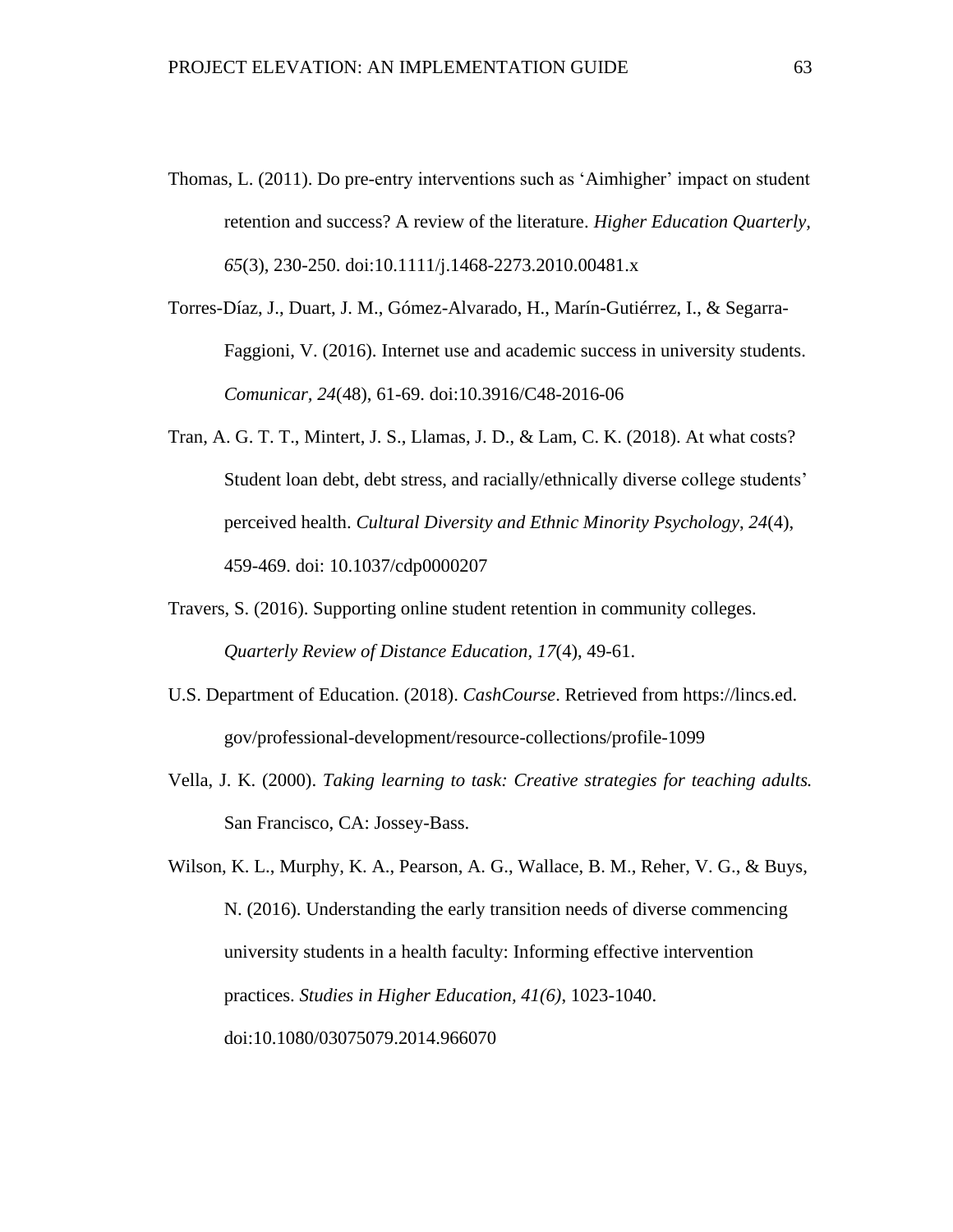- Wu, X. (2015). *Student loan debt: Causes and consequences* (Doctoral dissertation). Available from ProQuest Dissertations & Theses Global. (Order No. 3710444).
- Zhang, L. (2013). Effects of college educational debt on graduate school attendance and early career and lifestyle choices. *Education Economics, 21*(2), 154-175. doi:10.1080/09645292.2010.545204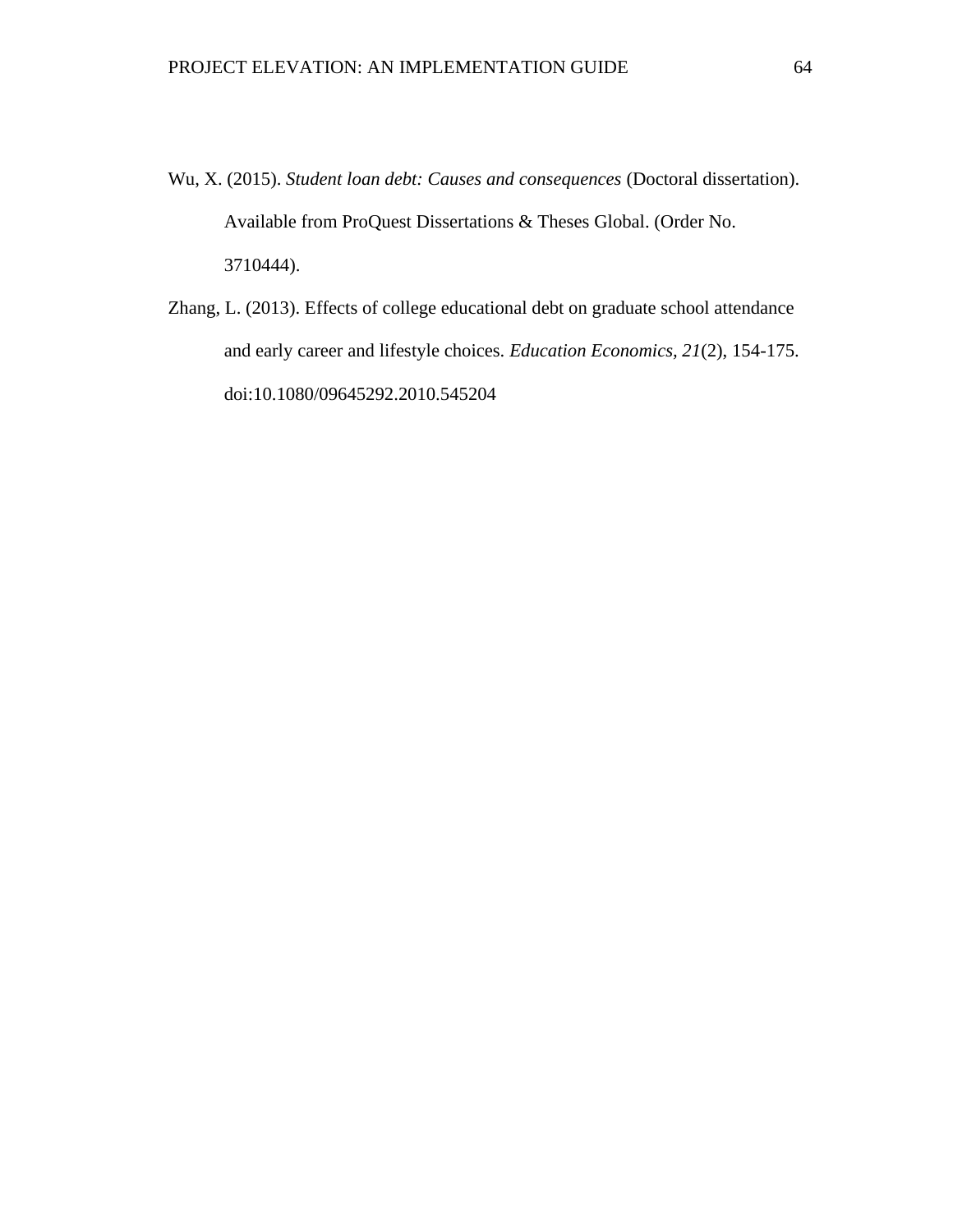# PROJECT ELEVATION: A STUDENT ENGAGEMENT PROGRAM IMPLEMENTATION GUIDE

Project Elevation is a student financial support program. The program was implemented at Gateway Community and Technical College. This guide is created to help other higher education institutions implement Project Elevation. The guide is based on experiences from Gateway's program implementation journey and discovered research on program implementation strategies. This step-by-step guide consists of eight modules. Each module includes suggested methods and considerations to implement Project Elevation. [Figure 1](#page-66-0) illustrates the module topics and their order.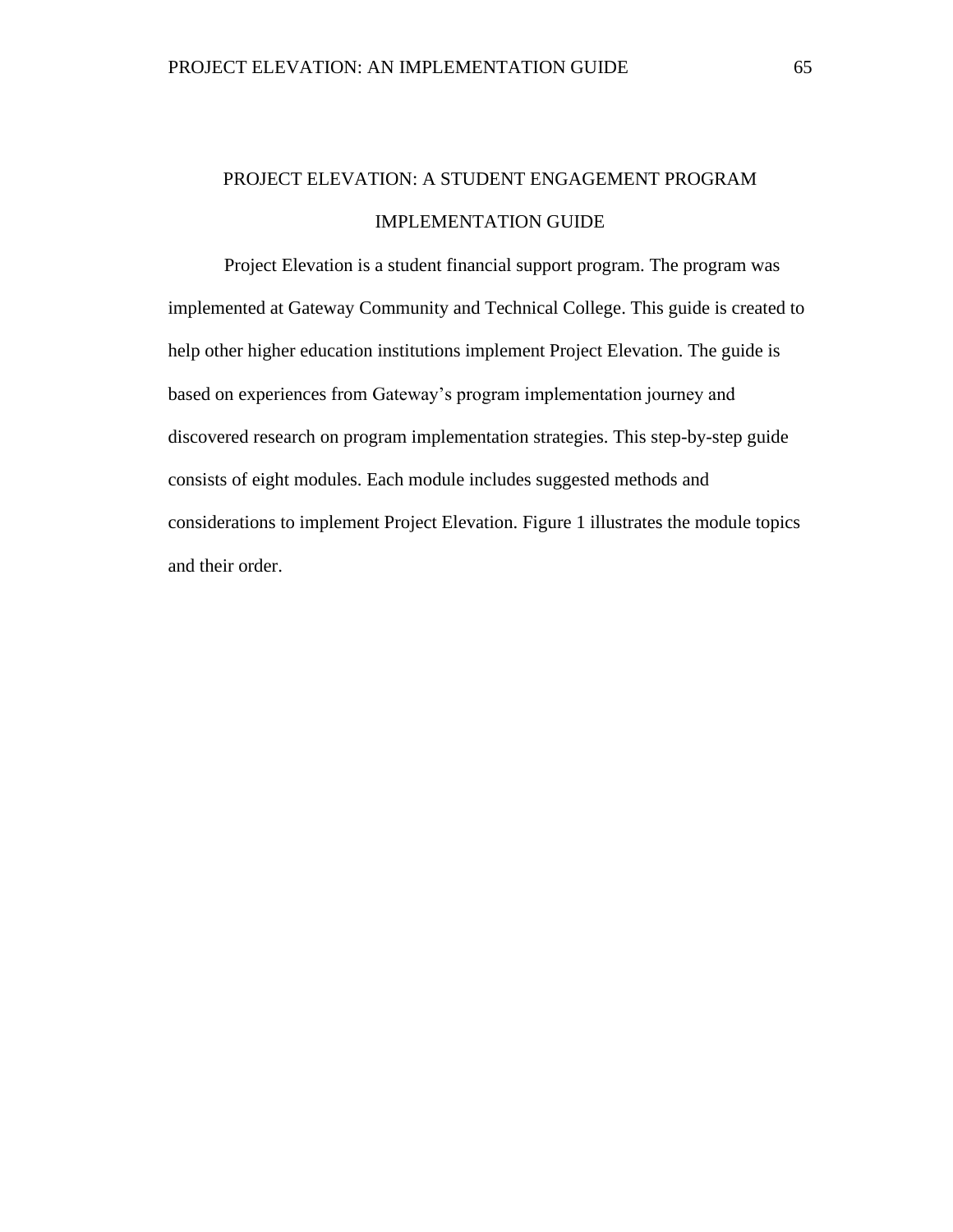

<span id="page-66-0"></span>*Figure 1.* The different modules that describe the Project Elevation implementation process and their recommended order*.*

The rest of this section consists of a review of each module in turn. The modules contain detailed descriptions of the modules and include handouts, information, and outline meeting agendas that explain what the committee meetings should cover to coordinate the program.

Module 1 relates to establishment of committee members and reviews the entire program. This module will provide the committee chair with guidance on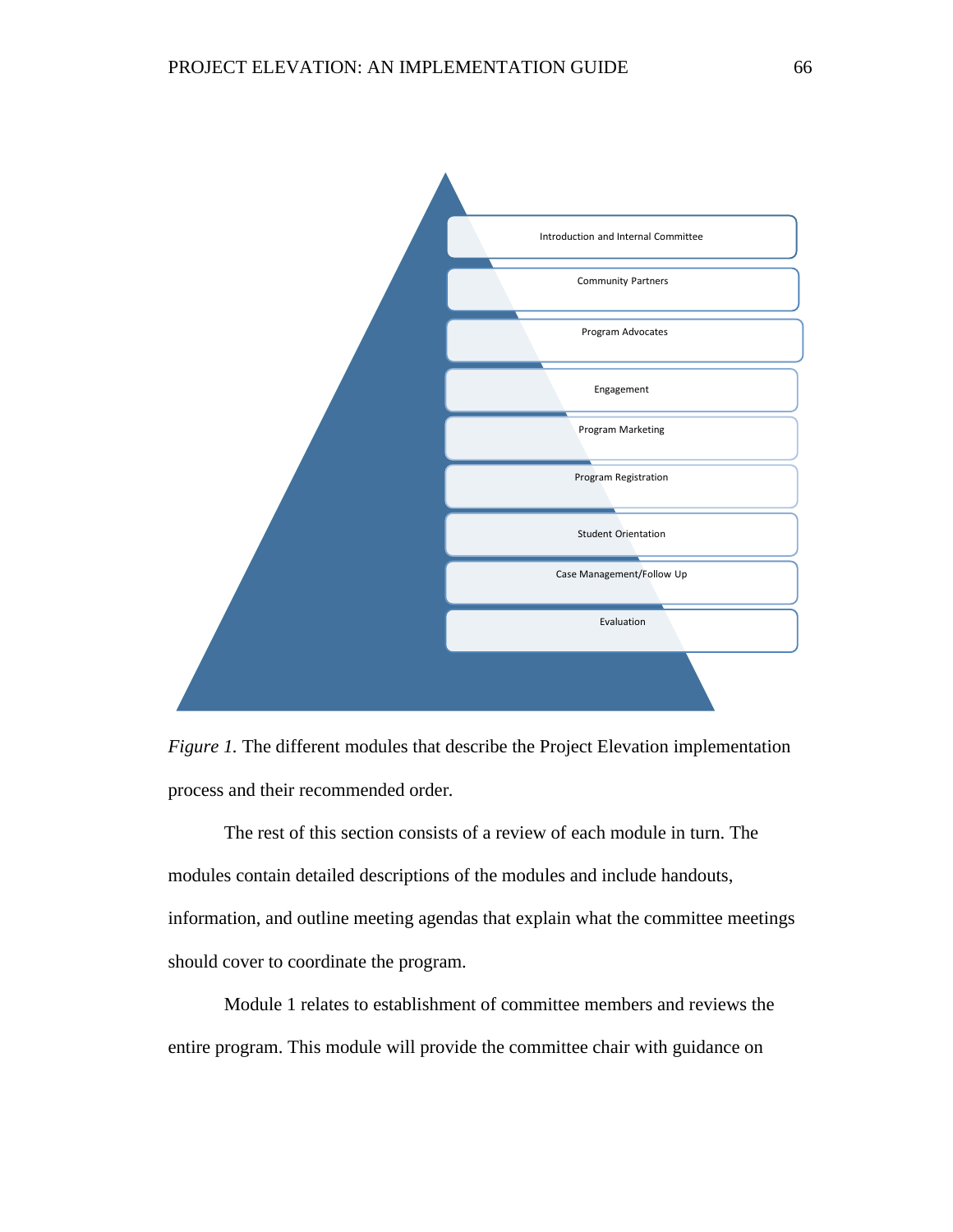properly running the first committee meeting, during which invited faculty and staff members will be oriented to the purpose of the program and how the program will help students.

Module 2 suggests that Meeting 2 begin with committee members receiving a summary of what was covered at the last meeting. This will ensure that new members and existing members have the same understanding of the program. Module 2 focuses strictly on building community partnerships. Building community partnerships helps to establish on-campus financial resources and funding to support the program. All committee members will need to vote to identify the best resources for the student population served.

Module 3 relates to establishing an advocate group on campus. An advocate group consists of key individuals who can assist with promoting the program and informing students about the services. The advocate group should include members from student organizations, peer mentors, student ambassadors, resident assistants, at least one faculty member from each academic program, and one staff member from each department. This module provides guidance on how to engage identified group members, establish their role, and set dates for them to recruit students for the program. In addition, this module explains how to give committee members an opportunity to provide feedback on the status of community partnerships.

Module 4 provides insight into how to engage faculty, staff, and community partners. The committee chair and members need to establish meeting times to present the program to identified groups. This module is a guide for coordinating a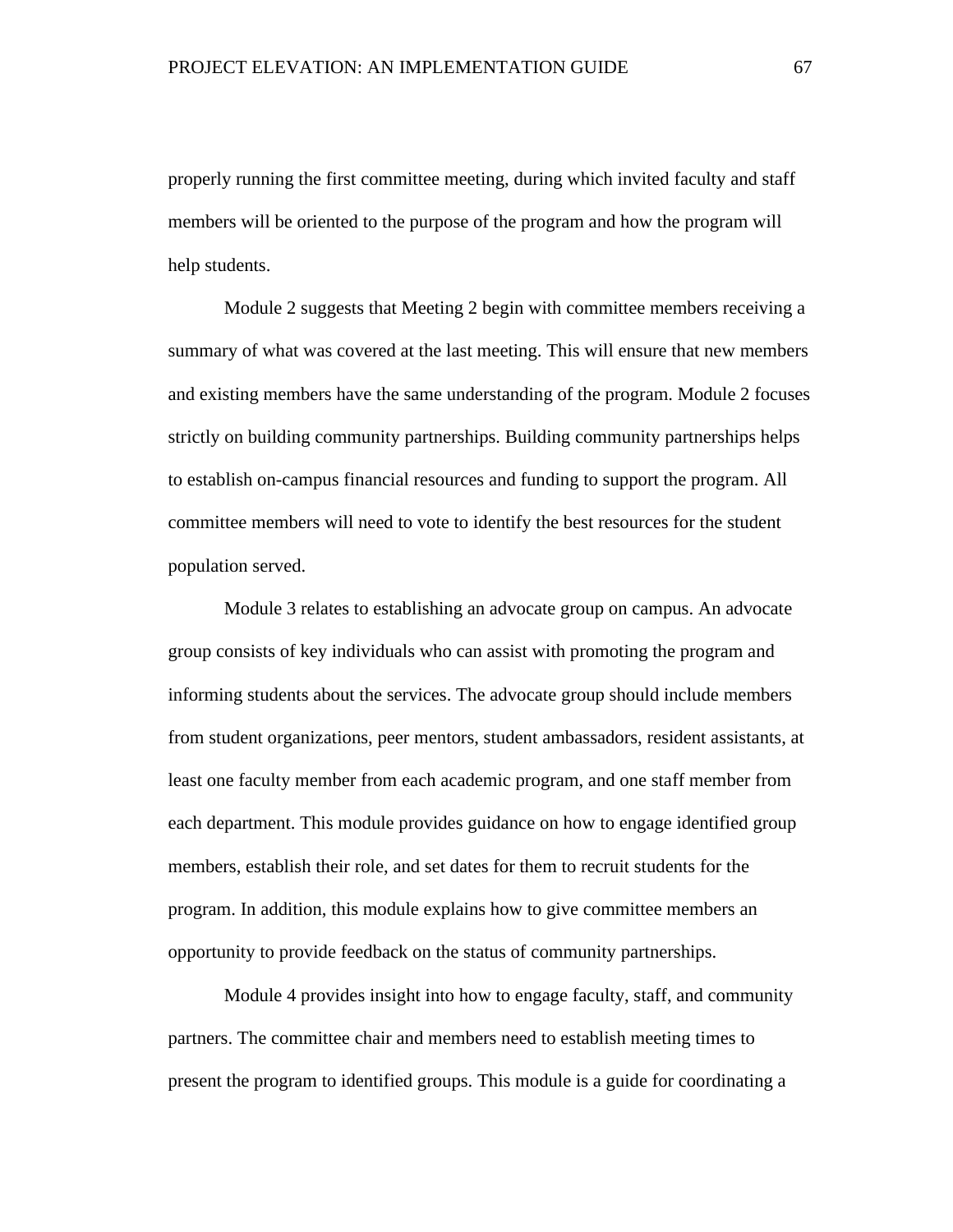luncheon for community partners and employees. The luncheon is an opportunity to welcome community partners to the college or university. In addition, community partners and employees receive information about the program, how the program will benefit students, and why their help is needed.

Module 5 focuses on marketing the program to students. In Meeting 5, committee members identify best practices to promote the program to students. In addition, committee members identify the members' responsibilities with respect to marketing the program.

Module 6 assists with organization of the student registration process. Committee members need to review the predeveloped Project Elevation Survey/Application. This tool contains all the questions needed to determine whether students are good candidates for the program. In addition, the tool assists with tracking how many students are interested in the program and how many students are actually enrolled. Meeting 6 will help committee members gain consistent understanding of the tool, which will allow committee members to guide students in the use of the tool.

Module 7 relates to student orientation. Meeting 7 helps members become familiar with the orientation process and assign roles and responsibilities to key players. Program advocates and committee members should rotate presenting the orientation using PowerPoint. This encourages organization-wide participation.

Module 8 focuses on case management and student follow-up. This module addresses provision of one-on-one support to students regarding referrals, individual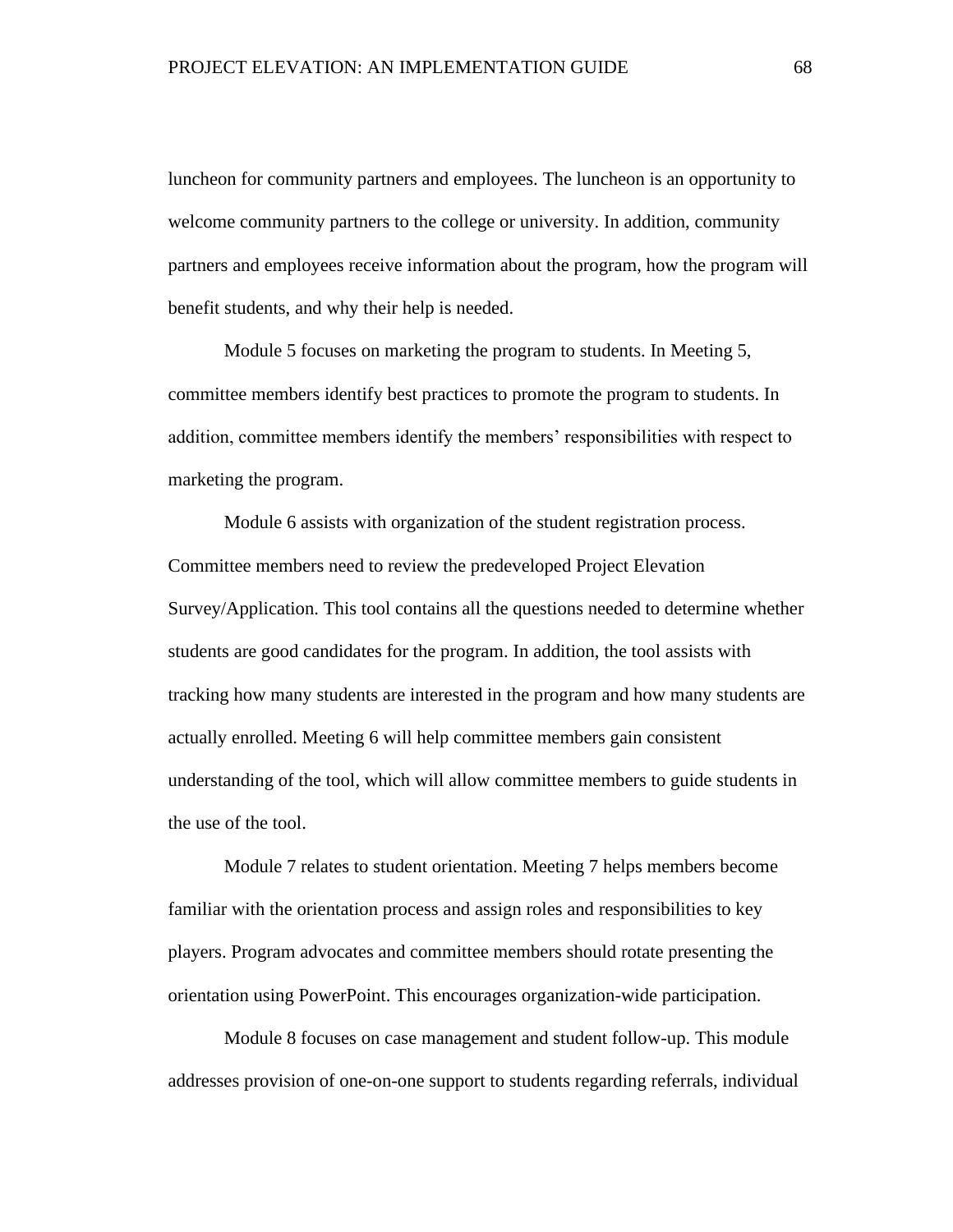services for career readiness, and other elements of financial support. This module directs committee members to identify who is responsible for case management and follow-up services.

Module 9 focuses on program evaluation. Evaluation involves review of students' midsemester survey results, students' semester-end survey results, and tracking results of case management. This module helps committee members to evaluate the effectiveness of the program.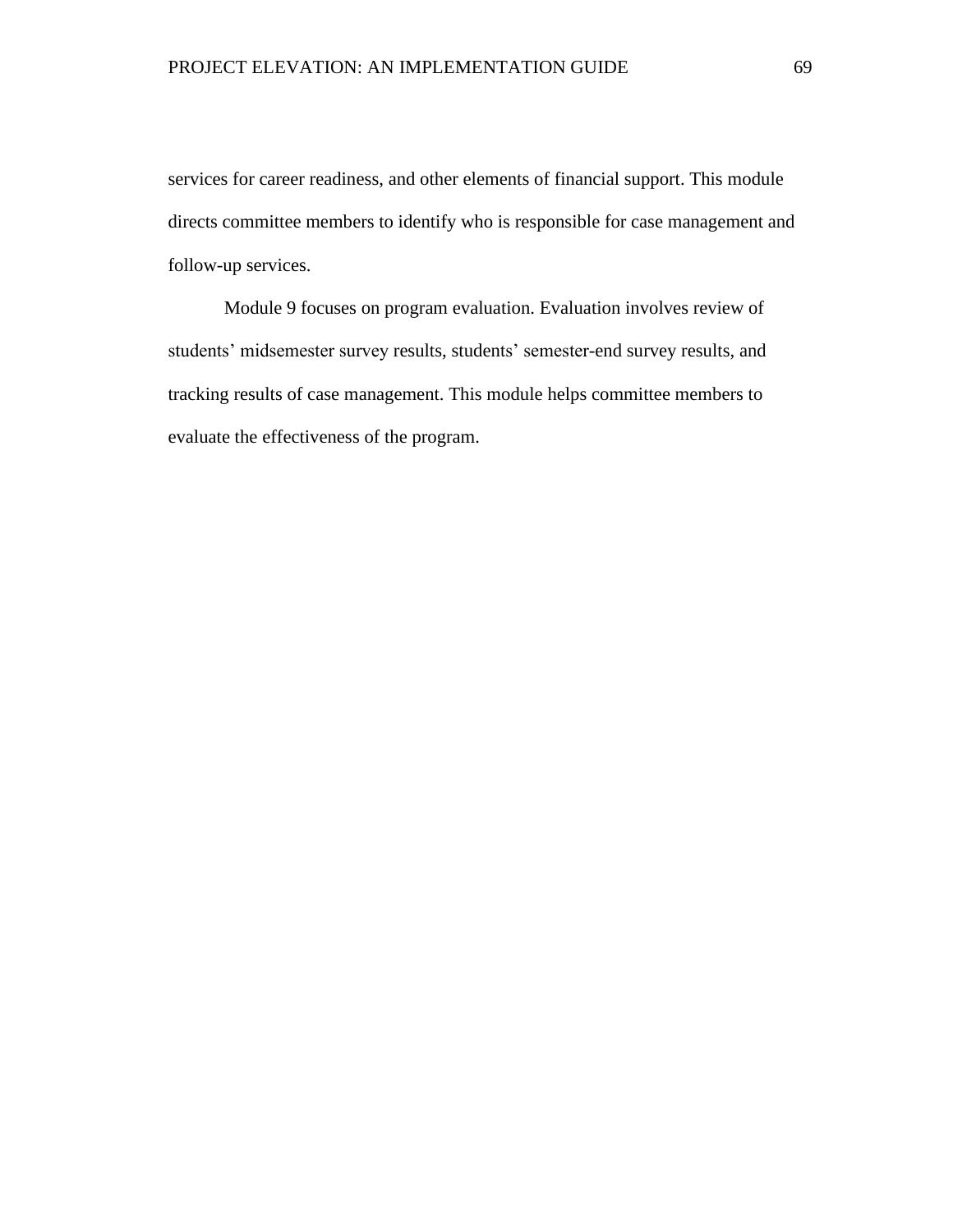## References

- Cooper, J. (2009). *Developing and using a logic model for evaluation and assessment of university student affairs programming: A case study* (Doctoral dissertation). Retrieved from ProQuest Dissertations & Theses Global database. (UMI No. 3375267)
- Derrick, G., & Nickson, A. (2014). Invisible intermediaries: A systematic review into the role of research management in university and institutional research processes. *Journal of Research Administration*, *45*(2), 11–45.
- Duke-Benfield, A. E., & Saunders, K. (2016). *Benefits access for college completion: Lessons learned from a community college initiative to help low-income students*. Retrieved from ERIC database. (ED568379)

Masika, R., & Jones, J. (2016). Building student belonging and engagement: Insights into higher education students' experiences of participating and learning together. *Teaching in Higher Education, 21*(2), 138-150. doi:10.1080/13562517.2015.1122585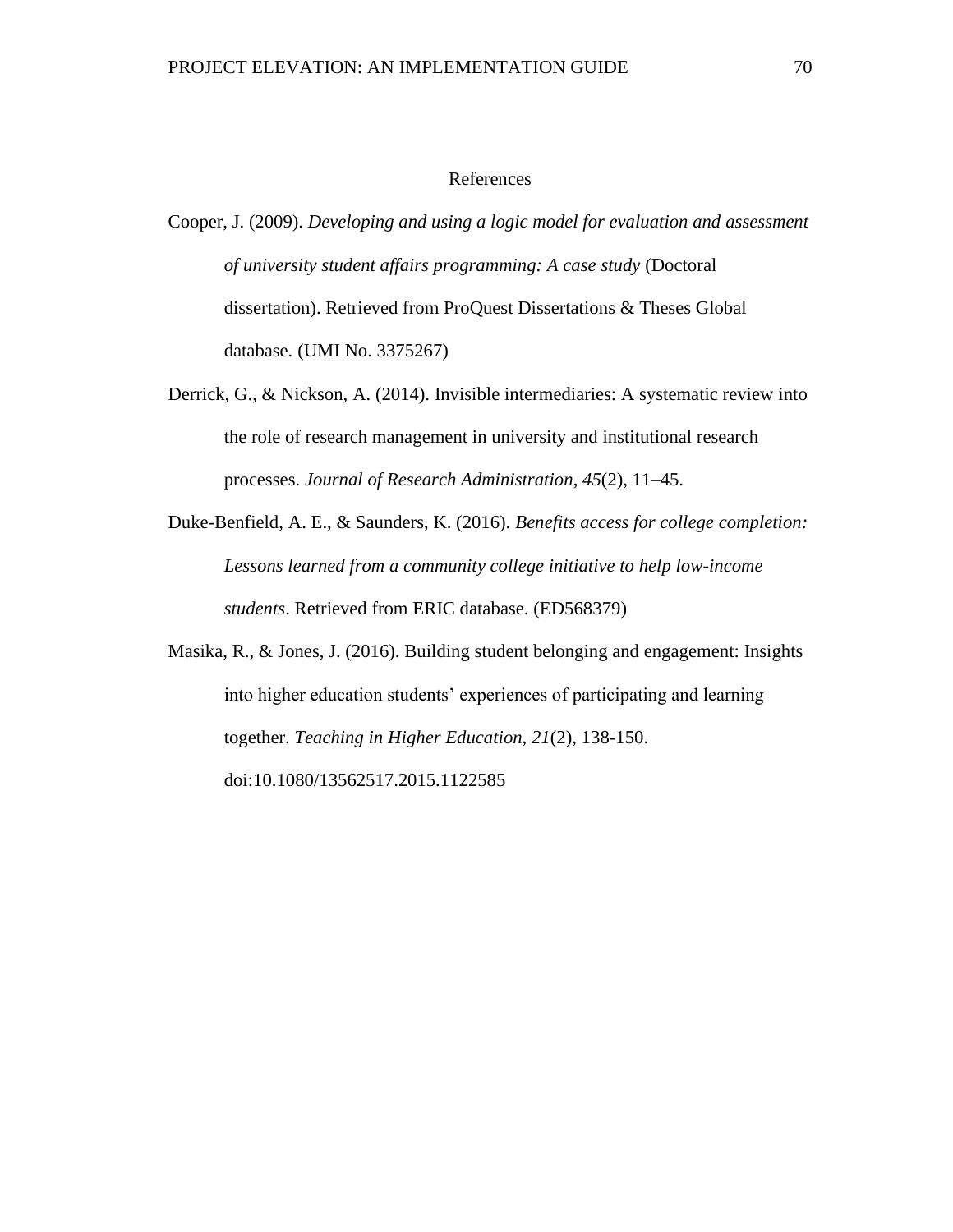# MODULE 1: INTRODUCTION TO PROGRAM AND ESTABLISHMENT OF INTERNAL COMMITTEE MEMBERS

#### **What is Project Elevation?**

Project Elevation is a student-financial-barrier support program. This program assists students with their everyday living expenses. The program provides a nonrepayment financial support fund as an on-campus service for students and incorporates financial management groups, financial literacy workshops, jobreadiness opportunities, career fairs, referrals to resources related to financial barriers, and case management for student retention. The program emphasizes the importance of building partnerships with community agencies and local businesses. The program is structured to allow community partners to conduct workshops and provide jobreadiness opportunities. The ultimate goal of the program is to increase student engagement, retention, and self-sufficiency by incorporating these initiatives.

#### **Program Location and Atmosphere**

Project Elevation is a program for providing financial education, awareness, and support. The education and awareness components require monthly meetings and workshops to take place in a classroom environment. The classroom needs chairs, several desk for students at least one computer, and a computer monitor or projector. Some facilitators may require a computer lab for group work and to allow students to work on online worksheets. The program administrator needs to confirm room and setting requirements with each community partner or facilitator. The program administrator's role is to manage program functioning. The administrator should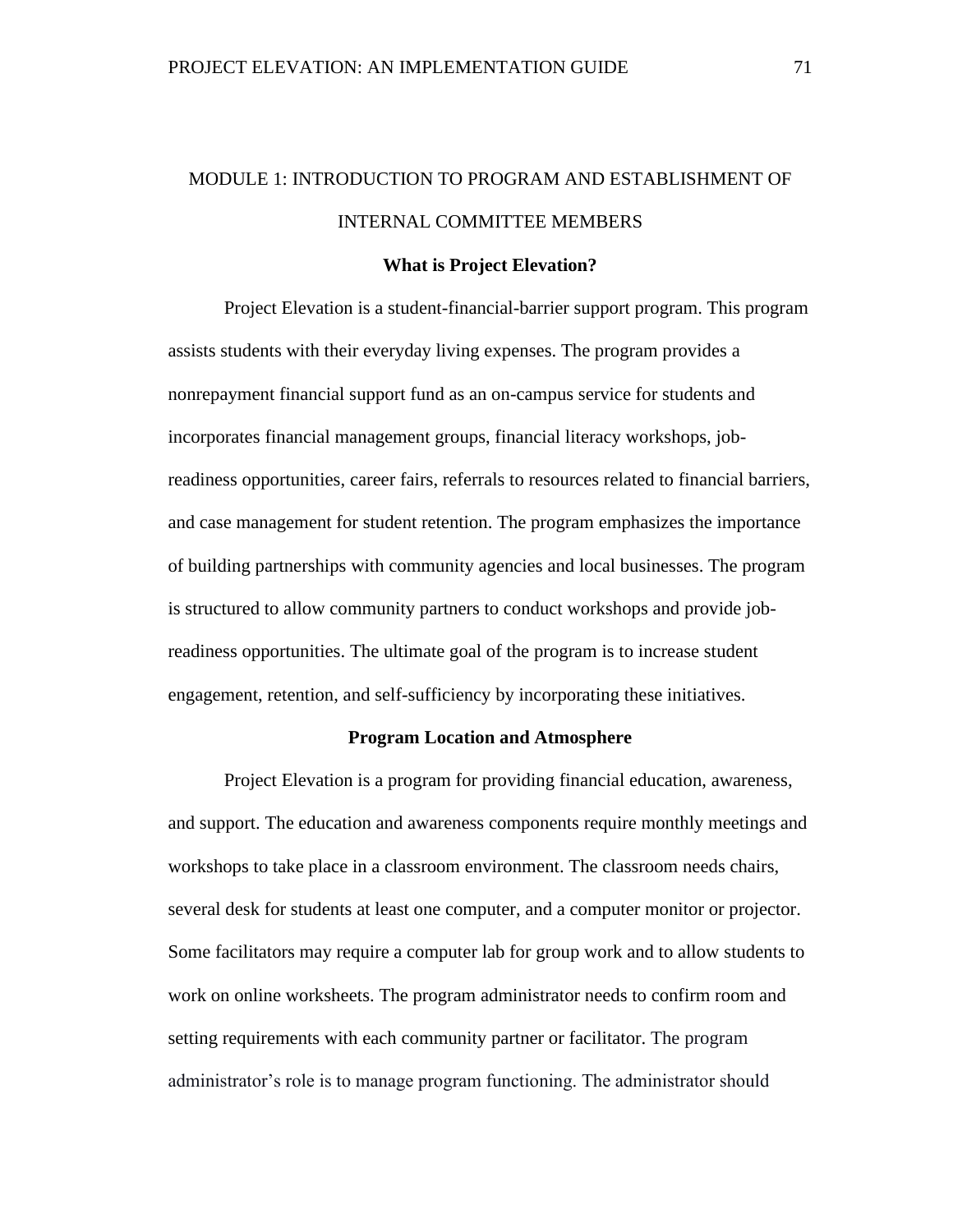make sure documents are complete, collected, and filed in an organized order. The program administrator is responsible for scheduling rooms for meetings, activities, workshops, and complete all clerical tasks.

### **Food**

If possible, provide food (snacks) for student participants during monthly meetings. A particular program's ability to do this depends on available funding.

# **Who Can Participate?**

Any student who enrolled in at least 1 credit hour at the college or university can participate. Each participating student should have a dependent in his or her home.

## **What Is a Dependent?**

For this program, a dependent is any person who relies on a student or lives in the student's household. The term *dependent* is used loosely for this program. Examples of dependents of a student include the following;

- elderly parent,
- a child who is in college,
- a roommate,
- a spouse,
- any person who receives financial support from the student, and
- expecting parents.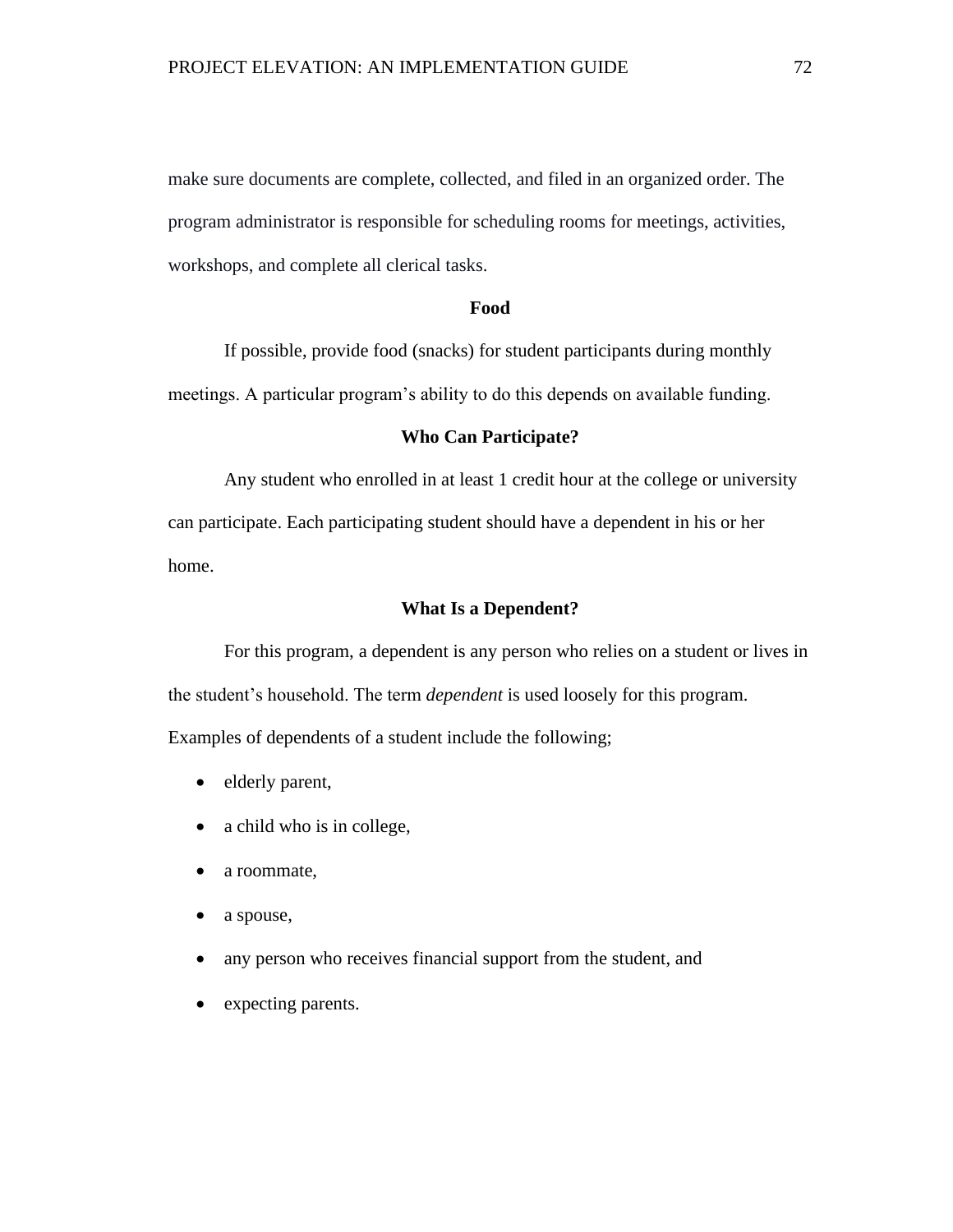The entity responsible for disbursing student funds is responsible for collecting dependent information.

*Note: Institutions may adjust, edit, change, or modify these recommendations to accommodate their student population and institution.*

# **Program Primary Goals**

The program's primary goals are the following;

- increase student retention and engagement,
- reduce student financial barriers,
- increase on-campus and off-campus resources available for students to utilize,
- provide students with financial literacy and financial management skills, and
- increase self-sufficiency of students.

# **Before Implementing the Program**

Before implementing the program, college and university administrators should follow the steps identified in the guide. This ensures that all components of the program are well organized, a committee is developed, advocates are engaged for the program, and partnerships and funding are obtained for the program. Each module includes an outline meeting agenda to follow. These agendas help with coordinating every aspect of the program.

In addition, before beginning, meet with the principal officer and other senior administrators of the college or university to get their suggestions, feedback, and approval to implement the program. It is best to present a PowerPoint describing the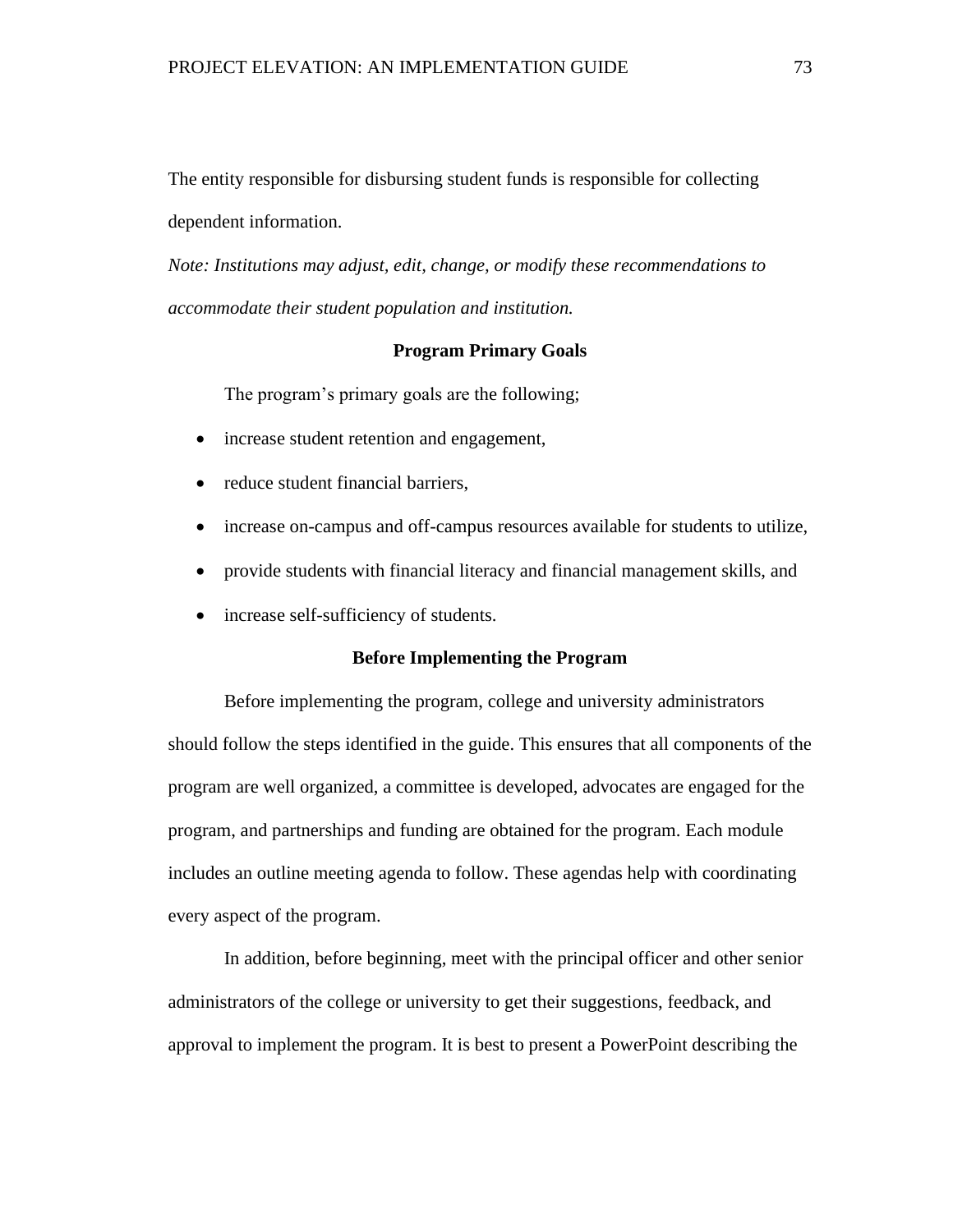program to these individuals to help them understand the concept and mission of the program.

#### **Who Should Implement the Program?**

Project Elevation should be incorporated in college and university departments that already provide similar student support services, such as those responsible for counseling services, student engagement, financial aid, and student resources. Implementation of the program requires at least one person who takes the lead by coordinating meetings and establishing a committee. This leader is considered the committee chair. The committee chair should be an individual who has experience overseeing projects, implementing programs, and offering support services to students.

# **Recommended Training for Staff**

If possible, all employees and program advocates should receive training in working with at-risk college students, case management, working with low-income students, and diversity. Individuals within the college or university who specialize in the training content can conduct the recommended training, or partners in the community can provide it. Team members or program advocates can serve as case managers; however, they should complete the case management training and at least one of the other three suggested types of training.

## **How Long Is the Program?**

Implementation takes 2–12 months depending on the institution. The implementation time frame depends on whether the college or university already has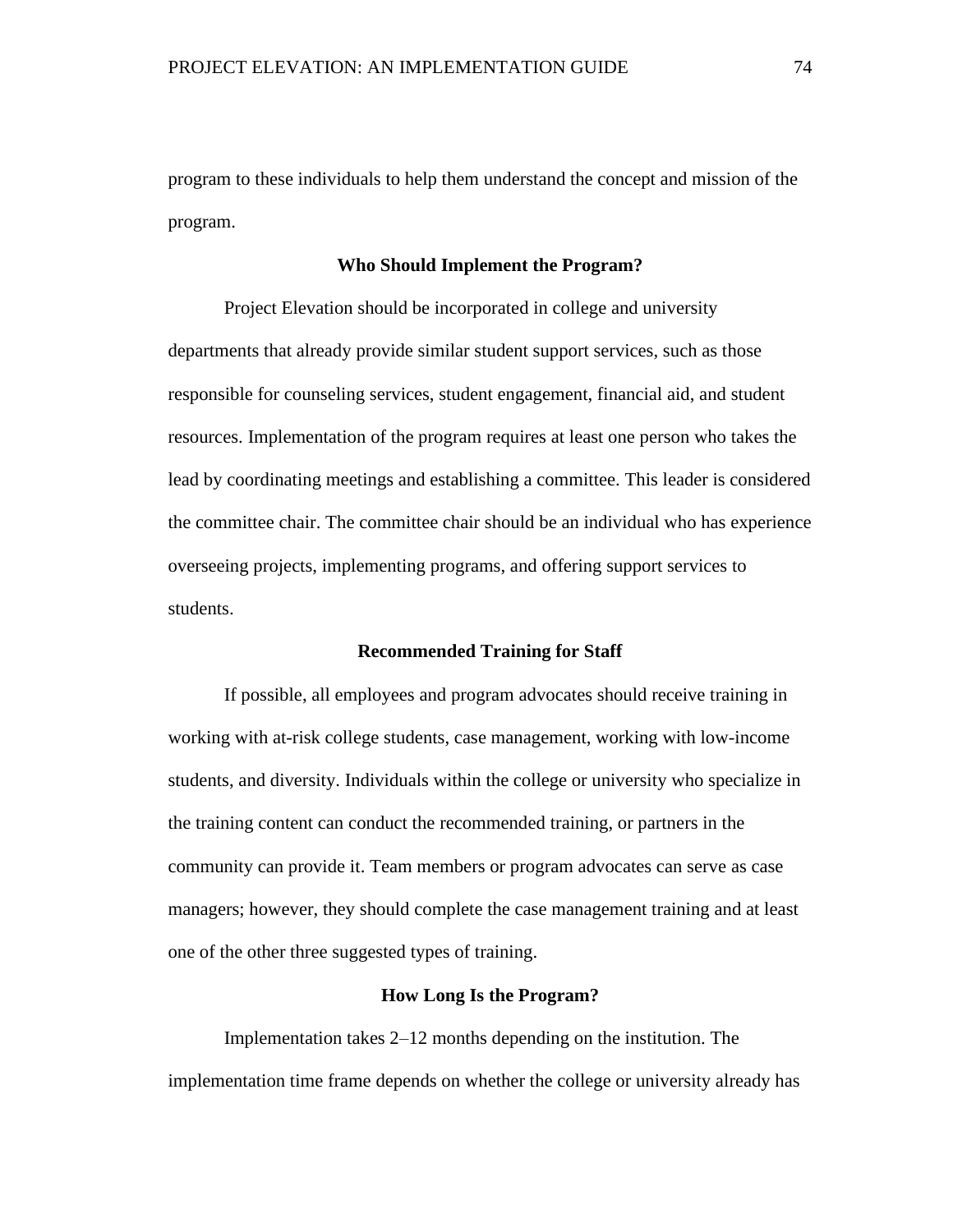established partnerships or it needs to build new partnerships. The exact form of the program depends on funding available in the college or university. Students enrolled in the program should stay in it for at least 2 years.

# **Program Funding**

Funding for the program can come from multiple sources, including department budgets, internal programs, grants, donations, and so on. Colleges and universities may consider using funds from department budgets for items such as giveaways, gift cards, and food. Overall funding of the program typically requires more money than most department budgets can bear. When establishing funding partnerships, it is essential to clarify which party is responsible for disbursing funds to students (the community partner or a certain department within the college or university).

# **Suggested Giveaways**

Implementers can use giveaways as incentives for students, community partners, and program advocates. Suggested giveaways include the following;

- Project Elevation T-shirts,
- gift cards,
- gift baskets,
- headphones,
- cell phone covers,
- cell phone chargers or portable chargers,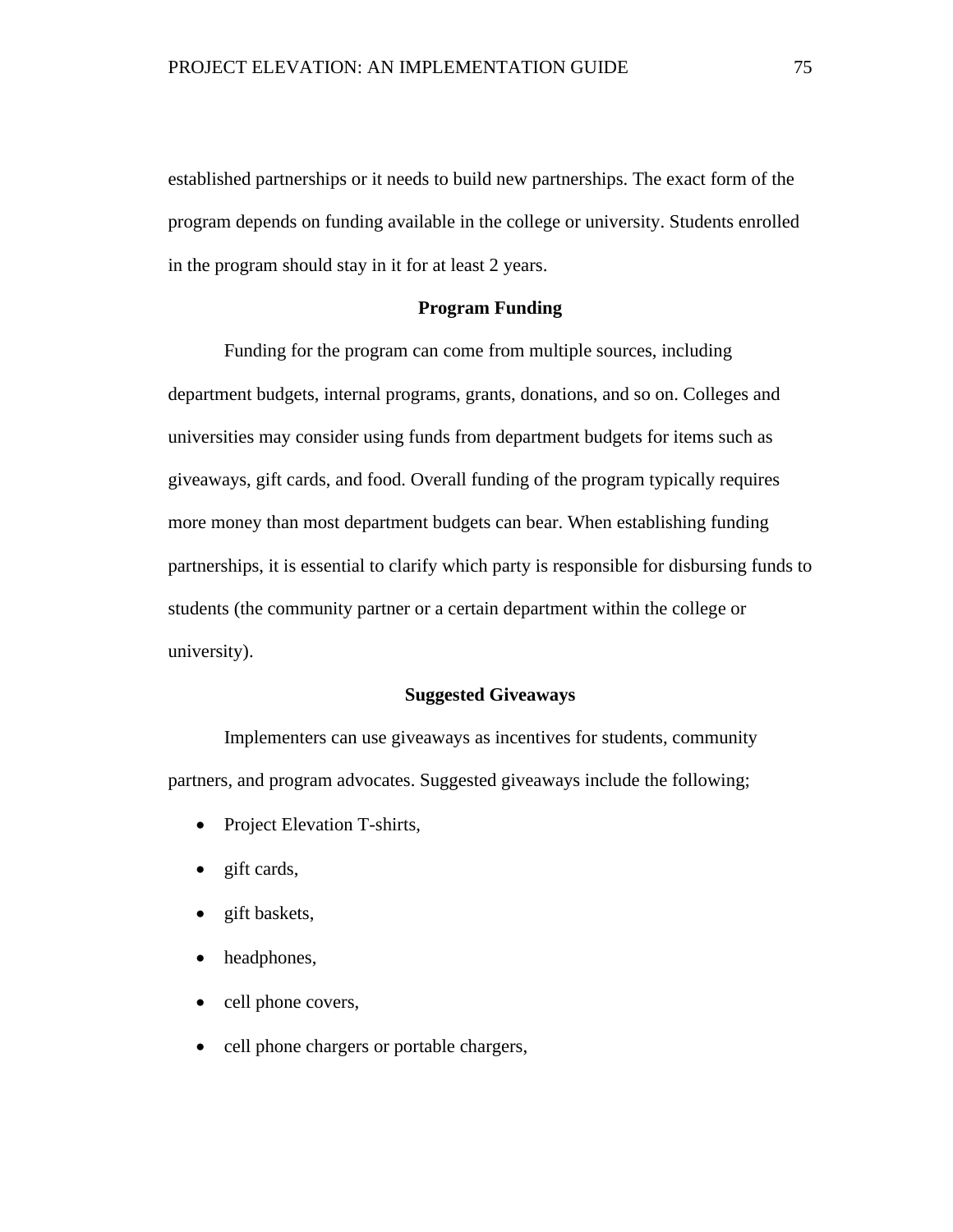- fitness trackers,
- pens,
- water bottles,
- book bags, and
- umbrellas.

*Note: Institutions may adjust, edit, change, or modify these recommendations to accommodate their student population and institution.*

# **Operating Budget**

The number of students able to enroll in the program depends on the college or university's budget. It is suggested for each student in the program to receive at least a total of \$2,700 over the course of 2 years: \$1,200 each year plus \$300 to purchase a computer or laptop and Internet service. However, every institution is different and should modify the operating budget to accommodate their student population and institution.

Other items to consider in the budget include gift cards for individuals who advocate for the program, supplies, and training for staff members and program advocates. The college or university should be responsible for operation of the program. However, a partner community agency can provide financial literacy and oversee the operation of the budget for student funds. Parties responsible for disbursing funds to students should ensure students complete all requirements before they receive funds.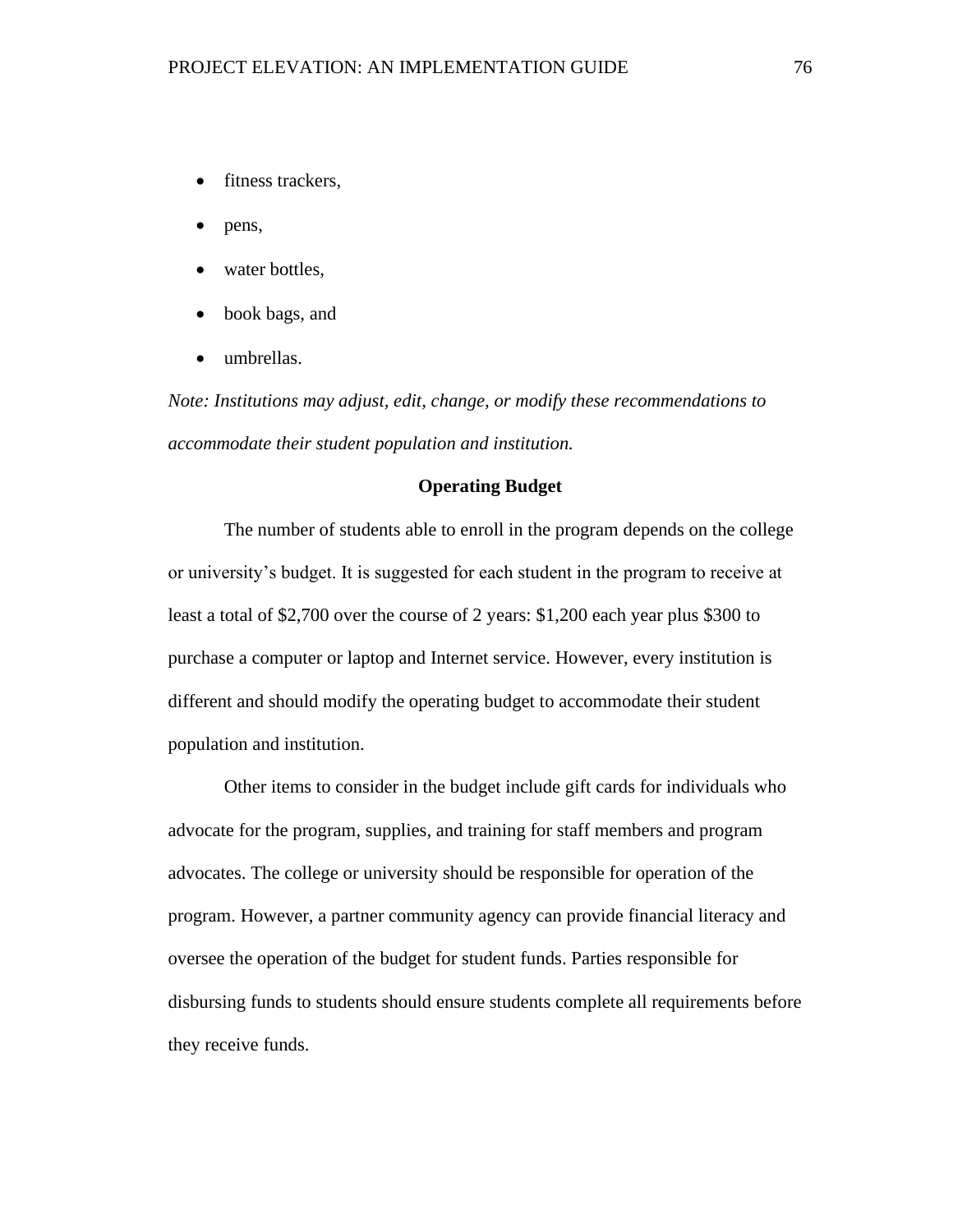#### **Program Structure**

After students enroll in the program, each has the opportunity to receive financial support up to the dollar amount identified by their institution. The suggested amount for financial support is \$2,700. It is recommended for students to be in groups of 6–12 people. Small group sizes allow students to build rapport with each other easier (Masika & Jones, 2016). Ideally, students should form their own groups at orientation. However, staff members can provide avenues for peer relationship building and group building to enhance students' abilities to build their groups. Students should attend one financial literacy meeting a month.

At these meetings, students discuss their budgeting goals, financial goals, and steps needed to reach their goals. A community partner facilitator conducts each meeting. The facilitator provides students with skills in financial literacy, money management, goal setting, and determining steps needed to reach goals. Students should journal their budgeting and progress toward reaching their goals in an electronic cloud-based system. In addition, students should attend at least two financial workshops or events or a job-readiness service during each semester. Students are paid based on their ability to complete the program requirements.

It is recommended for each student to receive \$300 to put toward buying a laptop or other computer and Internet service. However, students can receive additional or less funding depending on their institution. Students receive laptop or computer and internet service funding after attending the first three monthly meetings. Students can put the money toward anything they choose if they already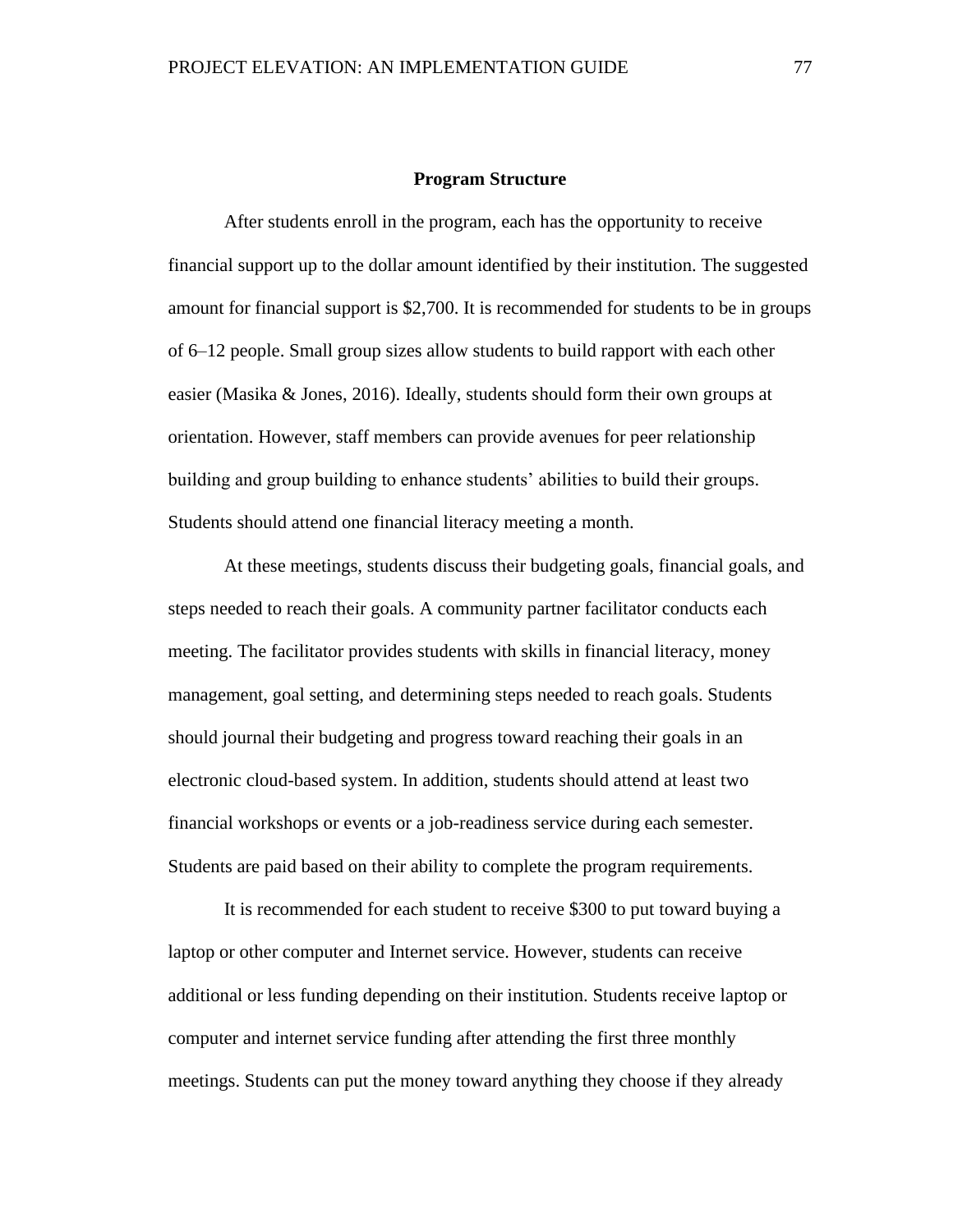have a computer and Internet access. Students should attend quarterly check-in meetings to assess progress toward financial goals.

It is suggested after students are in the program for 6 months, students should receive a \$600 stipend. Students can use this \$600 toward everyday living expenses, especially those that help meet the financial goals students set for themselves. After the last 6 months of the year, students receive another \$600 stipend, which can be used for the same things as the first stipend. Although the \$600 stipend is a recommendation, institutions should set the stipend amount to match their institution's operation budget.

The financial literacy component of the program should be 1 hour long. Each workshop should be at least 30 minutes long. The workshops can be offered on several different dates and times and at several different locations to accommodate students' schedules. Implementers should ideally offer some workshops immediately after the monthly financial literacy meetings: students may be more likely to attend these because they are already on campus. Each networking opportunity or event should be at least 30 minutes long.

# **Approved Workshops and Events**

Students should attend at least two workshops, services, or events each semester. Approved topics for workshops and events include the following;

- resume building,
- mock interview,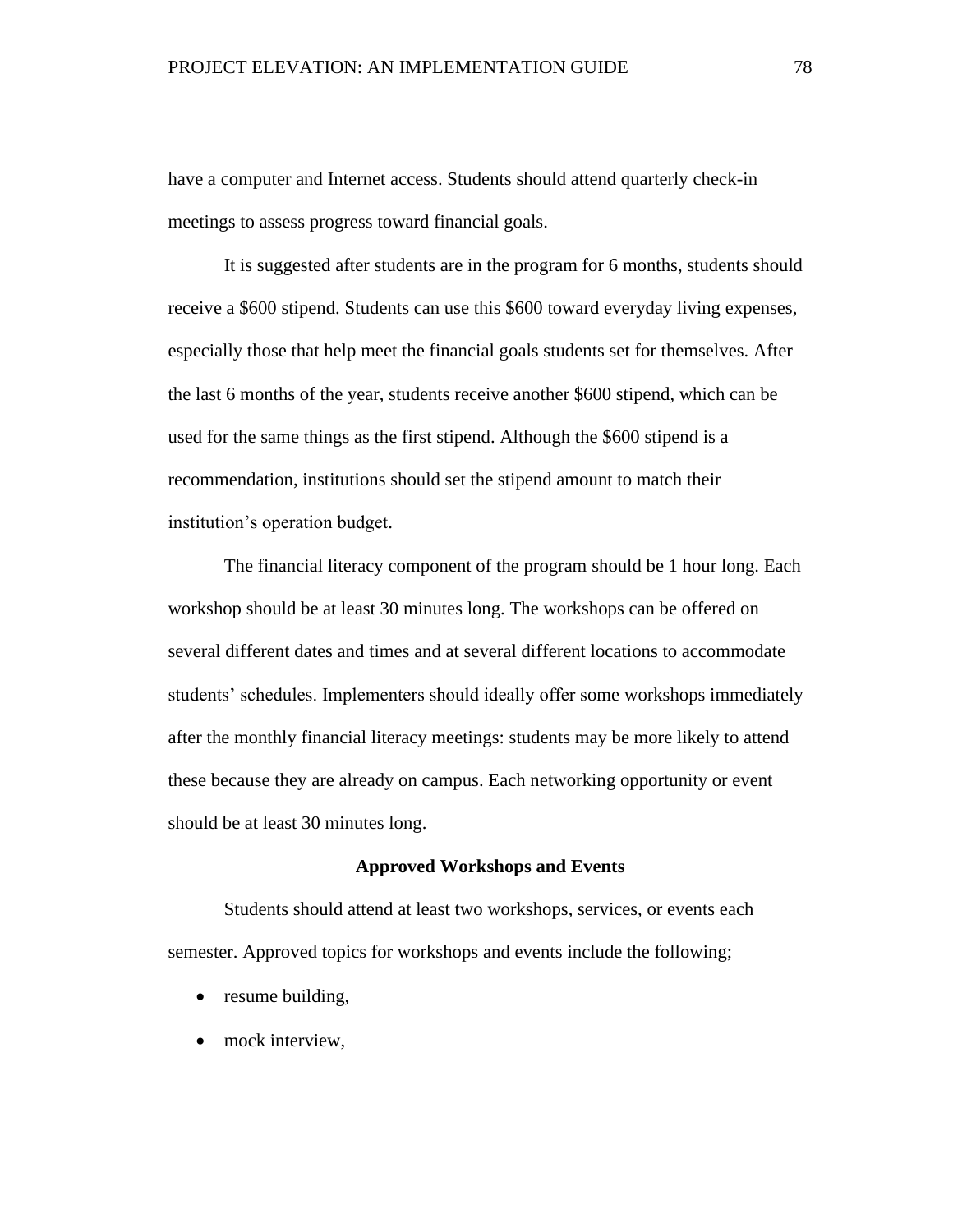- career fairs,
- career planning,
- budgeting,
- establishing and maintaining credit,
- first time homeownership,
- saving for a crisis,
- paying back student loans,
- saving and investing,
- understanding and managing income taxes,
- housing, and
- insurance

*Note: Committee members can add to the list of approved topics or make other adjustments to suit their institution. Implementers should track students' attendance at workshops and events. Attendance slips for students to get signed by workshop and event facilitators or hosts are provided in Appendix A.*

# **Approved Student Spending**

Students are permitted to spend their funds on approved financial goals and everyday living expenses:

- childcare,
- housing repairs or utilities,
- car repairs,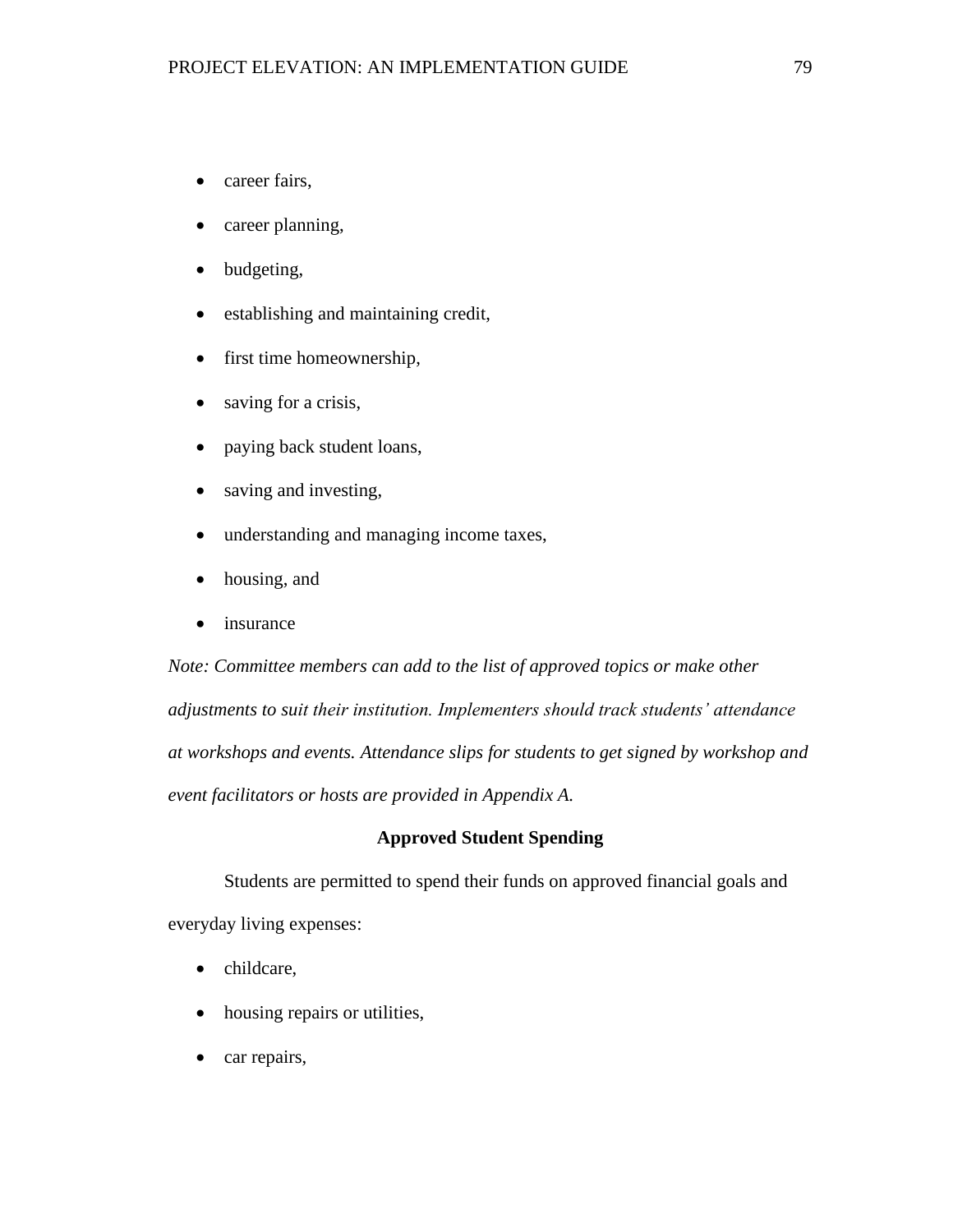- transportation,
- food,
- buying a car,
- home down payment,
- children's sports,
- gym memberships,
- starting a new business,
- paying off debt,
- school,
- books,
- clothing, and
- rent or mortgage.

*Note: Committee members can add to the list of approved topics or make other adjustments to suit their institution.* 

### **Organizing Committee**

The program should have one person responsible for coordinating meetings and establishing the committee. This person is considered the committee chair. Project Elevation is a college- or university-wide initiative: The committee itself should include at least two faculty members in addition to at least one person from each of the following departments: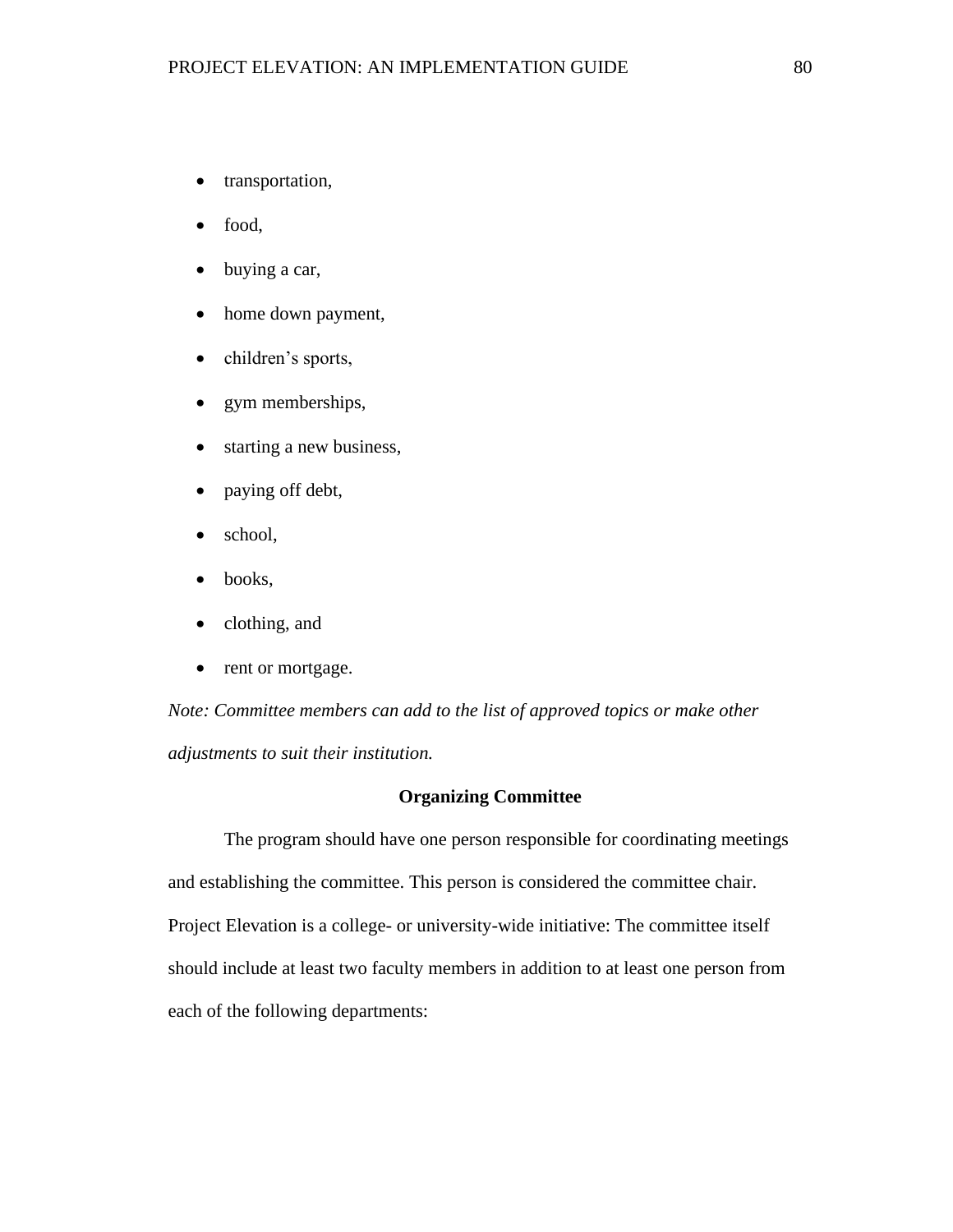- career services,
- resource program,
- student engagement,
- financial aid,
- advising,
- Project Aspire (TRIO),
- Ready to Work,
- foundation/fundraising/grants,
- vice president of academic affairs, and
- vice president of student development.

# **The Role of the Committee**

Committee members are responsible for the following;

- attending committee meetings
- voting on community resources and partnerships and reaching out to potential partners,
- providing documentation for any program worksheets,
- assisting in program orientation,
- assisting in follow-up and case management,
- promoting the program,
- participating in program decision-making, and
- assisting the committee chair with program tasks.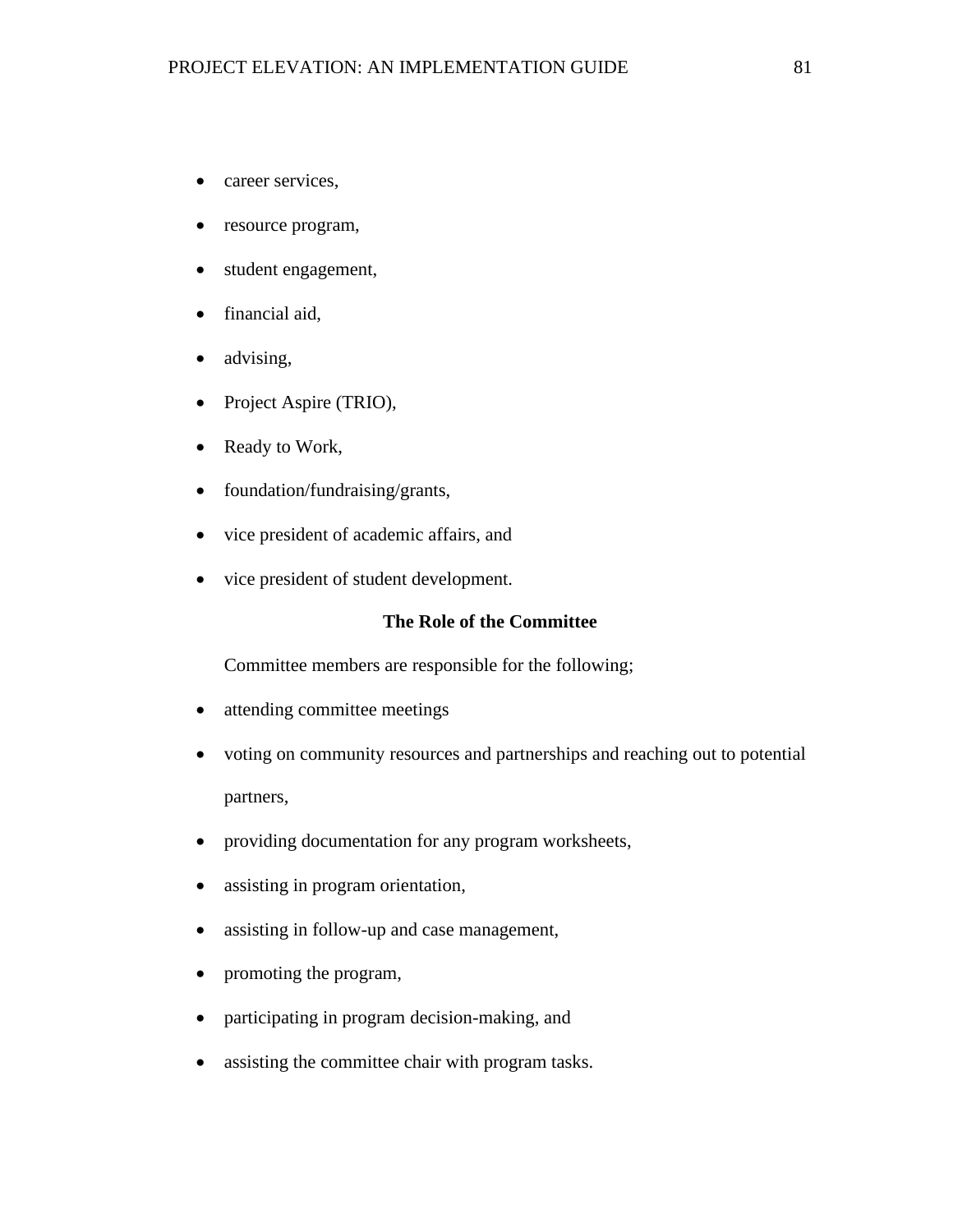# **How Long Should Committee Meetings Last?**

In the beginning, committee meetings should take place biweekly. This assists with consistent progress of program implementation. After the program is up and running, committee meetings can take place biweekly, monthly, or as needed. Each meeting should last at least 1 hour. However, some meetings may require additional or less time, depending on the institution.

# **Module 1 Outline Meeting Agenda**

An outline meeting agenda for Module 1 is in Appendix B. The meeting agenda helps committee members coordinate the program. Follow the agenda to cover all aspects of program implementation.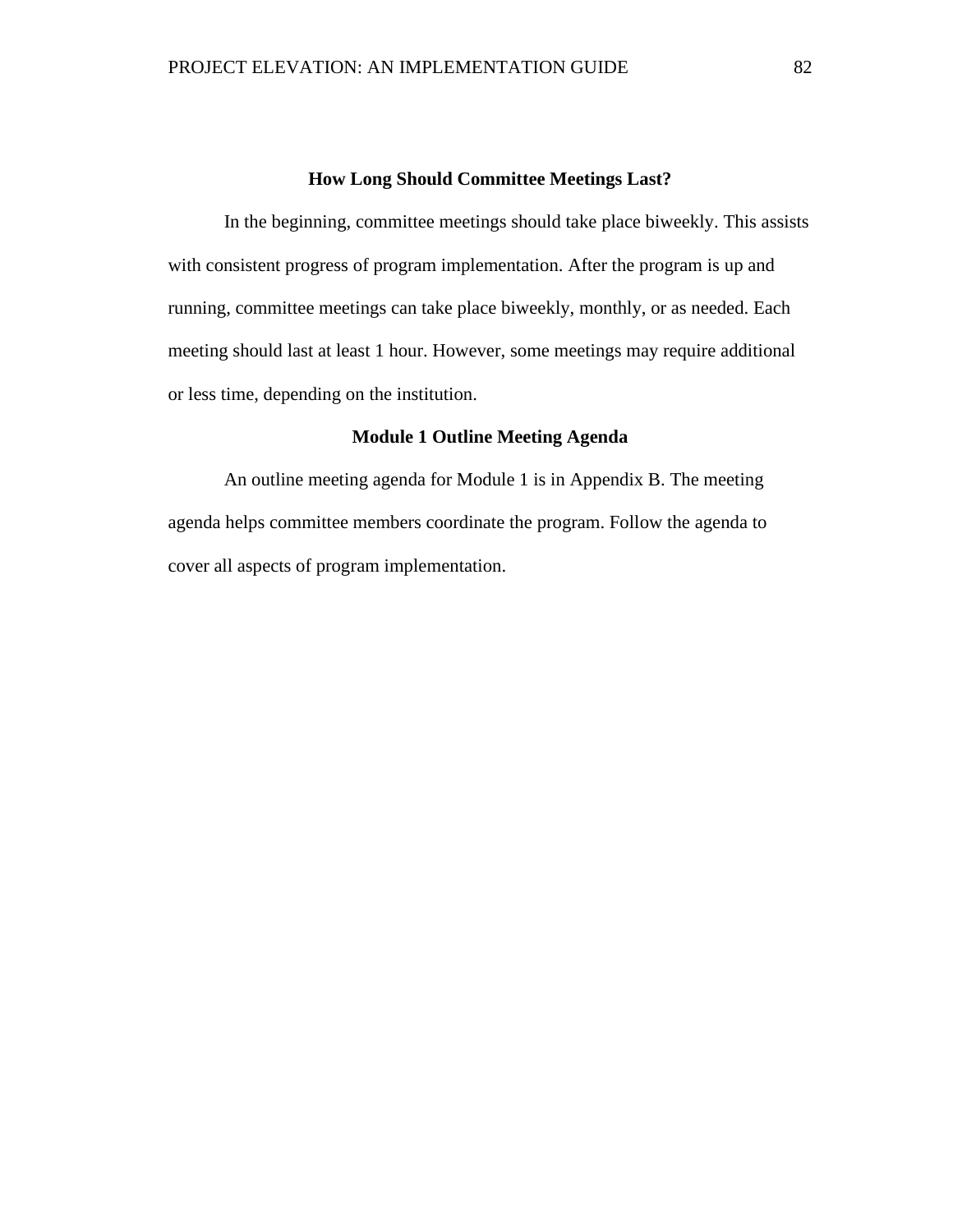# MODULE 2: IDENTIFICATION OF COMMUNITY PARTNERS AND THEIR ROLES

#### **Community Resources and Partnerships**

Community resources and partnerships are essential aspects of the program. Colleges and universities need to build partnerships with local businesses and community agencies to provide financial literacy and offer workshops to students in the program. First, committee members need to identify available local resources. The committee chair is then responsible for researching community partnerships. The committee chair can also delegate this duty to other committee members. When identifying community resources and potential partnerships, use the Financial Resource Potential Partnerships Worksheet, which appears in Appendix C. All committee members should vote to identify the best resources for the student population served.

#### **Online Financial Resource Directory**

Committee members should create an online financial resource directory, if possible. This tool helps to refer students to needed resources and is extremely helpful during case management and follow-up. The directory should include any financial resources that committee members believe will educate and benefit students. The directory should be located on the same website as the Project Elevation Survey/Application, which is in Appendix I.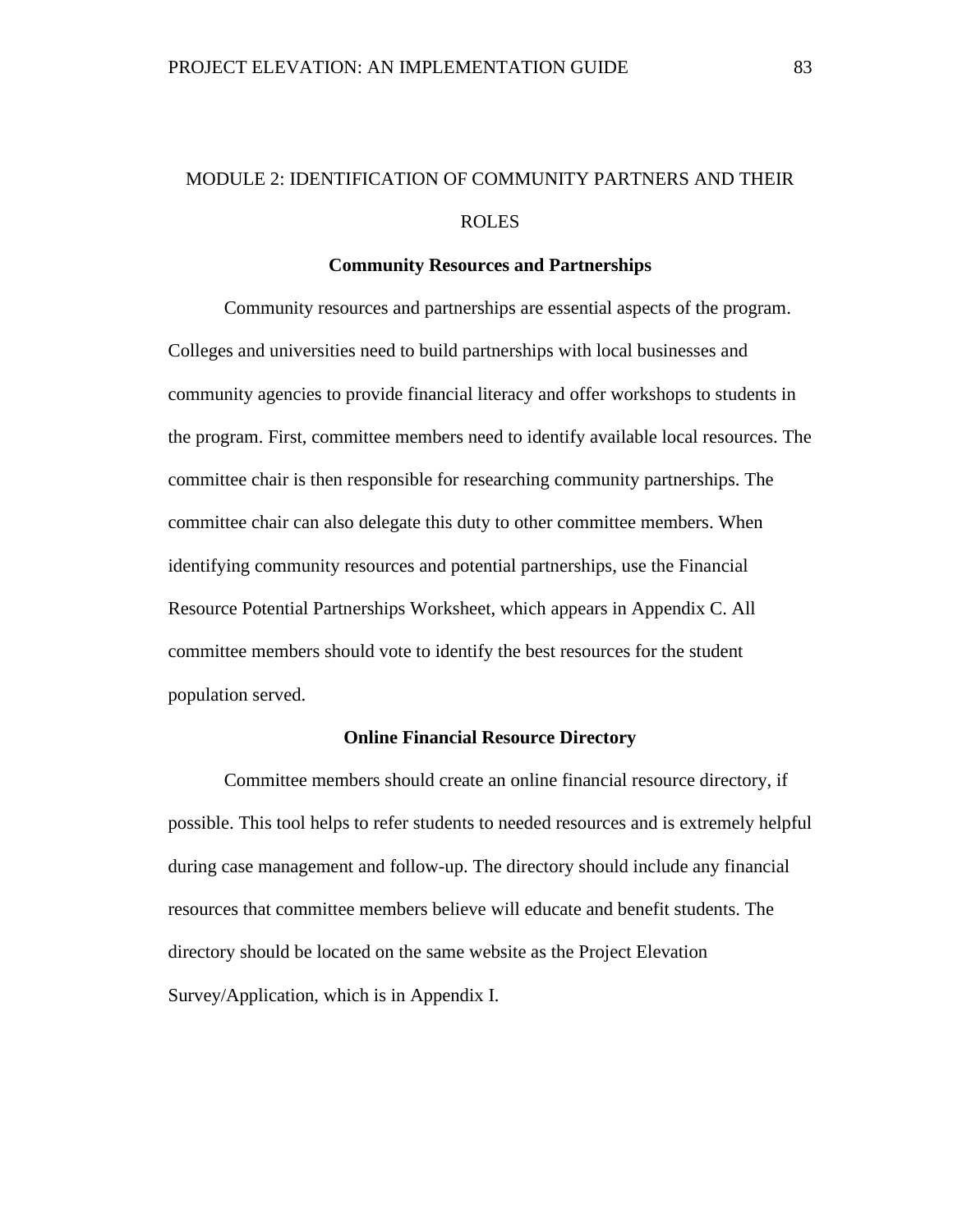#### **Financial Resource Potential Partnerships Worksheet**

The Financial Resource Potential Partnerships Worksheet is designed to help committee members determine the best resources to utilize, what each community partner's role should be, and track partnership agreement. The worksheet appears in Appendix C.

### **Luncheon to Establish Community Partnerships**

Community members need to vote on a date to host a luncheon for community partners. A luncheon provides guests with both food and new information and is sometimes called a *lunch and learn*. To prepare for the luncheon, committee members should do the following;

- assign committee members to create a PowerPoint presentation describing the program, student population, ways that partners can help, and the benefits of the program;
- assign a committee member to order food;
- assign committee members to create a program flyer and other promotional items that will be used to promote the program; and
- assign committee members to reach out to identified community partners and invite them to luncheon.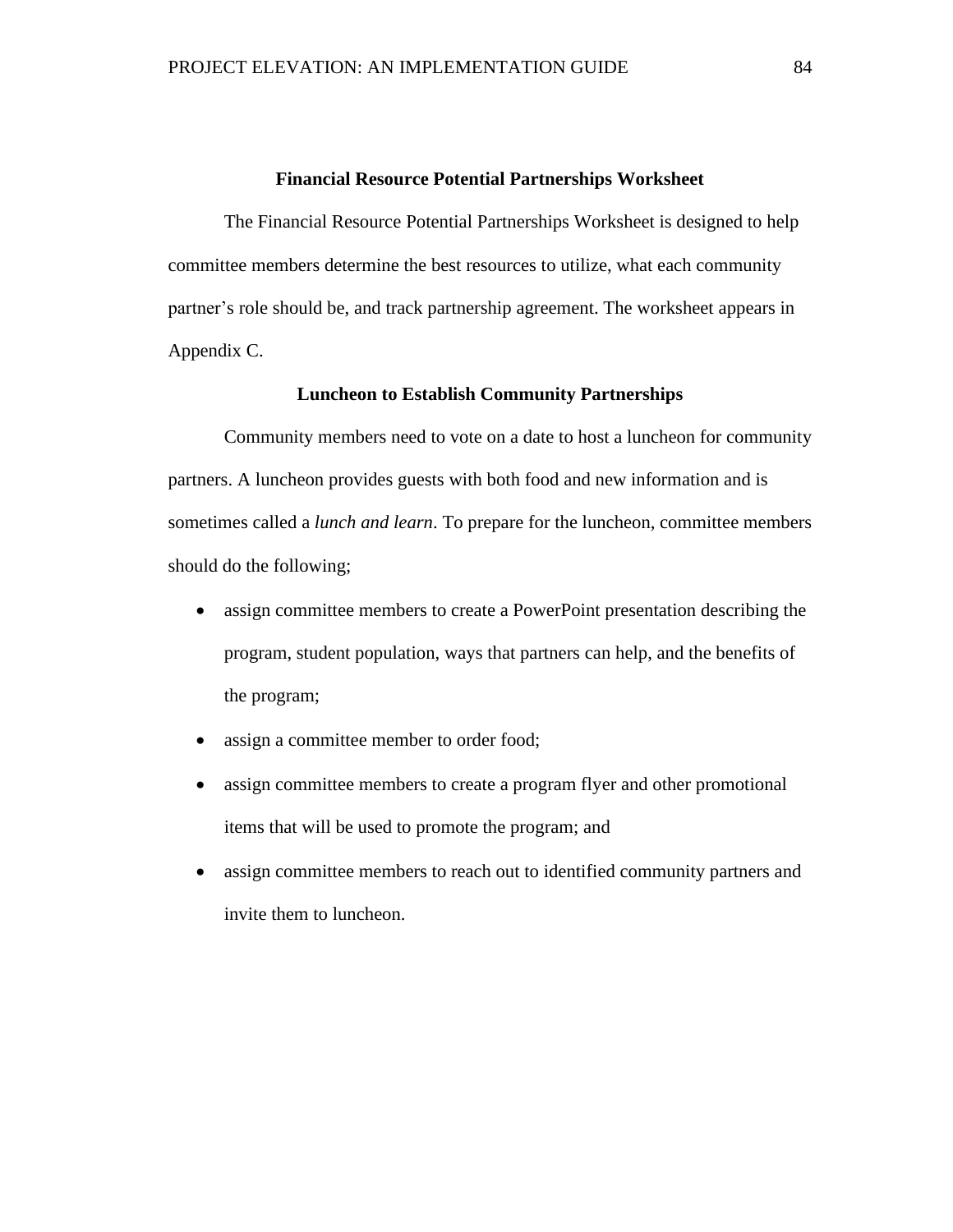# **Module 2 Outline Meeting Agenda**

An outline meeting agenda for Module 2 is in Appendix D. The meeting agenda helps committee members coordinate the program. Follow the agenda to cover all aspects of program implementation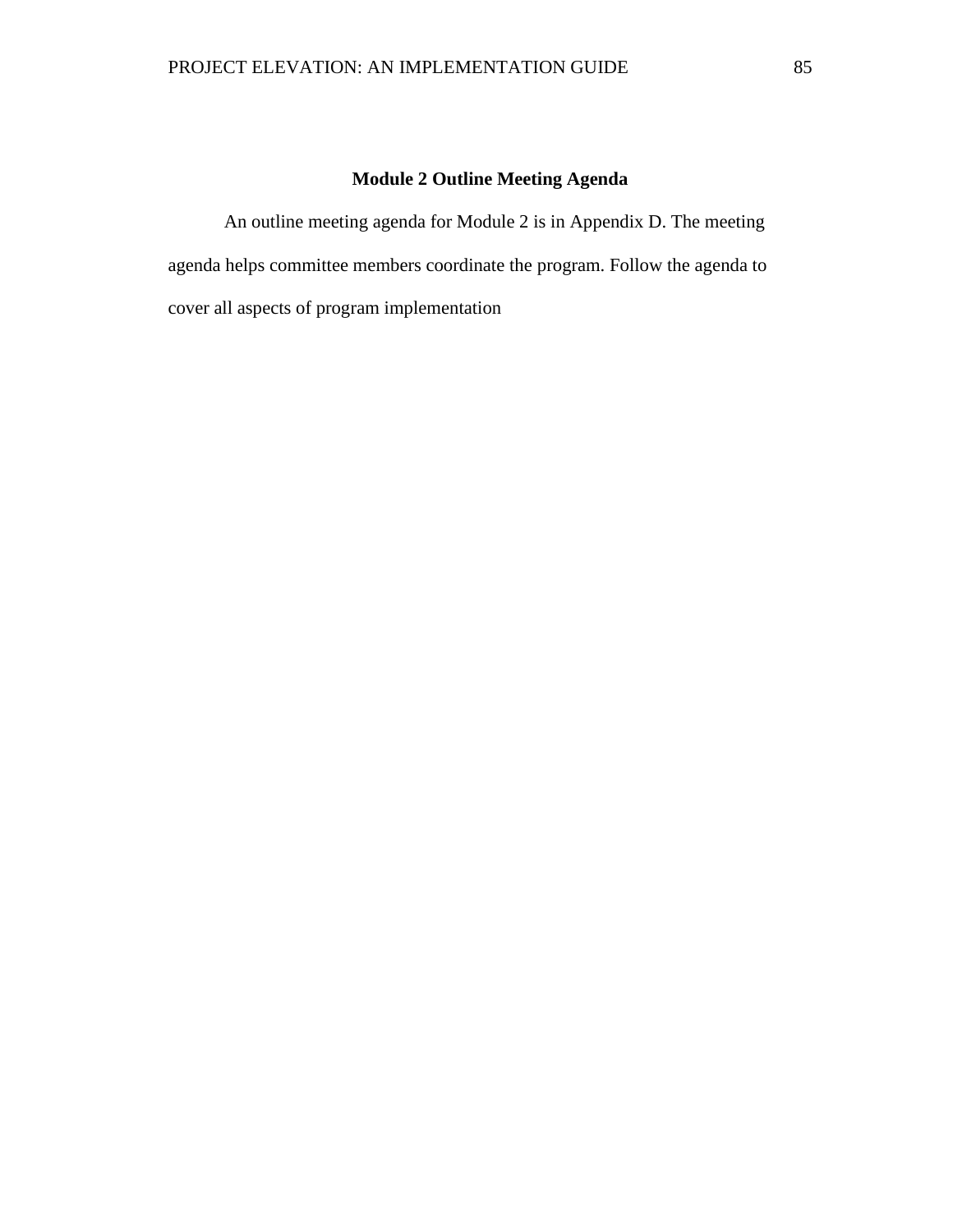# MODULE 3: PROGRAM ADVOCATES

Program advocates are individuals who help to promote the program. Advocates are people with whom students come into contact daily, whom others may look up to (leaders), and who have an interest in the overall mission of the program. Because Project Elevation is a college- or university-wide initiative, everyone within the organization plays a part in implementing the program.

# **What Are the Benefits of Being a Program Advocate?**

Being a program advocate consists of helping at-risk students receive additional financial support, networking opportunities, and job-readiness skills. Benefits include the following;

- being part of a team and working together with others from different departments and programs;
- gaining familiarity with on-campus and off-campus resources;
- contributing to increasing student retention and engagement; and
- receiving incentives such as gift cards, free professional development training, giveaways, program T-shirts, and so on.

# **Who Are Program Advocates?**

Program advocates are drawn from among the following;

- student organizations and groups,
- athletes.
- peer mentors,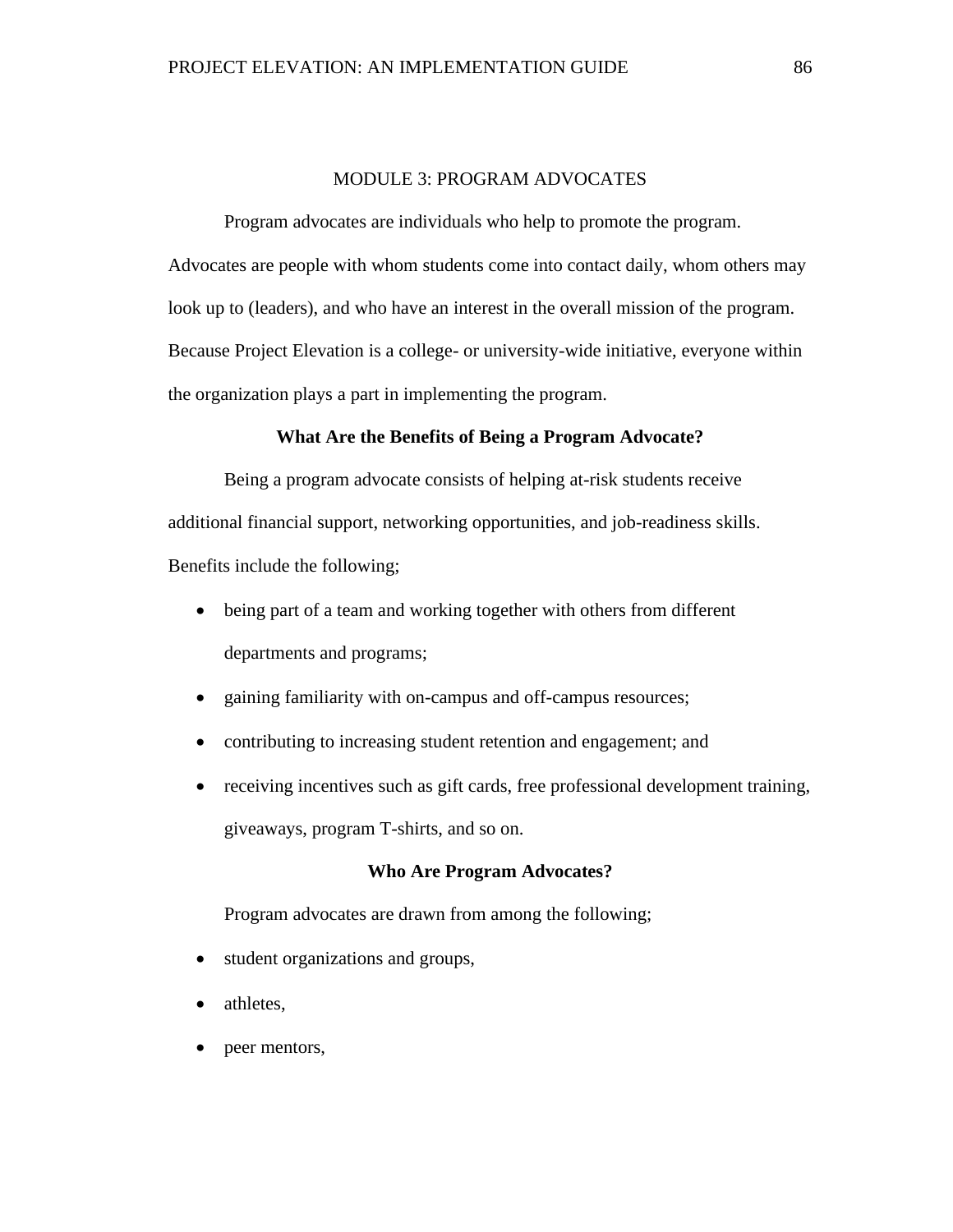- resident assistants,
- student ambassadors,
- faculty,
- staff members (including maintenance and operations),
- administrators,
- interns, and
- service-learning students.

# **The Role of a Program Advocate**

The role of a program advocate is the following;

- promote the program to students,
- recruit students,
- recruit new program advocates,
- assist in program orientation,
- assist with case management and follow-up,
- attend committee meetings as needed, and
- reserve rooms for student monthly meetings.

# **Module 3 Outline Meeting Agenda**

An outline meeting agenda for Module 3 is in Appendix E. The meeting agenda helps committee members coordinate the program. Follow the agenda to cover all aspects of program implementation.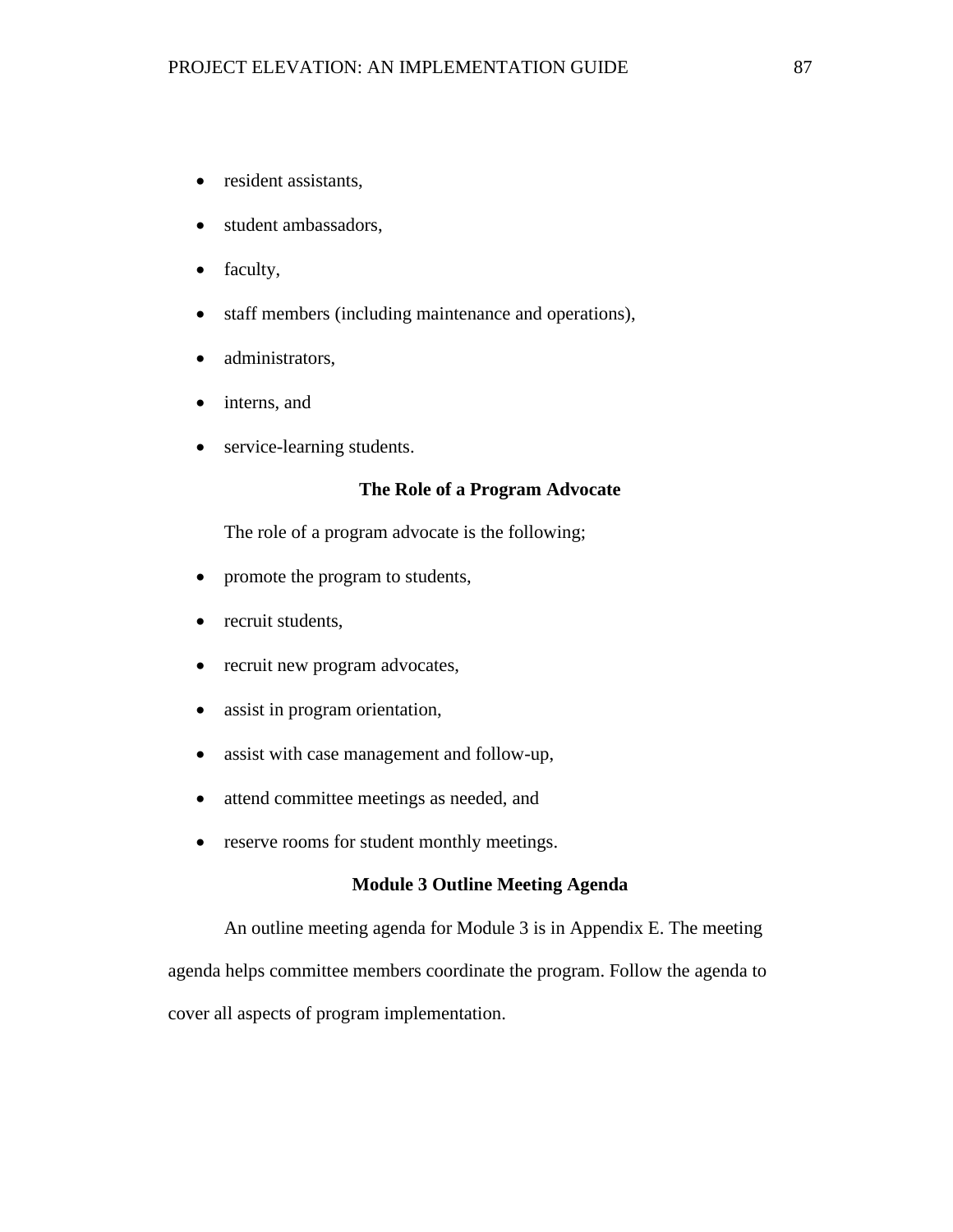# MODULE 4: ENGAGEMENT

# **Luncheon**

The luncheon (or lunch and learn) is a time to engage community partners and internal employees. The goal of committee members should be to inform partners about the mission of the program, how the program is structured, and how they can assist. Members should communicate this with a PowerPoint presentation, which the committee chair and committee members should develop together. The luncheon is also an opportunity for community partners to ask questions and provide the committee with feedback. At the end of the presentation, give partners and employees giveaways for attending the event.

# **What Needs to Be Covered in the PowerPoint Presentation**

The PowerPoint presentation should include the following;

- a welcome slide.
- the purpose of the program,
- the mission of the program,
- the structure of the program,
- why partners should get involved,
- who can be involved,
- how partners can get involved (hand out a memorandum of understanding and encourage partners to sign),
- the role of partners,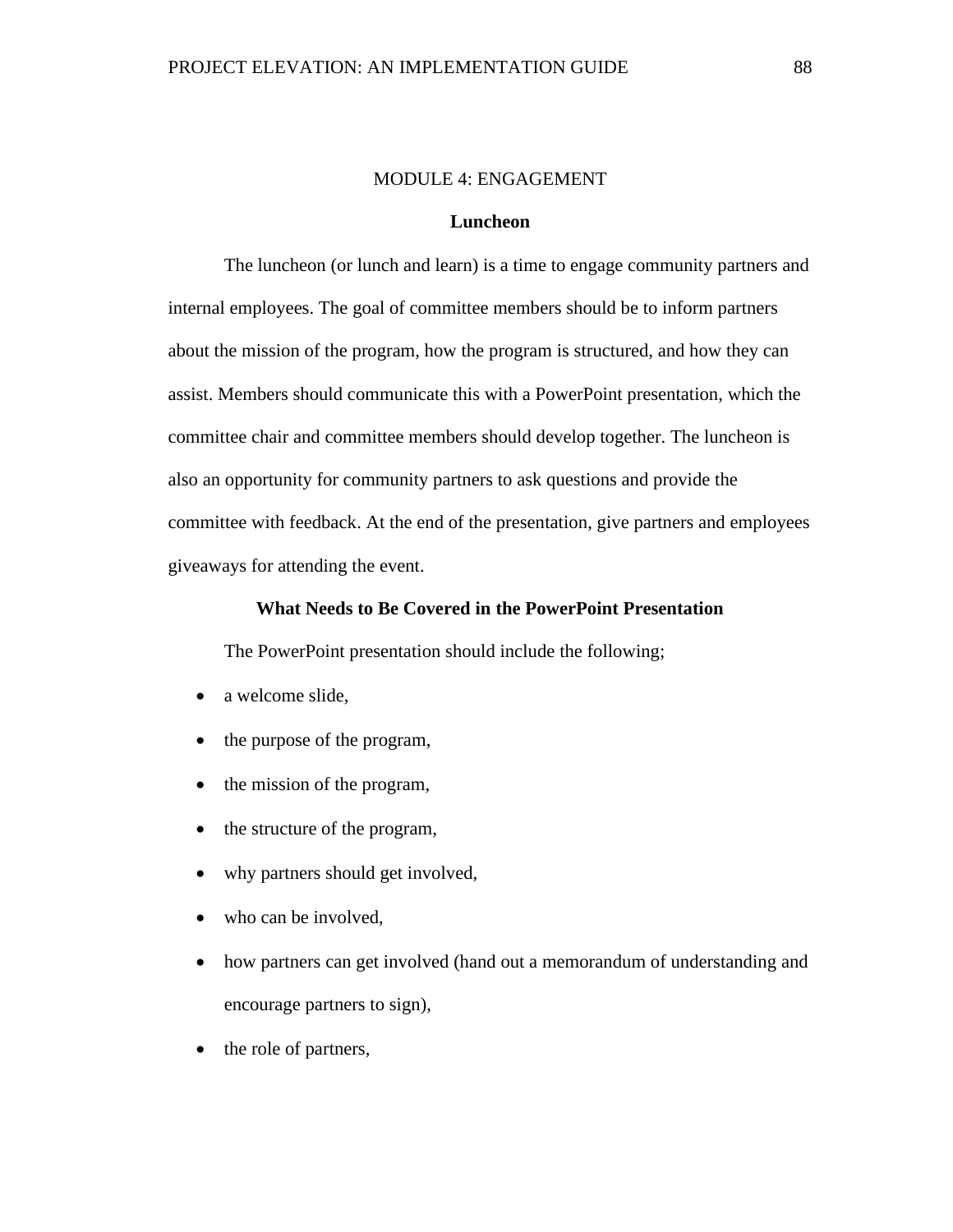- benefits of the program,
- the potential program start date, and
- an opportunity to receive questions, feedback, and suggestions.

# **Module 4 Outline Meeting Agenda**

An outline meeting agenda for Module 4 is in Appendix F. The meeting agenda helps committee members coordinate the program. Follow the agenda to cover all aspects of program implementation.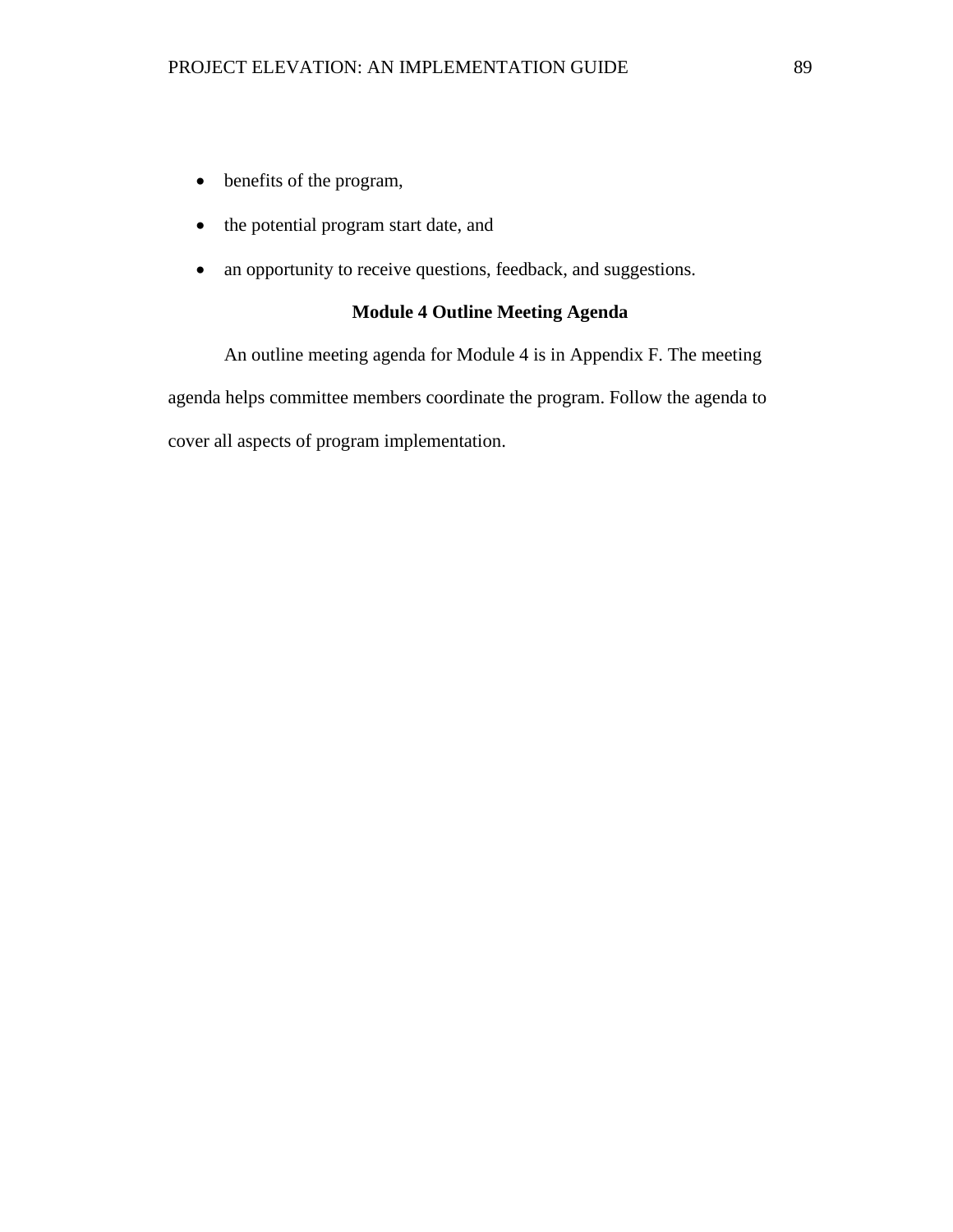# MODULE 5: MARKETING

Marketing the program captures the attention of students. Students should see value in the program. Use marketing tools to capture their attention. From a committee standpoint, some leg work is necessary, which requires a team effort to ensure everything is done correctly. First, the committee chair should develop a signup genius by going to http://www.signupgenius.com. The committee chair should also review the Possible Ways to Market the Program Checklist, which is in Appendix G. Add all items from the checklist to the sign-up genius registration list and set due dates.

This allows committee members to easily sign up for a task and see who is responsible for what. This is a simple way to keep track of task responsibilities. The committee chair needs to review and explain the marketing sign-up genius registration list during the meeting. Second, give committee members an opportunity to identify the responsibilities they want to sign up for. The committee chair types committee members' names next to the tasks they request to sign up for. Third, the committee chair sends out the electronic sign-up genius link to committee members. This allows committee members to review and change tasks as needed.

#### **Marketing Hashtag**

A hashtag is a marketing slogan for social media (Twitter, Instagram, Facebook, and so on). The hashtag slogan for Project Elevation follows the template #schoolnameelevation. The committee chair ensures that all committee members have the hashtag for marketing materials.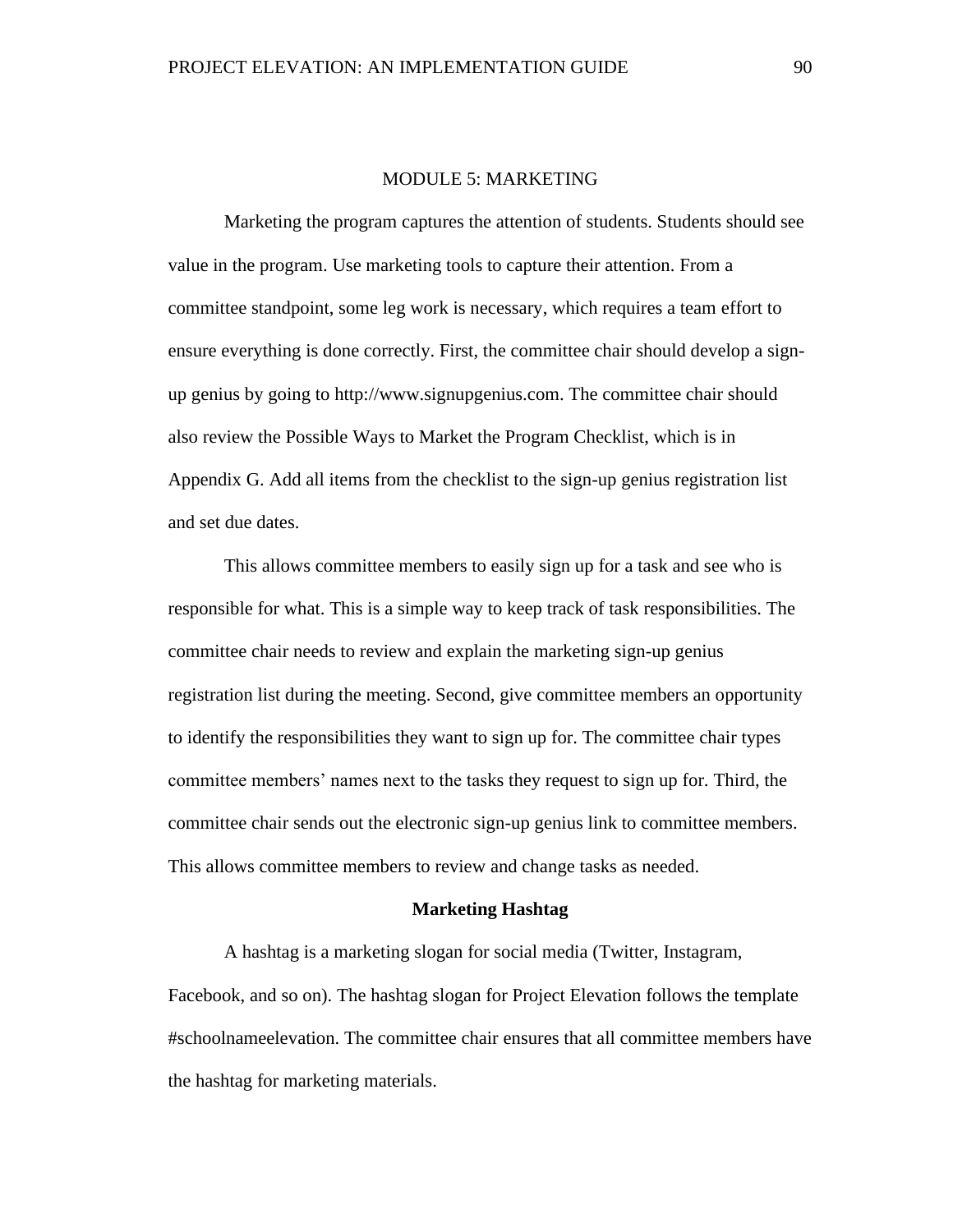# **Module 5 Outline Meeting Agenda**

An outline meeting agenda for Module 5 is in Appendix H. The meeting agenda helps committee members coordinate the program. Follow the agenda to cover all aspects of program implementation.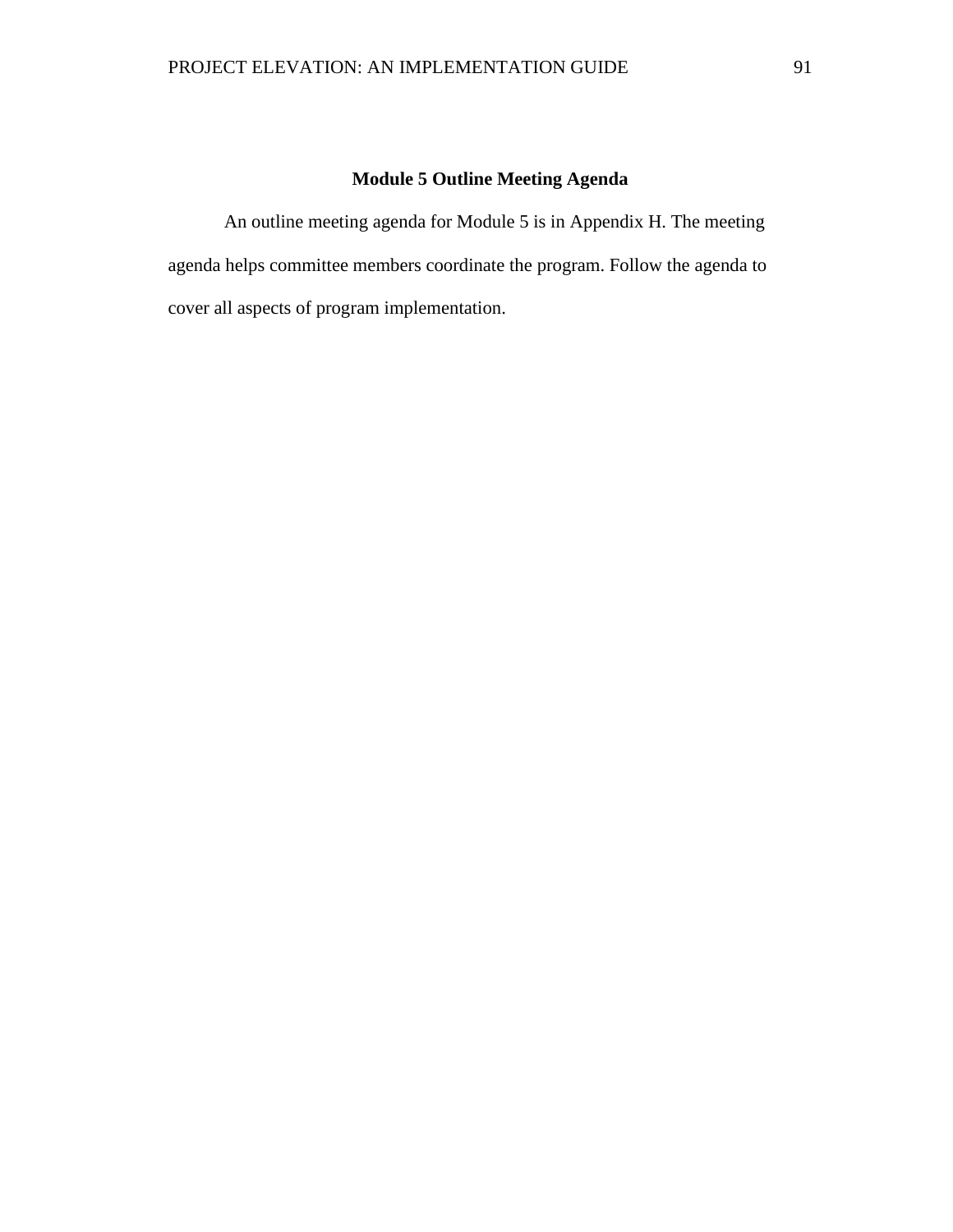# MODULE 6: PROGRAM REGISTRATION

For the registration process, students complete the Project Elevation Survey/Application, which appears in Appendix I. The questions on the application help determine whether an applicant qualifies for the program. If possible, create an online version of the application. This provides students with more flexibility to complete the form in their own time. In addition, following this format helps with simple data collection. To properly implement the application, implementers should work with their marketing departments. A link to the application should appear on the website of the department responsible for the program.

Committee members need to coordinate when and how applications are processed. In addition, committee members need to establish dates for student orientation. This helps with a smooth transition. The next section outlines a suggested registration process.

#### **Registration Process Outline**

For accepted students, an administrator assigns each qualified student to a case manager, who does the following;

- contacts the student and provides a brief introduction to the program;
- introduces him- or herself and informs the student about his or her role;
- informs the student that the student's applications for the program has been accepted;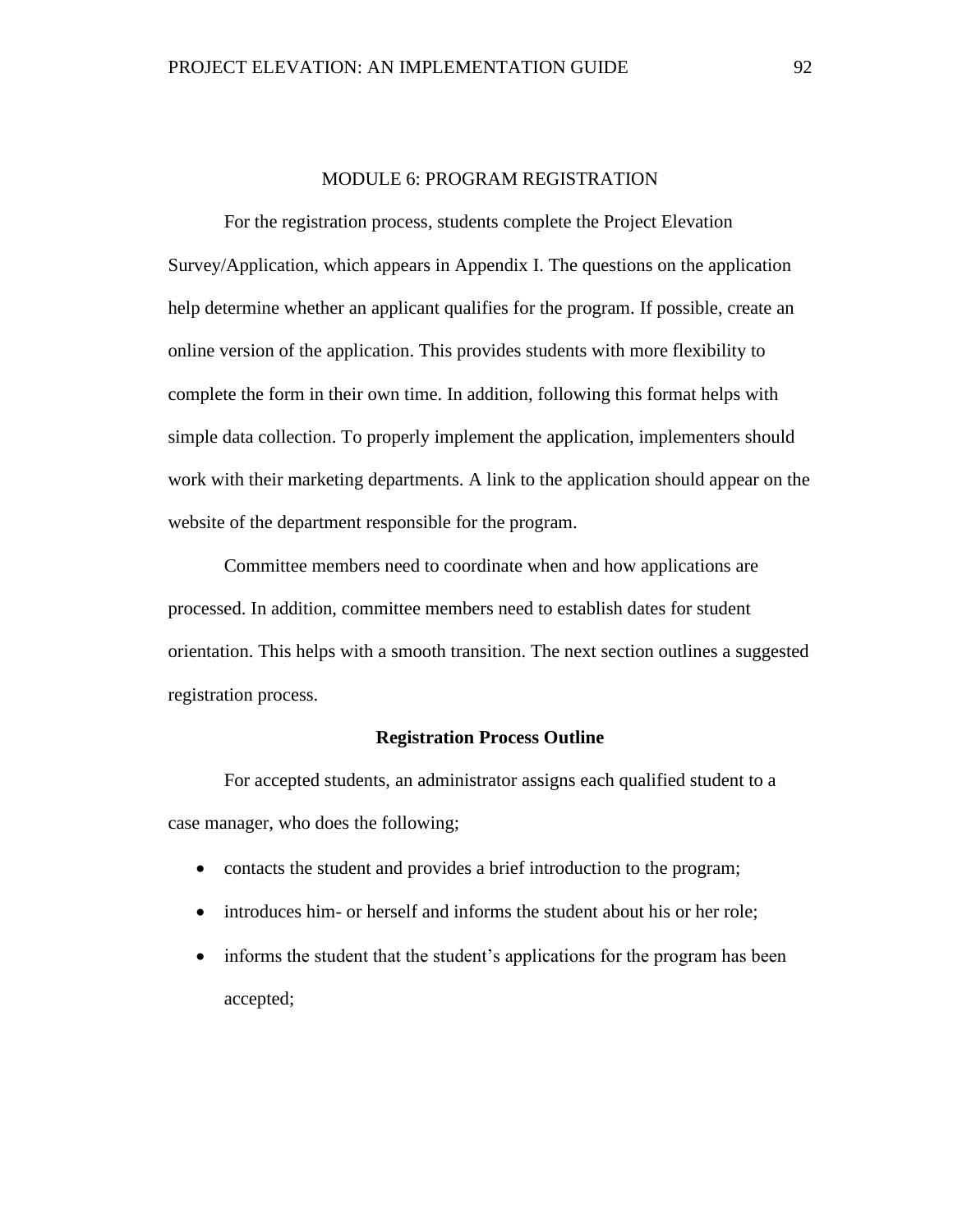- informs the student about the required student orientation and its date, time, and location; and
- follows up with the student with an e-mail that includes the date, time, and location of the orientation.

For students who are not accepted:

- Identified team members or program advocates review applications and contact students who do not qualify for the program.
- An administrator, case manager, committee member, or program advocate informs students whose applications were not accepted.
- Students should receive some information about why their application was not accepted.
- Students should receive financial resources that they can access. Refer to the created online resource directory for referral information.

# **Module 6 Outline Meeting Agenda**

An outline meeting agenda for Module 6 is in Appendix J. The meeting agenda helps committee members coordinate the program. Follow the agenda to cover all aspects of program implementation.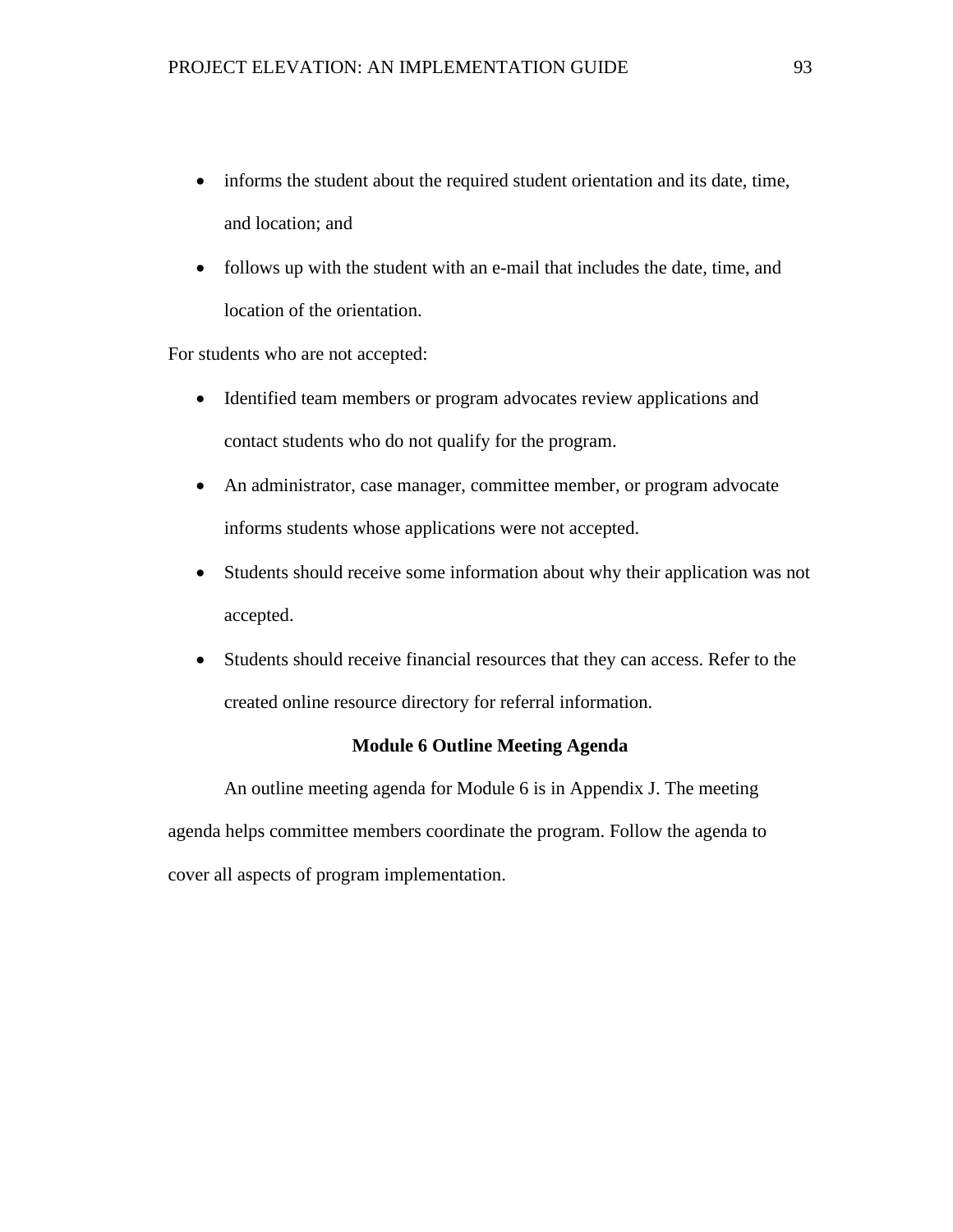# MODULE 7: STUDENT ORIENTATION

The student orientation is a 1-hour session used to provide students with information about the program. Students need to know about every detail of the program. Refer to the outline of the PowerPoint presentation later in this module for more details of what to include. The committee chair, committee members, and program advocates all need to participate in orientation. Orientation gives students an opportunity to learn about the program, understand participation expectations, meet their peers, meet staff members, meet community partners, form peer groups, and ask questions.

# **Program Folders**

Committee members need to create program folders to give to students when they check in at orientation. Each folder should include any information students need to know about the program. This can be created in the form of a packet. Each folder should include the following:

- program flyer,
- program description,
- individualized case manager contact information for the student (see below),
- outline of the program structure,
- list of program requirements,
- schedule of Project Elevation meetings,
- schedule of approved events and workshops,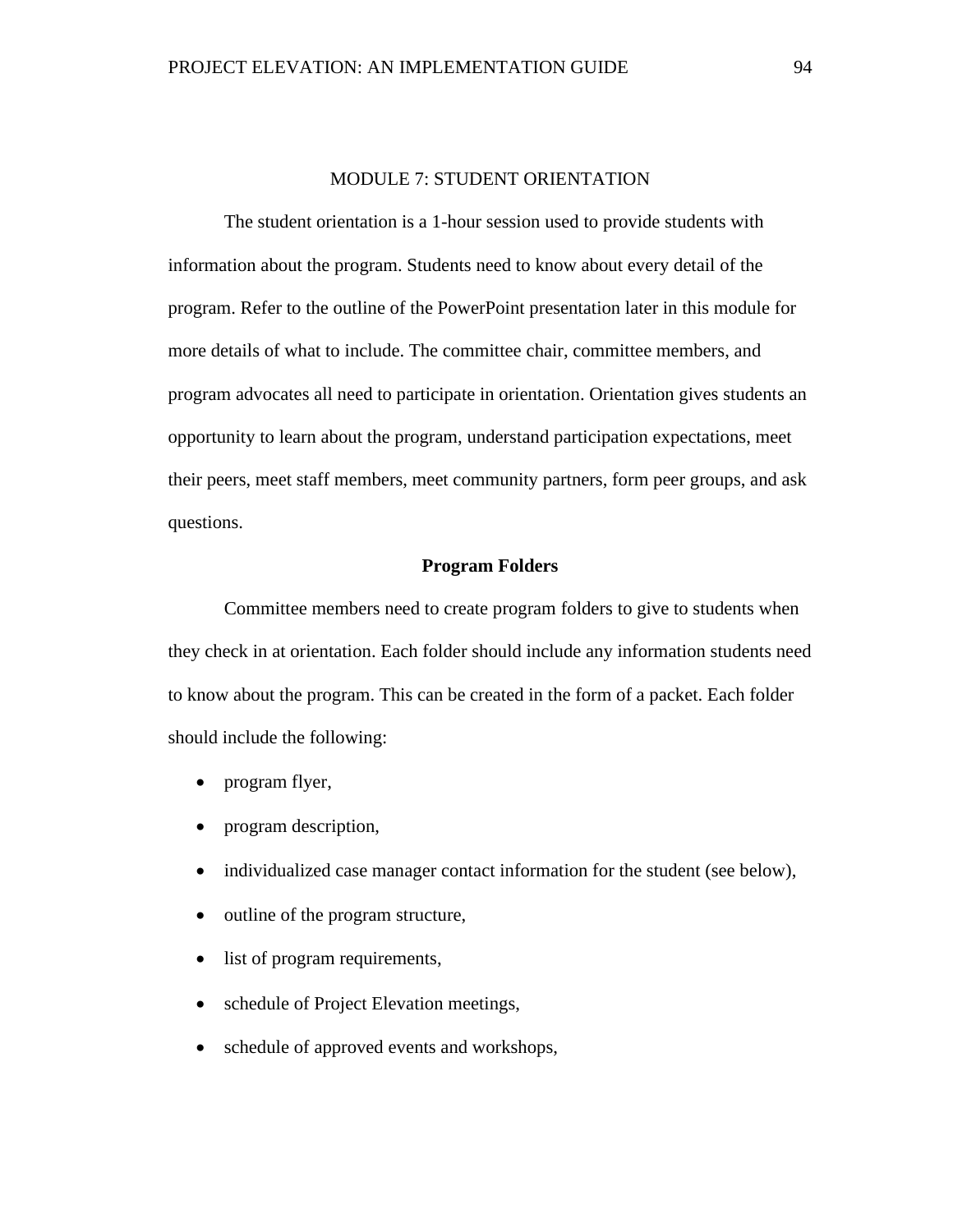- list of approved services with location and contact information, and
- list of community partners and services they provide.

Each student should receive an individualized case manager flyer. Include the case manager's name, contact information, and picture along with a brief introduction statement from the case manager.

# **Orientation Staffing**

Orientation roles and responsibilities can rotate, so everyone needs to have a clear understanding of what takes place during orientation. The subsections below describe the necessary orientation staffing roles. The committee chair needs to develop a sign-up genius by going to http://www.signupgenius.com, reviewing the orientation staffing roles, and adding corresponding items into the sign-up genius. This allows committee members to easily sign up for a task and see who is responsible for what. This is a simple way to keep track of task responsibilities.

# **Administration Role**

Staff members in the administration role are responsible for reserving all rooms for orientation. Ensure that all materials, such as giveaways, are ordered and available at orientation. In addition, coordinate workshops, schedule community partners, and send out invites and reminders to community partners, staff members, and students. Track attendance using submitted sign-in sheets. Review midterm and term-end check-in forms obtained from floaters. Assign cases to case managers and follow up with committee members and program advocates.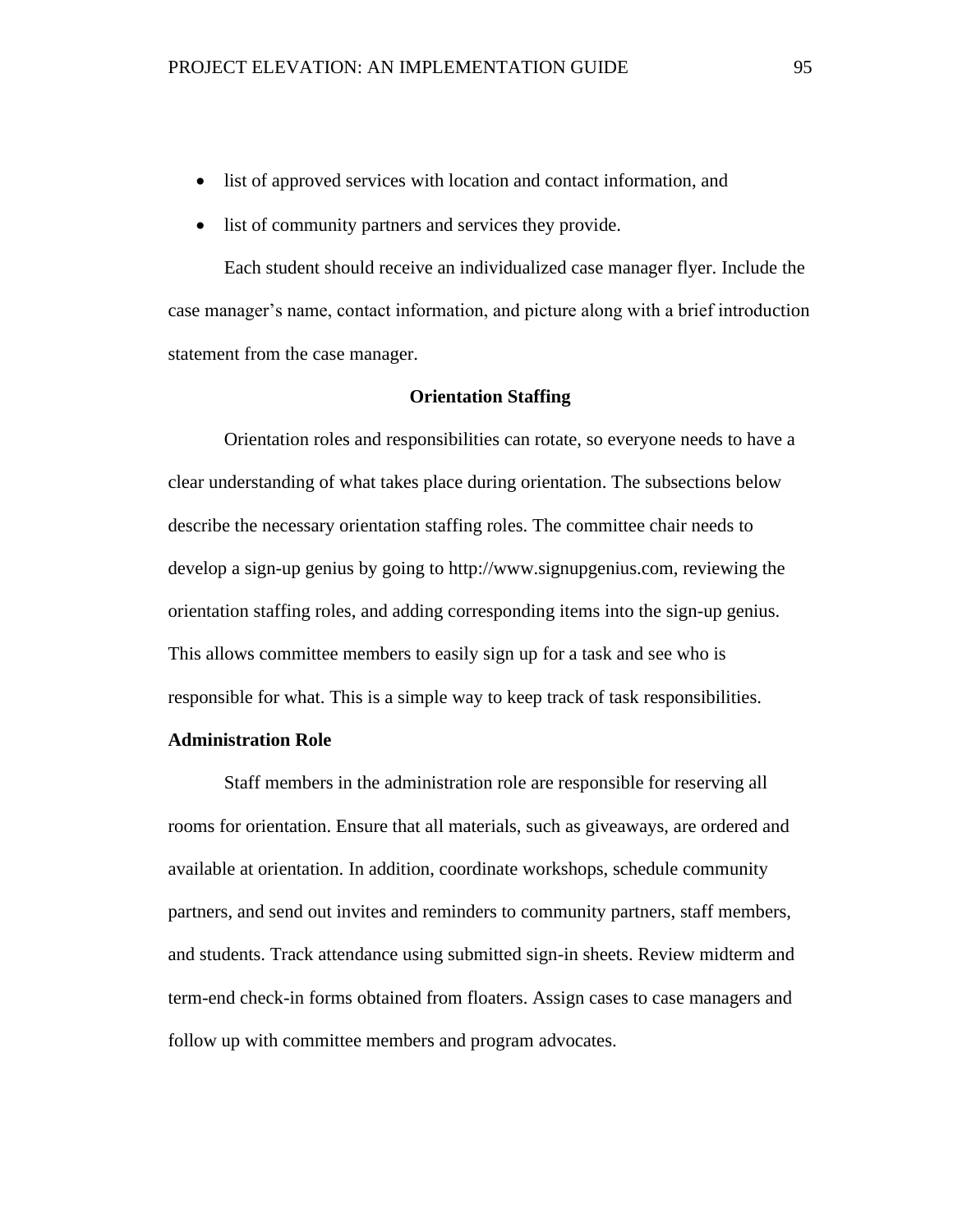# **Welcome/Sign-In Role**

Staff members in the welcome/sign-in role need a list of students who registered for the program. One side of the list has students' names printed. The other side has a space for students to sign their names when they check in. Staff members are responsible for providing students with the Project Elevation folder. Submit signin sheets to the administrator.

# **Floater Role**

Staff members in the floater role greet students and walk or direct them to the appropriate room for orientation. Collect midterm or term-end check-in forms and convey these to the administrator.

# **Orientation Presenter Role**

Presenters should be responsible for orienting students to the program. They present the orientation PowerPoint, facilitate student ice breakers, and introduce community partners.

### **Case Manager Role**

Case managers who attend orientation should introduce themselves. Case managers form a support system and should answer any questions students have. Orientation gives case managers and students an opportunity to meet each other faceto-face.

# **What Should Be Included in the Orientation PowerPoint Presentation? Introduction**

The introduction should include the following slides: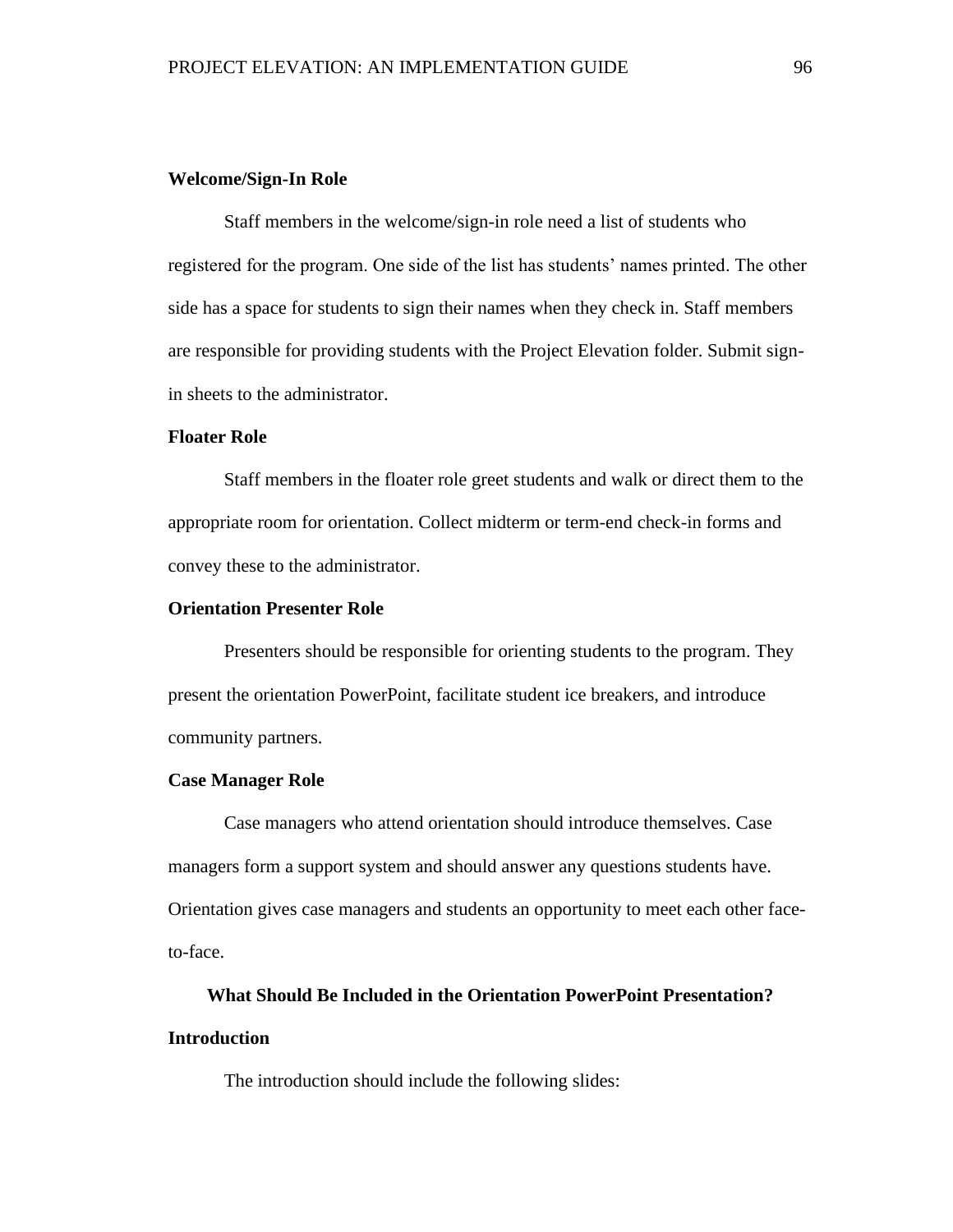- a title slide that includes the title "Project Elevation" and the presenting staff member's name,
- the purpose of the program,
- a student ice breaker, and
- a slide that includes pictures and introduction for each case manager.

Some case managers may be able to attend the event. If not, that is fine. Each student will also receive a case manager flyer in the program folder that includes the same information from the PowerPoint slide.

# **Student Ice Breaker**

Assist students to become acquainted with each other by facilitating an ice breaker. Find an ice breaker that will give students opportunities to find similarities and differences.

# **Community Partnerships**

Discuss the role of the college or university.

Explain which department Project Elevation is housed in.

Have a panel of community partners present. Introduce each community partner and allow the partner to inform students about the services the partner provides.

# **Structure of the Program**

Cover each of these points:

Meetings take place once a month, and each last 1 hour.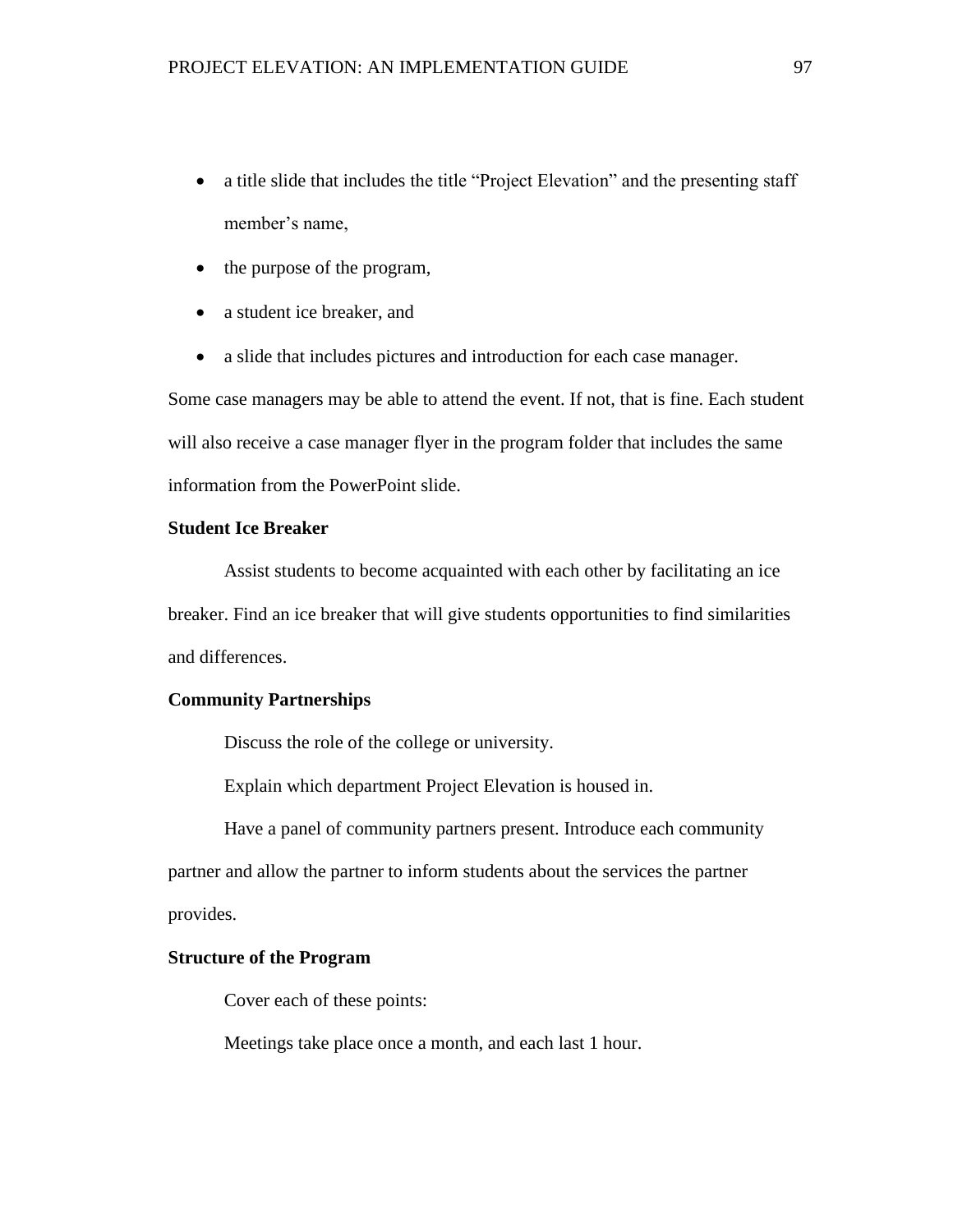Students are expected to attend at least two workshops per semester.

Explain clearly

- what workshops and events are offered,
- how long each workshop is,
- how much money students receive, and
- when students receive the money.

### **Benefits of the Program**

Explain clearly the benefits of the program:

- case management services,
- incentives and funding,
- financial education, and
- networking opportunities.

# **Questions**

Allow students to ask questions about the program.

# **Module 7 Outline Meeting Agenda**

An outline meeting agenda for Module 7 is in Appendix K. The meeting agenda helps committee members coordinate the program. Follow the agenda to cover all aspects of program implementation.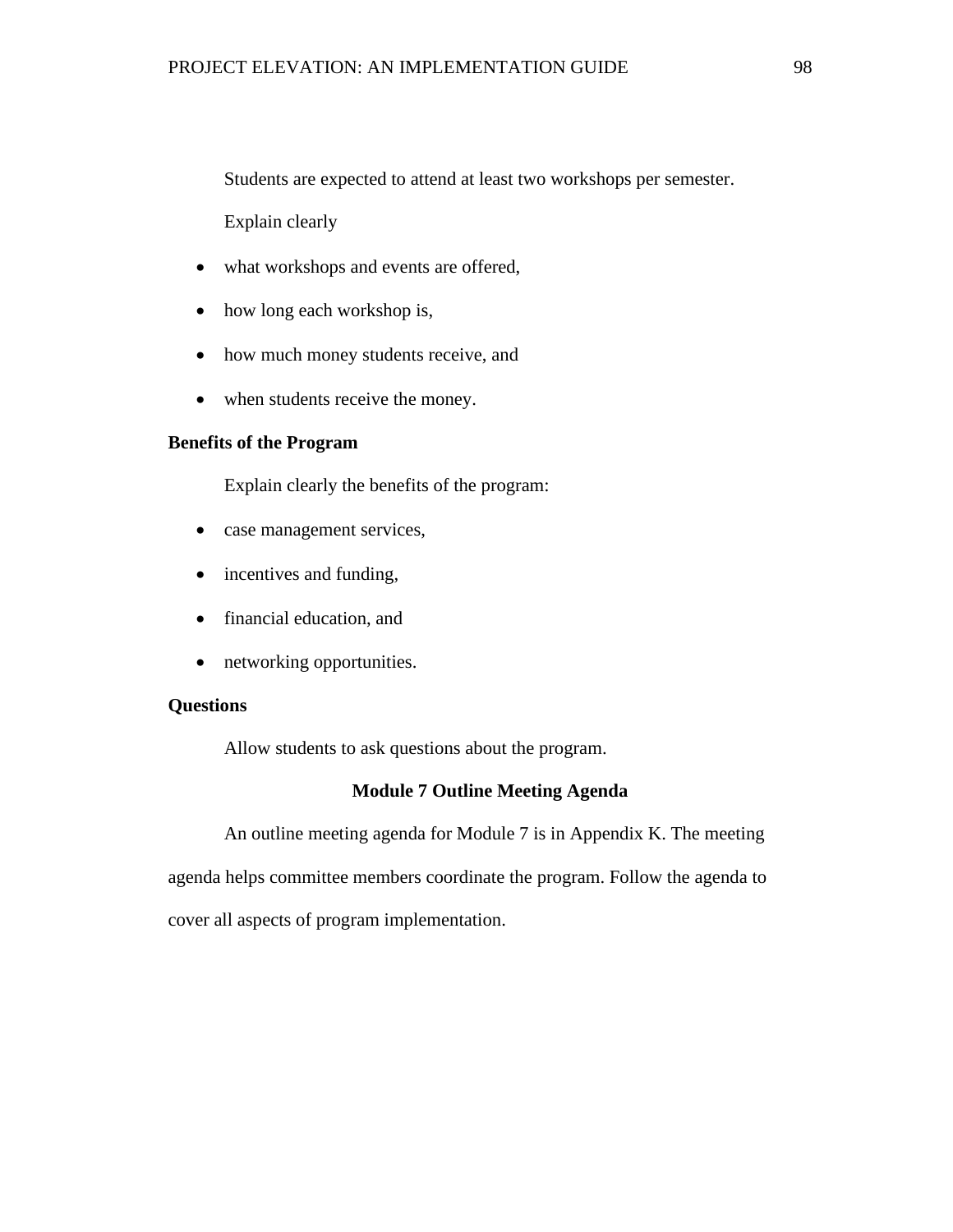# MODULE 8: CASE MANAGEMENT AND FOLLOW-UP

#### **Case Management**

Case management is a process undertaken by a professional to ensure students receive the support and services needed to be successful. Case management takes many different forms, such as advocacy, assessing students' needs, coordinating services for care, providing resources, and processing referrals. For this program, case managers start to follow up with students as they are assigned to them. Each student is assigned to a case manager after submitting an application and being approved for the program. Case managers should call and e-mail the students assigned to them at least three times a semester. However, if students need additional support, additional outreach may be necessary. If possible, use a cloud-based case management system for case management note-taking and tracking.

# **Follow-Up and Check-Ins**

# **First Check-In**

Case managers should check in with students when they are accepted into the program and initially assigned a case manager. Follow the registration outline process for this task.

# **Second and Third Check-Ins**

At the middle of the semester, and again at the end of the semester, each student should complete a check-in survey, which is submitted to the administrator and distributed to the correct case manager. (See the Project Elevation Mid/End Term Check-In form in Appendix L.) Case managers contact students who indicate on their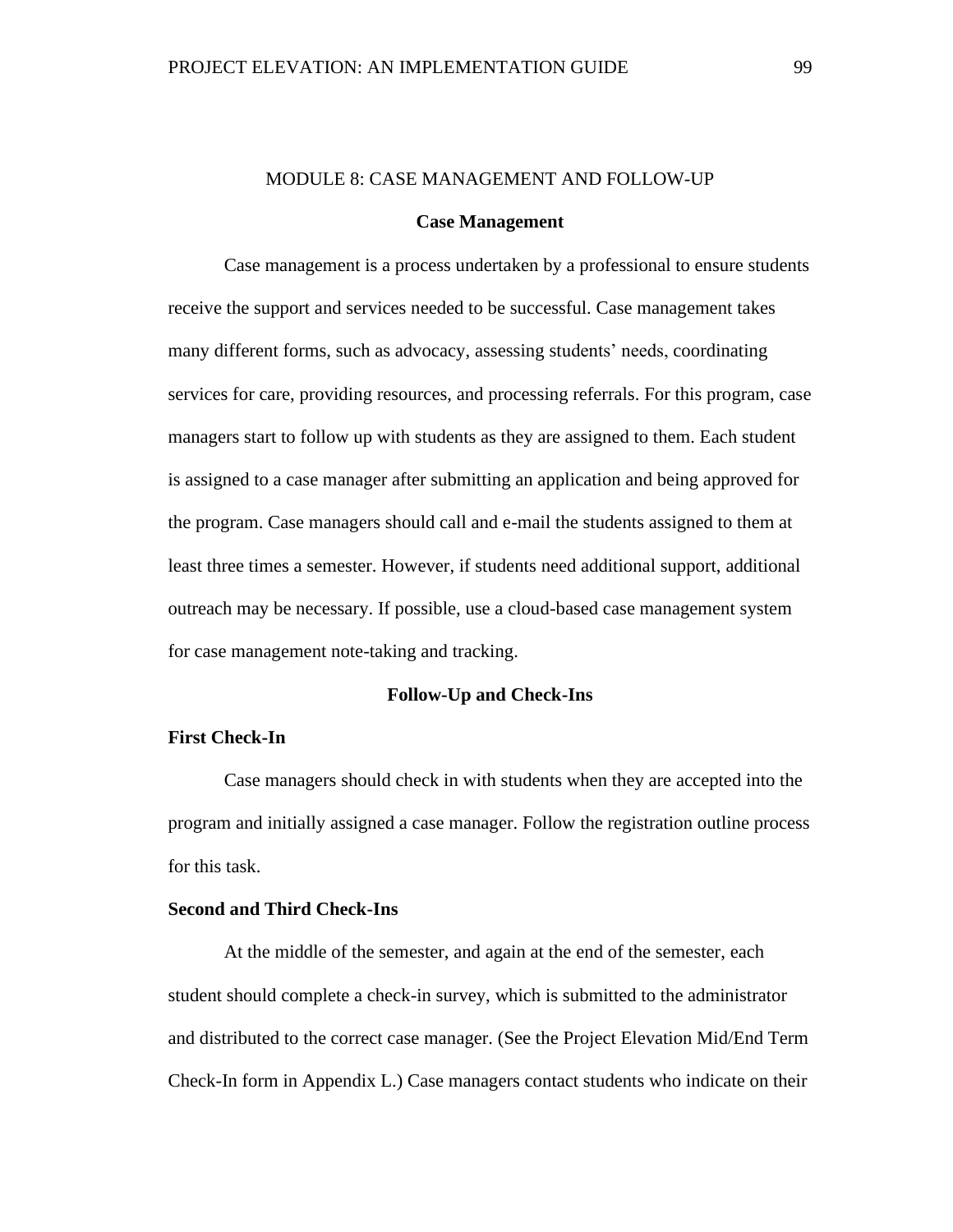surveys that they need resources. Case managers ask students for their appointment preference (in-person, face-to-face, video chat, or e-mail). Case managers refer to the online financial resource directory and provide students with needed resources.

# **Check-In Surveys**

Students can receive the check-in surveys either on paper or electronically. An electronic version may aid collection of data and assignment to case managers. To create an electronic survey, work the information technology department of the college or university. Identify key committee members to compile the midsemester and semester-end survey results into summaries and report the results to the committee.

## **Suggested Case Tracking Information**

Suggested additional data items to track for each student for case management purposes include the following;

- why the student's case was closed,
- whether the student completed workshops,
- whether the student withdrew from school,
- whether the student completed orientation,
- whether the student is registered for the next semester, and
- the student's semester-end GPA.

Tracking this information assists with data collection.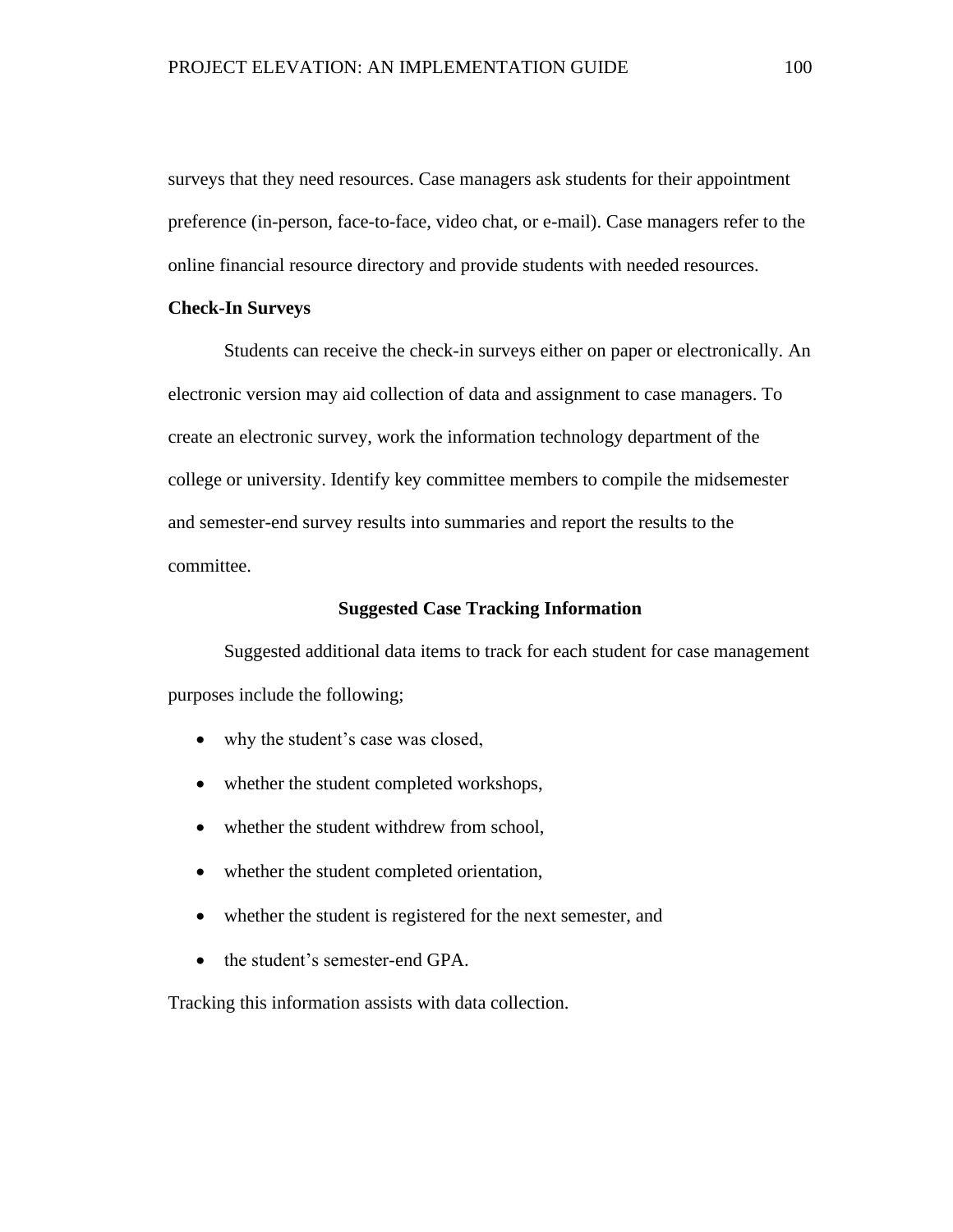# **Module 8 Outline Meeting Agenda**

An outline meeting agenda for Module 8 is in Appendix M. The meeting agenda helps committee members coordinate the program. Follow the agenda to cover all aspects of program implementation.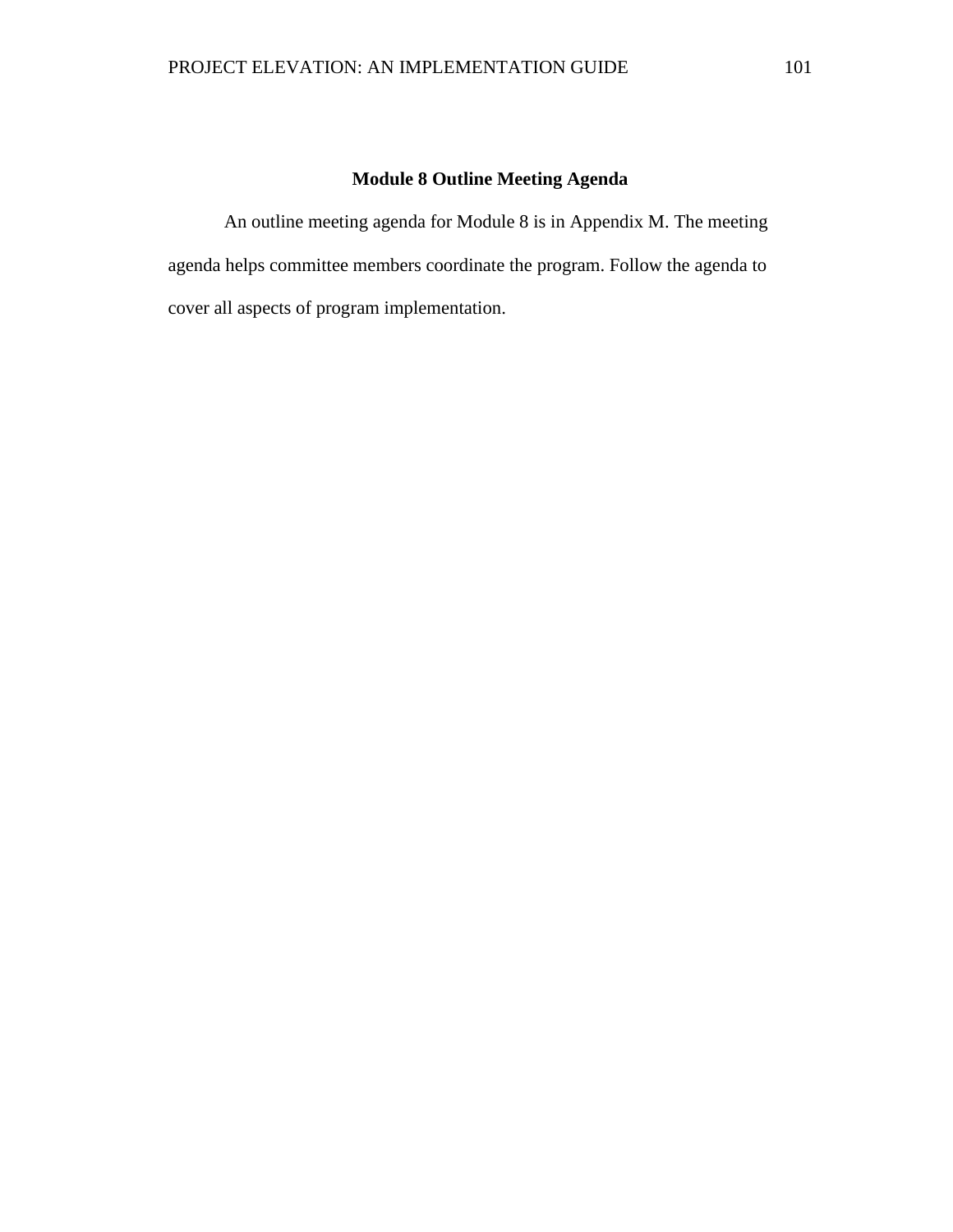# MODULE 9: EVALUATION

At the time of writing, the initial implementation of the program was underway, and so Gateway Community and Technical College had not yet completed an extensive evaluation of the program. During the initial implementation of Project Elevation, the first midsemester survey results indicated that 33% of students indicated housing needs, 17% indicated food insecurity, 31% indicated childcare needs, 24% indicated transportation needs, and 5% needed assistance with their career paths. Comprehensive evaluation was scheduled to take place at the end of the second year of the program. The rest of this module includes discussion of existing research relating to evaluation and the recommended steps for evaluation of the program.

#### **Research Relating to Evaluation**

Researchers have found that the evaluation process is essential to program management (Derrick & Nickson, 2014). To improve research related to student development program outcomes, colleges and universities should allow research administrators to lead research planning and strategically oversee necessary research steps. To properly evaluate a program, researchers should take practical steps to decrease bias. They can decrease bias by starting off small and conducting trials of the program. A trial gives research administrators the ability to test their evaluation processes, conclusion-summarizing skills, and decision-making. These steps make up a formal method of conducing evaluations (Derrick & Nickson, 2014).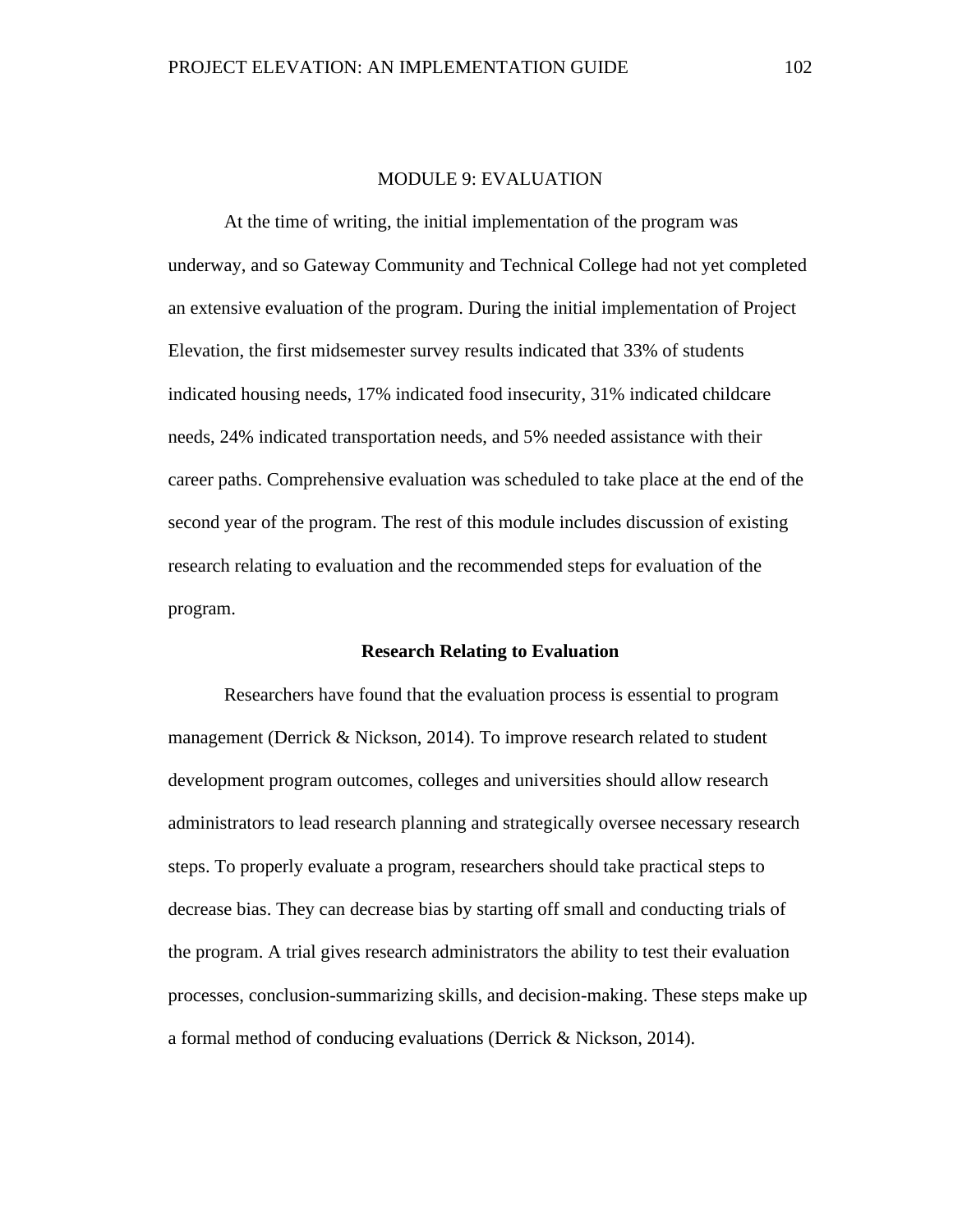However, successfully evaluating student development programs takes more than formal measures. Although formal measures are important, intuitive guidance plays a significant role in program evaluation (Cooper, 2009). Intuitive guidance is a set of principles that guide strategic evaluation practices. The first intuitive guidance task is to identify educational values. Educational values are standards that faculty members, staff members, and administrators develop for programs to ensure that the procedures during the evaluation process are effective and fair. These standards require research administrators to establish clear goals prior to evaluation. External and internal stakeholders should be a part of this process. By including external and internal stakeholders, issues within the college or university can be examined at an advanced level due to the different perspectives involved. By following these steps, research administrators can obtain data necessary to enhance research outcomes and ensure maintenance of program expectations (J. Cooper, 2009).

#### **Provisionally Recommended Steps for Evaluation**

Evaluation of the program relies on the midsemester surveys, the semesterend surveys, and the case management tracking data discussed module 6. As mentioned in module 6, case managers are responsible for meeting with students and conducting interviews based on students' survey answers. The interview process allows case managers to ask students follow-up questions, offer guidance, and provide needed resources (Duke-Benfield & Saunders, 2016). One of the committee members is a representative from the college or university's knowledge management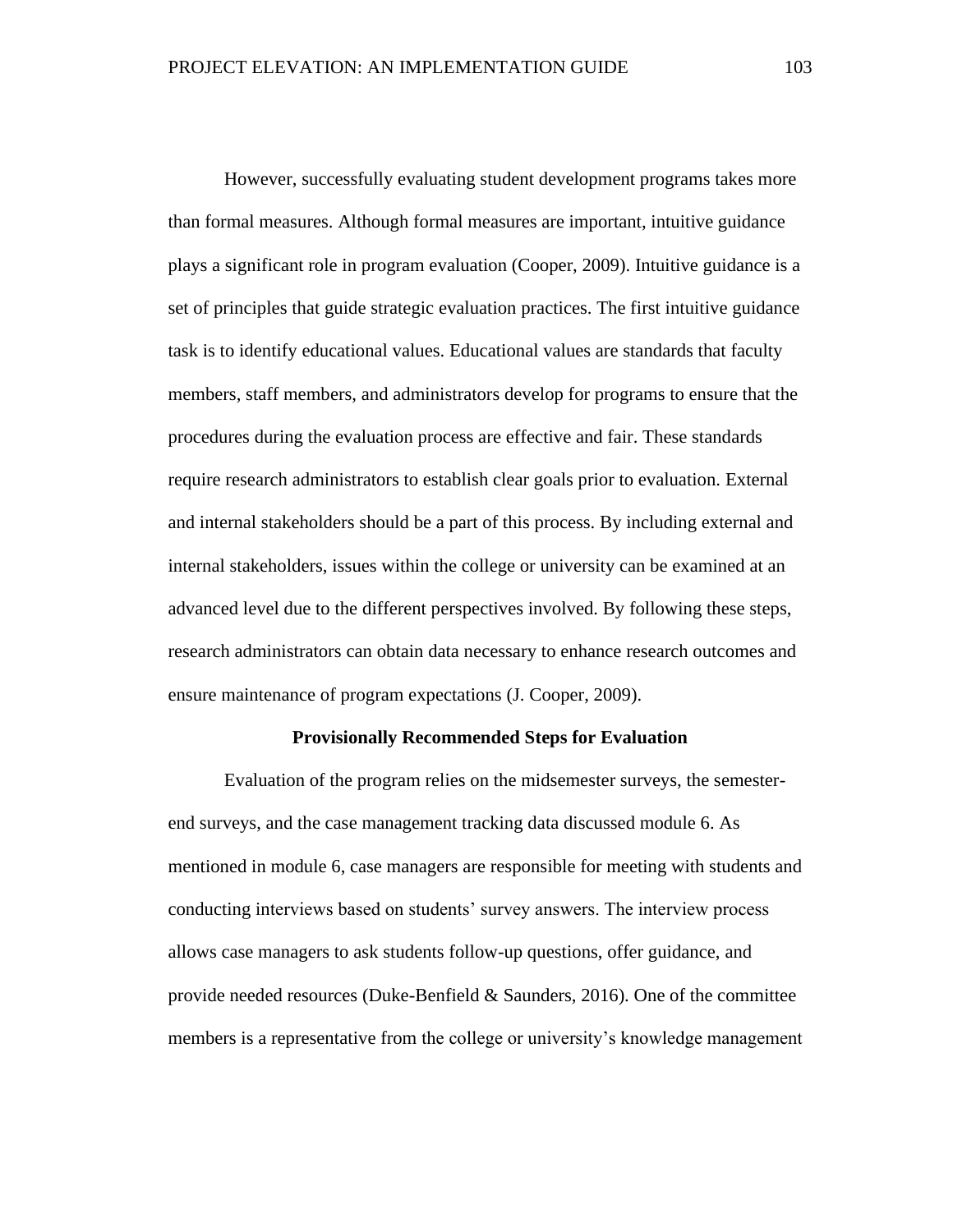team and is responsible for compiling the data. The knowledge management team consists of the college or university's research administrators.

# **Module 9 Outline Meeting Agenda**

An outline meeting agenda for Module 9 is in Appendix N. The meeting agenda helps committee members coordinate the program. Follow the agenda to cover all aspects of program implementation.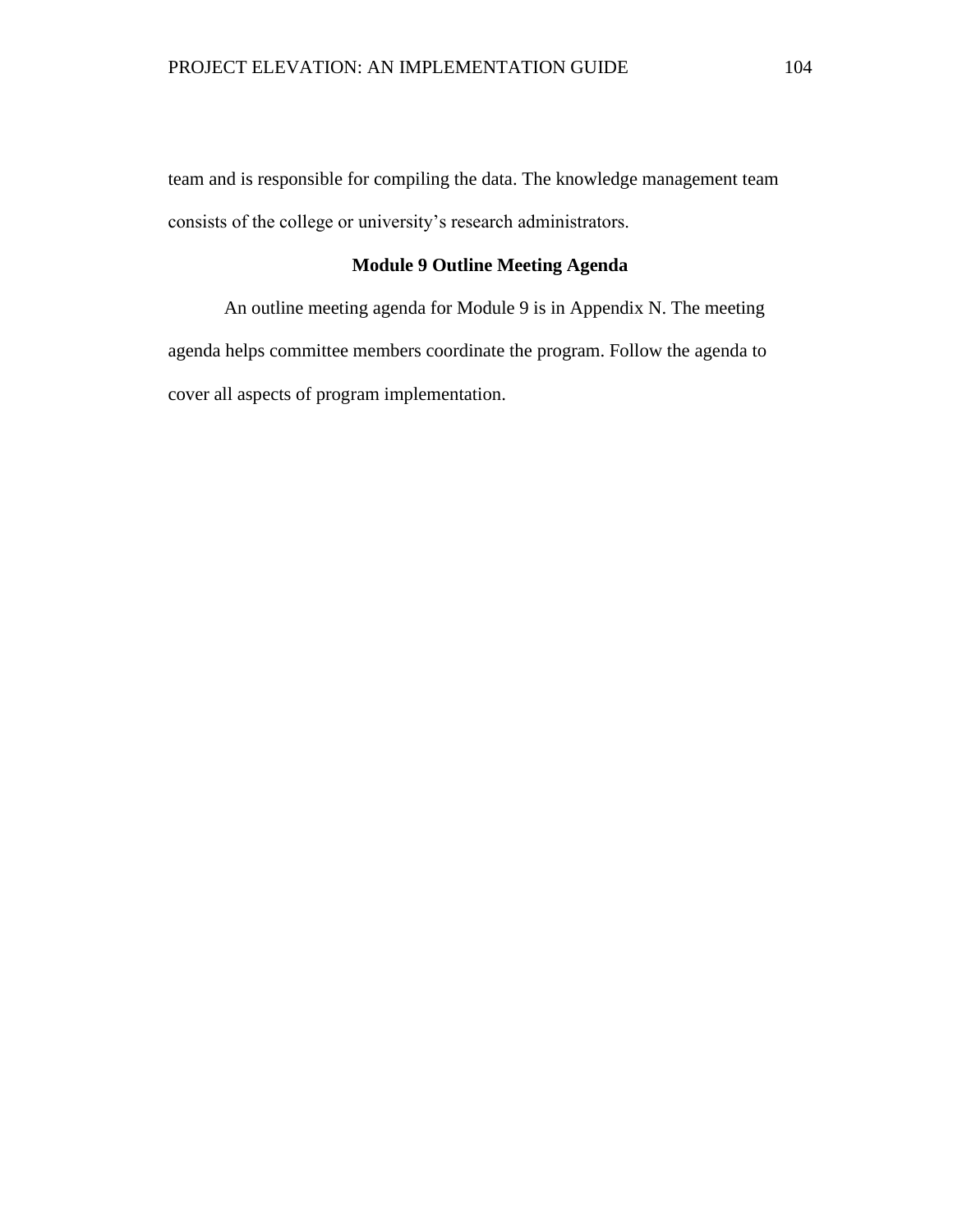# APPENDIX A

# **Module 1: Workshop and Event Attendance Slips**

Students, please utilize these workshop and event attendance slips. This is the only way your attendance can be counted. Please submit your attendance slip at the welcome table when you sign in each month. Every student should attend at least two approved events or workshops each semester.

|                            | <b>Student Engagement Slip</b> |  |
|----------------------------|--------------------------------|--|
| Student's Name:            |                                |  |
| Date:                      |                                |  |
| <b>Workshop Attended:</b>  |                                |  |
| <b>Workshop Presenter:</b> |                                |  |
| Presenter's Signature:     |                                |  |
|                            |                                |  |
|                            |                                |  |

| <b>Student Engagement Slip</b> |  |
|--------------------------------|--|
|--------------------------------|--|

Student's Name: Date: Workshop Attended: Workshop Presenter: Presenter's Signature: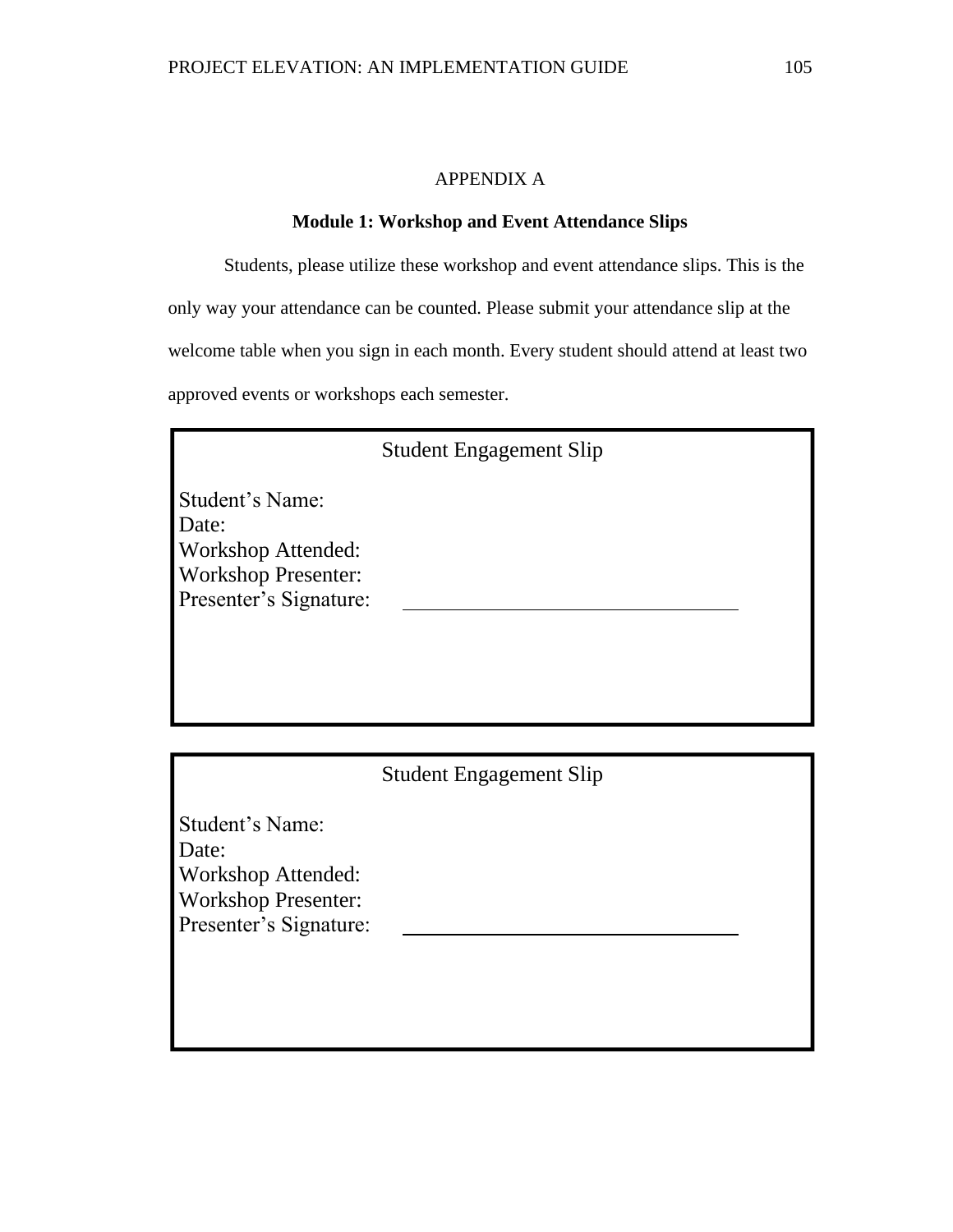# APPENDIX B

# **Module 1: Meeting Agenda**

| Introduction to Program and Establishment of Internal Committee Members<br><b>Meeting 1:</b> |  |
|----------------------------------------------------------------------------------------------|--|
|                                                                                              |  |
|                                                                                              |  |
| To prepare for this meeting, the committee chair will invite at least one individual         |  |
| from each of the programs and departments identified in the Members Invited                  |  |
| section.                                                                                     |  |
| <b>Meeting Time:</b>                                                                         |  |
| This meeting lasts 1 hour and is one of a series of biweekly meetings.                       |  |
| <b>Program Overview:</b>                                                                     |  |
| Project Elevation is a student-financial-support program. This program assists               |  |
| students with their everyday living expenses. The program provides a                         |  |
| nonrepayment financial support fund as an on-campus service for students and                 |  |
| incorporates financial management groups, financial literacy workshops, job-                 |  |
| readiness opportunities, referrals to resources related to financial barriers, and case      |  |
| management for student retention. The ultimate goal of the program is to increase            |  |
| student engagement and retention by incorporating these initiatives.                         |  |
| <b>Members Invited:</b>                                                                      |  |
| Counseling services                                                                          |  |
| Career services                                                                              |  |
| Resource program                                                                             |  |
| Student engagement                                                                           |  |
| Financial aid                                                                                |  |
| Project Aspire (TRIO)                                                                        |  |
| Ready to Work                                                                                |  |
| Advising                                                                                     |  |
| Foundation department/fundraiser/grants department                                           |  |
| At least two faculty members                                                                 |  |
| Vice president of academic affairs                                                           |  |
| Vice president of student development                                                        |  |
| Knowledge management team                                                                    |  |
| <b>Program Goals:</b>                                                                        |  |
| Build community partnerships to support student financial barriers.<br>$\bullet$             |  |
| Provide financial nonrepayment support to students.<br>$\bullet$                             |  |
| Provide financial education, awareness, and management to students.<br>$\bullet$             |  |
| Offer structured case management and financial referral services.<br>$\bullet$               |  |
| Increase student retention by eliminating student financial barriers.<br>$\bullet$           |  |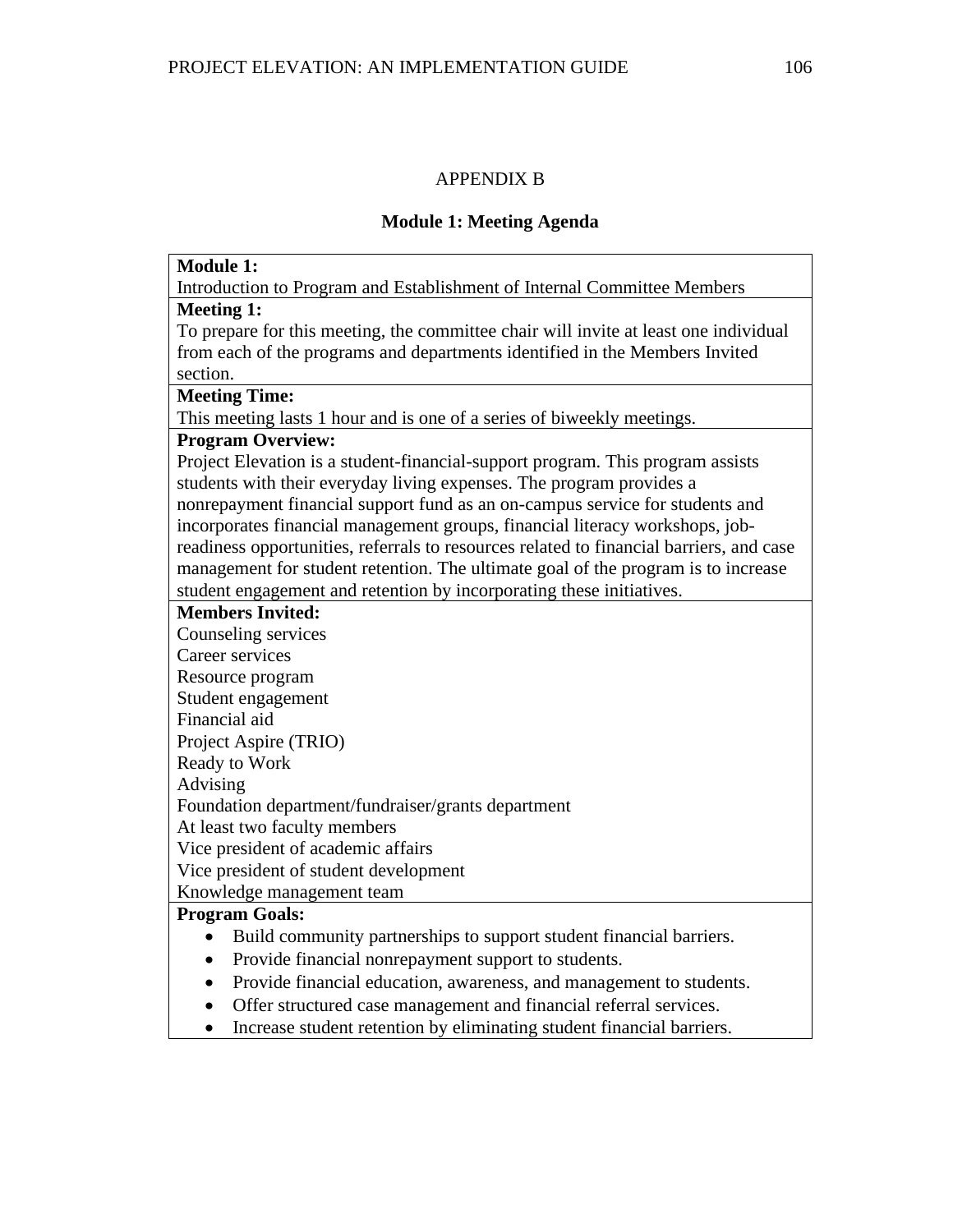# **Meeting Agenda:**

- Present program overview.
- Discuss why each department was invited and how they can help the program.
- Identify suggested committee members.
	- o Allow committee members to suggest additional members for the committee.
- Review the purpose and goals of the program.
- Establish 1-hour biweekly meetings.
- Solicit thoughts, questions, and feedback.

# **Materials:**

• Module 1 description section.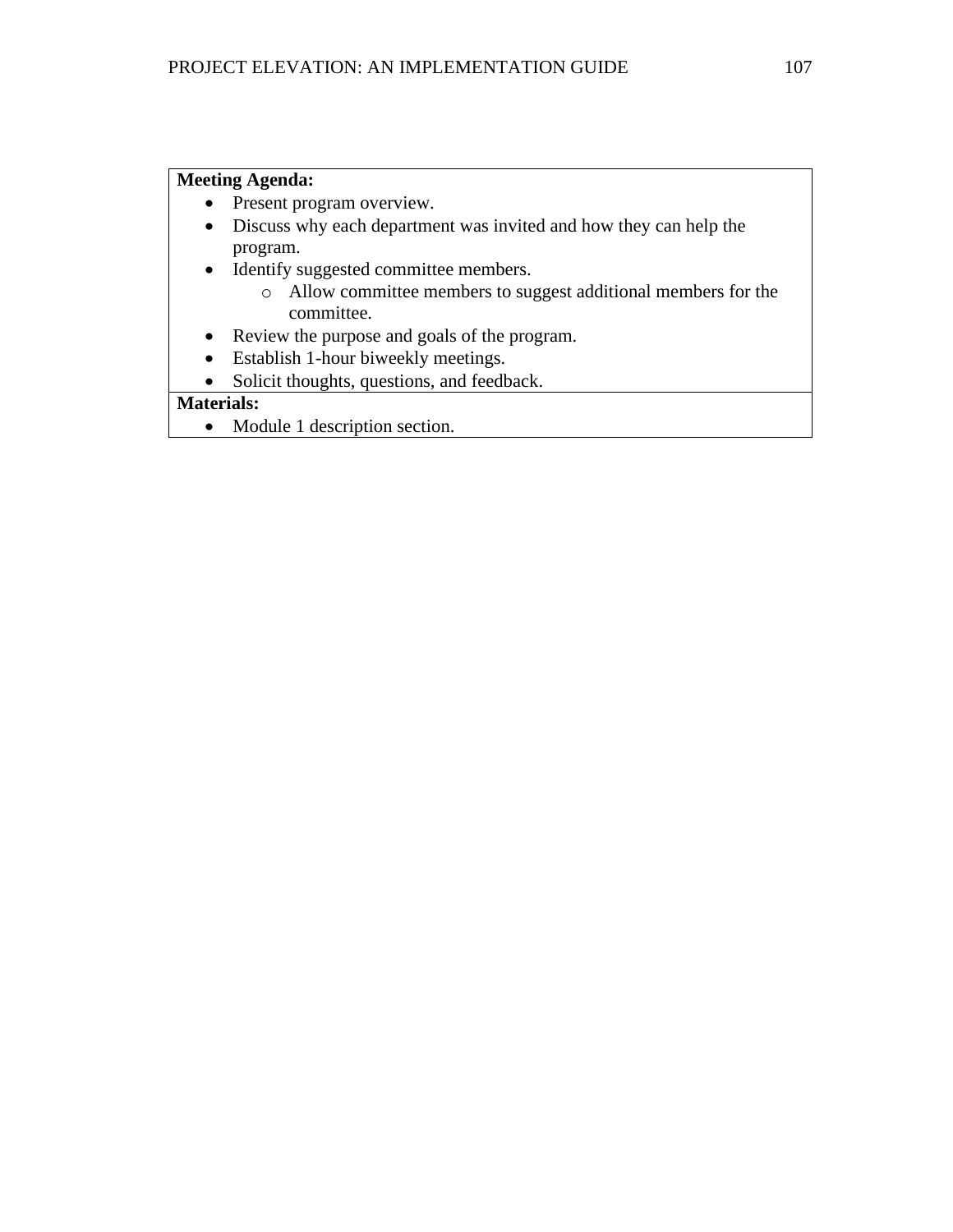# APPENDIX C

### **Module 2: Financial Resource Potential Partnerships Worksheet**

|         | <b>Financial Resource Potential Partnerships Worksheet</b> |             |             |
|---------|------------------------------------------------------------|-------------|-------------|
| Company | What service will they provide?                            | Contact     | <b>MOU</b>  |
| Name    | (Budgeting, financial                                      | Information | (Yes or No) |
|         | management groups, financial                               |             |             |
|         | literacy workshops, and job                                |             |             |
|         | readiness opportunities,                                   |             |             |
|         | funding)                                                   |             |             |
|         |                                                            |             |             |
|         |                                                            |             |             |
|         |                                                            |             |             |
|         |                                                            |             |             |
|         |                                                            |             |             |
|         |                                                            |             |             |
|         |                                                            |             |             |
|         |                                                            |             |             |
|         |                                                            |             |             |
|         |                                                            |             |             |
|         |                                                            |             |             |
|         |                                                            |             |             |
|         |                                                            |             |             |
|         |                                                            |             |             |
|         |                                                            |             |             |
|         |                                                            |             |             |
|         |                                                            |             |             |
|         |                                                            |             |             |
|         |                                                            |             |             |
|         |                                                            |             |             |
|         |                                                            |             |             |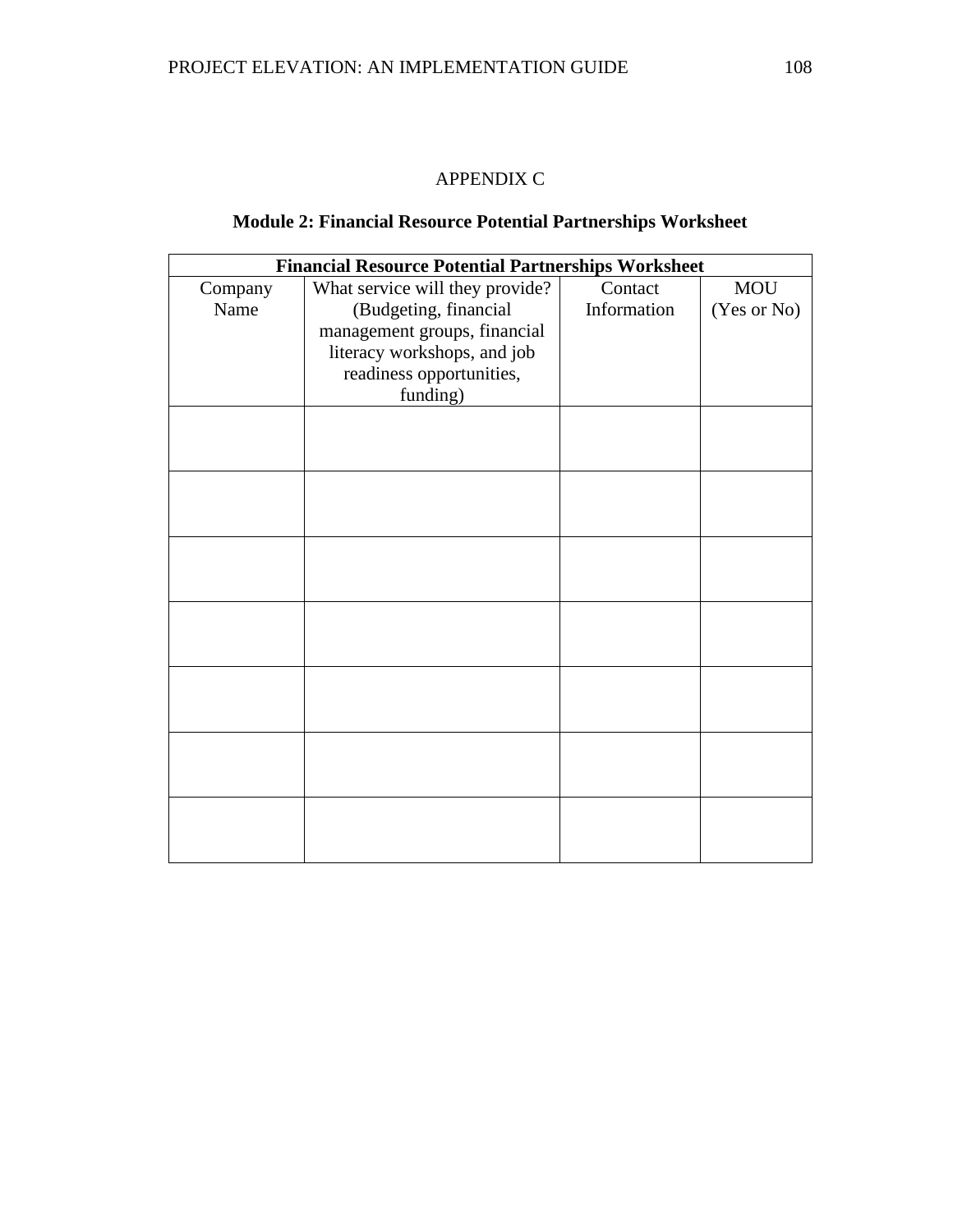# APPENDIX D

# **Module 2: Meeting Agenda**

| <b>Module 2:</b>                                                                        |
|-----------------------------------------------------------------------------------------|
| <b>Identification of Community Partners and Their Roles</b>                             |
| <b>Meeting 2:</b>                                                                       |
| To prepare for this meeting, the committee chair needs a list of financial resources    |
| for possible partnerships.                                                              |
|                                                                                         |
| As a team, complete the Financial Resource Potential Partnerships Worksheet and         |
| determine which resources best fit the program mission.                                 |
|                                                                                         |
| Invite suggested members to attend the meeting.                                         |
| <b>Meeting Time:</b>                                                                    |
| This meeting lasts 1 hour and is one of a series of biweekly meetings.                  |
| <b>Program Overview:</b>                                                                |
| Project Elevation is a student-financial-support program. This program assists          |
| students with their everyday living expenses. The program provides a                    |
| nonrepayment financial support fund as an on-campus service for students and            |
| incorporates financial management groups, financial literacy workshops, job-            |
| readiness opportunities, referrals to resources related to financial barriers, and case |
| management for student retention. The ultimate goal of the program is to increase       |
| student engagement and retention by incorporating these initiatives.                    |
| <b>Members Invited:</b>                                                                 |
| Counseling services                                                                     |
| Career services                                                                         |
| Resource program                                                                        |
| Student engagement                                                                      |
| Financial aid                                                                           |
| Project Aspire (TRIO)                                                                   |
| Ready to Work                                                                           |
| Advising                                                                                |
| Foundation department/fundraiser/grants department                                      |
| At least two faculty members                                                            |
| Vice president of academic affairs                                                      |
| Vice president of student development                                                   |
| Knowledge management team                                                               |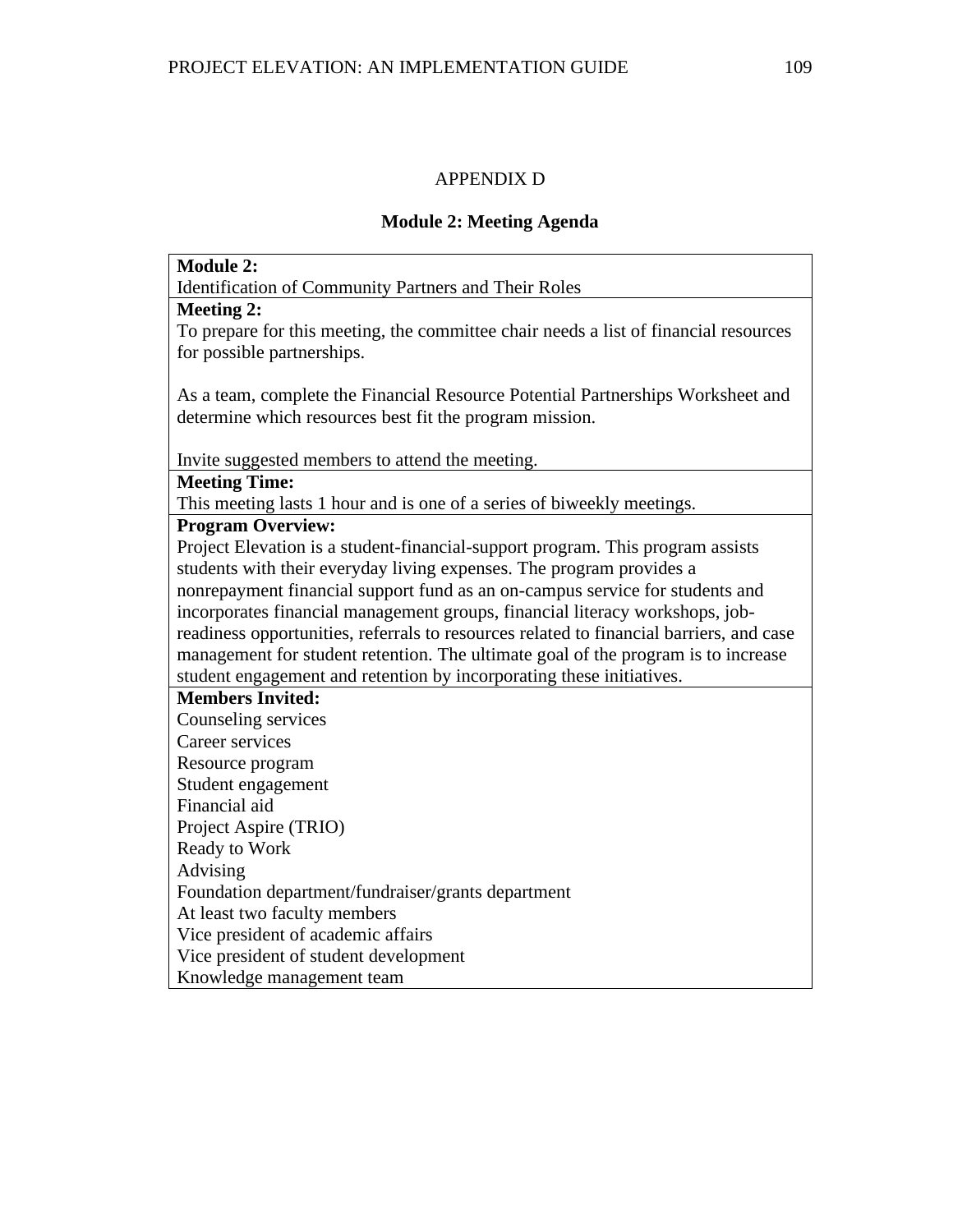For this program, community resources on campus are needed. Financial community resources and partners will draw on their predeveloped curricula on budgeting, financial management groups, financial literacy workshops, and jobreadiness opportunities. Committee members will be responsible only for coordinating services on campus and not providing these services themselves. One exception is that college and university career services programs typically have predeveloped curricula for career readiness. Career services can be treated as a partner for the career readiness component of the program. In addition, it is necessary to identify funders to support the program. Committee members should work together to create an online financial resource directory. The resource directory can guide referrals for students. Work with the college or university's foundation department to establish these partnerships.

#### **Meeting Agenda:**

- Welcome new members.
- Review program overview, goals, and the last meeting.
- Complete the Financial Resource Potential Partnerships Worksheet and discuss.
- Vote on community resources to build partnerships with.
- Establish a date for a community partner luncheon.
- Assign committee members to reach out to identified community partners and invite them to luncheon.
- Assign a committee member to order food for the luncheon.
- Assign committee members to create a PowerPoint presentation for the luncheon.
- Assign committee members to create flyers or promotional items with which to attract potential community partners.
- Assign committee members to create an online financial resource directory.

### **Materials:**

• Financial Resource Potential Partnerships Worksheet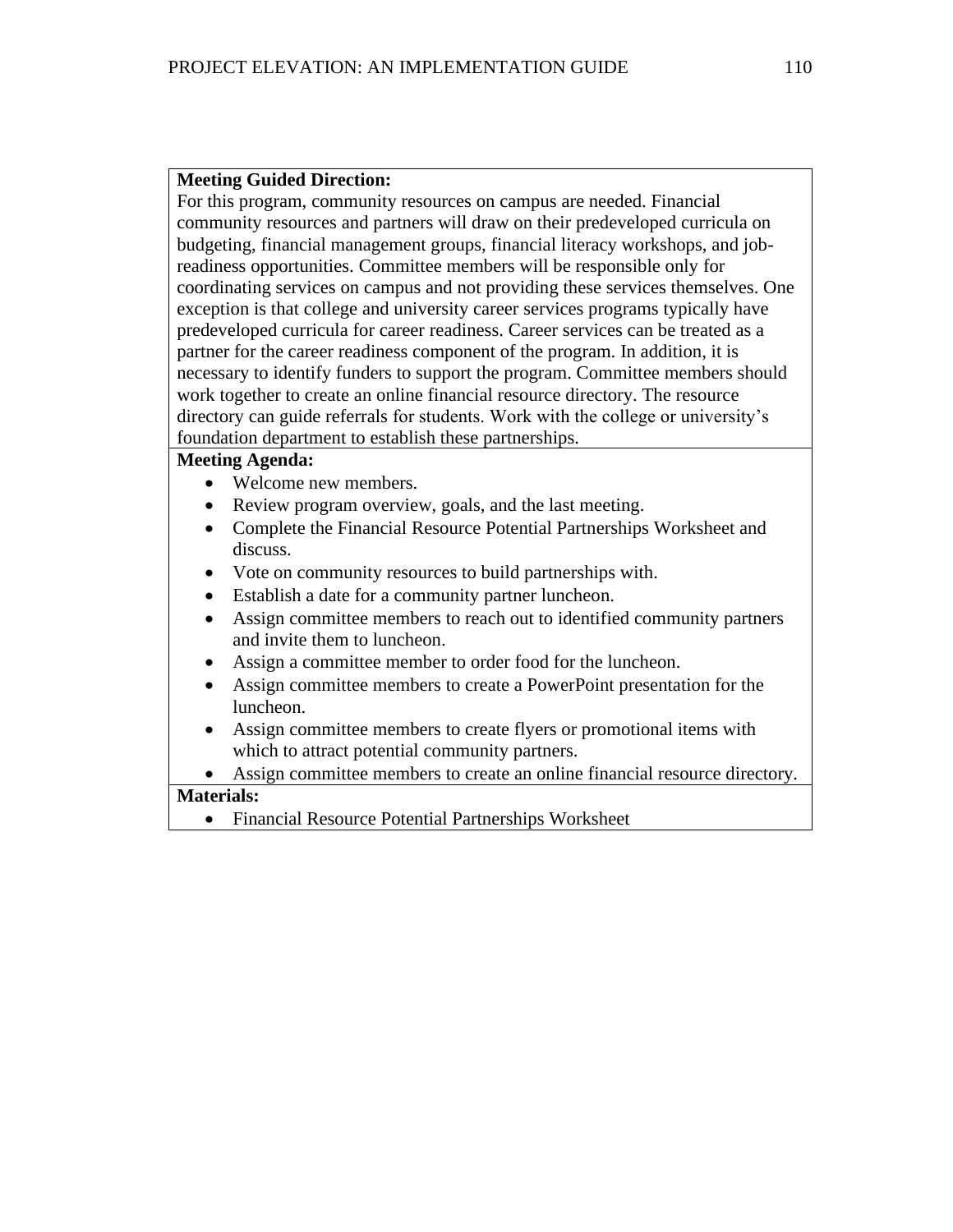# APPENDIX E

### **Module 3: Meeting Agenda**

| <b>Module 3:</b>                                                                        |
|-----------------------------------------------------------------------------------------|
| Program Advocates                                                                       |
| <b>Meeting 3:</b>                                                                       |
| To prepare for this meeting, the committee chair needs an updated list of               |
| community partners.                                                                     |
|                                                                                         |
| Invite suggested advocate groups to attend the meeting.                                 |
|                                                                                         |
| Have an established list of identified incentives for advocate groups.                  |
| <b>Meeting Time:</b>                                                                    |
| This meeting lasts 1 hour and is one of a series of biweekly meetings.                  |
| <b>Program Overview:</b>                                                                |
| Project Elevation is a student-financial-support program. This program assists          |
| students with their everyday living expenses. The program provides a                    |
| nonrepayment financial support fund as an on-campus service for students and            |
| incorporates financial management groups, financial literacy workshops, job-            |
| readiness opportunities, referrals to resources related to financial barriers, and case |
| management for student retention. The ultimate goal of the program is to increase       |
| student engagement and retention by incorporating these initiatives.                    |
| <b>Members Invited:</b>                                                                 |
| Counseling services                                                                     |
| Career services                                                                         |
| Resource program                                                                        |
| Student engagement                                                                      |
| Financial aid                                                                           |
| Project Aspire (TRIO)                                                                   |
| Ready to Work                                                                           |
| Advising                                                                                |
| Foundation department/fundraiser/grants department                                      |
| At least two faculty members                                                            |
| Vice president of academic affairs                                                      |
| Vice president of student development                                                   |
| Knowledge management team                                                               |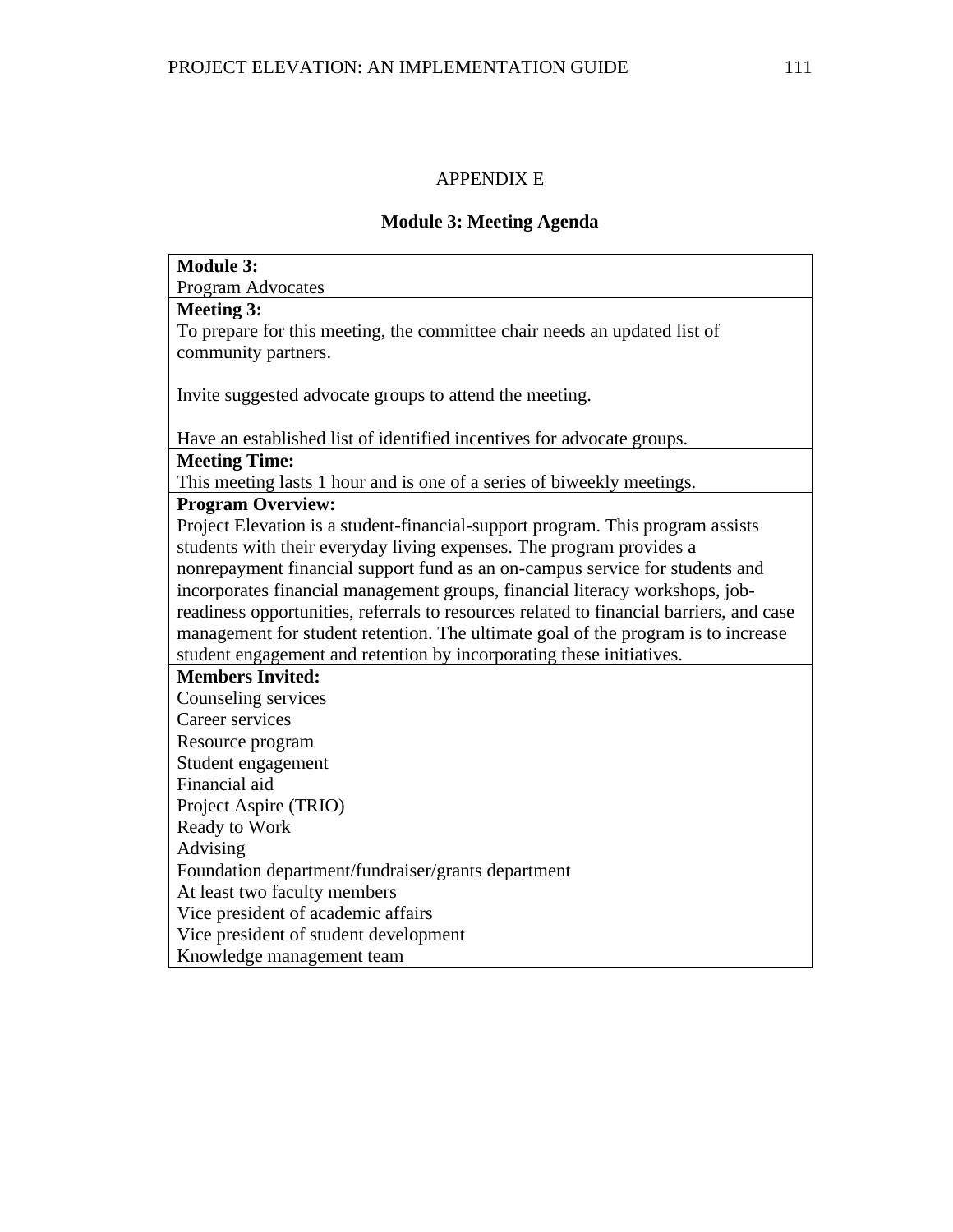| <b>Advocate Groups Invited:</b>                        |
|--------------------------------------------------------|
| Student organizations                                  |
| Athletes                                               |
| Peer mentors                                           |
| <b>Resident assistants</b>                             |
| Student ambassadors                                    |
| At least one faculty member from each academic program |
| At least one staff member from each department         |
| <b>Meeting Guided Direction:</b>                       |

For this program, advocate groups play a major role in the success of student recruitment. It is important to have at least one advocate from every department and academic program within the college or university. Recruitment and overall support for this program should be an organization-wide initiative. Advocates should receive the program flyer and information about the program to help them to recruit students. Faculty and staff advocates need to inform their peers about the program. Their role is to encourage their peers to also promote the program to students. Advocates need to assist with the orientation process. Another meeting will review the orientation process. By participating in this program, advocates have the opportunity to win incentives.

#### **Meeting Agenda:**

- Welcome advocate groups to the meeting.
- Review the program overview, goals, and the last meeting.
- Review the Financial Resource Potential Partnerships Worksheet and discuss progress.
- Go over the purpose of advocate groups and their role.
- Review incentives and opportunities for advocate groups.
- Establish a program start date and when recruitment will begin.

### **Materials:**

• Module 3 description section.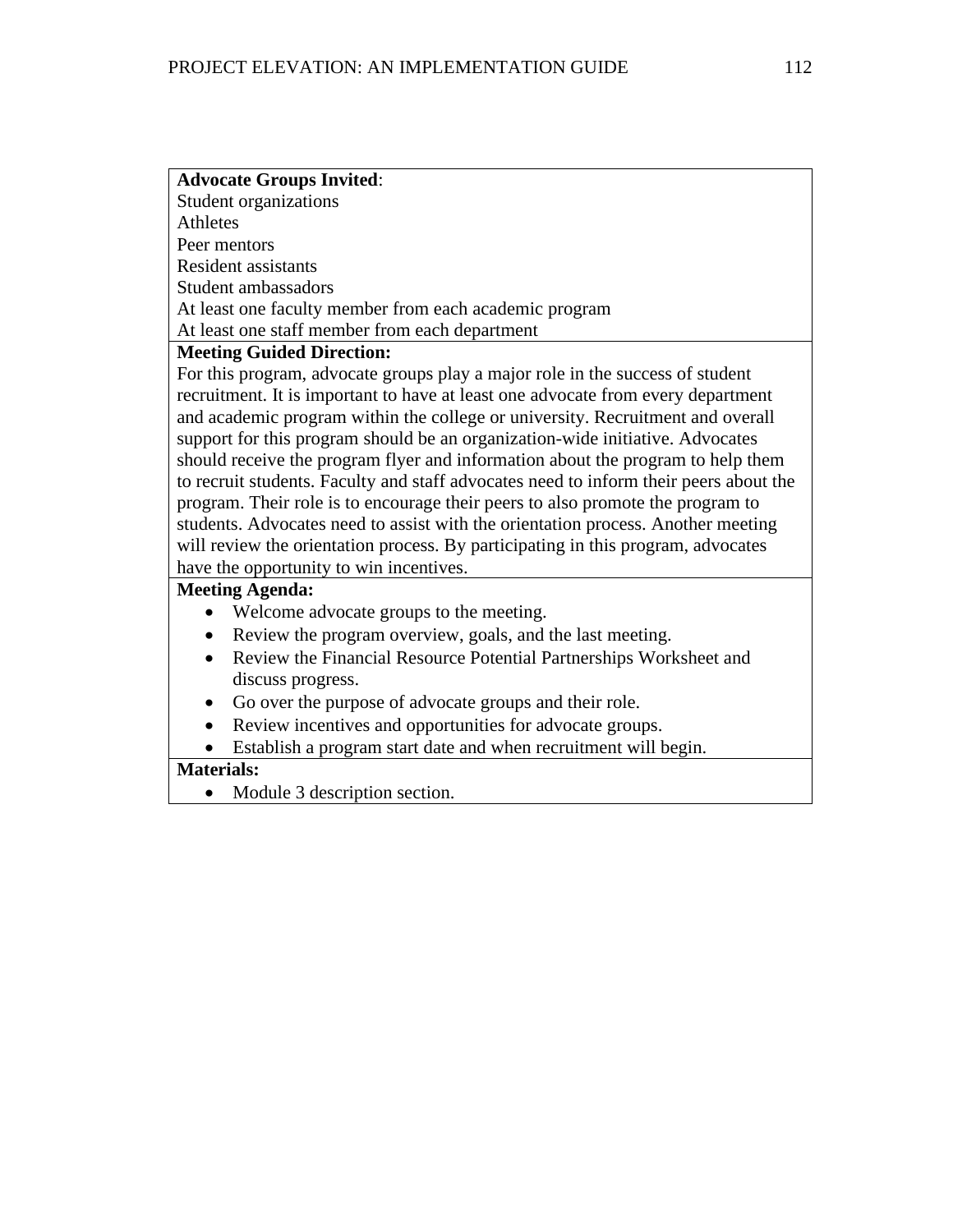# APPENDIX F

# **Module 4: Meeting Agenda**

| <b>Module 4:</b>                                                                        |
|-----------------------------------------------------------------------------------------|
| Engagement                                                                              |
| <b>Meeting 4:</b>                                                                       |
| To prepare for this meeting, create a community partner and employee engagement         |
| PowerPoint presentation. Prepare to present this to faculty members, staff              |
| members, and community partners.                                                        |
|                                                                                         |
| Invite key players, such as faculty members, staff members, community partners,         |
| and committee members.                                                                  |
| <b>Meeting Time:</b>                                                                    |
| This meeting lasts 1 hour and is one of a series of biweekly meetings.                  |
| <b>Program Overview:</b>                                                                |
| Project Elevation is a student-financial-support program. This program assists          |
| students with their everyday living expenses. The program provides a                    |
| nonrepayment financial support fund as an on-campus service for students and            |
| incorporates financial management groups, financial literacy workshops, job-            |
| readiness opportunities, referrals to resources related to financial barriers, and case |
| management for student retention. The ultimate goal of the program is to increase       |
| student engagement and retention by incorporating these initiatives.                    |
| <b>Members Invited:</b>                                                                 |
| Counseling services                                                                     |
| Career services                                                                         |
| Resource program                                                                        |
| Student engagement                                                                      |
| Financial aid                                                                           |
| Project Aspire (TRIO)                                                                   |
| Ready to Work                                                                           |
| Advising                                                                                |
| Foundation department/fundraiser/grants department                                      |
| At least two faculty members                                                            |
| Vice president of academic affairs                                                      |
| Vice president of student development                                                   |
| Knowledge management team                                                               |
| <b>Guests Invited:</b>                                                                  |
| <b>Faculty members</b>                                                                  |
| <b>Staff members</b>                                                                    |
| Senior administrators                                                                   |
| Community partners                                                                      |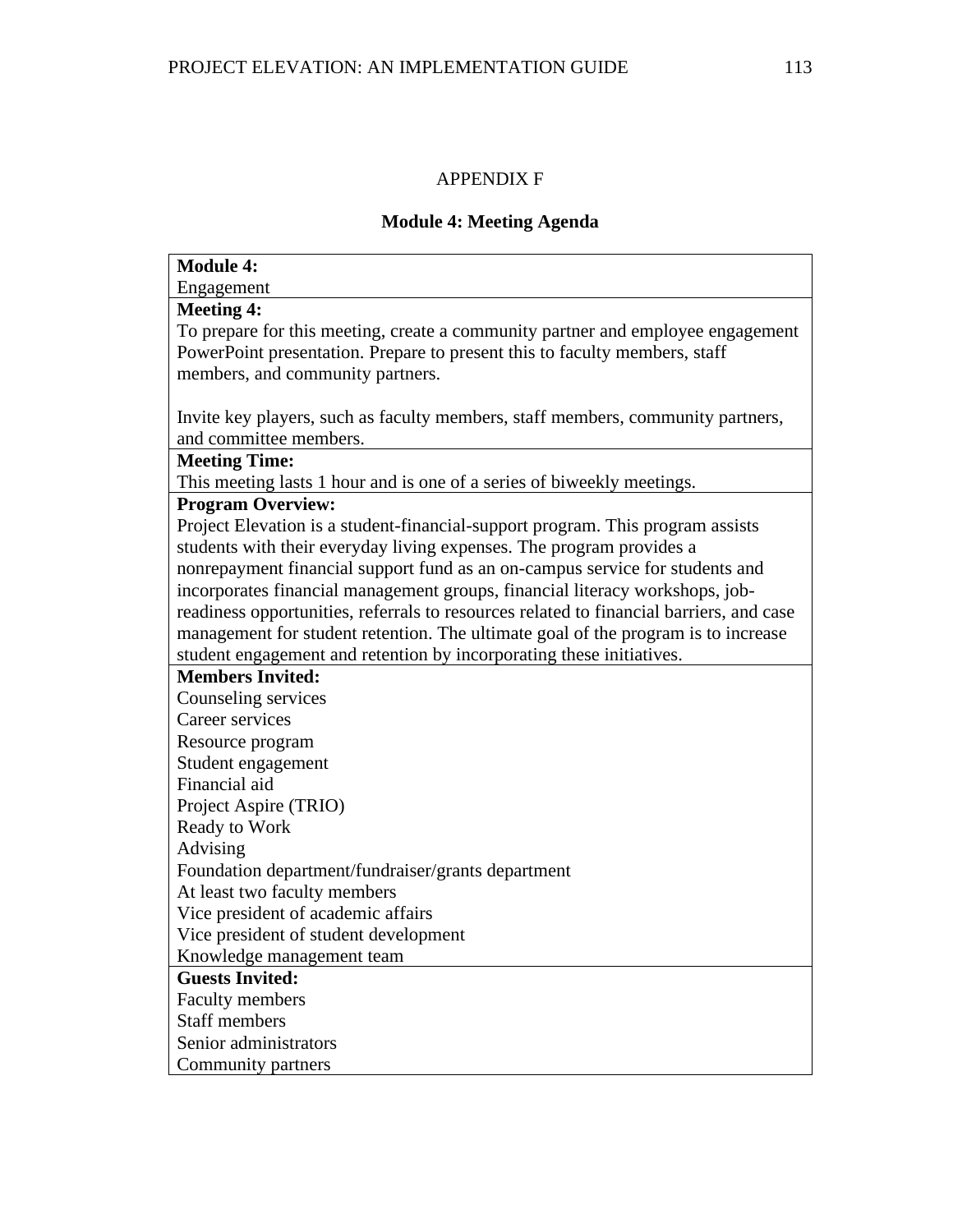For this meeting, capturing the attention of community partners and college or university employees is essential. The purpose of the luncheon is to present information about the program and capture the audience's attention. Help them understand how they would make a tremendous impact on student retention and support.

#### **Meeting Agenda:**

- Welcome community partners and college or university employees.
- Hand out program flyer.
- Allow 10–15 minutes for guests to get food and drinks and network.
- Present the community partner and employee engagement PowerPoint.
- Accept and respond to questions and feedback.

- Community partner and employee engagement PowerPoint presentation
- Sign-in sheet
- Program flyer
- **Giveaways**
- Food and drink
- Partnership agreement forms (memorandums of understanding)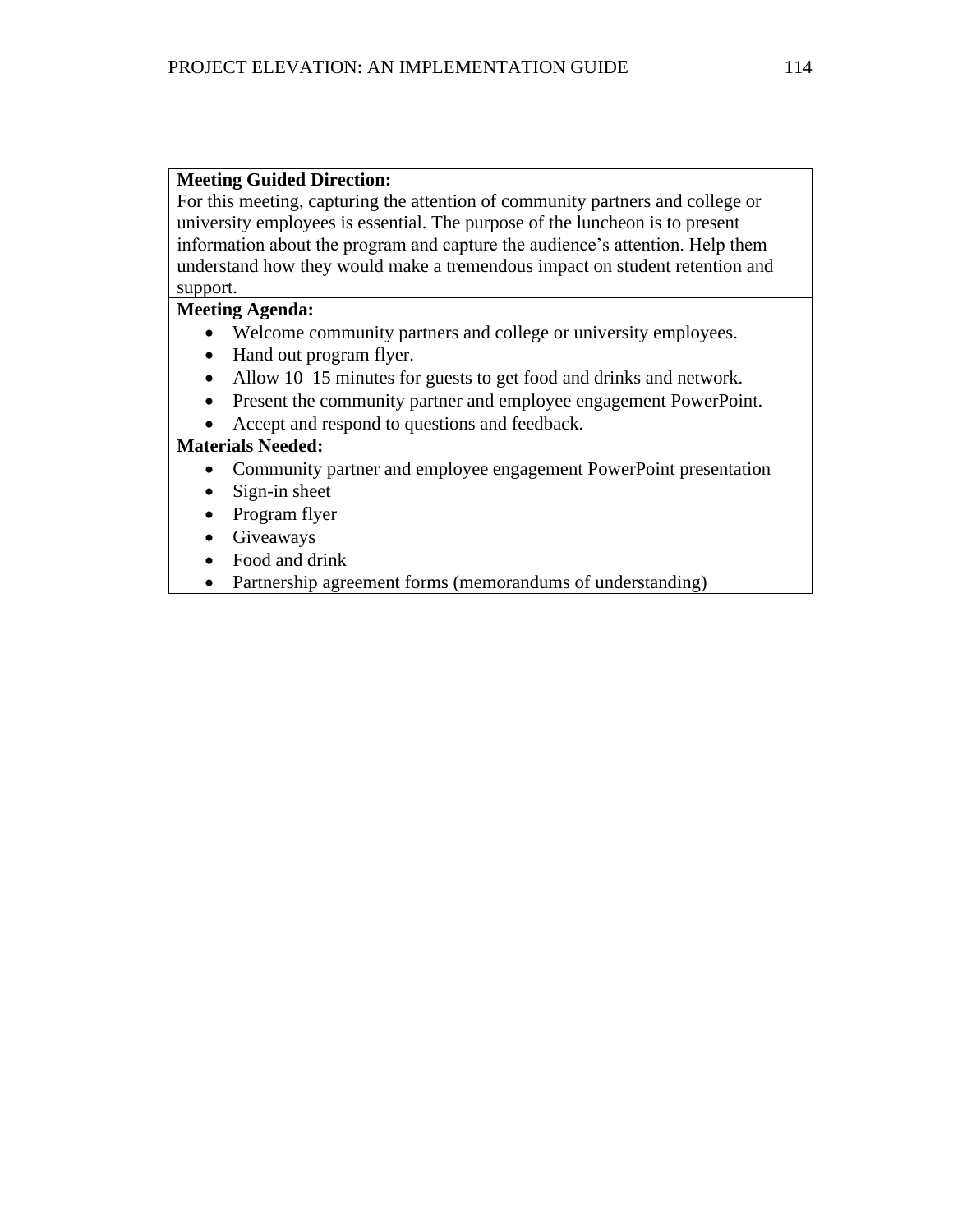#### APPENDIX G

#### **Module 5: Possible Ways to Market the Program Checklist**

Committee members are free to add items, delete items, or modify the list.

- Attend resource fairs/other school events and hand out flyers
- Flyers, posters, banners
- $\Box$  Marketing emails to students, faculty members, and staff members
- □ Post on TV screens
- Classroom presentations
- $\Box$  School event calendar
- Social media
- Advocate groups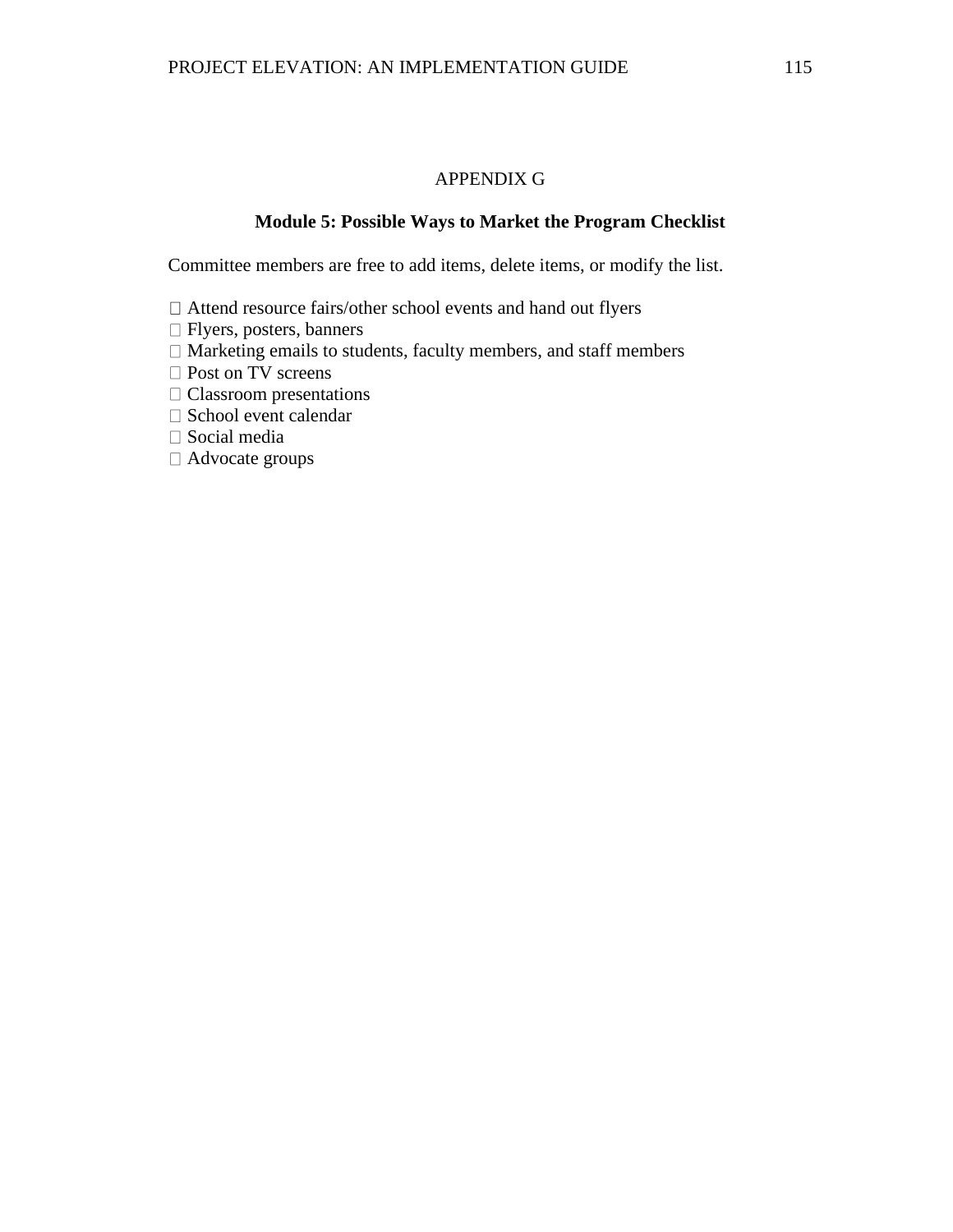# APPENDIX H

### **Module 5: Meeting Agenda**

| <b>Module 5:</b>                                                                        |
|-----------------------------------------------------------------------------------------|
| <b>Program Marketing</b>                                                                |
| <b>Meeting 5:</b>                                                                       |
| To prepare for this meeting, update the Financial Resource Potential Partnerships       |
| Worksheet to reflect current partnership statuses.                                      |
|                                                                                         |
| Create a marketing responsibility sign-up sheet by using sign-up genius. Refer to       |
| the Possible Ways to Market the Program Checklist and use the sign-up sheet to          |
| determine responsibilities.                                                             |
|                                                                                         |
| Have the custom hashtag (#schoolnameelevation) ready to present to the                  |
| committee.                                                                              |
| <b>Meeting Time:</b> This meeting lasts 1 hour and is one of a series of biweekly       |
| meetings.                                                                               |
| <b>Program Overview:</b>                                                                |
| Project Elevation is a student-financial-support program. This program assists          |
| students with their everyday living expenses. The program provides a                    |
| nonrepayment financial support fund as an on-campus service for students and            |
| incorporates financial management groups, financial literacy workshops, job-            |
| readiness opportunities, referrals to resources related to financial barriers, and case |
| management for student retention. The ultimate goal of the program is to increase       |
| student engagement and retention by incorporating these initiatives.                    |
| <b>Members Invited:</b>                                                                 |
| Counseling services                                                                     |
| Career services                                                                         |
| Resource program                                                                        |
| Student engagement                                                                      |
| Financial aid                                                                           |
| Project Aspire (TRIO)                                                                   |
| Ready to Work                                                                           |
| Advising                                                                                |
| Foundation department/fundraiser/grants department                                      |
| At least two faculty members                                                            |
| Vice president of academic affairs                                                      |
| Vice president of student development                                                   |
| Knowledge management team                                                               |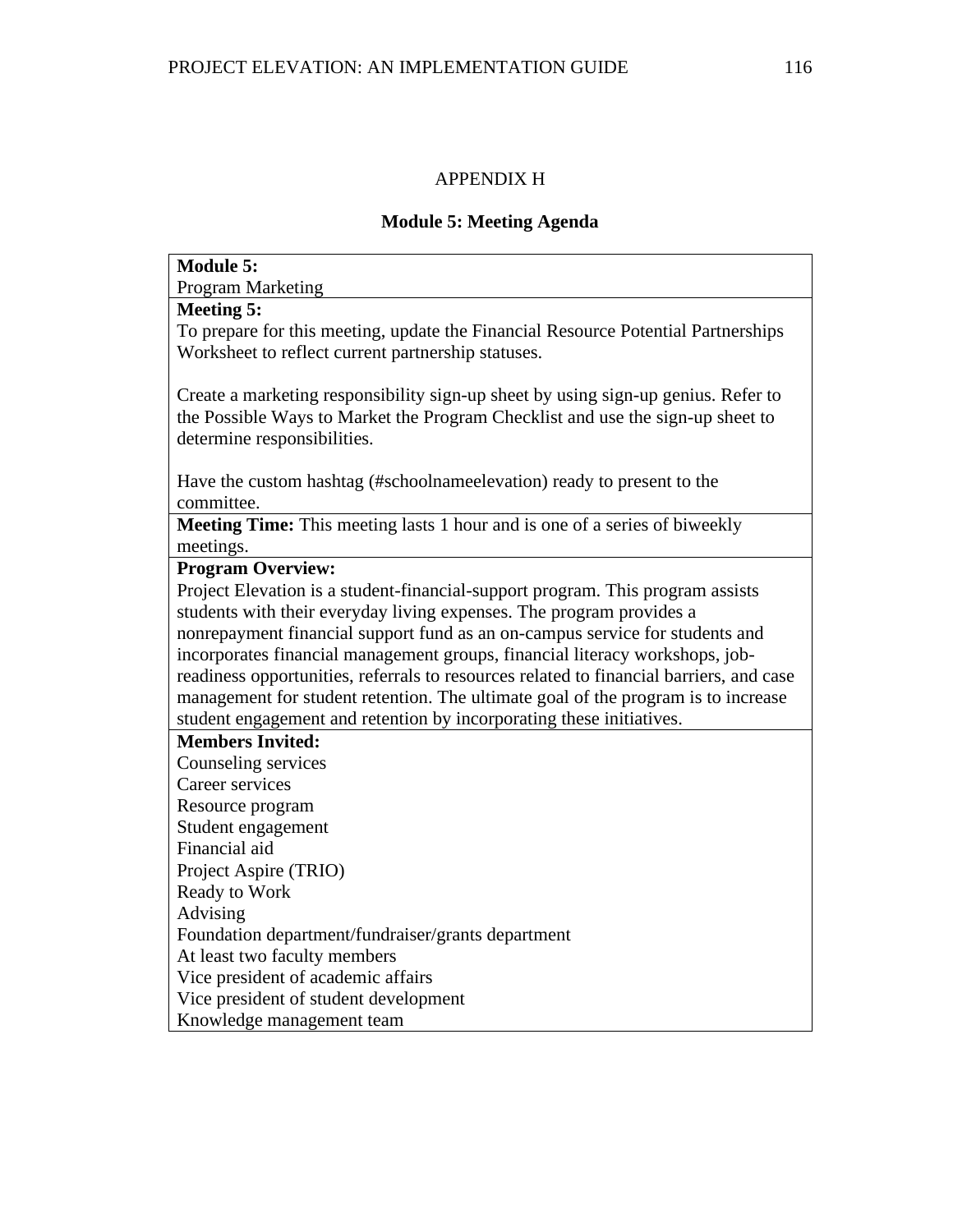For this meeting, review the Possible Ways to Market the Program Checklist. Marketing of the program determines how many students will register. Strong presence of the marketing materials will increase the interest of students. During this meeting, committee members need to review the Financial Resource Potential Partnerships Worksheet. This ensures that committee members are aware of each partnership being established. Establish who will order giveaways, if needed.

#### **Meeting Agenda:**

- Review the last meeting.
- Discuss marketing strategies.
- Review Financial Resource Potential Partnerships Worksheet.
- Discuss draft for a memorandum of understanding.
- Assign the task of ordering giveaways.

- Possible Ways to Market the Program Checklist
- The Financial Resource Potential Partnerships Worksheet
- Custom hashtag slogan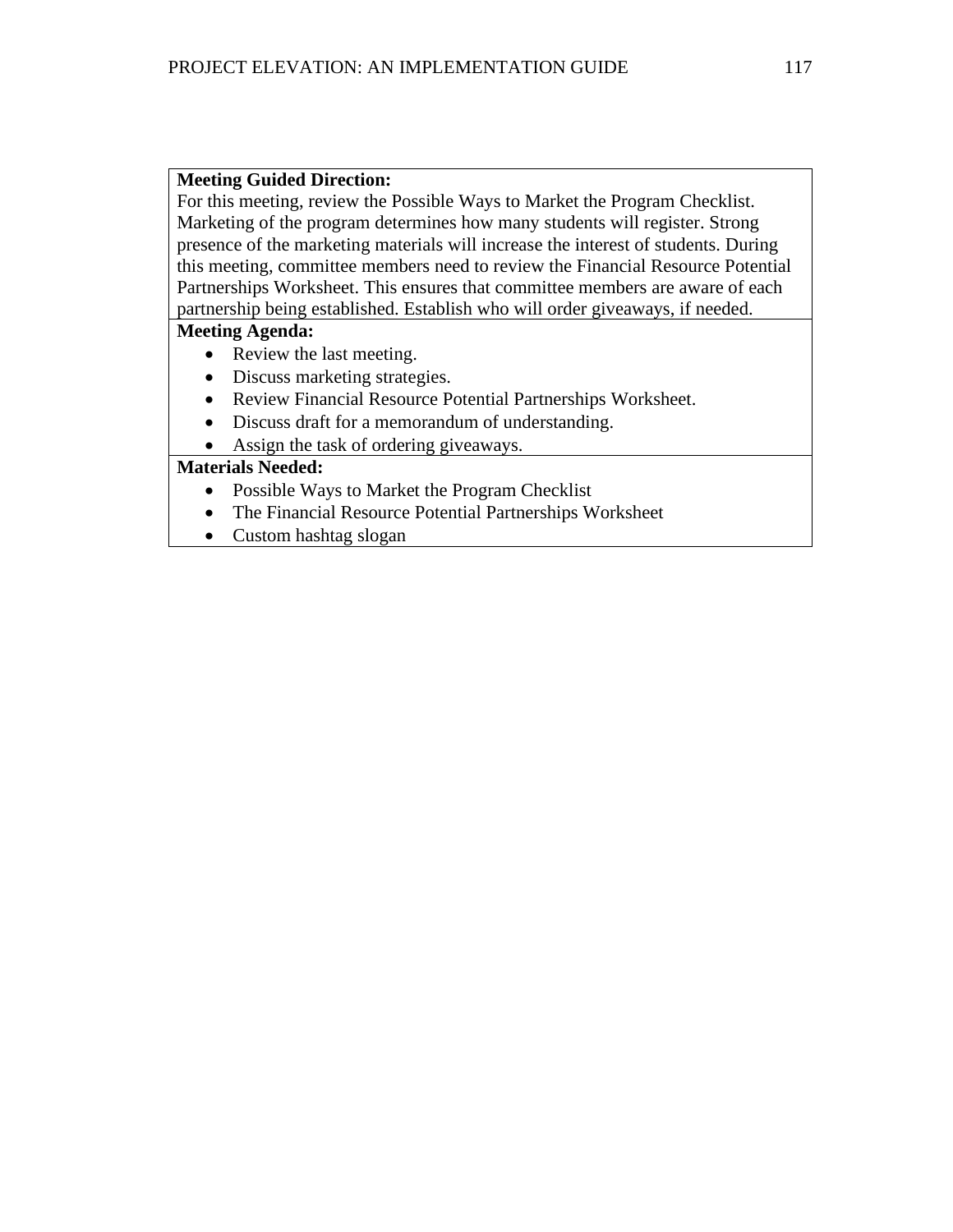# APPENDIX I

# **Module 6: Project Elevation Survey/Application**

| <b>Project Elevation Survey/Application (FII)</b>                                        |
|------------------------------------------------------------------------------------------|
| <b>Student Name:</b>                                                                     |
|                                                                                          |
| <b>Student ID#</b>                                                                       |
| <b>Phone Number#</b>                                                                     |
|                                                                                          |
| <b>Personal Email:</b>                                                                   |
| <b>School Email:</b>                                                                     |
| $\Box$ N<br>□γ<br>Is this your first semester?                                           |
| If no, how long have you been at this school?                                            |
| Circle one:<br><b>Spring</b><br>Fall<br>(year)<br>Summer                                 |
| How many dependents do you have in your home?                                            |
| (Dependents are any person who relies on you: i.e. children, roommate, elderly parents,  |
| etc.) # of household members (drop down-1-10)                                            |
| <b>Relationship to you:</b>                                                              |
| (please list each one)                                                                   |
| □γ<br>$\square_{N}$<br>Are you comfortable navigating the internet and using a computer? |
| (If no, we can help!)                                                                    |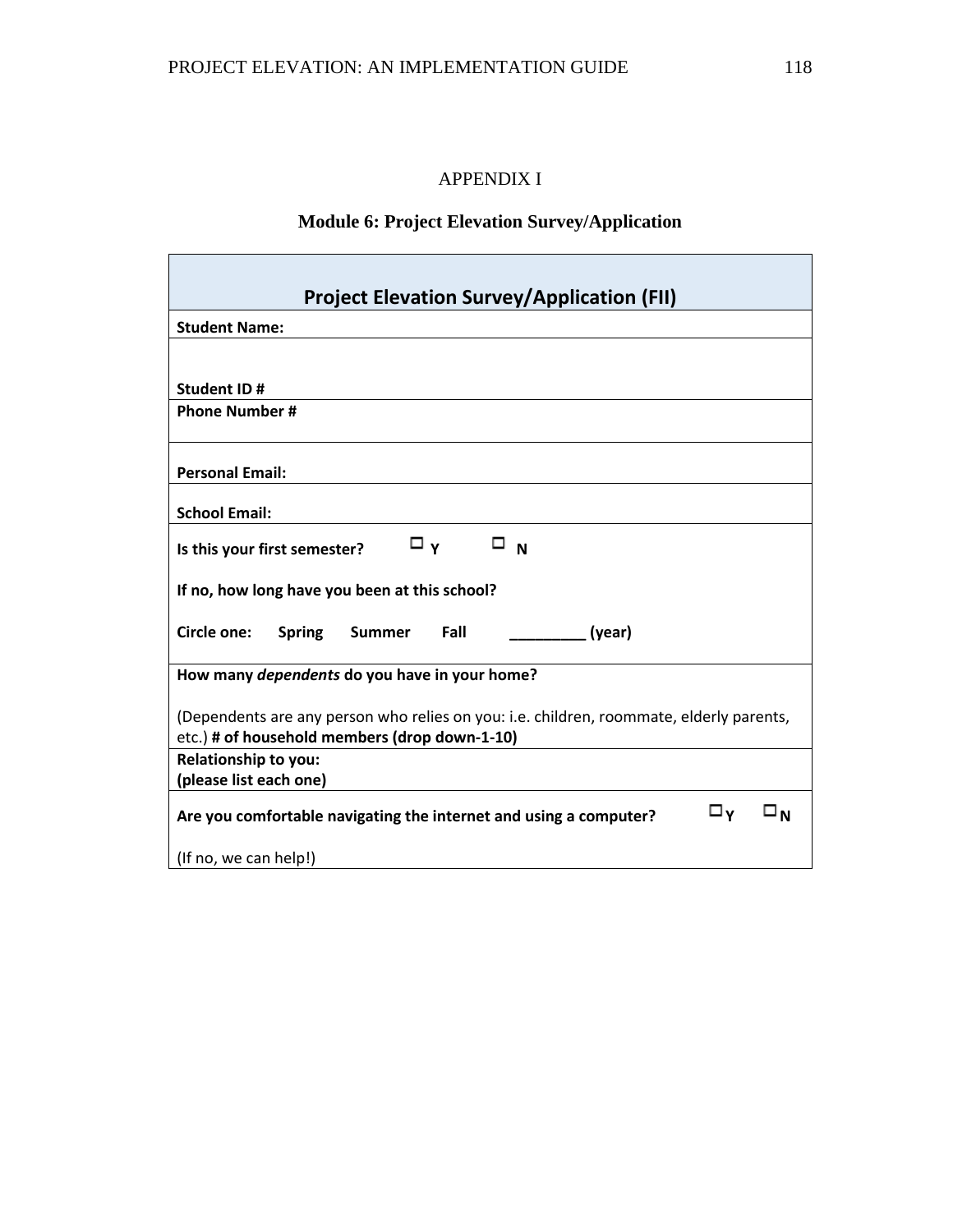|                                                                 | Please list 2 goals you would like to achieve over the next 2 years through FII: |            |
|-----------------------------------------------------------------|----------------------------------------------------------------------------------|------------|
| 1.                                                              |                                                                                  |            |
| 2.                                                              |                                                                                  |            |
|                                                                 | Each group meets once a month for a commitment of 2 years. Are you comfortable   |            |
| committing to a monthly meeting for 2 years? $\Box$ Y<br>⊔<br>N |                                                                                  |            |
|                                                                 | Which location is most convenient, fill in all that apply?                       |            |
|                                                                 |                                                                                  |            |
|                                                                 |                                                                                  |            |
| Are you free to meet once a month?                              |                                                                                  |            |
| $\square_{\gamma_{\text{CS}}}$<br>□<br><b>No</b>                |                                                                                  |            |
|                                                                 | If yes, please select the availability that fits your schedule.                  |            |
| Mornings                                                        | Evenings                                                                         | Afternoons |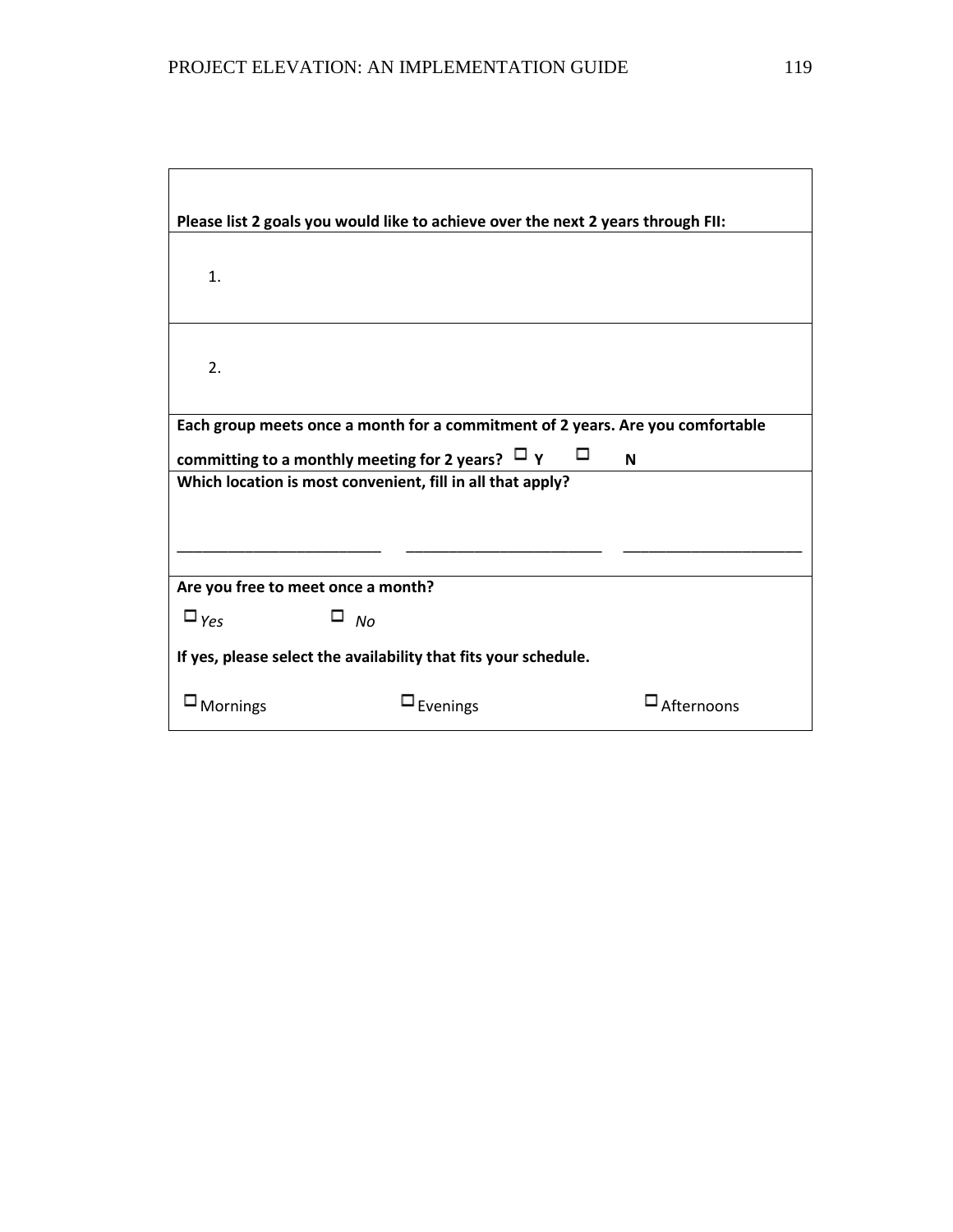| If no, please indicate your schedule below. |                    |                    |                      |
|---------------------------------------------|--------------------|--------------------|----------------------|
| $\Box$ Mondays                              | $\square$ Mornings | $\square$ Evenings | $\square$ Afternoons |
| $\Box$ Tuesdays                             | $\square$ Mornings | $\square$ Evenings | $\Box$ Afternoons    |
| $\Box$ Wednesdays                           | $\square$ Mornings | $\square$ Evenings | $\square$ Afternoons |
| $\Box$ Thursdays                            | $\square$ Mornings | $\square$ Evenings | $\square$ Afternoons |
| $\square$ Fridays                           | $\square$ Mornings | $\square$ Evenings | $\square$ Afternoons |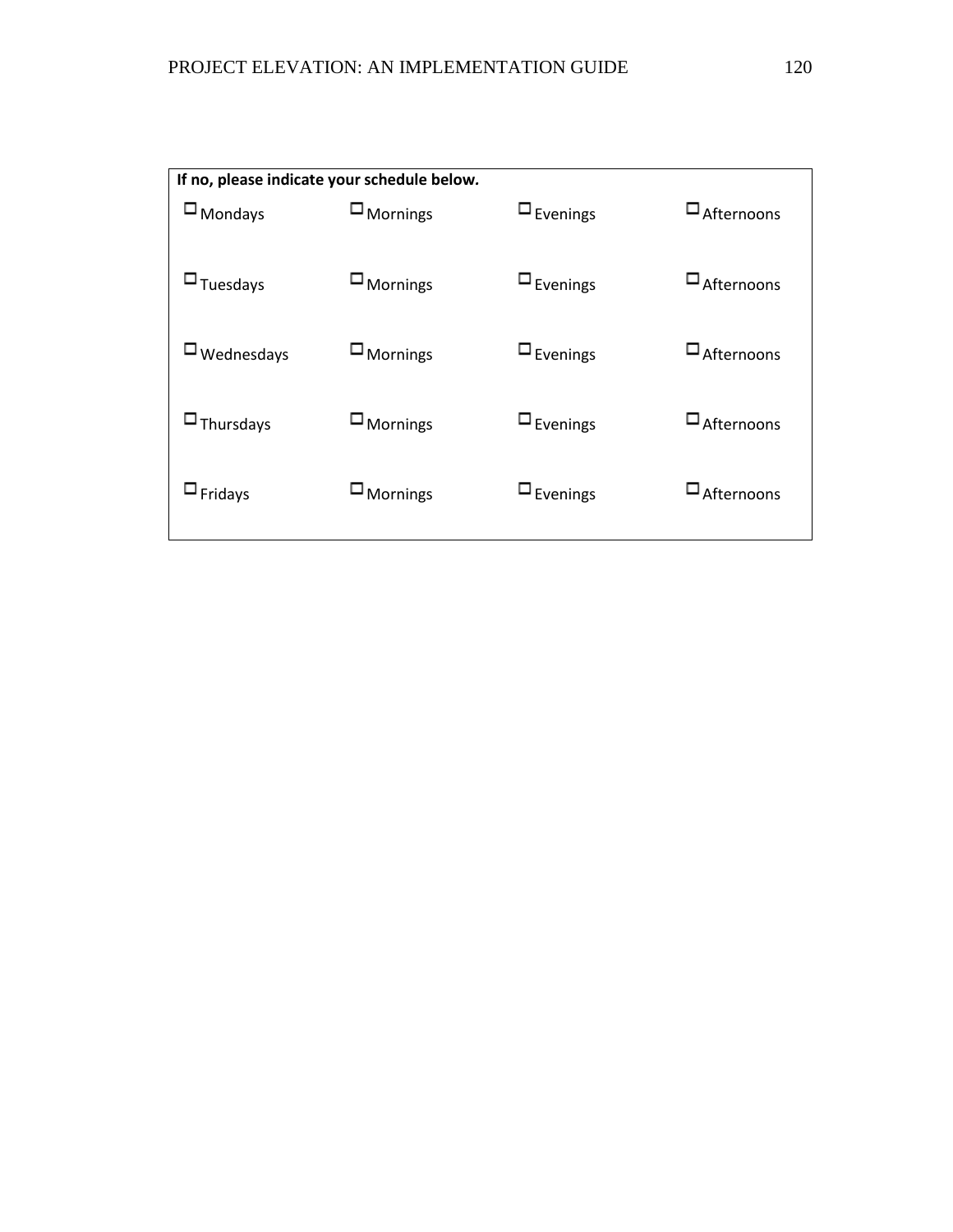# APPENDIX J

# **Module 6: Meeting Agenda**

| <b>Module 6:</b>                                                                        |
|-----------------------------------------------------------------------------------------|
| <b>Program Registration</b>                                                             |
| <b>Meeting 6:</b>                                                                       |
| To prepare for this meeting, make copies of the Project Elevation                       |
| Survey/Application to provide to committee members.                                     |
|                                                                                         |
| Create an online version of the Project Elevation Survey/Application. Implementers      |
| should work with their marketing departments on this task. The application should       |
| be linked to from the website of the department responsible for the program.            |
| <b>Meeting Time:</b>                                                                    |
| This meeting lasts 1 hour and is one of a series of biweekly meetings.                  |
| <b>Program Overview:</b>                                                                |
| Project Elevation is a student-financial-support program. This program assists          |
| students with their everyday living expenses. The program provides a                    |
| nonrepayment financial support fund as an on-campus service for students and            |
| incorporates financial management groups, financial literacy workshops, job-            |
| readiness opportunities, referrals to resources related to financial barriers, and case |
| management for student retention. The ultimate goal of the program is to increase       |
| student engagement and retention by incorporating these initiatives.                    |
| <b>Members Invited:</b>                                                                 |
| Counseling services                                                                     |
| Career services                                                                         |
| Resource program                                                                        |
| Student engagement                                                                      |
| Financial aid                                                                           |
| Project Aspire (TRIO)                                                                   |
| Ready to Work                                                                           |
| Advising                                                                                |
| Foundation department/fundraiser/grants department                                      |
| At least two faculty members                                                            |
| Vice president of academic affairs                                                      |
| Vice president of student development                                                   |
| Knowledge management team                                                               |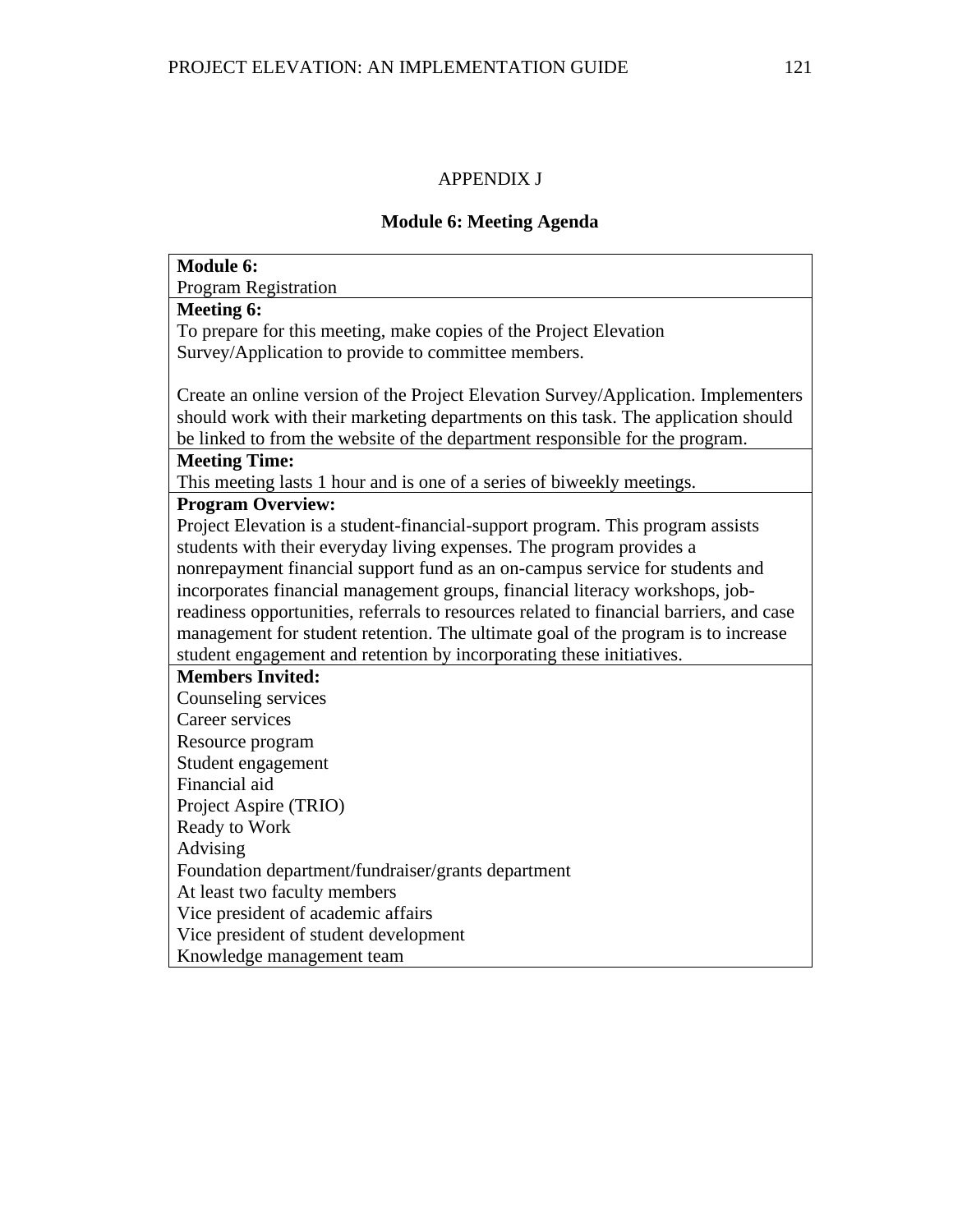For this meeting, committee members need to become familiar with the registration process. This will prepare committee members to assist students who are completing the application and answer their questions. For this meeting, committee members need to finalize the start and end dates for registration. Review the description of Module 6 to ensure everyone is in accord. Review the Financial Resource Potential Partnerships Worksheet and any updates to the memorandums of understanding. In addition, discuss progress on the presentation for community partners and employee engagement. Determine if anything needs to be adjusted and discuss feedback provided.

#### **Meeting Agenda:**

- Review the registration process.
- Discuss and review the Project Elevation Survey/Application.
- Review the Financial Resource Potential Partnerships Worksheet and memorandum of understanding.
- Discuss the orientation presentation and assign the presentation as a task.

- Module 6 registration description
- Copies of the Project Elevation Survey/Application
- Financial Resource Potential Partnerships Worksheet
- Notes from the luncheon for community partners and employees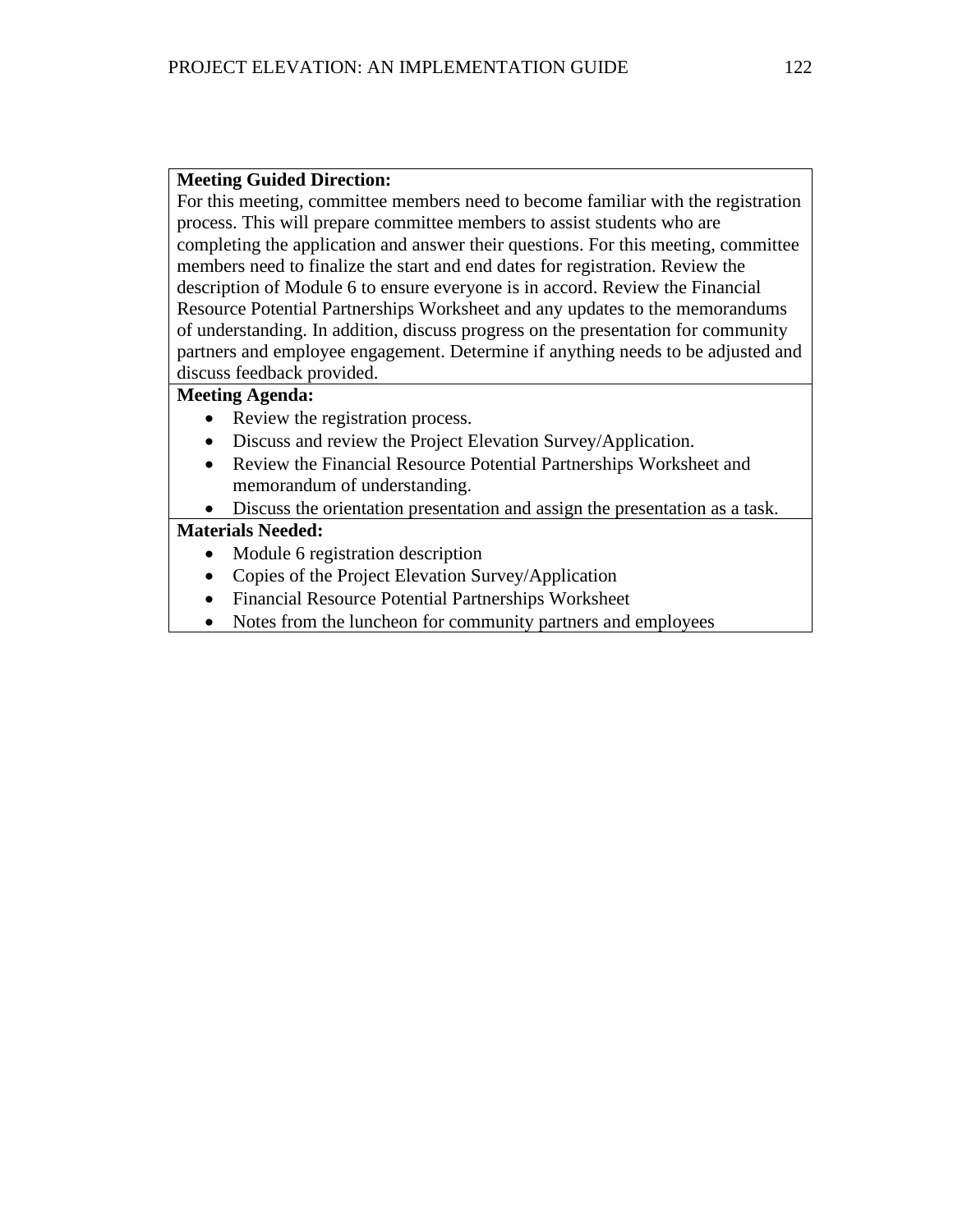# APPENDIX K

### **Module 7: Meeting Agenda**

| <b>Module 7:</b>                                                                        |
|-----------------------------------------------------------------------------------------|
| <b>Student Orientation</b>                                                              |
| <b>Meeting 7:</b>                                                                       |
| To prepare for this meeting, the committee chair and committee members need to          |
| create a student orientation PowerPoint presentation.                                   |
|                                                                                         |
| To prepare for this meeting, make copies of the Module 7 description and the            |
| PowerPoint presentation.                                                                |
| <b>Meeting Time:</b>                                                                    |
| This meeting lasts 1 hour and is one of a series of biweekly meetings.                  |
| <b>Program Overview:</b>                                                                |
| Project Elevation is a student-financial-support program. This program assists          |
| students with their everyday living expenses. The program provides a                    |
| nonrepayment financial support fund as an on-campus service for students and            |
| incorporates financial management groups, financial literacy workshops, job-            |
| readiness opportunities, referrals to resources related to financial barriers, and case |
| management for student retention. The ultimate goal of the program is to increase       |
| student engagement and retention by incorporating these initiatives.                    |
| <b>Members Invited:</b>                                                                 |
| Counseling services                                                                     |
| Career services                                                                         |
| Resource program                                                                        |
| Student engagement                                                                      |
| Financial aid                                                                           |
| Project Aspire (TRIO)                                                                   |
| Ready to Work                                                                           |
| Advising                                                                                |
| Foundation department/fundraiser/grants department                                      |
| At least two faculty members                                                            |
| Vice president of academic affairs                                                      |
| Vice president of student development                                                   |
| Knowledge management team                                                               |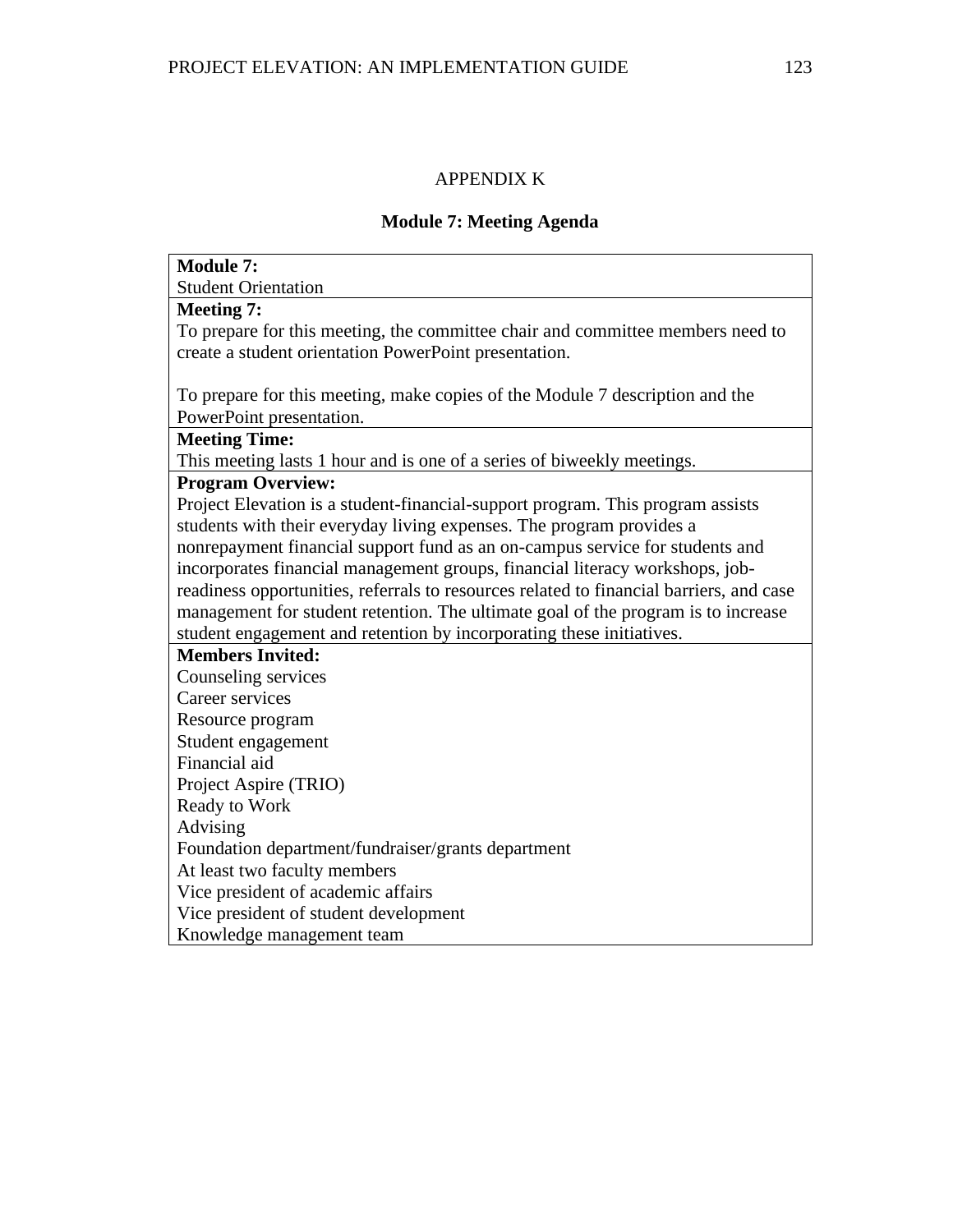| <b>Advocate Groups Invited:</b>                                                        |
|----------------------------------------------------------------------------------------|
| <b>Student organizations</b>                                                           |
| <b>Athletes</b>                                                                        |
| Peer mentors                                                                           |
| <b>Resident assistants</b>                                                             |
| Student ambassadors                                                                    |
| At least one faculty member from each academic program                                 |
| At least one staff member from each department                                         |
| <b>Meeting Guided Direction:</b>                                                       |
| For this meeting, committee members need to become familiar with the orientation       |
| process. Review Module 7 first. Go over the predeveloped Project Elevation             |
| Survey/Application as a team. Make adjustments to the application as needed. In        |
| addition, review any loose ends from previous meetings.                                |
| <b>Meeting Agenda</b>                                                                  |
| Review the Module 7 and discuss the process.                                           |
| Make adjustments to the Project Elevation Survey/Application as needed.                |
| Review updates to the Financial Resource Potential Partnerships Worksheet<br>$\bullet$ |
| and updates memorandums of understanding.                                              |
| Review the orientation responsibilities sign-up genius list.<br>$\bullet$              |
| Review progress on the presentation for community partners and employee                |
| engagement.                                                                            |
| <b>Materials Needed:</b>                                                               |
| Module 7 orientation description section                                               |
| Copies of the Project Elevation Survey/Application<br>$\bullet$                        |
| Financial Resource Potential Partnerships Worksheet<br>$\bullet$                       |
| Responsibilities sign-up genius list                                                   |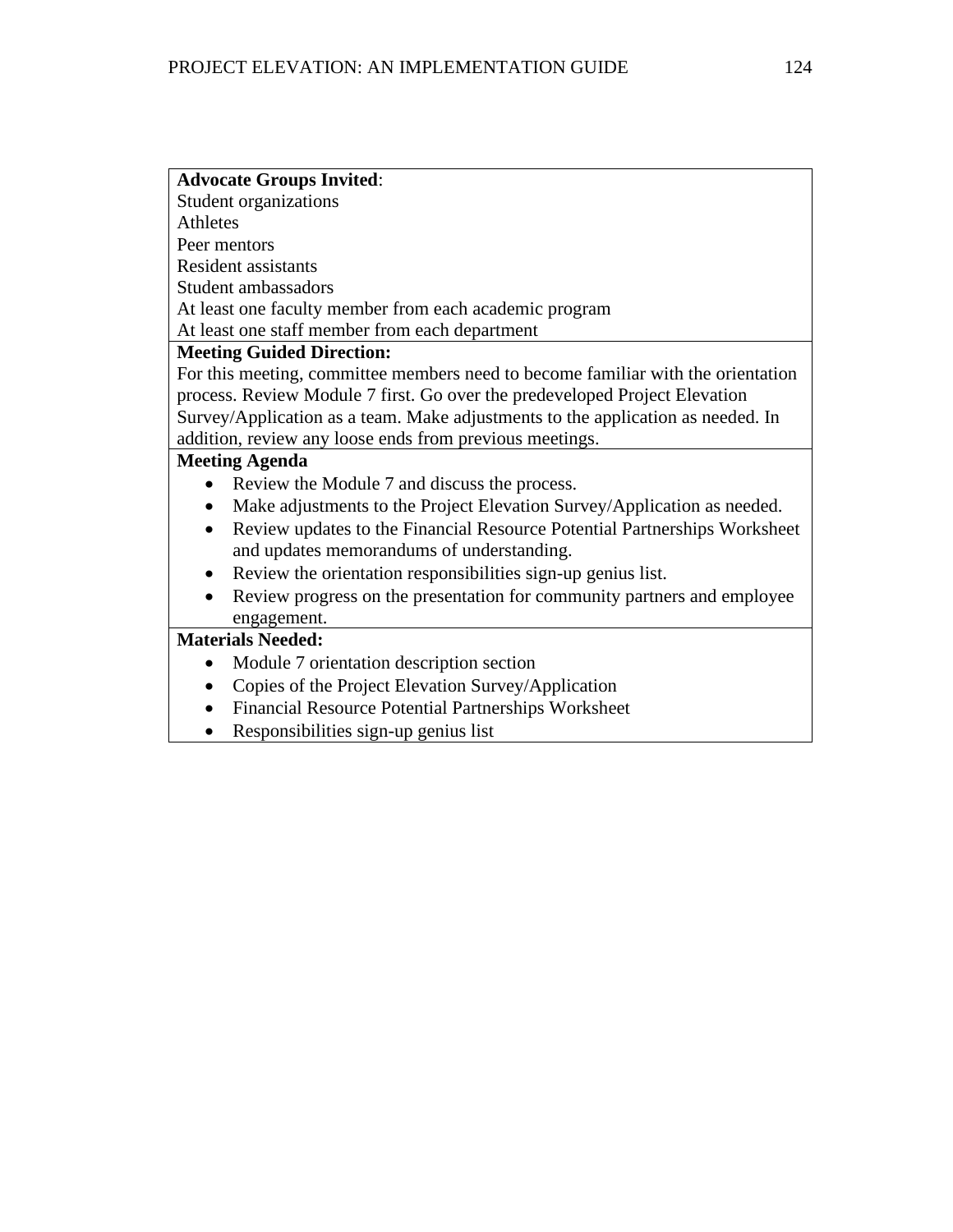# APPENDIX L

### **Module 8: Project Elevation Check-In**

| <b>Project Elevation Check-In</b>                                                                                       |  |  |  |  |
|-------------------------------------------------------------------------------------------------------------------------|--|--|--|--|
| $\Box$ Mid<br>$\Box$ End                                                                                                |  |  |  |  |
| <b>Term Form</b>                                                                                                        |  |  |  |  |
| Date:                                                                                                                   |  |  |  |  |
| <b>Student Name:</b>                                                                                                    |  |  |  |  |
|                                                                                                                         |  |  |  |  |
| Student ID#                                                                                                             |  |  |  |  |
| <b>Phone Number#</b>                                                                                                    |  |  |  |  |
| <b>Personal Email:</b>                                                                                                  |  |  |  |  |
| <b>Resource Questionnaire</b>                                                                                           |  |  |  |  |
| I currently need assistance with housing                                                                                |  |  |  |  |
| $\square_{\gamma_{eS}} \square_{\mathit{No}}$                                                                           |  |  |  |  |
|                                                                                                                         |  |  |  |  |
| I need money to buy food                                                                                                |  |  |  |  |
| $\square_{\textit{Yes}}$ $\square_{\textit{Sometimes}}$<br>$\square_{N_O}$                                              |  |  |  |  |
|                                                                                                                         |  |  |  |  |
| I cannot afford childcare for my children.                                                                              |  |  |  |  |
| $\square$ Sometimes $\square_{\textit{No}}$ $\square_{\textit{Does not apply to me}}$<br>$\square_{\gamma_{\text{CS}}}$ |  |  |  |  |
|                                                                                                                         |  |  |  |  |
| I struggle with attending classes due to lack of transportation.                                                        |  |  |  |  |
| $\square_{\textit{Yes}}$ $\square_{\textit{Sometimes}}$ $\square_{\textit{No}}$                                         |  |  |  |  |
|                                                                                                                         |  |  |  |  |
| I need assistance to better my career path.                                                                             |  |  |  |  |
| $\Box$ Does not apply to me<br>$\Box$ Resume Help<br>$\Box$ Job Search<br>$\Box$ Practice Interview                     |  |  |  |  |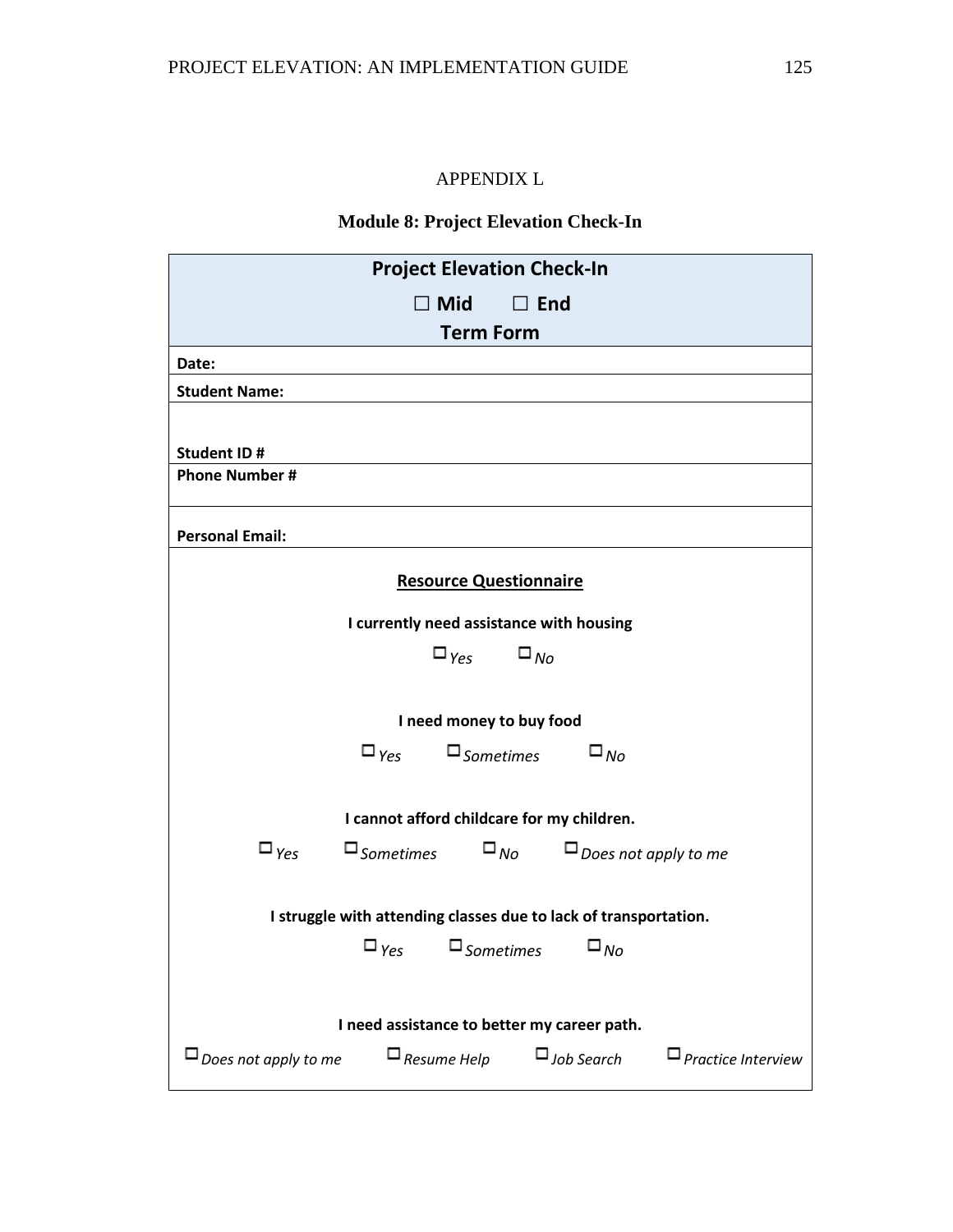| Currently, I am (check which best applies to you):                                                                      |                                              |                                                         |  |
|-------------------------------------------------------------------------------------------------------------------------|----------------------------------------------|---------------------------------------------------------|--|
| $\square$ Employed full-time $\square$ Employed part-time $\square$ Unemployed                                          |                                              |                                                         |  |
|                                                                                                                         |                                              | $\square$ Seeking Employment $\square$ Displaced Worker |  |
| <b>End Semester Questions Only</b>                                                                                      |                                              |                                                         |  |
|                                                                                                                         |                                              | Has this program helped you stay in school?             |  |
|                                                                                                                         | $\square_{\text{Yes}}$ $\square_{\text{No}}$ |                                                         |  |
| Has this program given you financial stability?                                                                         |                                              |                                                         |  |
|                                                                                                                         | $\square_{\text{Yes}}$ $\square_{\text{No}}$ |                                                         |  |
| Have you learned better money management skills from being in this program?                                             |                                              |                                                         |  |
|                                                                                                                         | $\square_{\text{Yes}}$ $\square_{\text{No}}$ |                                                         |  |
| Do you believe the skills learned and the support offered from this program will better<br>prepare you for your future? |                                              |                                                         |  |
|                                                                                                                         | $\square_{\text{Yes}}$ $\square_{\text{No}}$ |                                                         |  |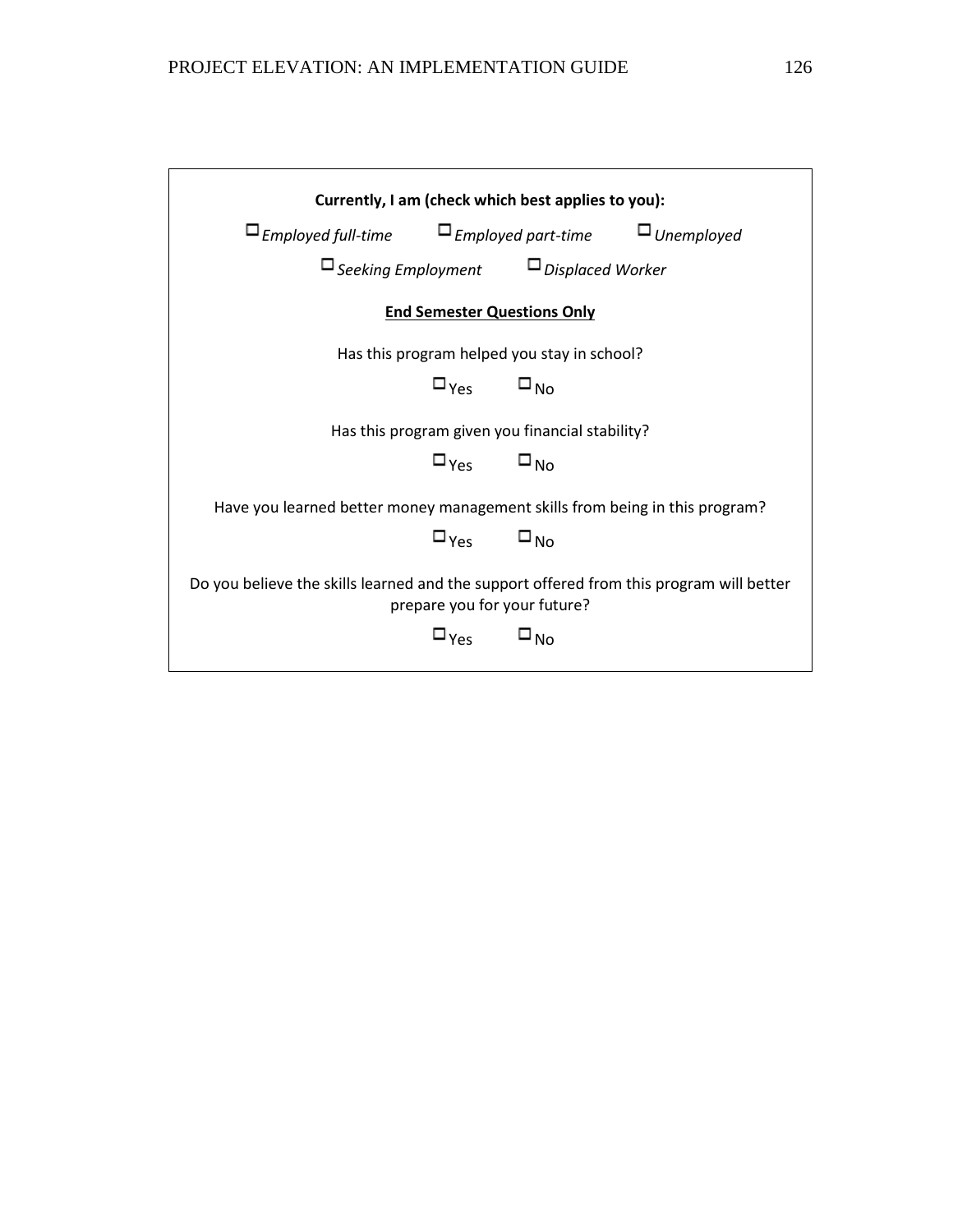# APPENDIX M

### **Module 8: Meeting Agenda**

| <b>Module 8:</b>                                                                        |
|-----------------------------------------------------------------------------------------|
| Case Management and Follow Up                                                           |
| <b>Meeting 8:</b>                                                                       |
| To prepare for this meeting, make copies of the Module 8 description and the            |
| orientation PowerPoint presentation.                                                    |
| <b>Meeting Time:</b>                                                                    |
| This meeting lasts 1 hour and is one of a series of biweekly meetings.                  |
| <b>Program Overview:</b>                                                                |
| Project Elevation is a student-financial-support program. This program assists          |
| students with their everyday living expenses. The program provides a                    |
| nonrepayment financial support fund as an on-campus service for students and            |
| incorporates financial management groups, financial literacy workshops, job-            |
| readiness opportunities, referrals to resources related to financial barriers, and case |
| management for student retention. The ultimate goal of the program is to increase       |
| student engagement and retention by incorporating these initiatives.                    |
| <b>Members Invited:</b>                                                                 |
| Counseling services                                                                     |
| Career services                                                                         |
| Resource program                                                                        |
| Student engagement                                                                      |
| Financial aid                                                                           |
| Project Aspire (TRIO)                                                                   |
| Ready to Work                                                                           |
| Advising                                                                                |
| Foundation department/fundraiser/grants department                                      |
| At least two faculty members                                                            |
| Vice president of academic affairs                                                      |
| Vice president of student development                                                   |
| Knowledge management team                                                               |
| <b>Meeting Guided Direction:</b>                                                        |
| For this meeting, committee members identify what is included in case                   |
| management services and follow-up. Committee members should involve key                 |
| people from the different departments indicated in the Members Invited section.         |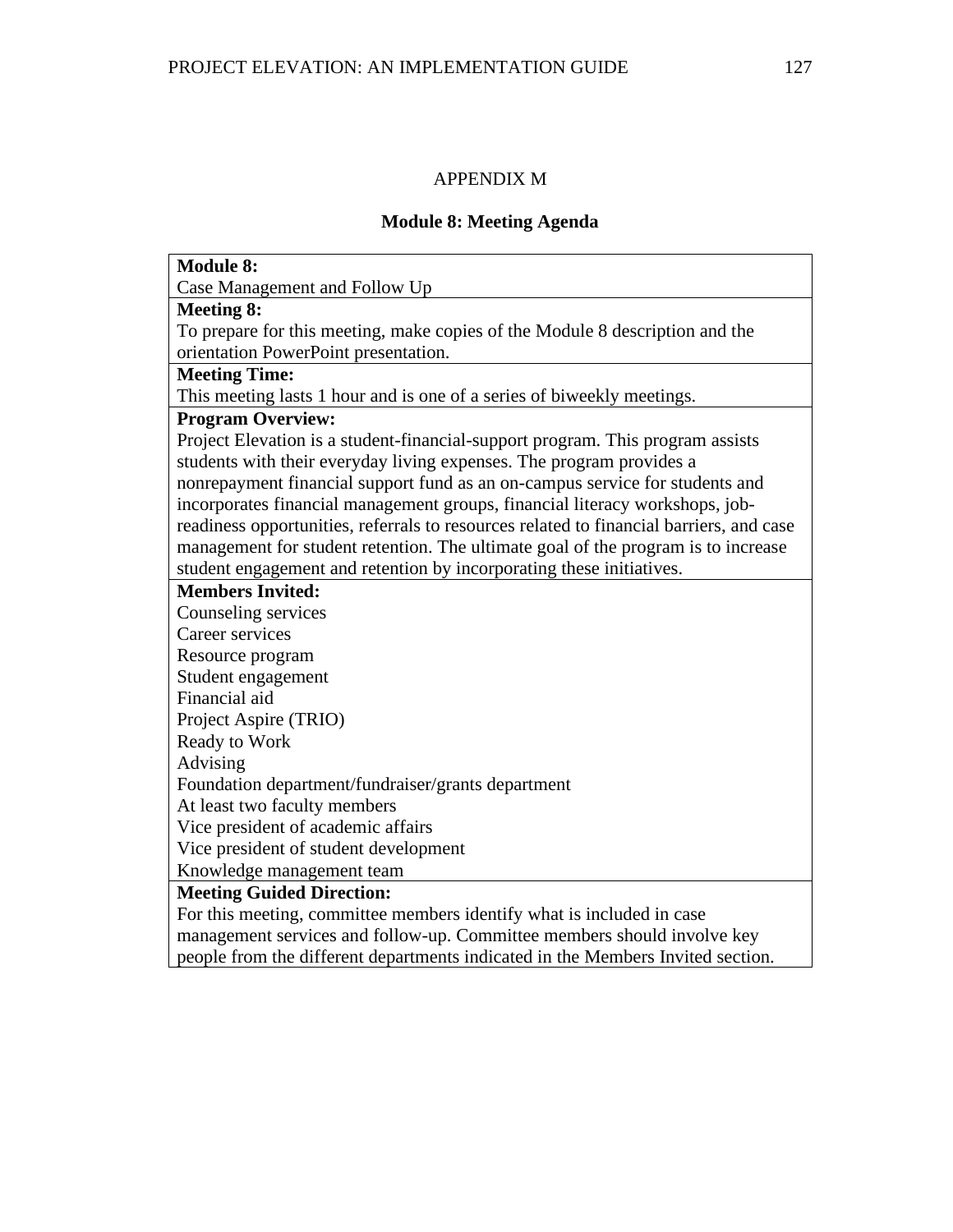### **Meeting Agenda**

- Review Module 8 and discuss the process.
- Assign key people to take on the case management role.
- Review the Financial Resource Potential Partnerships Worksheet and memorandums of understanding and wrap these up.
- Review the responsibilities sign-up genius list.

- Module 8 case management and follow-up description section.
- Financial Resource Potential Partnerships Worksheet
- Memorandums of understanding
- Responsibilities sign-up genius list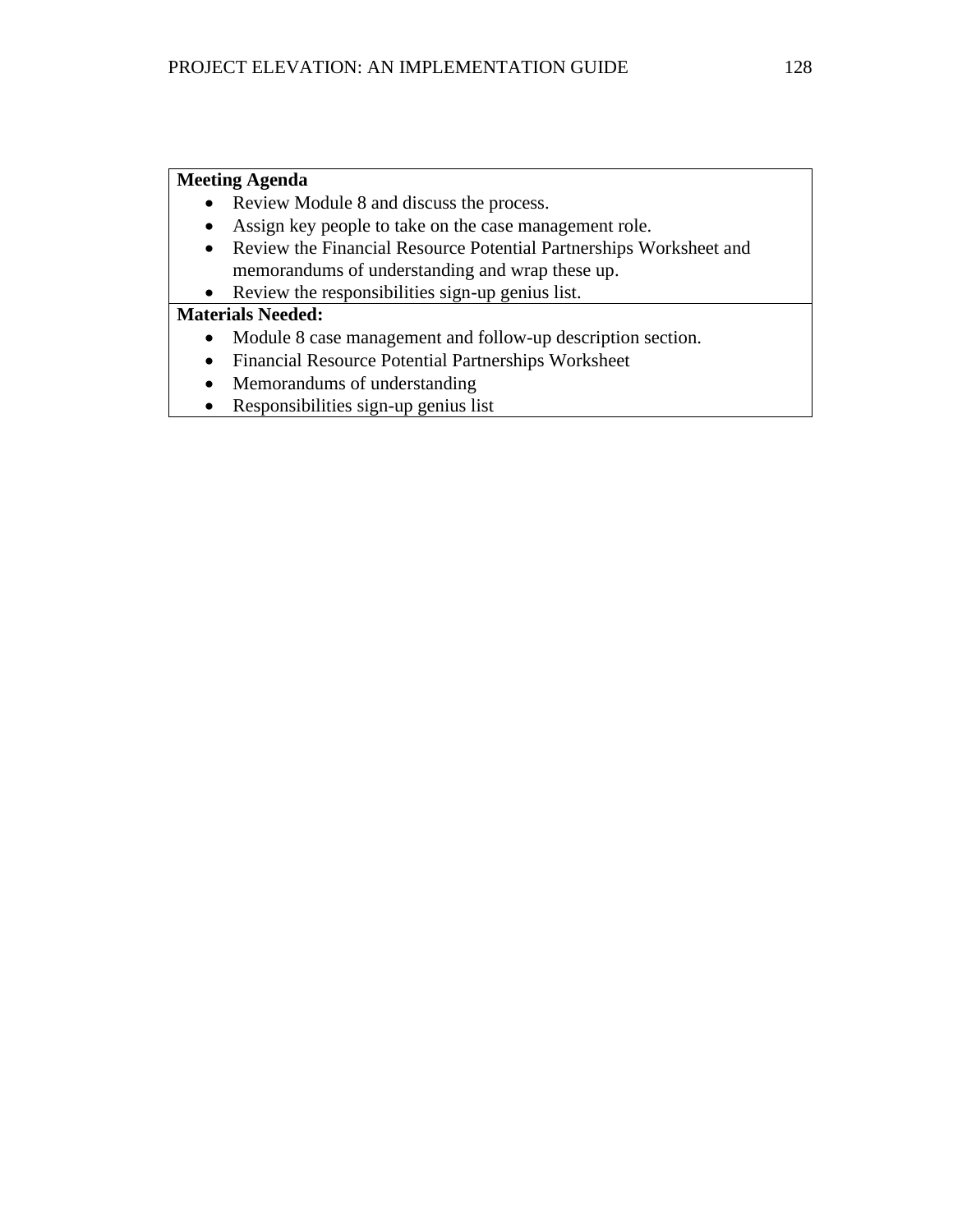# APPENDIX N

### **Module 9: Meeting Agenda**

| <b>Module 9:</b>                                                                        |
|-----------------------------------------------------------------------------------------|
| Evaluation                                                                              |
| <b>Meeting 9:</b>                                                                       |
| To prepare for this meeting, make copies of the Module 9 description and compile        |
| the midsemester survey and semester-end survey results.                                 |
| <b>Meeting Time:</b>                                                                    |
| This meeting lasts 1 hour and is one of a series of biweekly meetings.                  |
| <b>Program Overview:</b>                                                                |
| Project Elevation is a student-financial-support program. This program assists          |
| students with their everyday living expenses. The program provides a                    |
| nonrepayment financial support fund as an on-campus service for students and            |
| incorporates financial management groups, financial literacy workshops, job-            |
| readiness opportunities, referrals to resources related to financial barriers, and case |
| management for student retention. The ultimate goal of the program is to increase       |
| student engagement and retention by incorporating these initiatives.                    |
| <b>Members Invited:</b>                                                                 |
| Counseling services                                                                     |
| Career services                                                                         |
| Resource program                                                                        |
| Student engagement                                                                      |
| Financial aid                                                                           |
| Project Aspire (TRIO)                                                                   |
| Ready to Work                                                                           |
| Advising                                                                                |
| Foundation department/fundraiser/grants department                                      |
| At least two faculty members                                                            |
| Vice president of academic affairs                                                      |
| Vice president of student development                                                   |
| Knowledge management team                                                               |
| <b>Meeting Guided Direction:</b>                                                        |
| For this meeting, committee members identify best practices to evaluate the             |
| program. Committee members pick a preferred method of evaluation that will best         |
| fit their college or university. This meeting also serves as a wrap-up. Address any     |
| loose ends from past meetings. Review the list of roles and responsibilities to         |
| ensure all duties are accounted for.                                                    |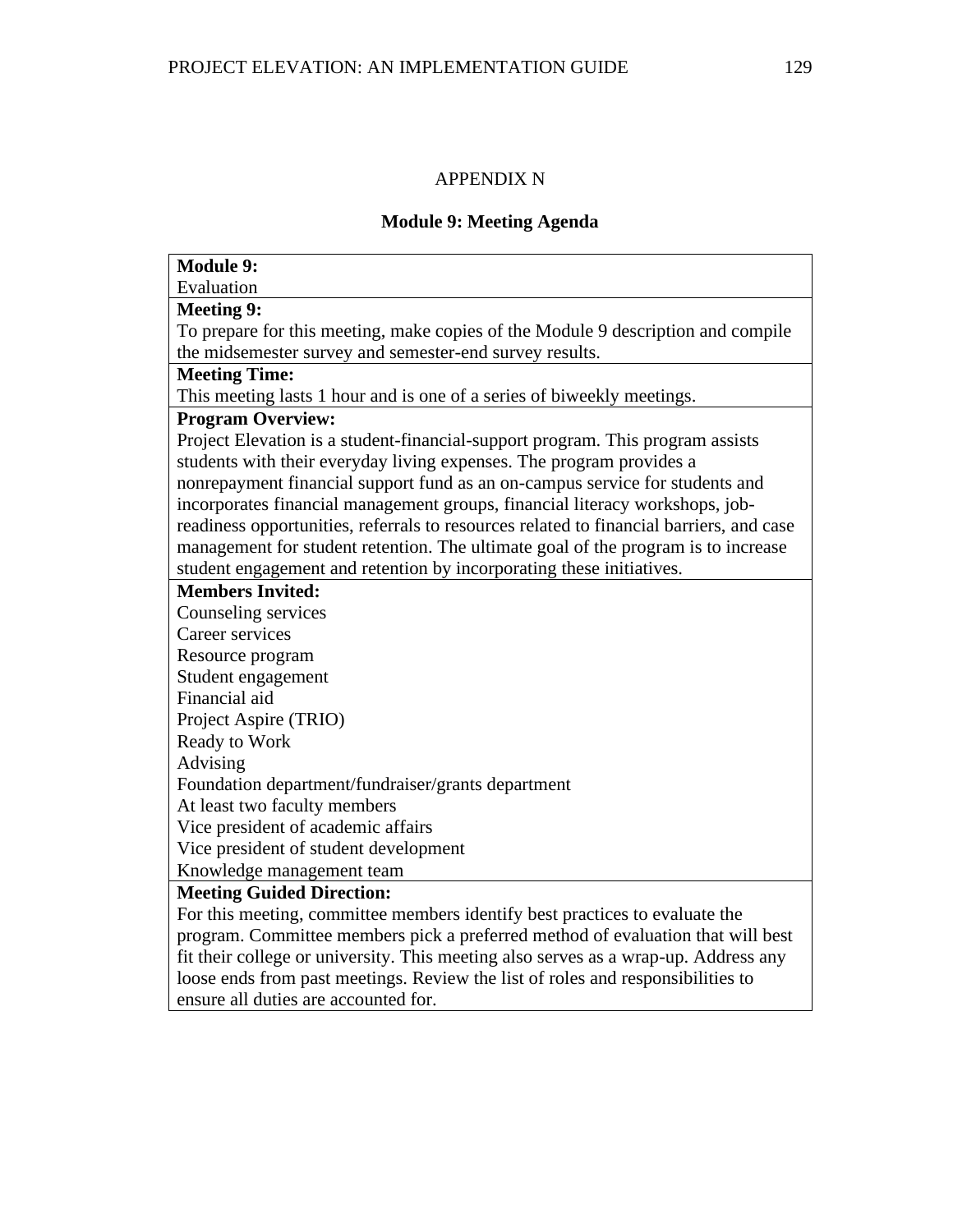### **Meeting Agenda**

- Review Module 8 and discuss strengths and weaknesses. The committee should make adjustments as needed.
- Assign key people to research the best evaluation structure to fit the college or university and its students.
- Review the results of the midsemester survey, semester-end survey, and case management tracking.

- Module 9 description section.
- Results of midsemester survey, semester-end survey, and case management tracking.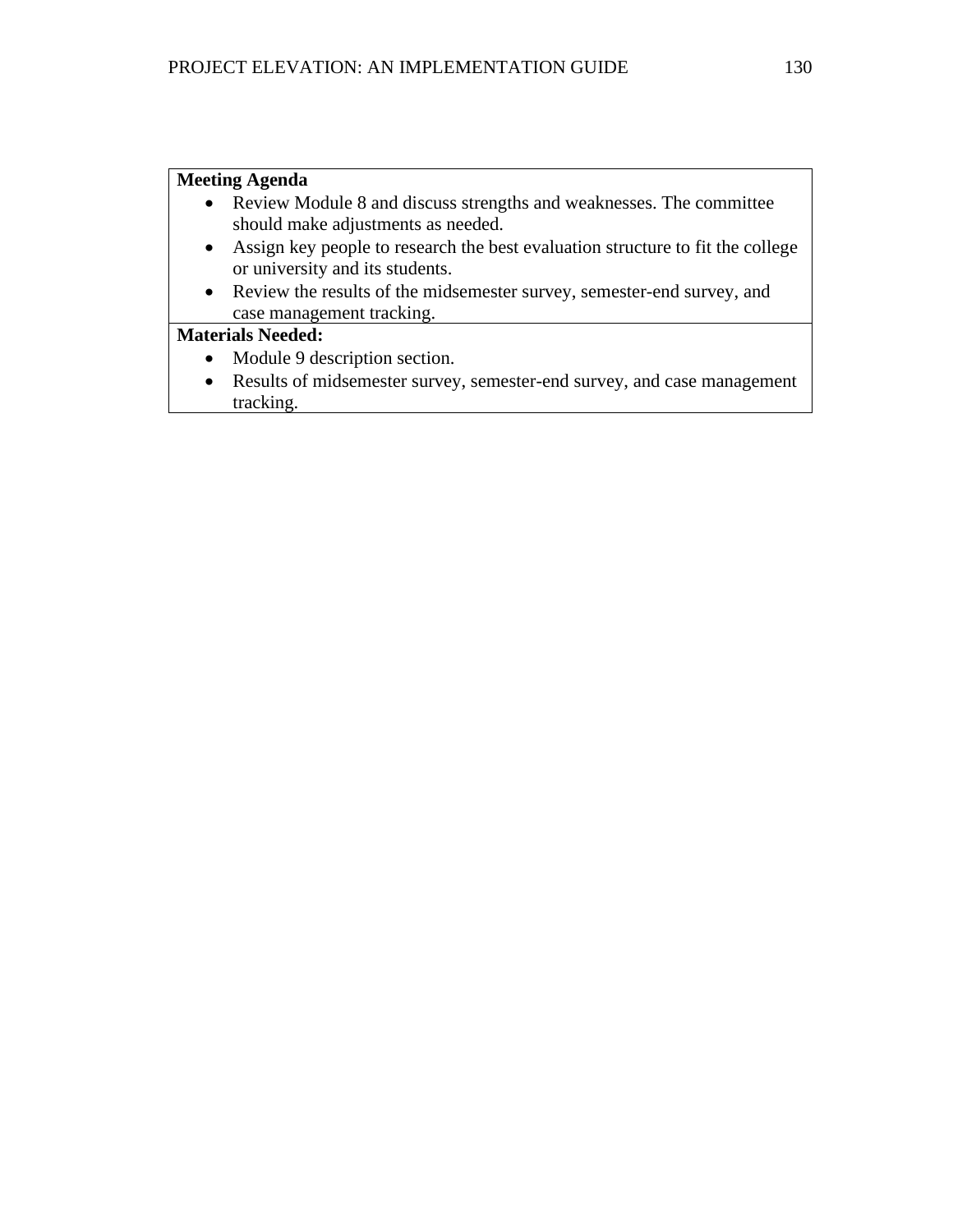### VITA

# TIFFANY S. MINARD

### EDUCATION

| June, 2009          | <b>Bachelor of Social Work</b><br>University of Cincinnati<br>Cincinnati, Ohio |
|---------------------|--------------------------------------------------------------------------------|
| <b>August, 2014</b> | Master of Education<br>Western Kentucky University<br>Bowling Green, Kentucky  |
| May, 2017           | Master of Science<br>Western Kentucky University<br>Bowling Green, Kentucky    |
| Pending             | Doctor of Education<br>Morehead State University                               |

Morehead, Kentucky

# PROFESSIONAL EXPERIENCES

| July, 2015-<br>Present            | Director of Counseling, Career and Intervention Services<br>Gateway Community and Technical College<br>Edgewood, Kentucky    |
|-----------------------------------|------------------------------------------------------------------------------------------------------------------------------|
| August, 2014–<br>Present          | Training Developer and Instructional Designer<br>Gateway Community and Technical College<br>Edgewood, Kentucky               |
| January, $2012-$<br>January, 2017 | <b>Adjunct Instructor/First Year Experience</b><br>Gateway Community and Technical College<br>Edgewood, Kentucky             |
| July, 2012–<br>July, 2015         | Coordinator of Counseling, Career and Intervention Services<br>Gateway Community and Technical College<br>Edgewood, Kentucky |